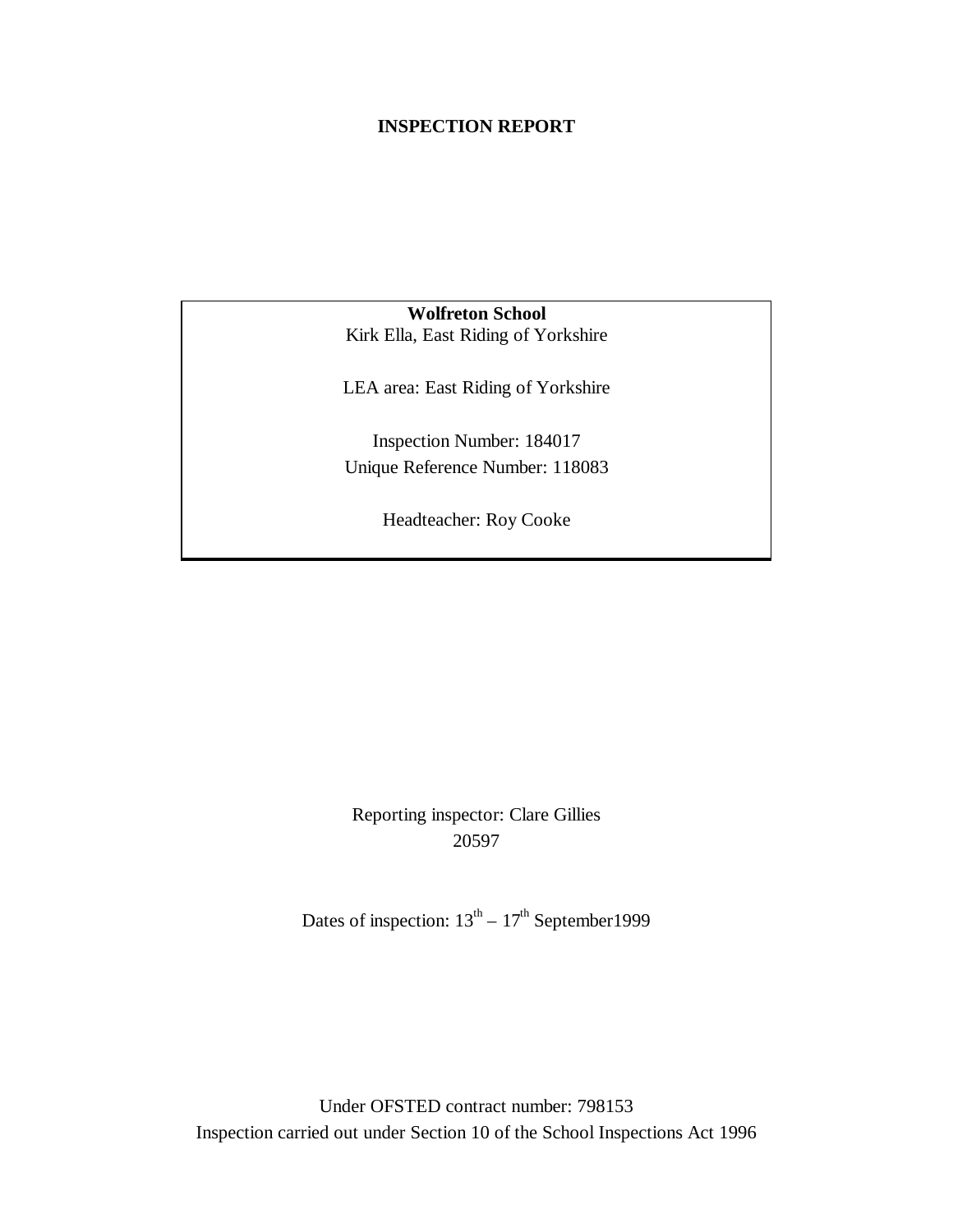© Crown Copyright 1999

This report may be reproduced in whole or in part for non-commercial educational purposes, provided that all extracts quoted are reproduced verbatim without adaptation and on condition that the source and date thereof are stated. Further copies of this report are obtainable from the school.

Under the School Inspections Act 1996, the appropriate authority must provide a copy of this report and/or its summary free of charge to certain categories of people. Every registered parent of a registered pupil at the school should receive a free copy of the summary of the report within ten working days of receipt of the summary by the appropriate authority. A charge not exceeding the cost of supply may be made by the appropriate authority for any other copies of the report and/or its summary provided to any person who asks for one.

The appropriate authority should make a copy of the report and the summary available for inspection by members of the public at such times and at such a place as may be reasonable

Any enquiries about this legislation should be addressed to the OFSTED Compliance Helpline: Tel. 0171421 6567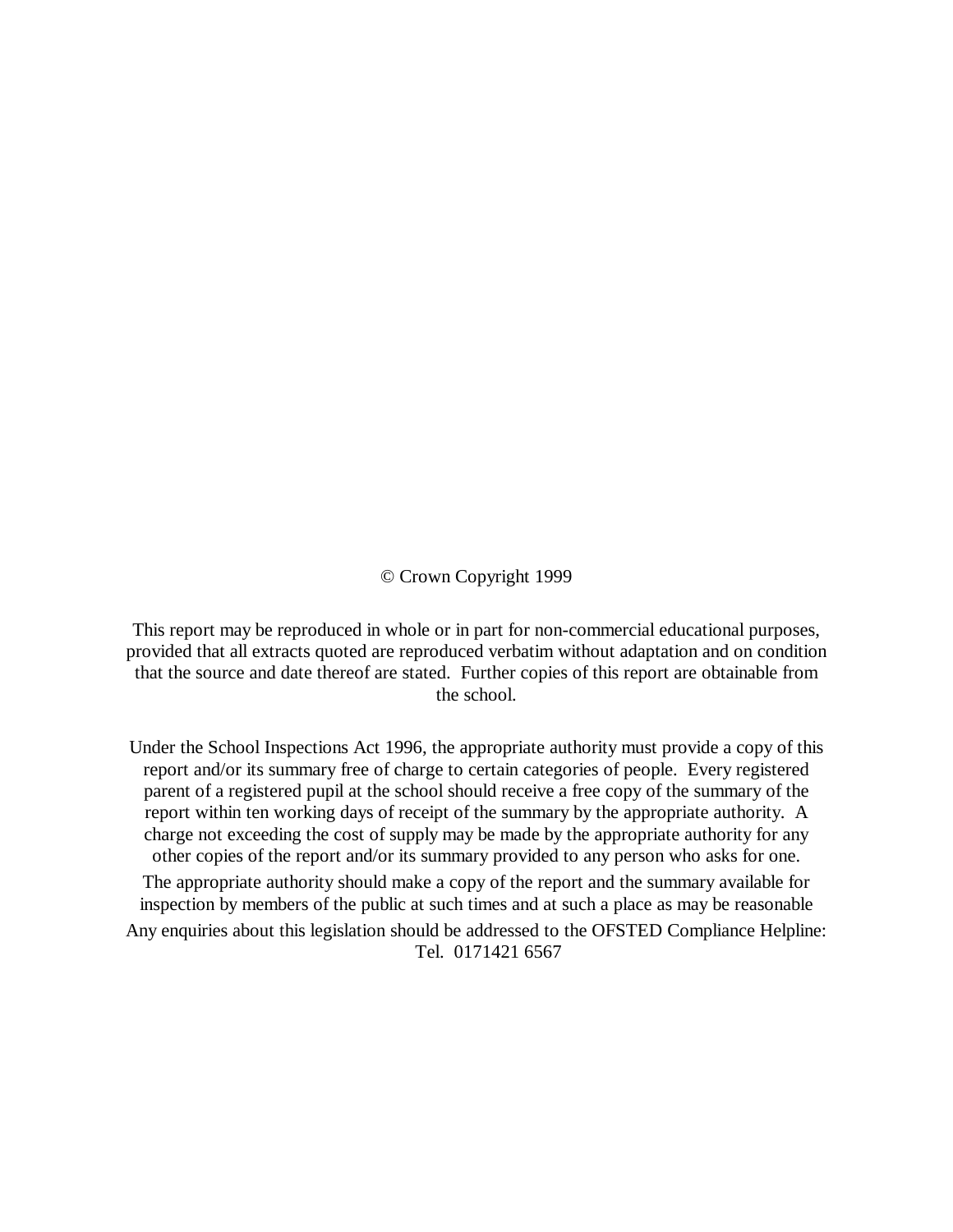## **INFORMATION ABOUT THE SCHOOL**

| Type of school:              |                 | Comprehensive            |  |
|------------------------------|-----------------|--------------------------|--|
| Type of control:             |                 | County                   |  |
| Age range of pupils:         |                 | $11 - 18$                |  |
| Gender of pupils:            |                 | Mixed                    |  |
| Kirk Ella                    | School address: | South Ella Way           |  |
| East Riding of Yorkshire     |                 | <b>HU107LU</b>           |  |
| Telephone number:            |                 | 01482 659356             |  |
| Fax number:                  |                 | 01482 658598             |  |
| Appropriate authority:       |                 | East Riding of Yorkshire |  |
| Name of chair of governors:  |                 | Kenneth Markham          |  |
| Date of previous inspection: |                 | January 1995             |  |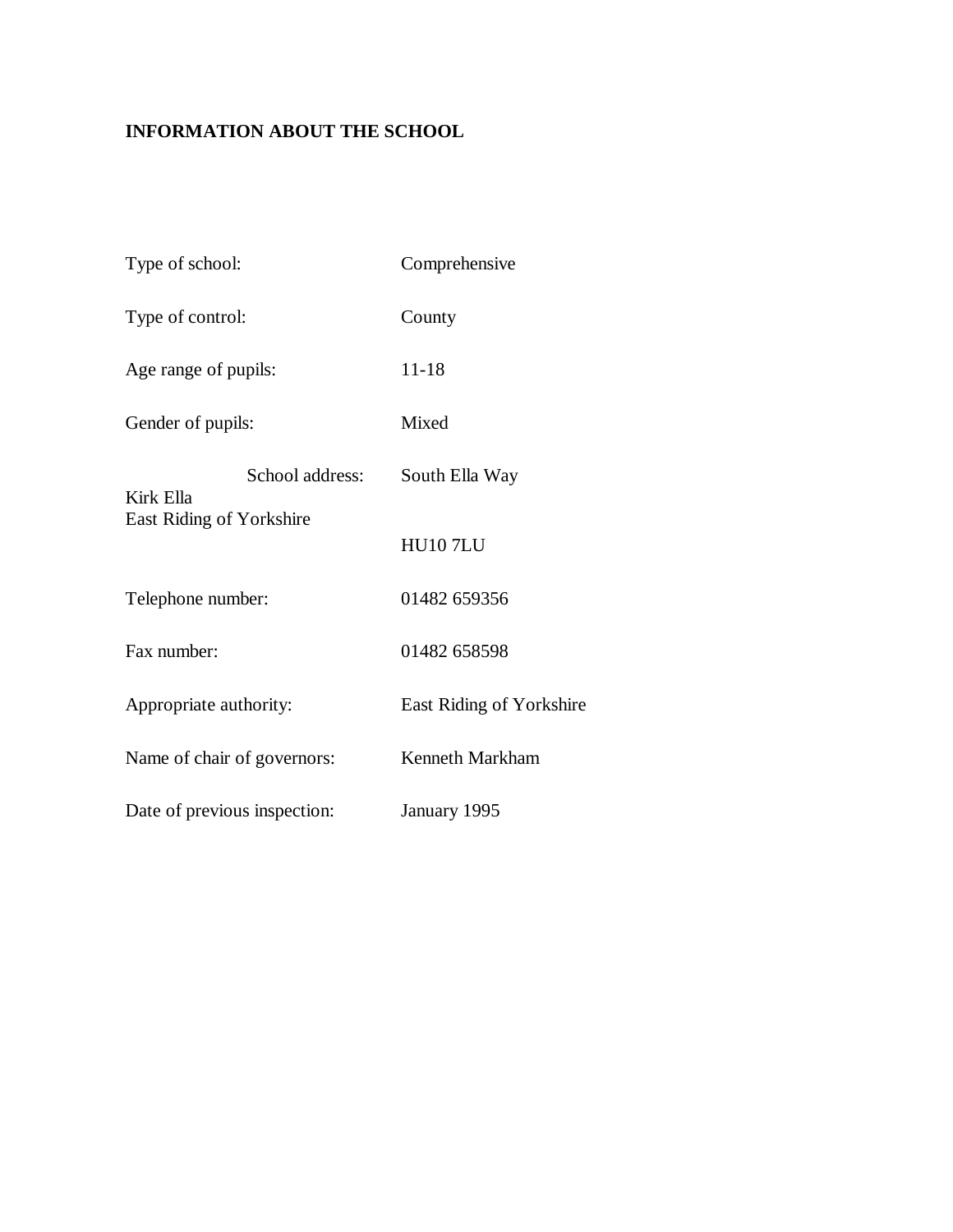## **INFORMATION ABOUT THE INSPECTION TEAM**

| Team members            | Subject responsibilities     | Aspect responsibilities               |
|-------------------------|------------------------------|---------------------------------------|
| <b>Clare Gillies</b>    | Child development;           | Attainment and progress;              |
| Registered Inspector    | General studies.             | Teaching;                             |
|                         |                              | Leadership and management.            |
| <b>Anthony Mundy</b>    |                              | Attitudes, behaviour and personal     |
| Lay inspector           |                              | development;                          |
|                         |                              | Attendance;                           |
|                         |                              | Support, guidance and pupils'         |
|                         |                              | welfare;                              |
|                         |                              | Partnership with parents and the      |
|                         |                              | community.                            |
| <b>Cedric Sanders</b>   | English and drama;           |                                       |
|                         | Theatre Studies;             |                                       |
|                         | Media studies.               |                                       |
| <b>Brian Evans</b>      | Mathematics.                 |                                       |
| Cyndi Millband          | Science.                     |                                       |
|                         | Health and social care GNVQ; |                                       |
| Michael Miller          | Art.                         | Curriculum                            |
| <b>Margaret Brookes</b> | Design and technology;       |                                       |
|                         | Psychology.                  |                                       |
| Valerie St Johnston     | History;                     | Staffing                              |
|                         | Politics.                    | Sixth form                            |
| John Mitchell           | Information technology.      | Efficiency of the school              |
| Richard Merryfield      | Geography;                   |                                       |
|                         | Leisure and tourism GNVQ.    |                                       |
| Peter McKenzie          | Modern foreign languages.    | Assessment                            |
| John Morrell            | Music.                       | Learning resources                    |
| Carole Smith            | Physical education;          | Accommodation                         |
|                         | <b>Expressive Arts.</b>      |                                       |
| <b>Roger Parry</b>      | Special educational needs;   |                                       |
|                         | Sociology;                   |                                       |
|                         | Equal opportunities.         |                                       |
| <b>Ivan Andrews</b>     | Religious education.         | Pupils' spiritual, moral, social, and |
|                         |                              | cultural development;                 |
|                         |                              | Careers.                              |
| David Gutmann           | Business studies (and GNVQ); |                                       |
|                         | Economics.                   |                                       |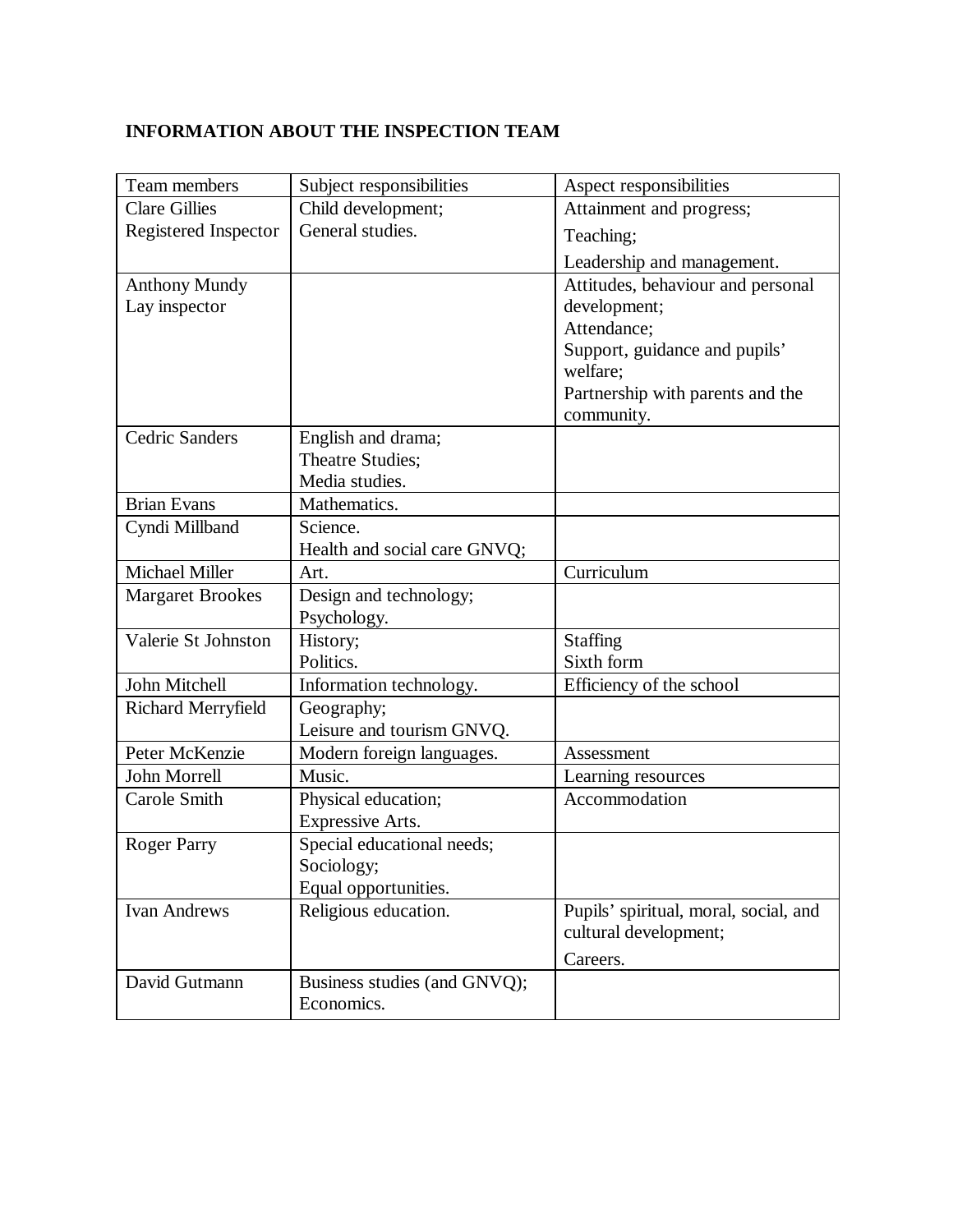The inspection contractor was:

*Westminster Education Consultants Old Garden House The Lanterns Bridge Lane London SW11 3AD*

*0171 924 1093*

Any concerns or complaints about the inspection or the report should be raised with the inspection contractor. Complaints which are not satisfactorily resolved by the contractor should be raised with OFSTED by writing to:

The Registrar The Office for Standards in Education Alexandra House 33 Kingsway London WC2B 6SE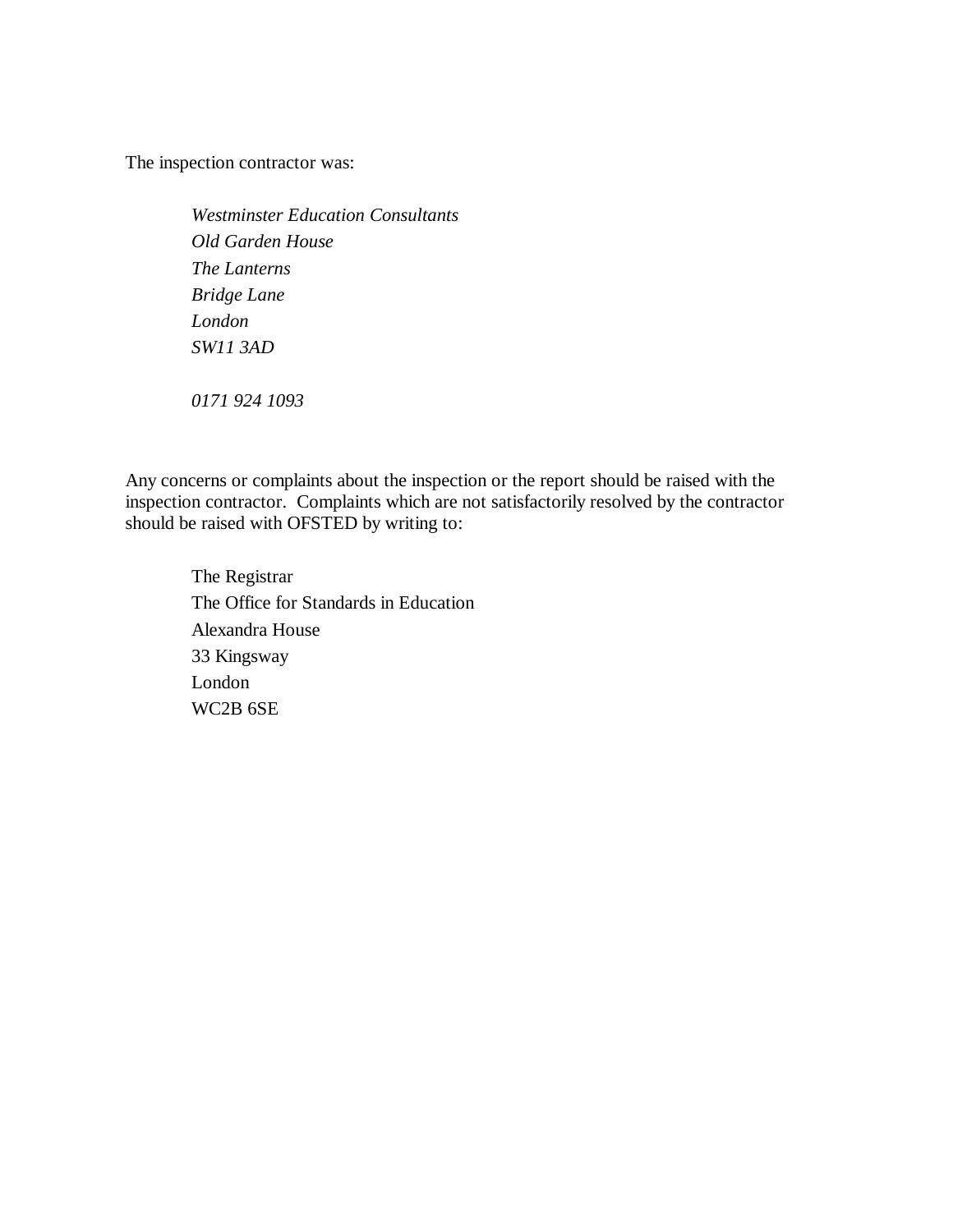#### **REPORT CONTENTS**

## **Paragraph**

#### **MAIN FINDINGS**

**What the school does well Where the school has weaknesses How the school has improved since the last inspection Standards in subjects Quality of teaching Other aspects of the school The parents' views of the school**

## **KEY ISSUES FOR ACTION**

#### **INTRODUCTION**

| <b>Characteristics of the school</b> | 1-6 |
|--------------------------------------|-----|
| <b>Key indicators</b>                |     |

## **PART A: ASPECTS OF THE SCHOOL**

**Educational standards achieved by pupils at the school**

| <b>Attainment and progress</b>                | 8-36    |
|-----------------------------------------------|---------|
| Attitudes, behaviour and personal development | $37-42$ |
| <b>Attendance</b>                             | 43      |

## **Quality of education provided**

| <b>Teaching</b>                                                 | 44-63  |
|-----------------------------------------------------------------|--------|
| The curriculum and assessment                                   | 64-79  |
| Pupils' spiritual, moral, social and cultural development 80-86 |        |
| Support, guidance and pupils' welfare                           | 87-93  |
| Partnership with parents and the community                      | 94-102 |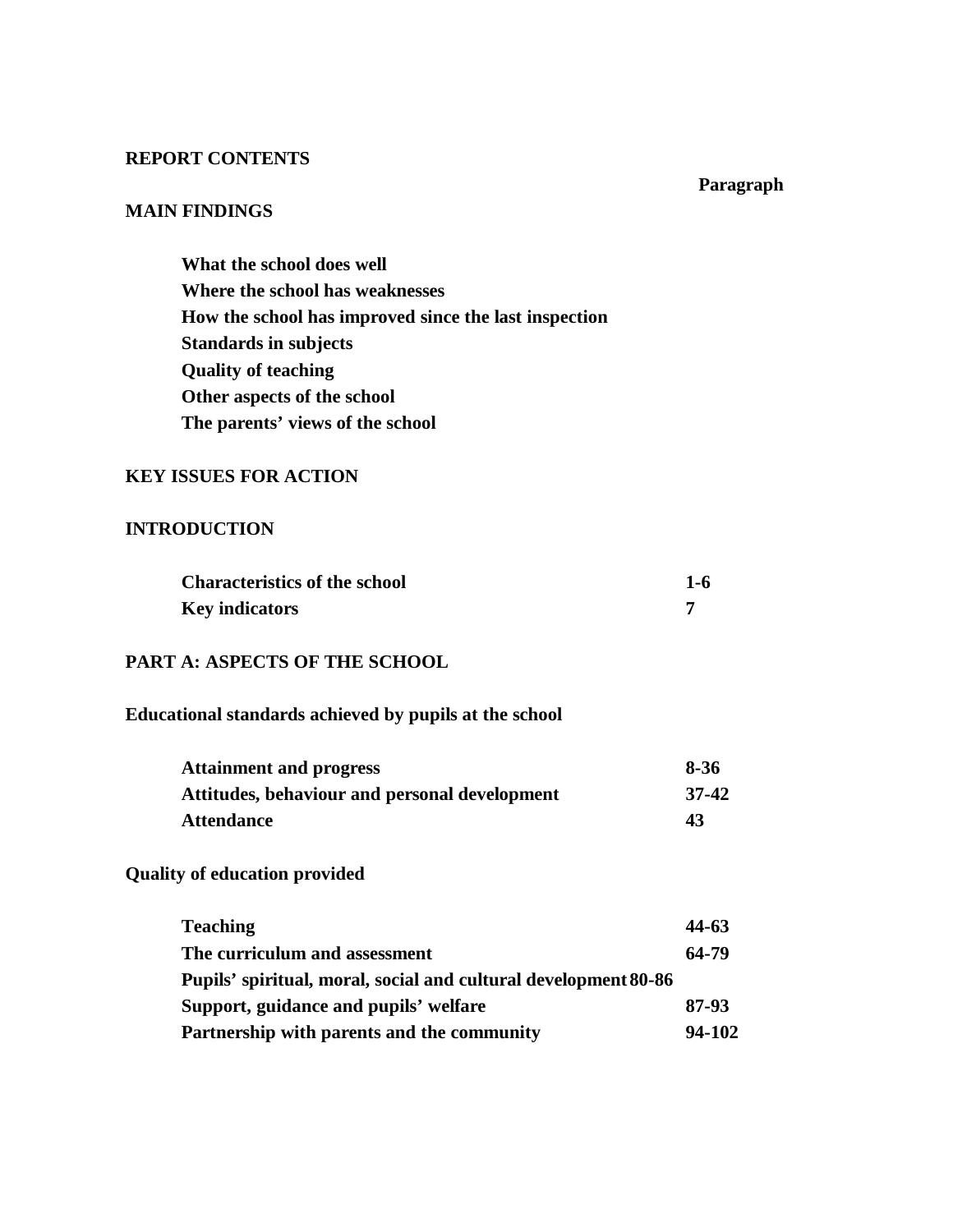**The management and efficiency of the school**

| Leadership and management                      | 103-108 |
|------------------------------------------------|---------|
| Staffing, accommodation and learning resources | 109-117 |
| The efficiency of the school                   | 118-123 |

## **PART B: CURRICULUM AREAS AND SUBJECTS**

| English, mathematics and science      | 124-167 |
|---------------------------------------|---------|
| Other subjects or courses             | 168-300 |
| <b>PART C: INSPECTION DATA</b>        |         |
| <b>Summary of inspection evidence</b> | 301-307 |
| Data and indicators                   | 308     |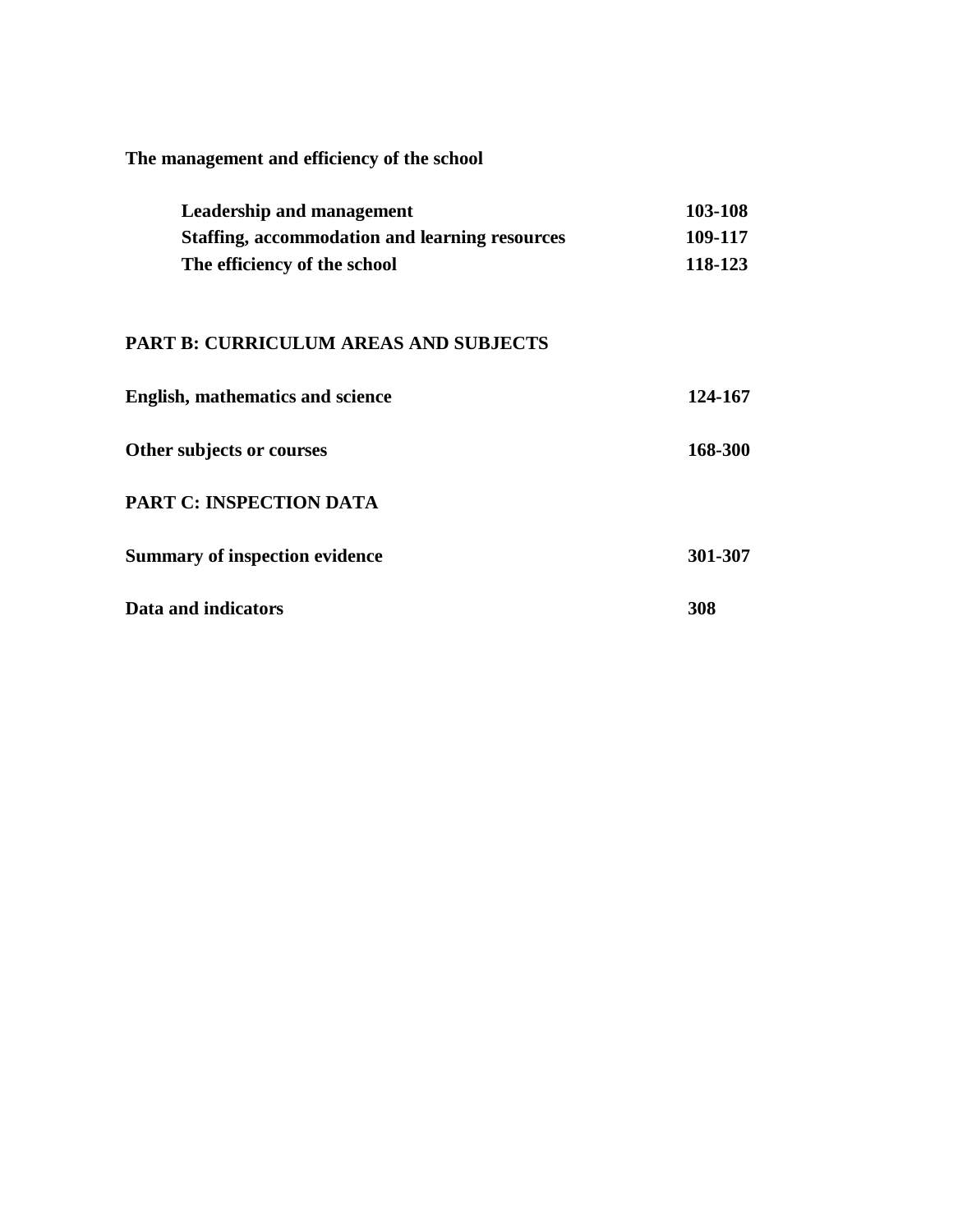#### **MAIN FINDINGS**

#### **What the school does well**

- •. Results in the national tests at the end of Year 9 and at GCSE are rising. Overall standards of attainment are above the national average.
- •. Teaching was good or better in over 60 per cent of lessons and very good or better in 18 per cent of lessons seen during the inspection.
- •. Relationships between pupils and teachers are very good.
- •. The pastoral care provided for the pupils is good.
- •. Pupils receive very good careers education and guidance.
- •. The sixth form curriculum is very good with a wide range of A-level and GNVQ subjects offered.

#### · **Where the school has weaknesses**

 •.Although improvements are underway, the lack of computers and planning in the past means that many pupils do not have enough information and communication technology skills.

 •.The quantity, range and quality of books, and the provision for information technology in the upper school library are poor. Students neither use the library enough nor have opportunities to develop research skills.

 •.At present the accommodation, particularly for science, music at the lower school, design and technology and the library at the upper school, and the resources and/or technical support for some subjects, are unsatisfactory.

 •.Standards are low in art at GCSE and A-level, and in music in Years 7 to 9. However, changes introduced in September 1999 are already addressing the weaknesses in these subjects.

**The strengths outweigh the weaknesses. The governors' action plan will set out the how the weaknesses identified during the inspection are to be tackled. The plan will be sent out to all parents or guardians of pupils at the school.** 

#### · **How the school has improved since the last inspection**

Progress since the last inspection has been good and strategies are in place for this to continue. Although some parts of the accommodation are unsatisfactory, major, and numerous minor improvements have been made, and this year four new science laboratories will be built on the lower site. The appointment of a site manager has contributed to these developments. Several initiatives have raised standards, for example, the introduction of CASE in science, changes to the Key Stage 4 curriculum, and the development of more effective teaching. The improved teaching has helped to reduce the gap between girls' and boys' results. Support for pupils with special educational needs is now good. Development plans are more concise and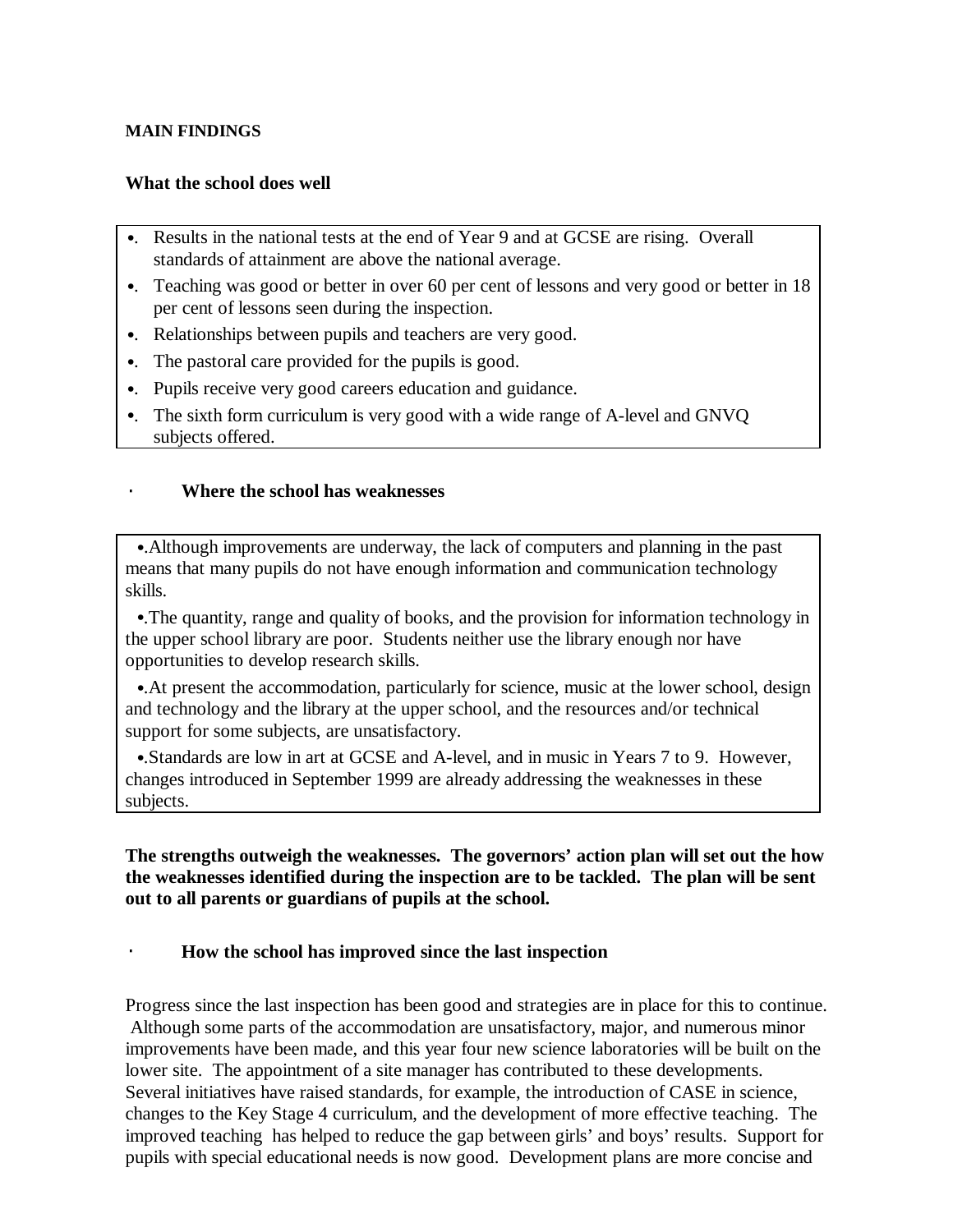sharply focused, although some of the faculty targets are not stated in a way that can be measured easily. Personal and social education has been developed and is now of better quality. Although the use of tutor time and the delivery of personal and social education are variable, several form tutors and heads of year provide outstandingly strong support and guidance for pupils.

## · **Standards in subjects**

The following table shows standards achieved by 14, 16 and 18 year olds in national tests, GCSE and A/AS-level examinations in 1998:

| Performance in:             | <b>Compared with</b><br>all schools | <b>Compared with</b><br>similar schools* | ٠<br><b>Key</b>    |   |
|-----------------------------|-------------------------------------|------------------------------------------|--------------------|---|
|                             |                                     |                                          | well above average | A |
|                             |                                     |                                          | above average      | B |
|                             |                                     |                                          | Average            |   |
|                             |                                     |                                          | below average      | D |
|                             |                                     |                                          | well below average | E |
| Key Stage 3                 | B                                   | E                                        |                    |   |
| <b>GCSE</b><br>Examinations | A                                   | D                                        |                    |   |
| $A/AS$ – levels             | A                                   |                                          |                    |   |

\* Schools that have less than five per cent of pupils eligible for free school meals

Results in the 1999 Year 9 national assessment tests were considerably higher than in 1998. 86 per cent of pupils achieved level 5 (the expected level) in English and 82 per cent in mathematics, as against 69 per cent and 73 per cent respectively in 1998.The pupils who took GCSE in 1999 entered the school with relatively lower standards than those who took GCSEs in 1998, but 55 per cent of them achieved five grades  $A^*$ -C, a slight improvement on the previous year. Girls still achieve better results than boys overall, but the gap has been reduced in most subjects.

Between 1996 and 1998, GCSE results fluctuated in individual subjects. In 1999, over 60 per cent of pupils achieved grades A\*-C in English language and literature, drama, physical education and textiles, and compared to the previous year, results improved in business studies, history, French and all design and technology subjects. Results in art and music have not improved enough since the last inspection. In 1998 and 1999 almost 50 per cent of Year 10 pupils achieved grades A\*-C in the short GCSE examination in religious education. Pupils entered for certificates of achievement and pre-vocational qualifications achieve above average results.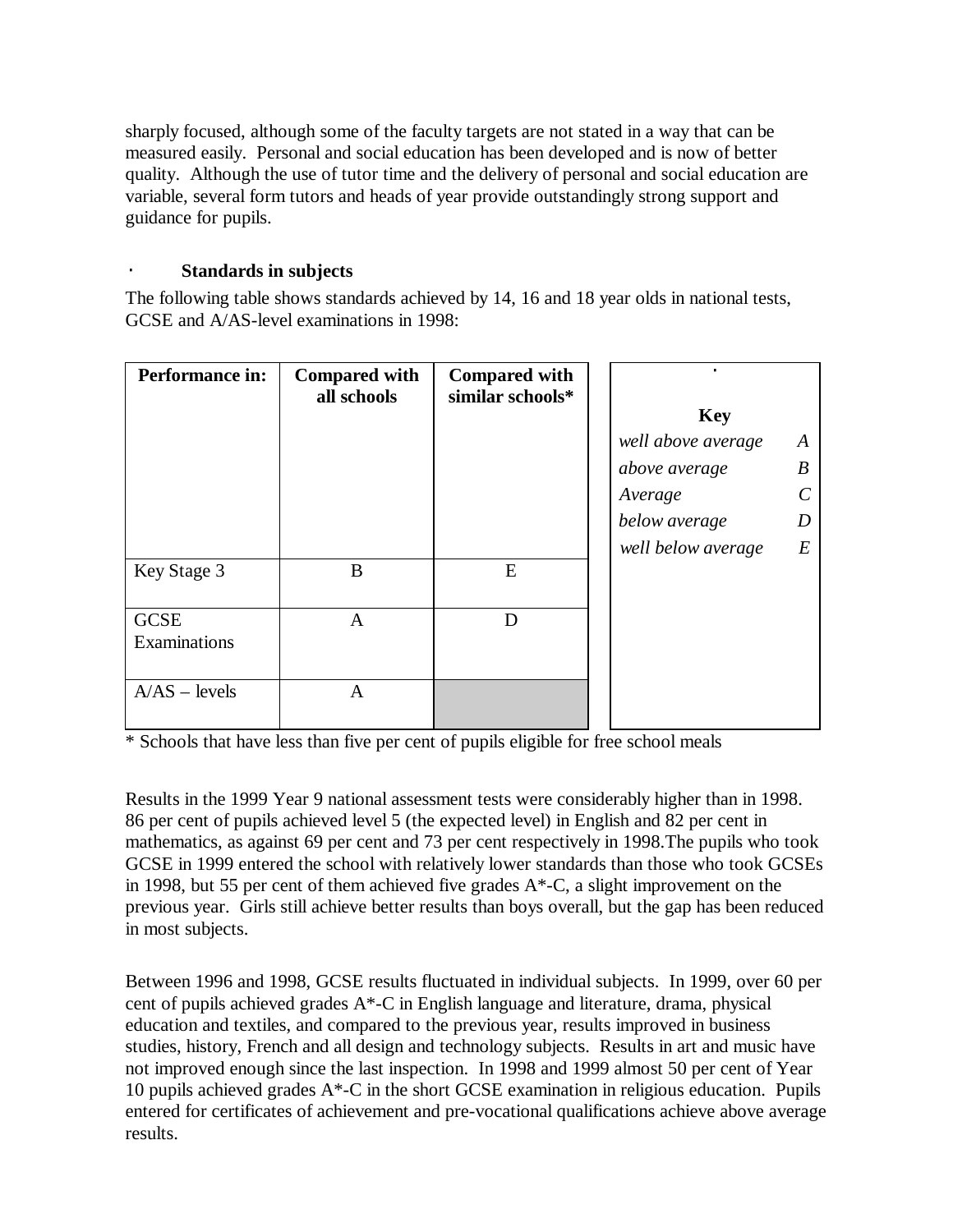The average points score achieved by A-level students has been well above the national average for several years. A-level art results have declined. In 1999, 100 per cent of students were awarded grades A to E in computing, economics, the English modular course, further mathematics and German, and at least 60 per cent were awarded grades A to C in chemistry, computing, the English modular course, further mathematics, history, psychology and theatre studies. GNVQ results have improved steadily over the last few years. Between 1996 and 1998, students studying chemistry, geography, mathematics and physics made particularly good progress.

|                    | <b>Overall</b><br>quality | Most effective in:*                                                                     | Least effective in:                                                                                 |
|--------------------|---------------------------|-----------------------------------------------------------------------------------------|-----------------------------------------------------------------------------------------------------|
| Years 7-9          | Good                      | English, design and technology,<br>and religious education.                             | One science and one<br>history lesson                                                               |
| <b>Years</b> 10-11 | Good                      | Mathematics, business studies,<br>history, music and<br>religious education.            | One science, one art, one<br>physical education and two<br>personal and social<br>education lessons |
| Sixth form         | Good                      | English, economics,<br>information technology,<br>history, psychology<br>and sociology. |                                                                                                     |
| English            | Good                      |                                                                                         |                                                                                                     |
| Mathematics        | Good                      |                                                                                         |                                                                                                     |

## · **QUALITY OF TEACHING**

*Inspectors make judgements about teaching in the range: excellent; very good; good; satisfactory; unsatisfactory; poor; very poor. 'Satisfactory' means that strengths outweigh any weaknesses. \* All satisfactory and at least 25 per cent very good and better.* 

Teaching was at least satisfactory in 98 per cent of lessons; good and better in 65 per cent of lessons, and very good in 18 per cent. The quality of teaching was particularly effective in Year 10 and the sixth form. Teaching was unsatisfactory in 2 per cent of lessons, which represents a significant improvement since the last inspection. The school has worked hard to raise the quality of teaching.

At least 70 per cent of teaching was good or better in design and technology, information technology, music, physical education, support work for pupils with special educational needs and religious education. During the inspection, teaching was excellent in two mathematics, two design and technology, one Advanced GNVQ, one information technology, one physical education and two history lessons. The improvement in teaching since the last inspection has certainly contributed to improved progress in many subjects.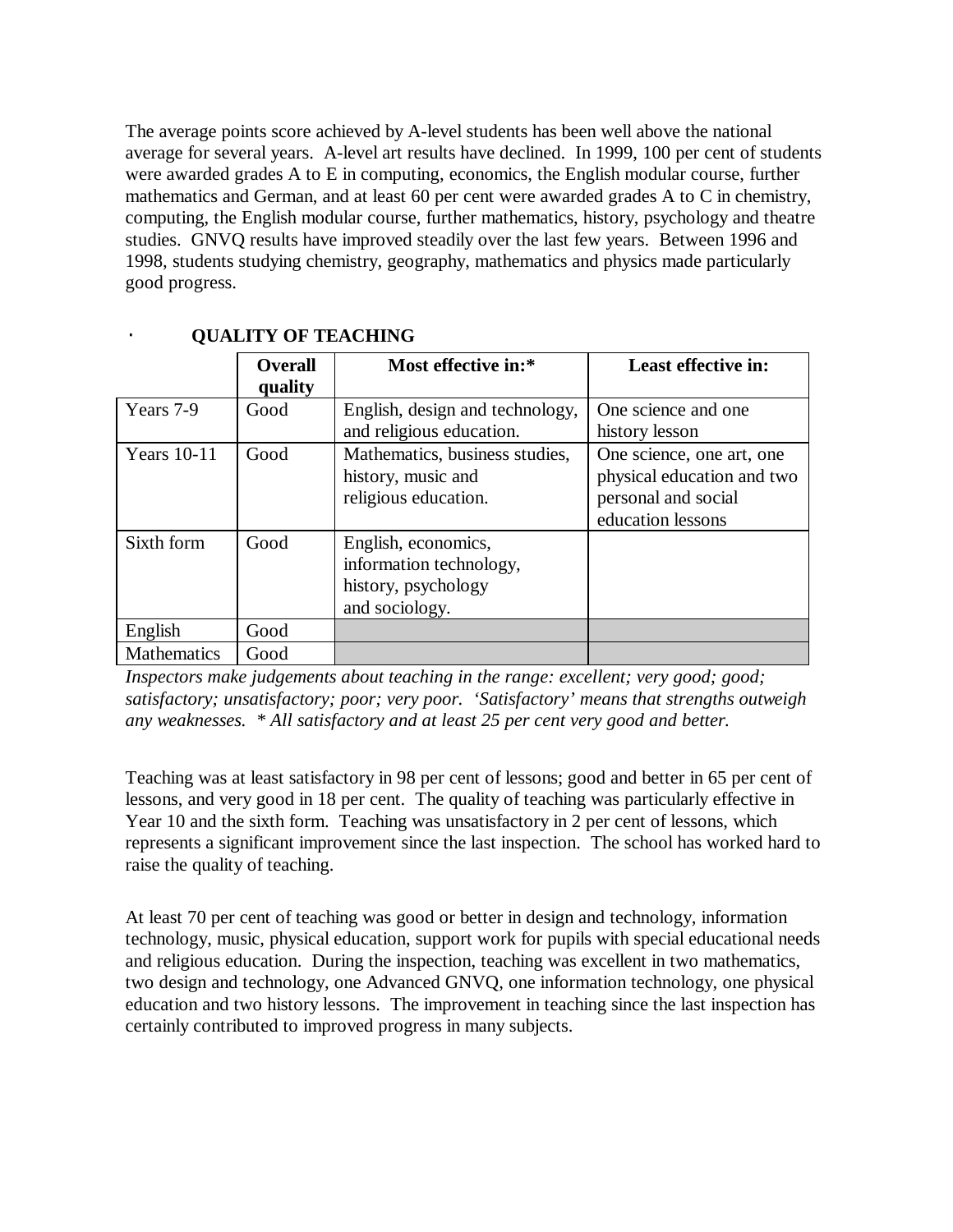# · **Other aspects of the school**

| Aspect                                                  | <b>Comment</b>                                                                                                                                                                                                                                                                                                                                              |  |  |
|---------------------------------------------------------|-------------------------------------------------------------------------------------------------------------------------------------------------------------------------------------------------------------------------------------------------------------------------------------------------------------------------------------------------------------|--|--|
| Behaviour                                               | Good. In the great majority of lessons pupils behave well. They move<br>around the school sensibly and respect their environment.                                                                                                                                                                                                                           |  |  |
| Attendance                                              | Good. The school encourages regular attendance and punctuality and<br>monitors them carefully.                                                                                                                                                                                                                                                              |  |  |
| Ethos*                                                  | Good. Pupils know they are expected to work hard and achieve high<br>standards and there is a purposeful atmosphere in almost all lessons.<br>Relationships between pupils and teachers are very good.                                                                                                                                                      |  |  |
| Leadership and<br>management                            | Good. In eight terms the headteacher has moved the school forward<br>well. He and the deputy heads and middle managers support and<br>monitor teaching and curriculum developments effectively. All staff<br>work hard to ensure the school's aims and policies are put into<br>practice. Development planning has improved since the last inspection.      |  |  |
| Curriculum                                              | Good. New subjects, and changes to the options available, have<br>successfully improved the relevance and breadth of the curriculum for<br>Key Stage 4 pupils. The sixth form curriculum is very good because<br>students choose from a wide range of A-level and GNVQ courses.                                                                             |  |  |
| Pupils with special<br>educational needs                | Provision has improved since the last inspection and pupils with special<br>educational needs make good progress. At Key Stage 4 appropriate<br>courses have been introduced as alternatives to some GCSEs.                                                                                                                                                 |  |  |
| Spiritual, moral,<br>social and cultural<br>development | Sound overall. Provision for pupils' spiritual and cultural development,<br>which is satisfactory, has not improved as much as that for their social<br>and moral development, which is now good.                                                                                                                                                           |  |  |
| Staffing, resources<br>and accommodation                | Satisfactory overall. The hours of technical support, particularly for<br>science, are low. Although improvements are underway, the number of<br>computers is low. At present some parts of the accommodation,<br>particularly for science and music at the lower school, design and<br>technology and the library at the upper school, are unsatisfactory. |  |  |
| Value for money                                         | Very good. The school receives a very low income per head compared<br>to the national average and manages its finances very well.                                                                                                                                                                                                                           |  |  |

\*Ethos is the climate for learning: attitudes to work, relationships and the commitment to high standards.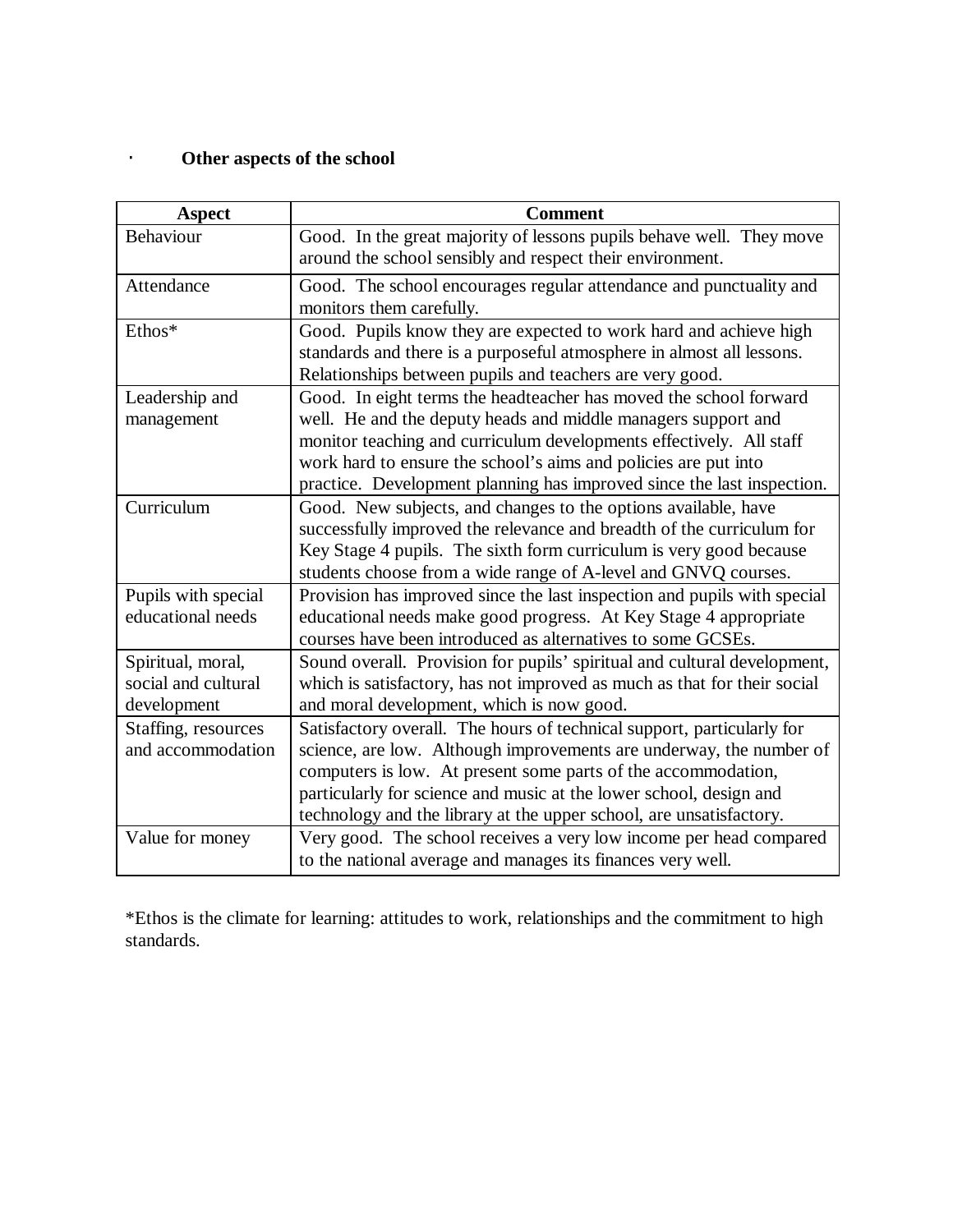### **The parents' views of the school**

·

| What most parents like about the school |                                           | What some parents are not happy about          |  |
|-----------------------------------------|-------------------------------------------|------------------------------------------------|--|
|                                         | I. That it tells them how well pupils are | III. A few incidents of bullying are not fully |  |
|                                         | doing and keeps them well informed        |                                                |  |
|                                         | about the school through its newsletters. | IV. On isolated occasions, teachers are too    |  |
|                                         | II. That pupils achieve good standards of |                                                |  |
|                                         | work.                                     |                                                |  |
|                                         |                                           |                                                |  |

Approximately 10 per cent of parents returned the questionnaires and only 26 attended the parents' evening. The lay inspector met with a small group of parents during the inspection and the full team interviewed many pupils and students.

· Pupils and students are fully aware of the school's policy on bullying. The senior management team acknowledge that a review of the policy, with pupil input, is due. Pupils and students understand the parents' views on bullying and poor behaviour, but they feel that the school tackles these problems well. The inspection team confirmed that the reports and newsletters keep parents well informed and that standards of work are high.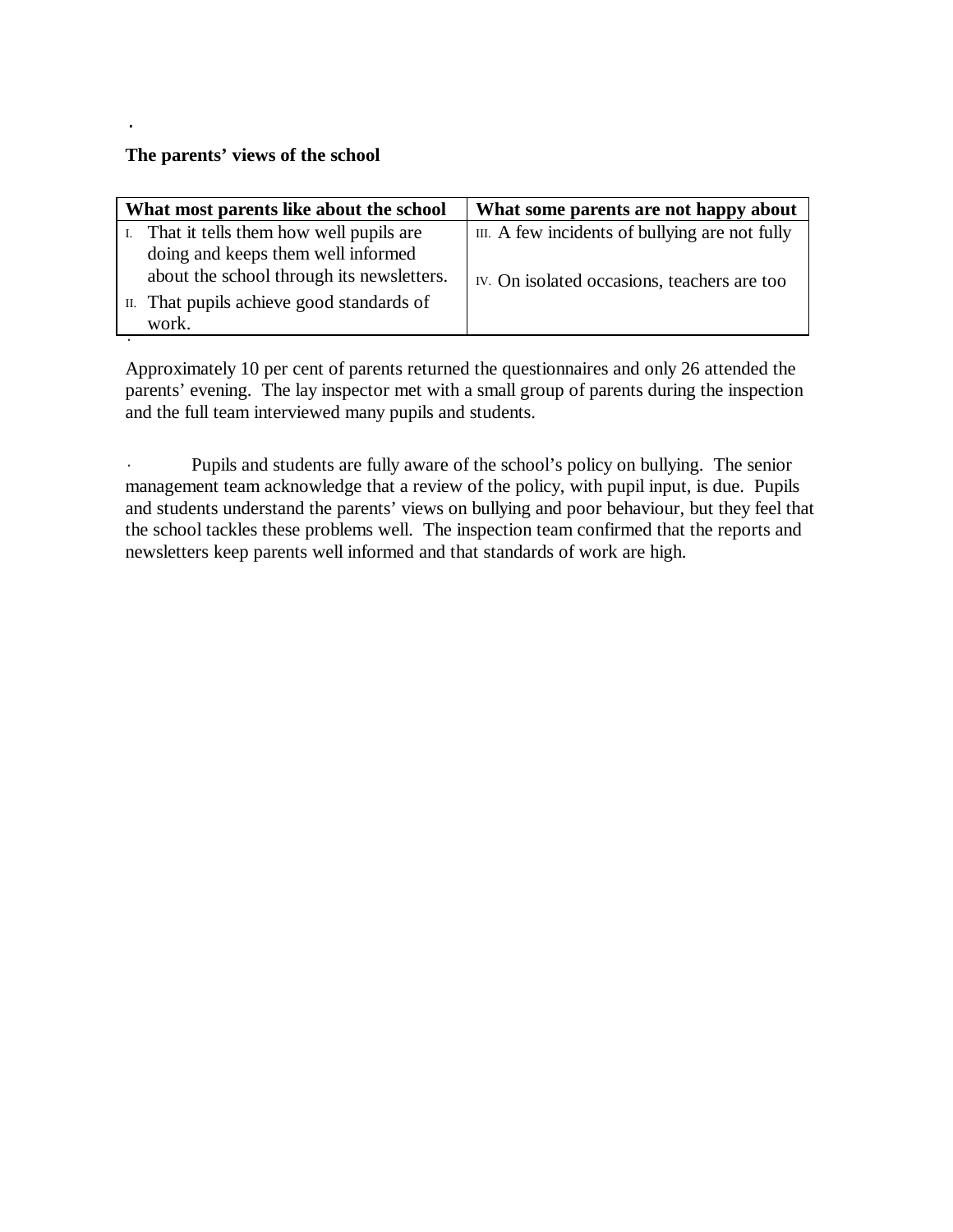### **KEY ISSUES FOR ACTION**

To improve standards further the governors and senior management team need to:

## •. **Persevere with all efforts to improve information technology in the school**

*(Paragraphs: 27, 59, 66, 108, 214, 215, 217, 220, 221)*

 \*.Introduce methodical assessment of pupils' information technology experiences and skills, when they enter the school and during each year. Formally report on attainment at the end of Year 9.

 \*.Monitor exactly what skills are being delivered by other subjects so that detailed schemes of work can be prepared for all years. These should link the work being done in discrete information technology lessons in Years 7 and 8 with all other subjects.

 \*.Encourage and provide suitable training for all staff to use information technology more in their subjects.

 \*.Increase the number of computers and access to the Internet. Be sure that the necessary software is available for all subjects.

### •. **Improve the upper school library**

*(Paragraphs: 57, 107, 117, 273)*

 \*.Raise the profile of the library and consider the role of the librarians in this process. Be sure that all heads of faculties and departments review their own library stock, make it easily accessible, and negotiate developments with the librarians.

 \*.Improve the number, range and quality of books in all subjects. Introduce more magazines, videos and CD-ROMs and encourage pupils and students to use the library for research.

\*.Make the whole area more attractive and liven it up with displays

\*.Monitor how often students and pupils enter the library and take out books.

\*.Increase the number of computers and access to the Internet

## •. **Continue with all efforts to improve the accommodation and to increase resources, especially for science. Review the hours of technician support, particularly for science.**

*(Paragraphs: 110, 113, 116, 166, 177, 188, 230, 241, 263, 288)*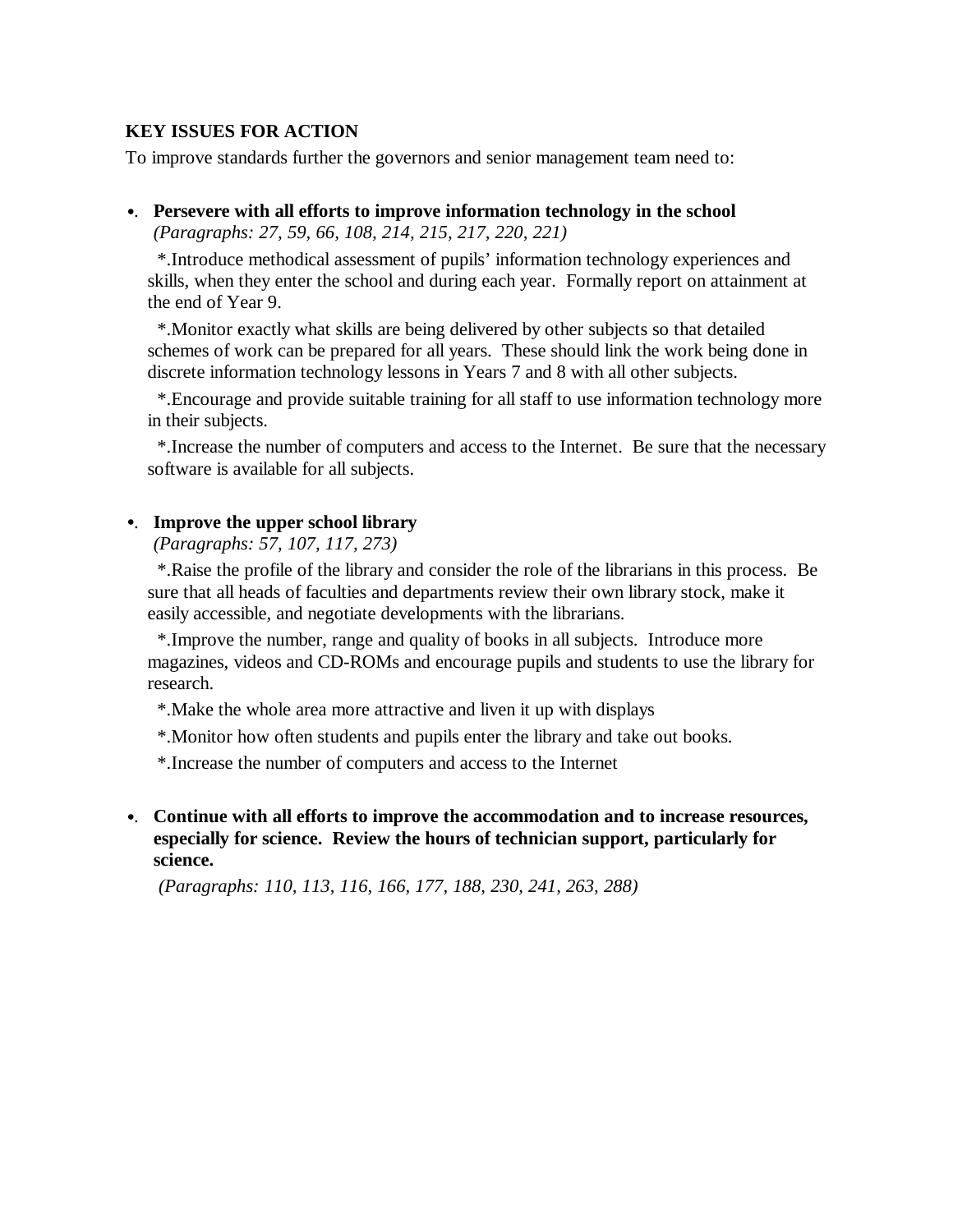In addition to the key issues above, the following less important weaknesses should be considered for inclusion in the action plan:

- \*.Limited activities and teaching styles (51, 53, 156, 160, 165, 175, 203)
- \*.Personal and social education: teaching and timing of the lesson (62, 68, 87)
- \*.Challenging work for higher attainers (144, 162, 198)
- \*.Religious education in Year 11 and the sixth form (66, 250)
- \*.Curriculum time for music (67, 241)
- \*.Spiritual and multi-cultural development (67, 81, 85, 101, 108, 176)
- \*.Daily act of collective worship (86, 108)
- \*.Health and safety issues (93, 166, 188)
- \*.Links between governors and pupils and students (106)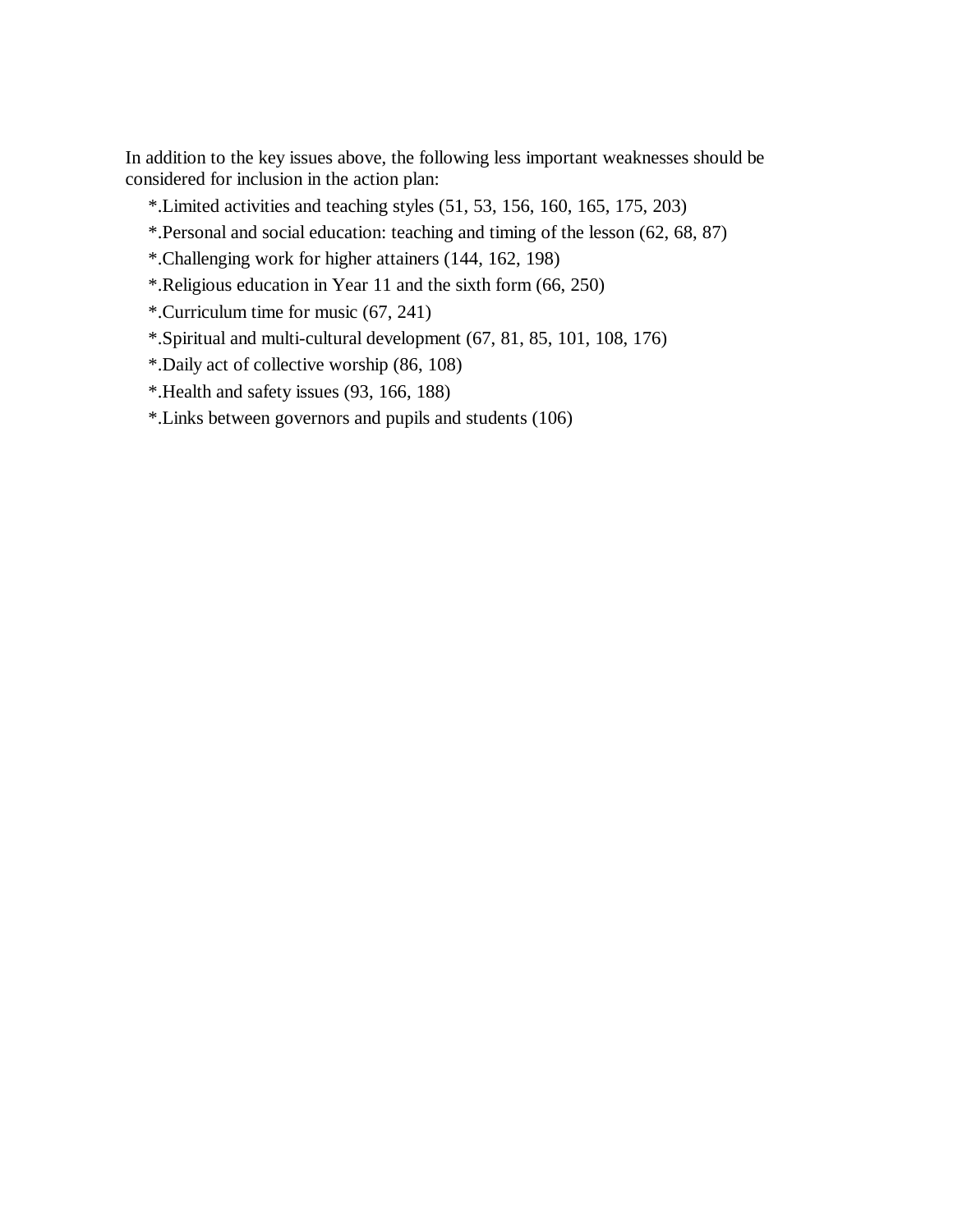## \* **INTRODUCTION**

1.Wolfreton School is one of the largest 11–18 comprehensive schools in the country, with over 2100 pupils. The sixth form, with 307 students, operates as a consortium with three other East Riding schools. There are more boys in Years 8, 10, 11 and 12, but particularly in Year 8, where there are 50 more boys than girls. The two sites are a mile and a half apart, with Years 7 - 9 in the lower school.

2.Around 120 pupils (just over 5 per cent) are eligible for free school meals, which is below the national average. There are no pupils with English as an additional language, and the percentage of pupils from ethnic backgrounds is very low compared to the national average. Over 99 per cent of pupils are white. Just over 130 pupils (6.4 per cent) are on the register of special educational needs, of whom 20 (0.97 per cent) have statements. Both these figures are below the national average.

3.The majority of pupils come from the residential suburbs of Kirk Ella, Willerby and Anlaby, and wards in the East Riding of Yorkshire. Approximately one quarter come from wards in the neighbouring city of Hull. The percentage of adults who attended higher education, and the percentage of children in high social class households, are considerably above average in Kirk Ella, and above or close to the average in the other wards.

4.The percentage of pupils who stay into the sixth form at Wolfreton increased between 1997 and 1998 from 47 per cent to 52 per cent, with less than 4 per cent transferring to a sixth form college in Hull. Almost 75 per cent of Year 11 pupils continue with education, either in the sixth form or in other further education establishments, and between 10 and 20 per cent go into training, or employment. About 10 per cent of Year 12 students do not continue with education. Approximately 85 per cent of Year 13 students move into higher or further education and 10 per cent find employment.

5.The school's logo represents its quest for excellence, shown by a 'double tick' and the motto Haulte Emprise, translated as High Endeavour. Alongside this is the school's value statement that Wolfreton is a caring community where learning is a foundation for life. The school's aims are:

- •. Unity to create a unified school community whose members share common aims and values, and to encourage enjoyment, participation, and pride in the school.
- •. Breadth and balance to provide all pupils with a broad and balanced programme of education and experience, teaching them to apply knowledge rather than simply acquire it; helping them develop personal and social skill, and increasing their moral and spiritual awareness.
- •. Equal Value to create a school in which all pupils are equally valued, where they can achieve their own share of recognition and success, and where there is concern to meet their various needs.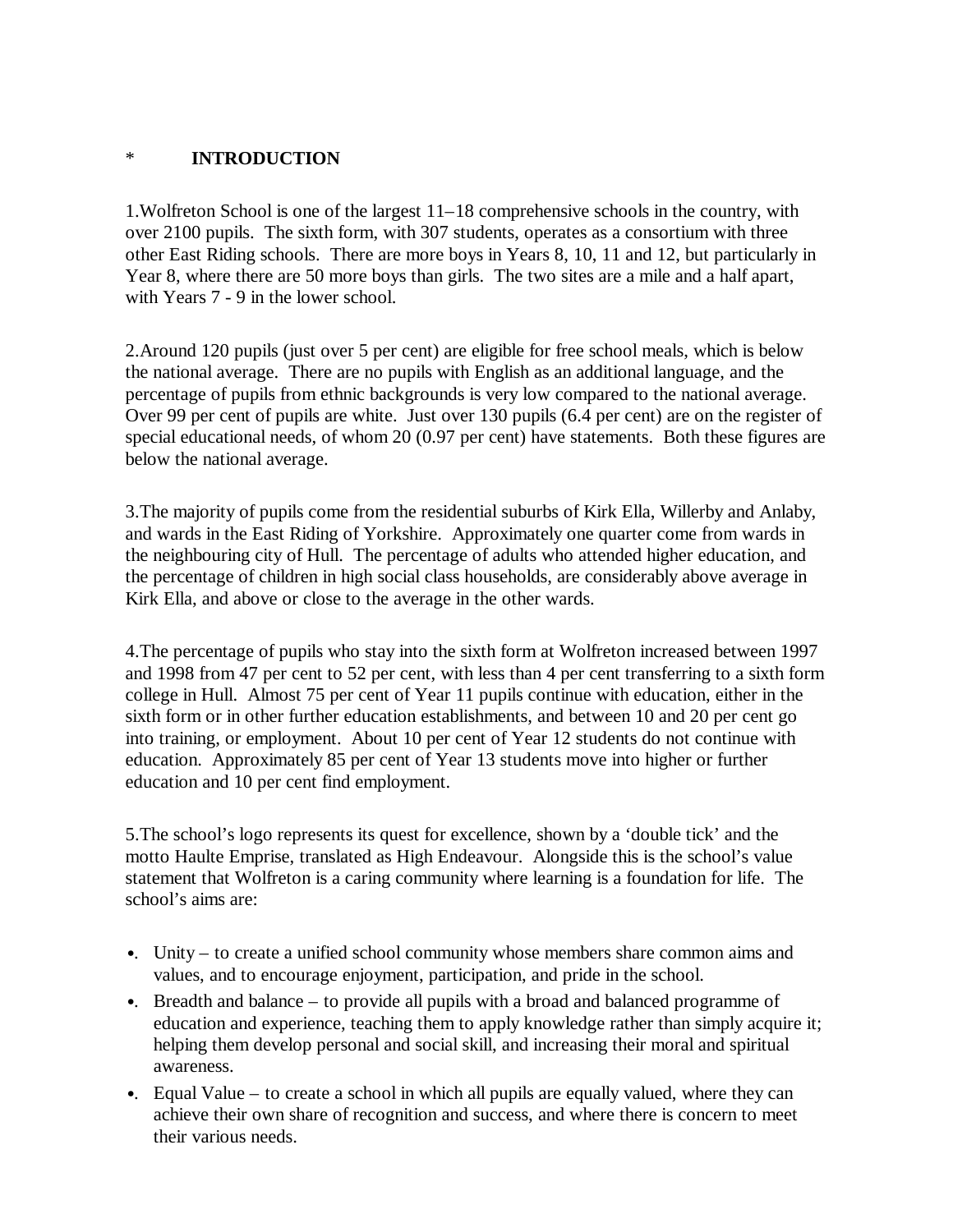- •. Partnership to provide a caring environment which encourages courtesy, a consideration for the needs of others, and a developing partnership between school, family, and community.
- •. Potential to help pupils and staff fulfil their own potential, to recognise achievement in all its forms, and to build self-confidence, motivation, and commitment.
- •. Outside World to keep the school in the forefront of educational development, forwardlooking and responsive to the outside world, preparing its pupils to manage their own lives and play their part in society.

1.Targets set for Summer 2000 are that 58 per cent of pupils will achieve five or more GCSE grades A\*to C, and 99.7 per cent will achieve one or more grades A\*-G, with an average total points score of 45. These realistic figures are higher than those obtained by Wolfreton school in 1999 and higher than those set by the local education authority.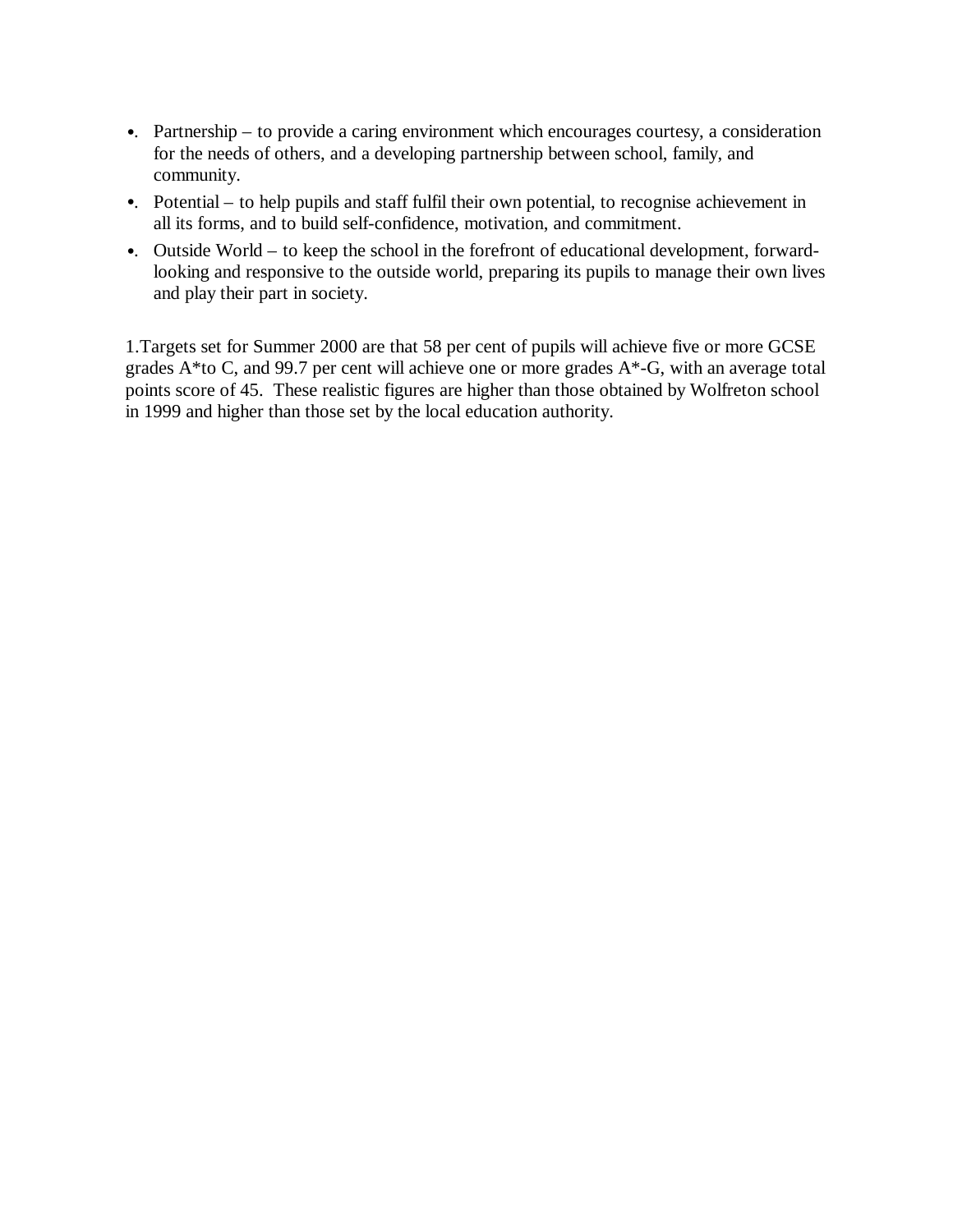# 7. **Key indicators Attainment at Key Stage 3<sup>1</sup>**

Number of registered pupils in final year of Key Stage 3 for latest reporting year:

| Year | <b>Boys</b> | Girls | Total |
|------|-------------|-------|-------|
| 1999 | 157         | 180   | 337   |
|      | (181)       | (162) | (343) |

| <b>National Curriculum Test</b><br>7. |             | English   | <b>Mathematics</b> | Science   |
|---------------------------------------|-------------|-----------|--------------------|-----------|
| <b>Results</b>                        |             |           |                    |           |
| Number of pupils                      | <b>Boys</b> | 126(105)  | 127(137)           | 120 (135) |
| at NC Level 5 or                      | Girls       | 167(130)  | 152 (114)          | 131 (103) |
| above                                 | Total       | 293 (235) | 279 (251)          | 251 (238) |
| Percentage at NC                      | School      | 86(69)    | 83 (73)            | 74 (69)   |
| Level 5 or above                      | National    | $-(65)$   | $- (60)$           | $- (56)$  |
| Percentage at NC                      | School      | 36(33)    | 60(48)             | 31(34)    |
| Level 6 or above                      | National    | -- (35)   | $- (36)$           | -- (27    |

| <b>Teacher Assessments</b> |             | English    | Mathematics | Science   |
|----------------------------|-------------|------------|-------------|-----------|
| Number of pupils           | <b>Boys</b> | 108(115)   | 130 (119)   | 137 (143) |
| at NC Level 5 or           | Girls       | 148 (124)  | 157 (112)   | 164 (136) |
| above                      | Total       | 256 (239)  | 287 (231)   | 301 (279) |
| Percentage at NC           | School      | 76 (70)    | 83 (68)     | 90(82)    |
| Level 5 or above           | National    | $-- (62)$  | $--- (64)$  | $-- (62)$ |
| Percentage at NC           | School      | 32(30)     | 62(45)      | 41 (34)   |
| Level 6 or above           | National    | $--- (31)$ | $-- (37)$   | $-- (31)$ |

 **1 Percentages in parentheses refer to the year before the latest reporting year**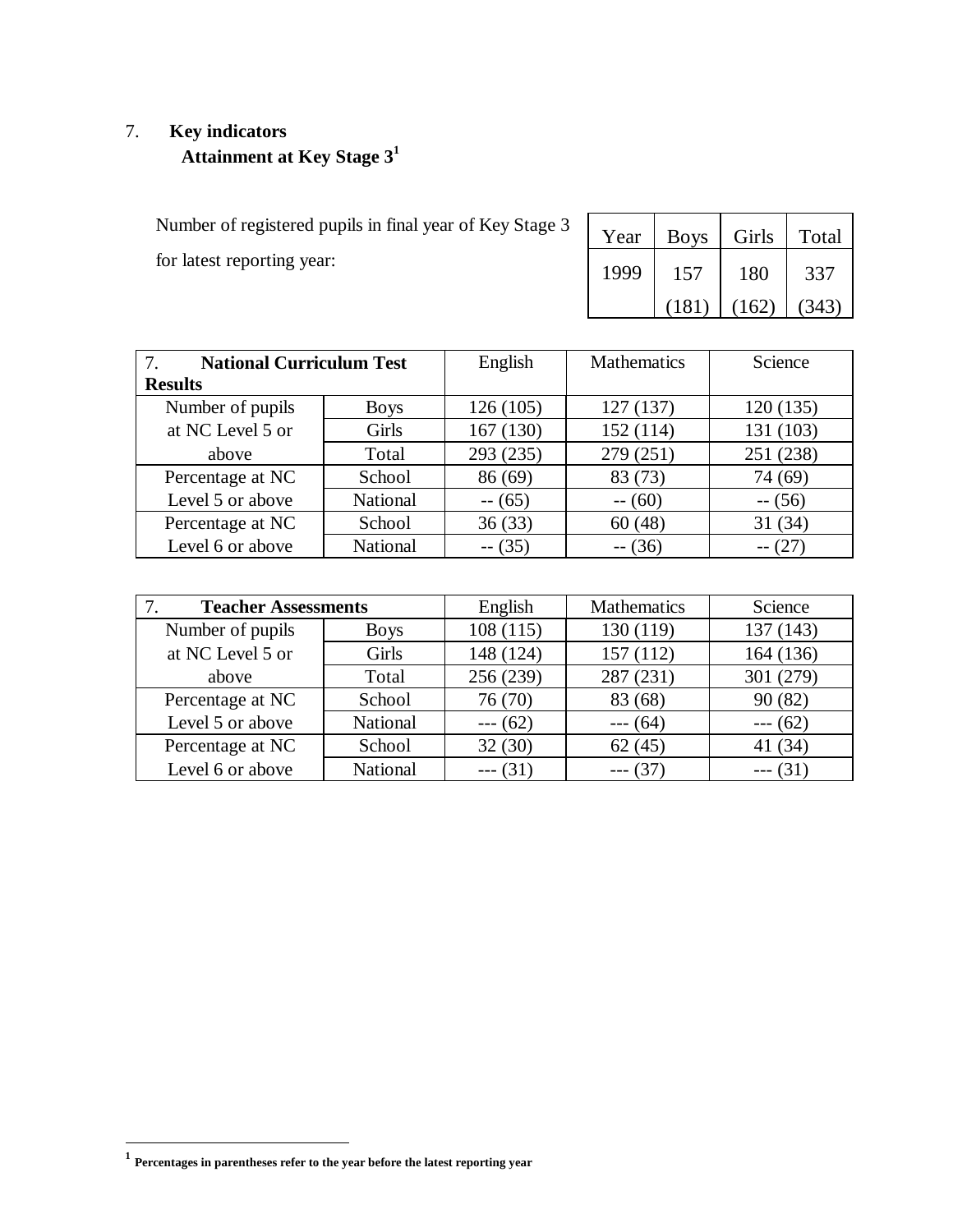# **Attainment at Key Stage 4<sup>2</sup>**

Number of 15 year olds on roll in January of

the latest reporting year:

| Year | <b>Boys</b> | Girls | Total |
|------|-------------|-------|-------|
| 1999 | 178         | 168   | 346   |
|      | 198         | (149) |       |

| <b>GCSE Results</b>  |             | 5 or more grades<br>$A^*$ to C | 5 or more grades<br>$A^*$ to $G$ | 1 or more<br>grades $A^*$<br>to G |
|----------------------|-------------|--------------------------------|----------------------------------|-----------------------------------|
| Number of pupils     | <b>Boys</b> | 92 (91)                        | 169(191)                         | 177 (195)                         |
| achieving            | Girls       | 96 (97)                        | 162(145)                         | 165(150)                          |
| Standard specified   | Total       | 188 (188)                      | 331 (336)                        | 342 (345)                         |
| Percentage achieving | School      | 54.3 (54)                      | 95.7 (97)                        | 98.8 (99)                         |
| Standard specified   | National    | $--- (44.6)$                   | $-- (89.8)$                      | $-- (95.2)$                       |

 **2 Percentages in parentheses refer to the year before the latest reporting year**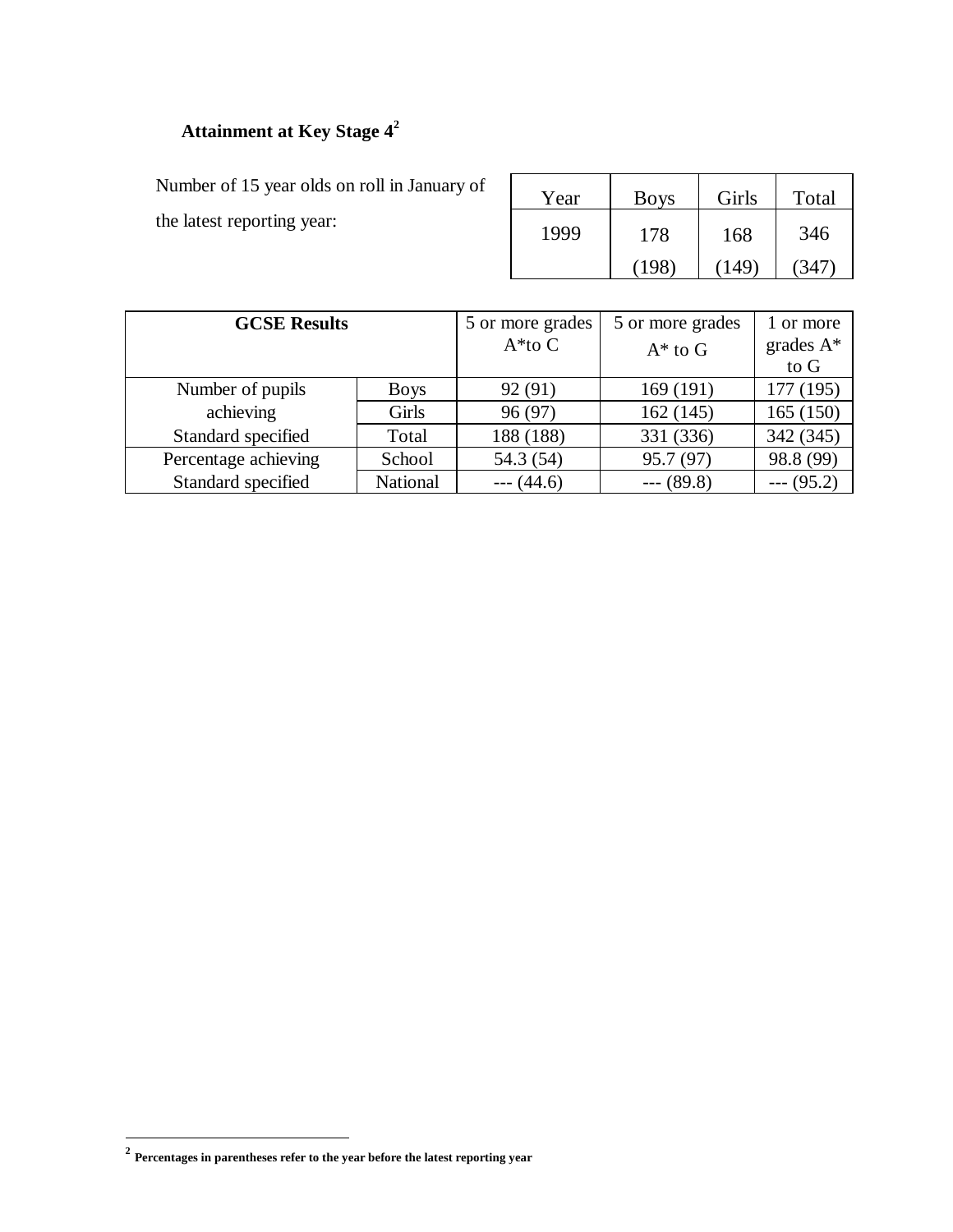# **Attainment in the Sixth form <sup>3</sup>**

| Number of students aged 16, 17 and 18 who were        | Year | Mal | Female | Total |
|-------------------------------------------------------|------|-----|--------|-------|
| entered:                                              |      |     |        |       |
|                                                       |      | e   |        |       |
| for GCE A/AS examination in the latest reporting year | 1999 | 50  | 60     | 110   |
|                                                       |      | 64  |        |       |

| <b>Average A/AS</b><br>points score | For candidates entered for 2 or<br>more A-levels or equivalent |                |                |          | For candidates entered for fewer<br>than 2 A levels or equivalent |           |
|-------------------------------------|----------------------------------------------------------------|----------------|----------------|----------|-------------------------------------------------------------------|-----------|
| per candidate                       | Male                                                           | Female         | All            | Male     | Female                                                            | All       |
| School                              | 19.2<br>(18.0)                                                 | 19.4<br>(20.6) | 19.3<br>(19.4) | 2.3(2.0) | 2.0(3.3)                                                          | (2.5)     |
| <b>National</b>                     |                                                                |                | (17.6)         |          |                                                                   | $- (2.8)$ |

Number in final year of intermediate vocational qualifications and percentage of *such students* who achieved these qualifications:

|          | Number | per cent     |
|----------|--------|--------------|
|          |        | Success rate |
| School   | 15(25) | 73 (68)      |
| National |        | $--- (73)$   |

Number in final year of advanced vocational qualifications and percentage of *such students* who achieved these qualifications:

|          | Number | per cent     |
|----------|--------|--------------|
|          |        | Success rate |
| School   | 23(21) | 78 (76)      |
| National |        | $--- (83)$   |

 **3 Percentages in parentheses refer to the year before the latest reporting year**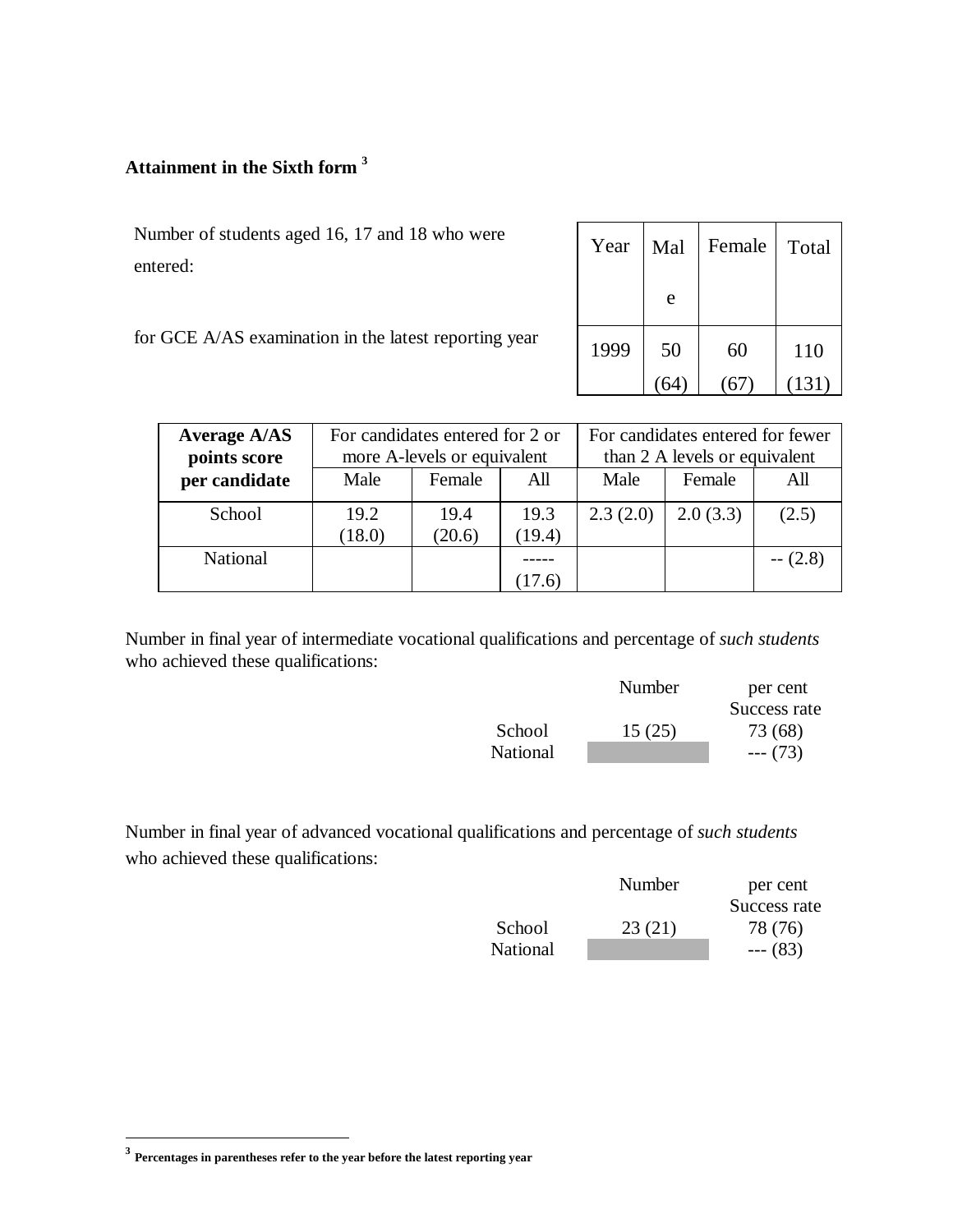## **Attendance**

| Percentage of half days (sessions) |              | (1997/98)                 | per cent |
|------------------------------------|--------------|---------------------------|----------|
| Missed through absence for the     | Authorised   | School                    | 6.4      |
| Latest complete reporting year     | Absence      | National comparative data | 7.9      |
|                                    | Unauthorised | School                    | 1.4      |
|                                    | Absence      | National comparative data | 1.1      |

7.

7.

## 7. **Exclusions**

Number of exclusions of pupils (of statutory school age) during the previous year:

|              | Number |
|--------------|--------|
| Fixed period |        |
| Permanent    |        |

# 7. **Quality of teaching**

Percentage of teaching observed which is:

|                        | per cent |
|------------------------|----------|
| Very good or better    | 18       |
| Satisfactory or better |          |
| Less than satisfactory |          |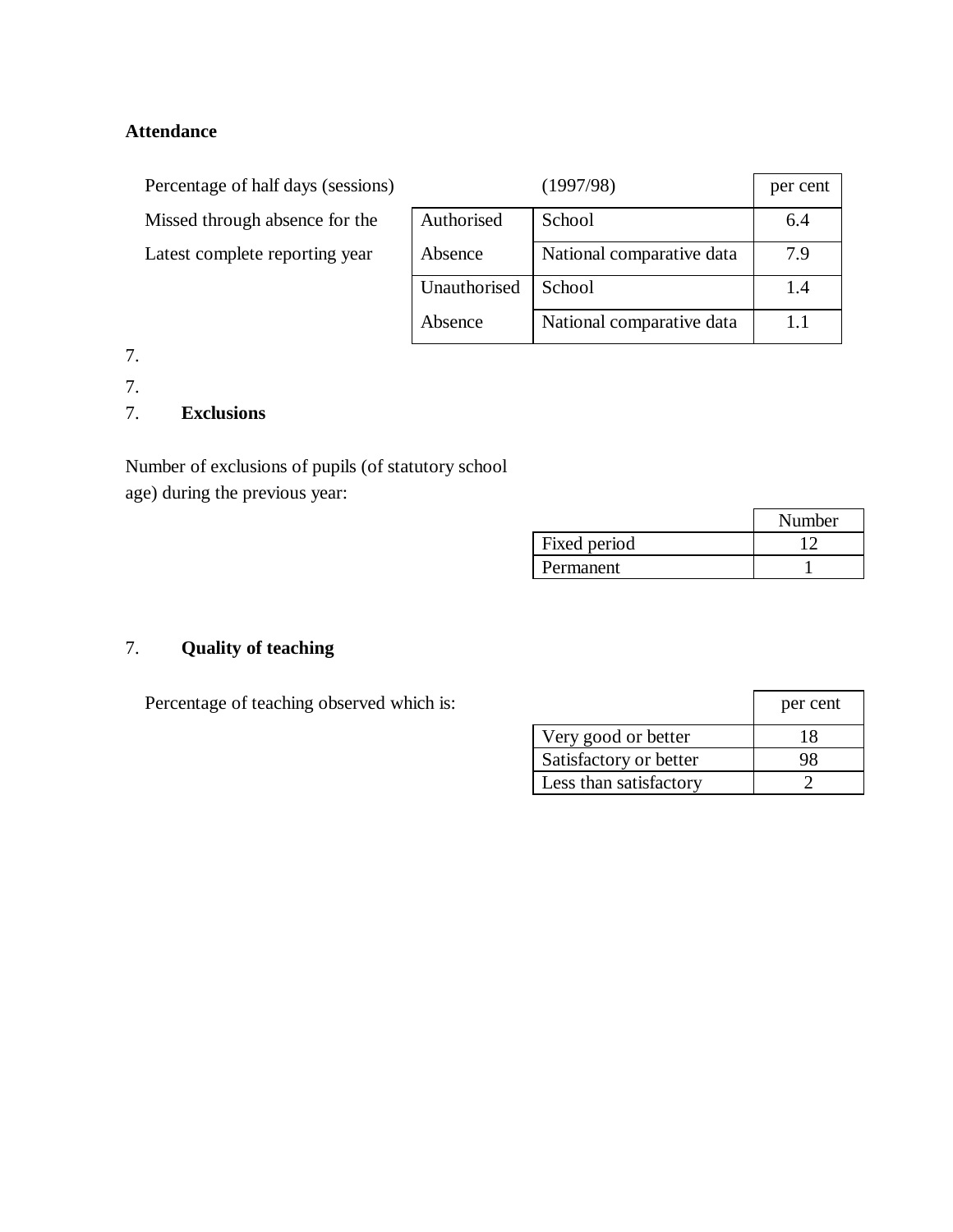## 7. **PART A: ASPECTS OF THE SCHOOL**

## 7. **EDUCATIONAL STANDARDS ACHIEVED BY PUPILS AT THE SCHOOL**

## 7. **Attainment and progress**

2.In work seen during the inspection, overall standards of attainment were high in all years. When pupils enter the school their attainment is just above the national average, but it fluctuates each year. The pupils who took GCSE in 1999 entered the school with relatively lower standards of attainment. The present Years 10 and 11 pupils entered with relatively higher standards of attainment, which was reflected in their work seen during the inspection. Progress for high, average and low attainers, and pupils with special educational needs, is good in all years of the school, although a few subject reports (detailed in Part B) highlight particular groups of pupils whose progress could be improved further; for example, high attainers in mathematics in Years 10 and 11, bringing a probable increase in the percentage of A\* grades, or low attainers in Year 9 science.

3.In the Year 9 national assessment tests in 1998, the percentages of pupils reaching Level 5 and above and Level 6 and above were close to the national average in English, and well above it in mathematics. In science, Level 5 results were well above the national average and Level 6 results above. In comparison with national results for similar schools (measured by the percentage taking free school meals), results were well below for English and science and below in mathematics. In 1999, however, results were considerably higher than in 1998 (in brackets): 86 per cent (69 per cent) of pupils achieved Level 5 in English, 82 per cent (73 per cent) in mathematics, and 74 per cent (69 per cent) in science. The percentage of pupils achieving Level 6 in mathematics rose to 60 per cent, compared to the 1998 national average of 31 per cent.

4.Teachers' assessed the percentage of pupils gaining Level 5 and above (a measure not used in art, music and physical education) to be above average in design and technology, geography, history, modern foreign languages and religious education at the end of Year 9 in 1998. Inspection evidence suggests that some of these assessments were generous. The school did not report standards in information technology. In Years 7 to 9, the standards of the work seen during the inspection were low in music and information technology; average in art, design and technology, history, modern foreign languages and physical education; high in English, geography and religious education, and very high in mathematics and science.

5.In 1998, 54 per cent of pupils achieved five GCSE grades A\*to C, well above the national average of 44 per cent, but well below the national average for similar schools. The percentage of pupils achieving five GCSE grades A\*to G is consistently well above the national average. Despite entering the school with relatively lower standards than those who entered the year before, the pupils who took GCSE in 1999 reached higher levels at the end of Year 9, and a slightly higher percentage (55 per cent) achieved five or more GCSE grades A\*to C. These results reflect the intensive, and most effective, monitoring and support this year group received for several years. Girls still achieve better results than boys overall, but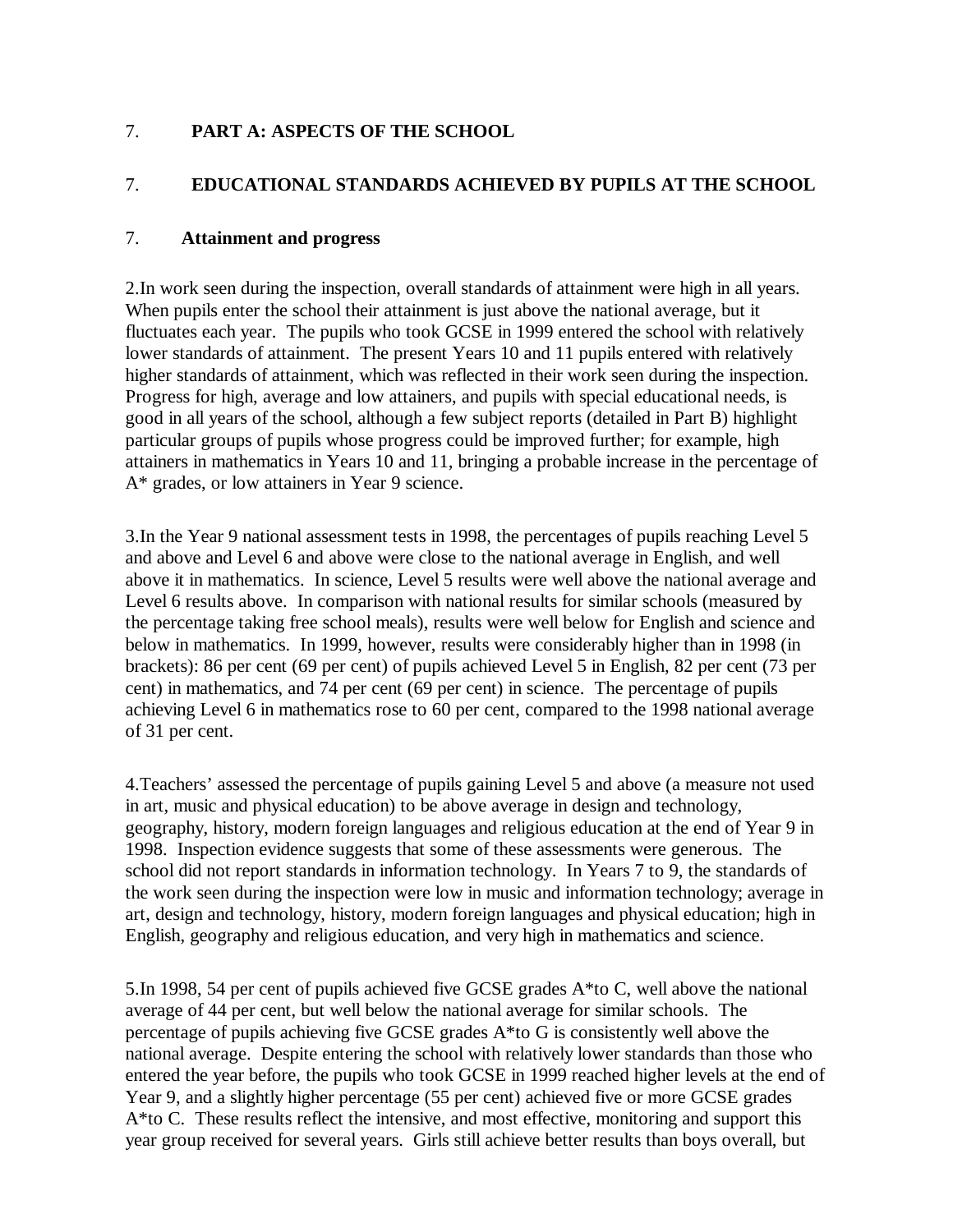the gap has been reduced in most subjects, and therefore the whole-school focus on this issue has been successful; the school is wise to persevere with recent initiatives. Between 1994 and 1998, GCSE results have risen, but at a slower rate than nationally. However, in an increasing number of subjects more than 50 per cent of pupils achieve GCSE grades A\*to C, and the percentage of pupils achieving grade C and above in all three core subjects (English, mathematics and science) is rising.

6.Between 1996 and 1998, GCSE results fluctuated in individual subjects. The percentage of pupils achieving grades A\*to C in 1999, (with the 1998 national figures in brackets) was 60 (53) in English, 53 (44) in mathematics) and 48 (48) in science. The school's mathematics and science results were higher in 1998. Over 60 per cent of pupils achieved grades A\*to C in English, literature, drama, physical education, and textiles, and, compared to the previous year, results improved in business studies, history, French and all design and technology subjects. Results in art and music have not improved enough since the last inspection. In 1998 and 1999, almost 50 per cent of Year 10 pupils (over 90 per cent of whom sat the examination) achieved grades A\*to C in the short GCSE examination in religious education. In Key Stage 4 work seen during the inspection, pupils' standards were low in art, information technology and resistant materials; high in English, mathematics, science, graphics, textiles and physical education for GCSE, and average in all other subjects. Pupils entered for certificates of achievement and pre-vocational qualifications achieve above average results.

7.The average points score achieved by A-level students has been well above the national average for several years, and the trend in the pass rate at A-level has been upwards since the last inspection. In 1999 100 per cent grades A to E were awarded in computing, economics, the English modular course, further mathematics and German. At least 60 per cent grades A to C were awarded in chemistry, computing, the English modular course, further mathematics, history, psychology and theatre studies. The local authority provides statistics relating students' A-level performance to their GCSE grades. These show the particularly good progress made in chemistry, geography, mathematics and physics between 1996 and 1998.

8.Large numbers of students study computing, English language, history, mathematics and psychology. Results in general studies A-level have improved considerably since the last inspection, and in Year 12 over 100 students have chosen to take this examination. A-level art results have declined. GNVQ results have improved steadily over the last few years. In sixth form work seen during the inspection, standards were very high in computing studies and history; high in, mathematics, the three sciences, GNVQ courses, modern foreign languages, psychology, politics and sociology, and average in all other subjects apart from art, where they were low.

9.Progress in **English** is good in all years. Speaking, listening, reading and writing skills are high. Standards in reading have improved through the introduction of ten-minutes silent reading at the start of each lesson. The lower school library supports these arrangements, but it is a wasted resource in most other subjects. This is a significant omission, given the school's objective to develop key skills. Year 9 pupils offer a personal view about their reading and higher attaining pupils are alert to aspects of style. Nearly all pupils select information from a text and higher attainers offer a critical comment. Sixth form students' reading skills are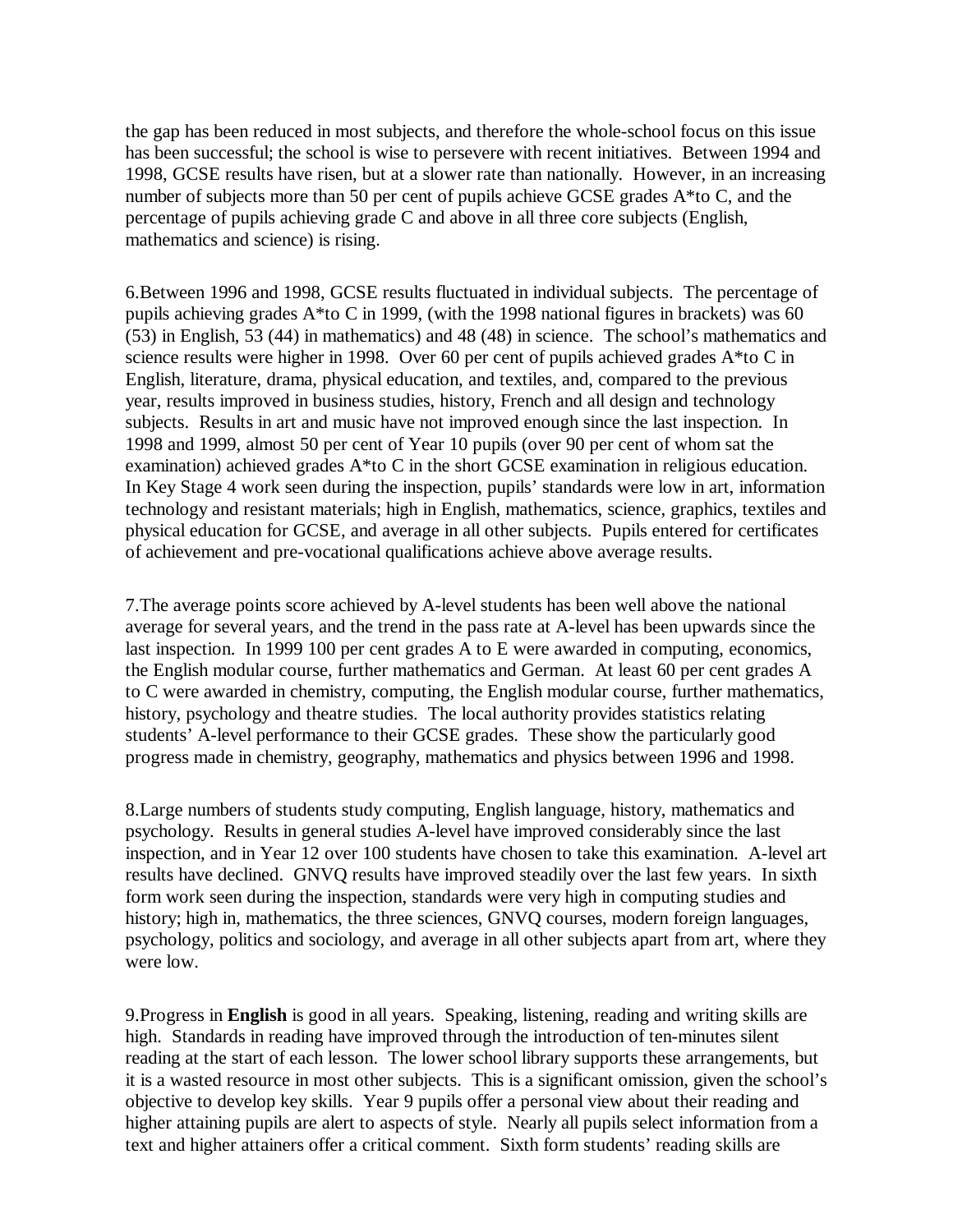particularly well developed through their study of challenging literature.

10.Year 9 higher attaining pupils produce some excellent creative writing. By the end of the year, handwriting is good; spelling is generally accurate, and nearly all lower attaining pupils, including those who have special educational needs, are able to write a short sequence of sentences. By the end of Year 11, higher attaining pupils' creative writing includes powerful accounts of real and imagined experiences, although pupils attaining grades C and lower at GCSE lack the technical understanding or vocabulary to write critically about texts.

11.Good standards in literacy are well developed across a range of subjects, where there is a strong emphasis on developing the appropriate technical vocabulary. In most subjects, regular and well planned opportunities are provided for all pupils to develop their writing skills, including, for example, when writing about investigations in mathematics, in project work in history, and in a good range of assignments in religious education. These opportunities are more limited in science, where references to poetry and science fiction are rare, and in art, where written analysis and interpretation are very limited.

12.Progress in **mathematics** is good in Years 7 to 9 and in the sixth form, and sound in Years 10 and 11. Pupils' data handling and investigation skills are very high, well supported by the recent provision of a networked suite of computers. Lower attaining pupils use a welldesigned mathematics software program effectively, and Year 8 draw simple shapes effectively using LOGO. Year 7 have good understanding of mathematical shape, although some Year 8 pupils find estimation of long multiplication difficult. Year 9 pupils recognise many angles on paper and in objects, and lower attaining pupils have sound ideas for calculating the area of unusual shapes. Higher attaining pupils in Year 11 use trigonometry with confidence and in Year 10 use graphical calculators to explore relationships in graphs. A small percentage of pupils still over-rely on calculators, but the time given to mental mathematics has increased and standards are rising.

13.Standards of numeracy and mental number skills in mathematics are high. Pupils apply their mathematical skills well in other subjects. For example, they collect, interpret and analyse statistical data in geography, and use algebraic skills to manipulate scientific formulae. Generally, pupils of all ages respond well to a range of well-planned opportunities to develop numerical skills across a range of subjects. These extend from competent data-handling and analysis, as part of pupils' research in design and technology, to drawing accurate conclusions from a variety of sampling techniques in A-level psychology.

14.In **science,** the 'marked under-achievement in Year 9' mentioned in the last report has been addressed, and now a higher proportion of sixth formers investigate phenomena competently. Progress is good in Years 7 to 9 and in the sixth form, and sound in Years 10 and 11. By the end of Year 9, a high proportion of students carry out investigations competently, with understanding of predictions based on scientific knowledge and fair tests. The highest attainers in Year 9 record investigations to a very high standard.

15.At the end of Year 11 many pupils, especially in the upper sets, identify sources of error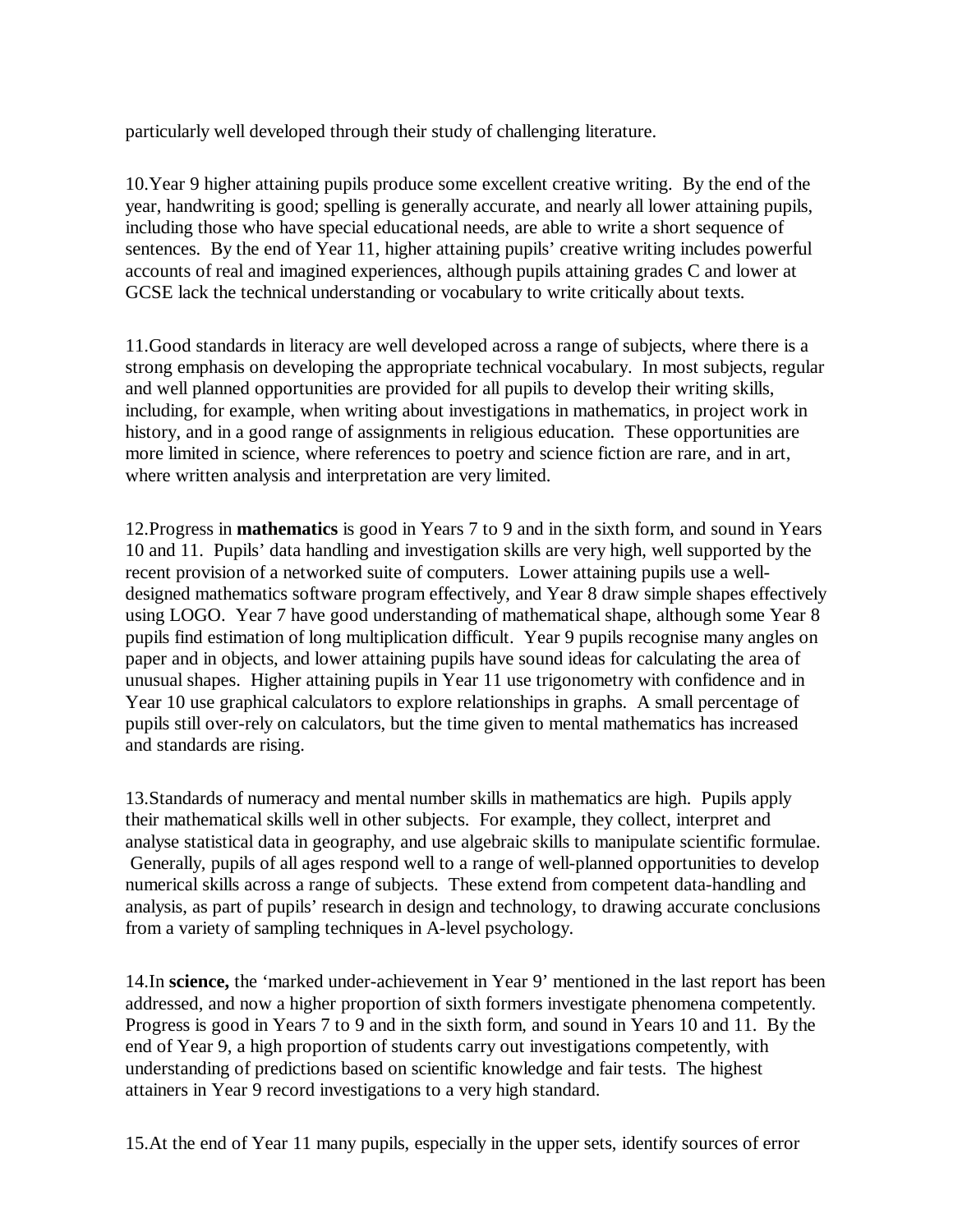and extend their conclusions from closer evaluation of results. However, much of the experimental work throughout this age-range is carefully structured and guided, and this is not balanced by enough independent investigative work. Opportunities are missed for students to suggest hypotheses, plan work and explore their own ideas. Progress in Years 10 and 11 is sound. Sixth form students draw well labelled diagrams from microslides and are more skilled at interpreting results and drawing conclusions.

16.In **art** progress is sound in Years 7 to 9. This reflects the department's determination to develop basic skills as part of its policy to improve standards. In their work on visual elements, pupils can identify key factors or provide satisfactory definitions in their own words of, for example, composition, tone and texture. Progress in Years 11 and 13 is not satisfactory. However, as a result of focused teaching, progress is sound in lessons with the new groups in Years 10 and 12. In Years 10 to 13, observational and drawing skills are under-developed and there is little evidence of colour work of any quality. Critical, analytical and evaluative skills are insecure and pupils do not have a well developed technical and artistic vocabulary.

17.In Years 7 to 11, the majority of pupils make sound progress in **design and technology**. By the end of Year 9, pupils use drawing, literacy and information technology skills well to explain their ideas for different solutions to a problem. Their practical skills are often good and pupils appreciate the importance of careful research and accurate planning. Pupils with special educational needs keep pace with others as a result of close monitoring and support. On a few occasions higher attaining students do not make as much progress as they might. By the end of Year 11, pupils have satisfactory skills in manufacturing a product. Higher attaining students show good problem analysis skills, are reflective, and modify their designs appropriately. Average and lower attaining students have a sound understanding of the manufacturing process and the cost implications of using different materials.

18.There is not enough evidence to judge progress in **drama** over time in Year 9, or in theatre studies at A-level. Progress is good in Years 10 and 11. In Year 10 pupils develop awareness of others in the group through drama warm ups which develop their basic skills and attitudes. Pupils who have special educational needs are fully integrated into the group and make very good progress. In Year 11 pupils interpret actions and reactions according to social status and use this good level of understanding, and their role play skills, to develop effective improvisations. Pupils speak with clear articulation.

19.Progress in **geography** is good in Years 7 to 9 and in the sixth form, and sound in Years 10 and 11. By the end of Year 9, most pupils are able to use geographical terms confidently, although some lower attaining Year 8 pupils do not understand fairly simple words such as 'vale' or ' plain'. Pupils studying natural hazards describe the nature and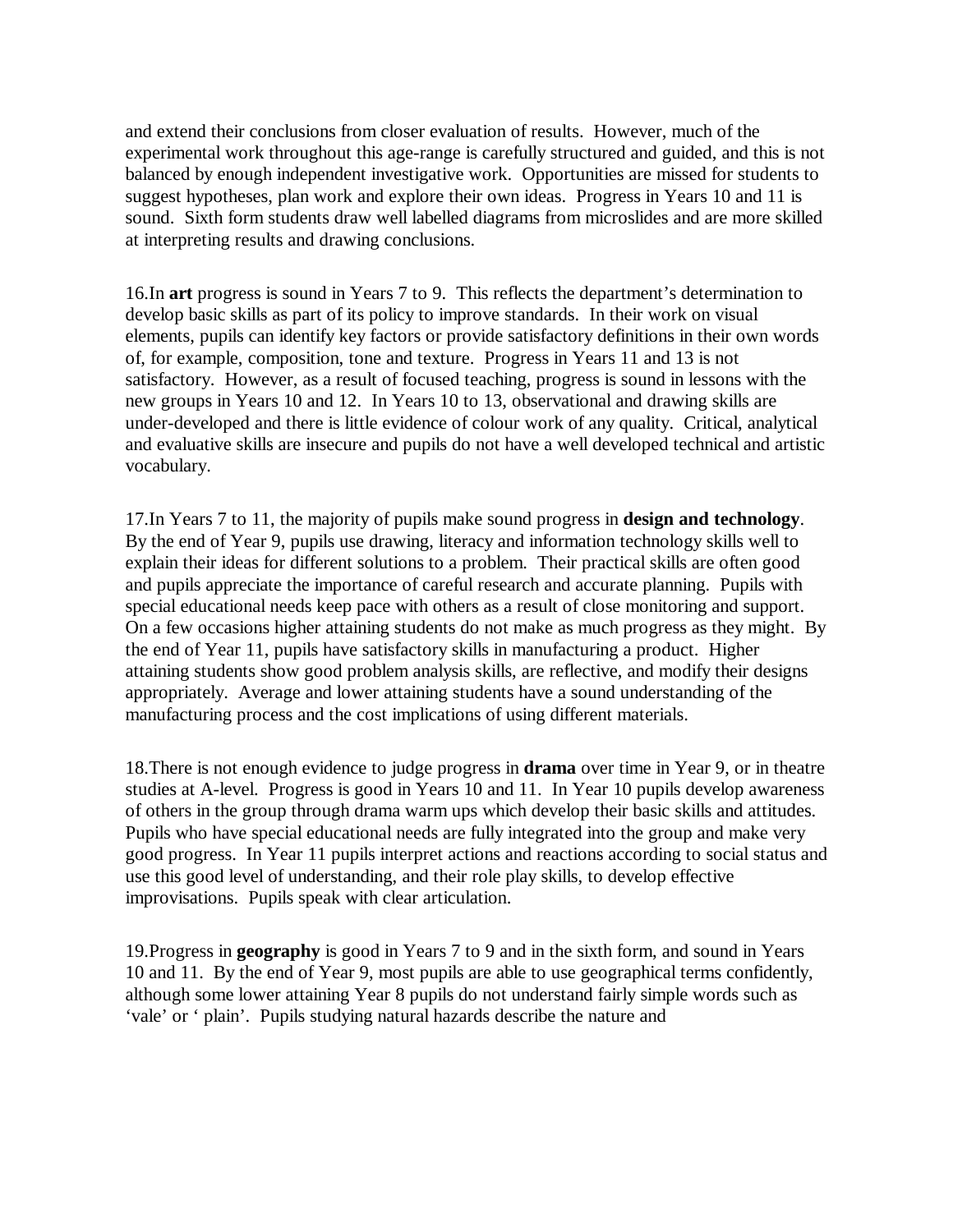effects of volcanic eruptions vividly. By Year 11, pupils describe and explain the hydrological processes involved in a river profile and accurately apply terms for different types of erosion. Individually and in groups, Year 13 students collect and use data effectively to investigate human and physical issues. Pupils apply their knowledge gained on field trips particularly well.

20.Pupils make good progress in **history** in all years. In Years 7 to 9, they reinforce and extend concepts such as chronology. Those with special educational needs make comparable progress, enjoying tasks like devising a time capsule. Many pupils extend their historical vocabulary in learning the significance of terms such as democracy. In Years 10 and 11 pupils develop more complex time charts. They extend their written explanations and some develop conclusions with evaluative comment and adopt a more sceptical stance on source interpretation. Sixth form students' written work is mostly thorough, but the structure and quality of their argument varies. However, most of them do little reading beyond their textbook and do not use the library to extend their knowledge.

21.In **information technology** the limited access pupils have to computers, and the lack of discrete information technology teaching in the past, mean that a significant number of them make slow progress. By the end of Year 9, most pupils, including those with special educational needs, can use a limited range of software packages and communicate information in a few different ways: skills they master through design and technology and mathematics lessons. Progress in the new discrete information technology lessons in Years 7 and 8 is good; in Year 7, pupils now learn quickly how to interrogate a database using multiple search conditions. Lower attaining pupils in Years 10 and 11 follow a pre-vocational course, using information technology in a series of life-skills case studies which show excellent integration of key skills. Progress in the sixth form for those following the computer studies A-level course is good, but for others it is variable, depending on what subjects they have chosen.

22.In Years 7 to 9 pupils listen and respond well in **modern foreign language** lessons. In Year 8, pupils master a wide range of vocabulary to describe where they live. Higher attainers make good progress starting a second language in Year 9, and mastering names, numbers and the vocabulary of common items well. Lower attainers are less responsive and hesitant about using French or German. Although pupils continue to show good listening skills in Years 10 and 11, many answer questions with single words or rely on written prompts. Some lower attainers in all years do not remember vocabulary well, which holds back their progress, but the majority of pupils use dictionaries sensibly. In the sixth form, students use French and German effectively for discussion on a range of topics and have sound knowledge of tenses and vocabulary. They develop an appreciation of French and German culture. Higher attaining pupils in Years 11 to 13 write fluently and with good style. Overall progress is sound in Years 7 to 11 and good in the sixth form.

23.After the last inspection, the head of the **music** department left the school, and his successor left last summer. The new head of department is actively addressing the department's needs and the issues raised in the last inspection. Although progress in lessons is now predominantly sound, pupils in Years 7 to 9 cannot clap a simple rhythm, sing well in two or more parts, or use symbols to write down or perform musical ideas, and their knowledge of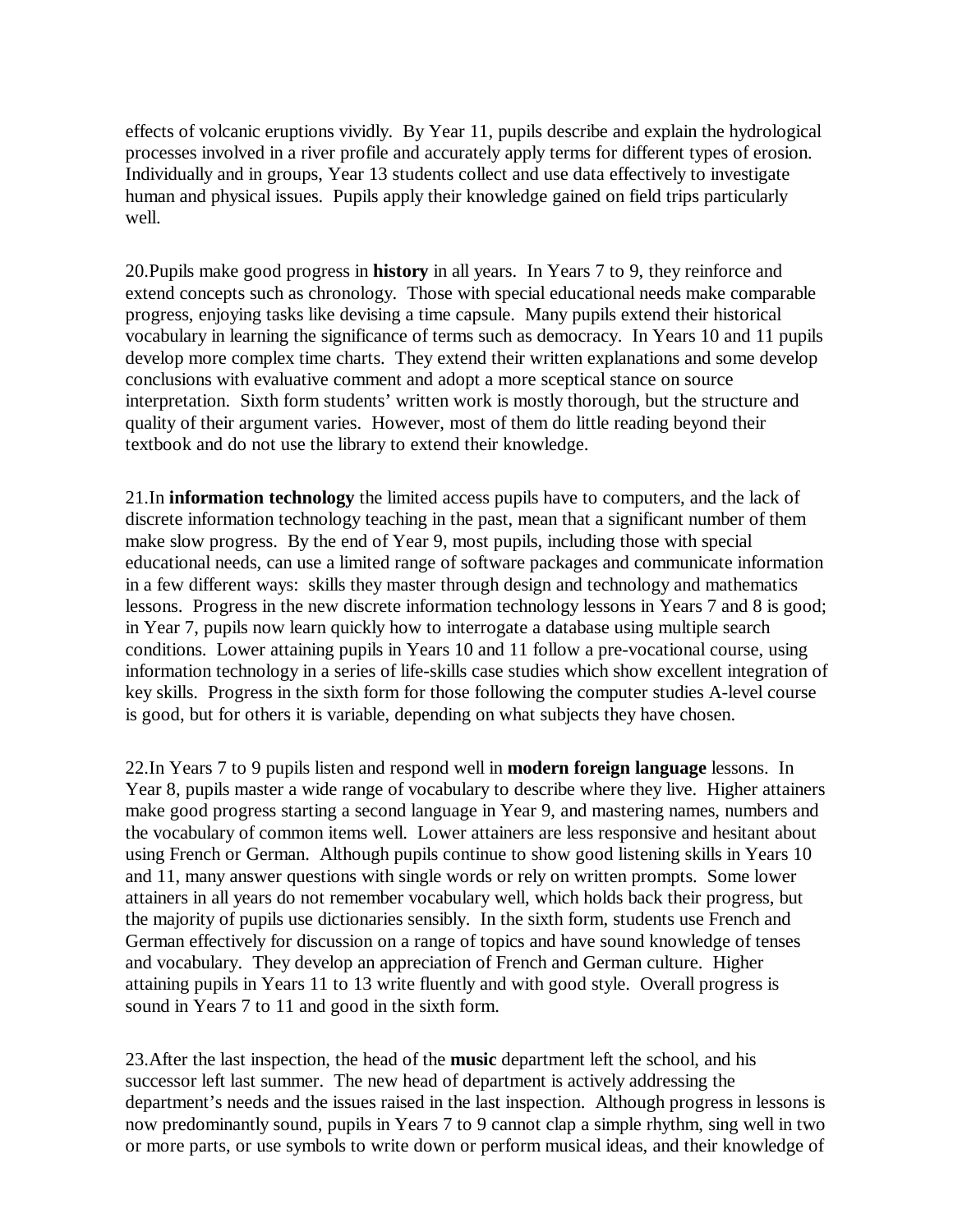basic musical elements, history and instruments is insecure. GCSE pupils perform compositions well and in Year 12 they produce longer pieces. Staff are helping pupils to amend gaps in their knowledge which have occurred in past years and progress is good in Years 10 to 13.

24.In **physical education**, pupils make good progress. They have sound ball and racket skills, and talented players are emerging in volleyball, rugby, and football. They develop good tactical awareness and understand the rules, scoring systems and playing areas. Although good control and co-ordination were observed in Year 7, attainment in dance and gymnastics is less secure. Many opportunities for extra-curricular activities exist, both inside and outside the school. Pupils undertake the different roles of performer, coach and official well, and those following the GCSE course have good knowledge and understanding of strategies and tactics. Pupils with special educational needs are well supported and fully integrated into lessons.

25.In **religious education**, pupils make good progress in Years 7 to 10.Pupils in Year 7 understand that Jesus was a Jew and that Christianity evolved after his death. Both oral and written answers show that pupils are building a good body of knowledge and understanding of religions and beliefs and practices. By Year 10, when pupils take the short GCSE, pupils give accurate, factual answers, and well over half provide extended answers supported by reasons. They understand religious terminology and learn from religion as well as about it. Many pupils give perceptive answers which show their good understanding of issues.

**26.Business studies** is a popular GCSE option and progress is good. Year 10 pupils discuss businesses by building on their local knowledge, and Year 11 pupils evaluate the world of marketing and advertising. Pupils use information technology to word process reports, and produce graphs from survey figures effectively, but do not use spreadsheets enough for financial forecasting. In **economics**, Year 11 pupils readily understand key properties of money and draw clear computer-drawn graphs and charts from local consumer surveys. In **business and economics,** A-level, students use material from local industry well and understand key micro and macro economic concepts. Written answers are well-constructed, but evaluation sometimes lacks enough depth. Progress is good, particularly in information technology; students use spreadsheets and graphics programs to analyse topical economic data and evaluate material researched from a variety of sources.

27.The majority of students on **GNVQ** courses produce bulky coursework portfolios with well-written assignments, presented using a variety of information technology software. Portfolios incorporate evidence of all the key skills. Students on the Advanced health and social care, leisure and tourism and business GNVQ courses use their work experience placements, part-time jobs and visits to write well-focused case studies. In all GNVQ subjects, work is neat and well presented, showing a satisfactory standard of reading and writing skills. Students make good use of photographs and diagrams.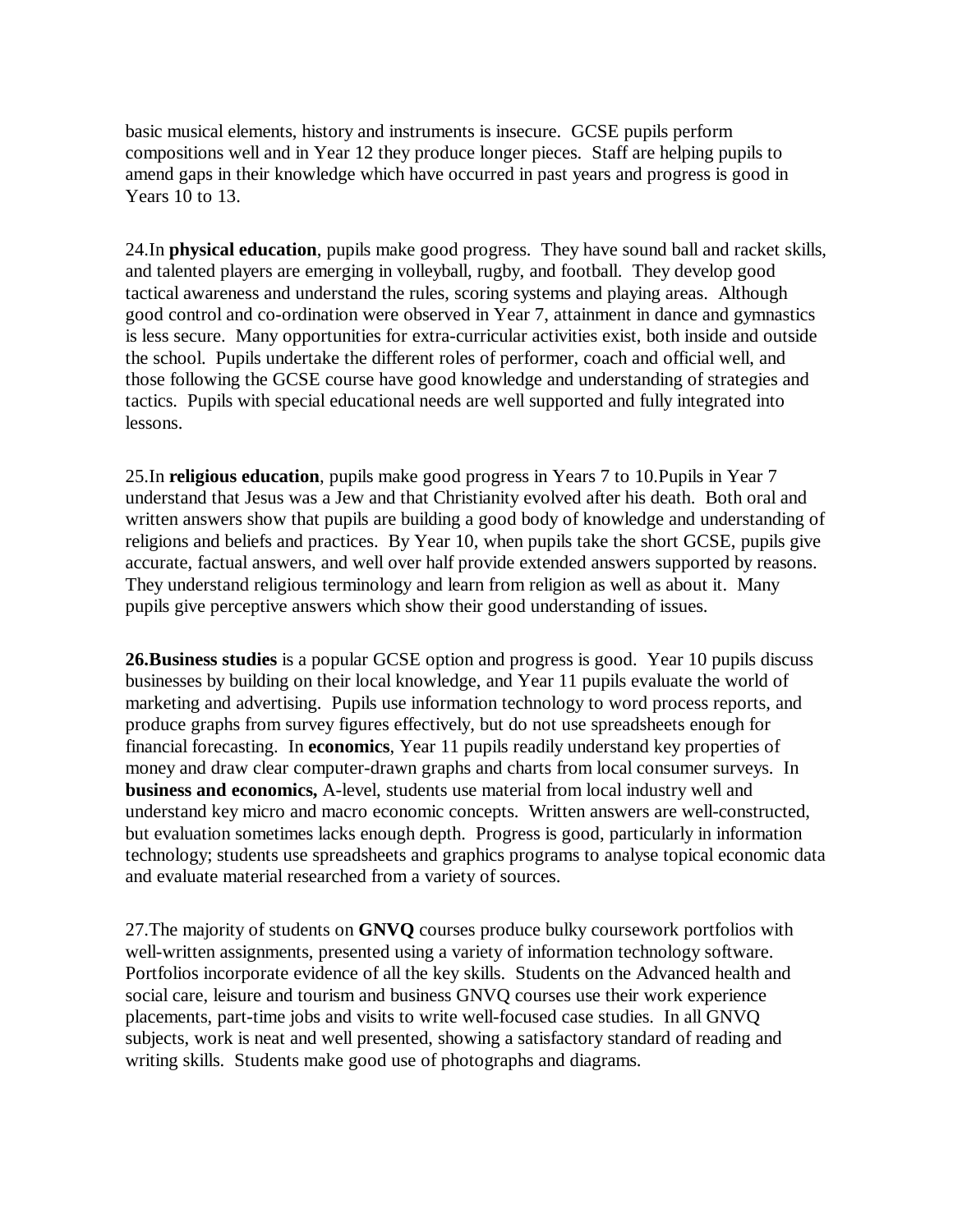**28.Psychology** is a popular A-level course. Students make very good progress in understanding terminology, theories and difficult concepts such as the difference between prosocial behaviour and altruism. By the end of Year 13 they have a very good grasp of research methods and the specific problems and responsibilities of carrying out socially sensitive research. In **sociology**, students make good progress and master basic concepts such as culture, socialisation, rules and norms, and understand a number of theories used to explain how society is constructed. They relate these to topical events, such as conflict theory to the tensions in East Timor. In **politics**, students discuss a wide range of political topics and link theory with current events, for example socialism and modernisation evaluated in the light of New Labour's principles.

29.At the end of Years 9 and 11, pupils with special educational needs attain in line with their targets, and most attain above them. Many pupils with special educational needs achieve a GCSE grade in some subjects, and they attain good results in GCSE certificate of achievement courses in English, mathematics, geography and history. Pupils with special educational needs make good progress in relation to agreed targets. In small literacy support groups, they practise word sounds and make good progress improving their reading skills and vocabulary.

30.Pupils with special educational needs make good progress in GCSE subjects, for example in geography by recognising buildings characteristic of the different zones of a city. Pupils following other accredited courses, such as the City and Guilds profile of achievement, make good progress developing information technology skills. They develop social skills working as groups and as independent learners. In art, pupils with special educational needs tend to make progress in line with the majority of other pupils. However, in one Year 11 group, some of the best work was being undertaken by a pupil with special educational needs, who had effectively thought through the compositional and tonal contrast elements of a 3D tableau piece. One student with special educational needs is successfully following an Advanced GNVQ course.

### 36. **Attitudes, behaviour and personal development**

31.Pupils at all levels of attainment maintain the positive attitudes to learning noted in the previous report. In lessons they work quietly and are keen to answer questions and join in discussions. They listen carefully and respond enthusiastically to new concepts and challenges. They co-operate well when working in groups, readily exchanging ideas and sharing materials. They discuss their work enthusiastically with visitors, and are proud of their achievements. Pupils with special educational needs listen attentively in small groups. They enjoy answering questions, learn from other pupils' answers and are strongly motivated by the individual attention received and the structure of their lessons.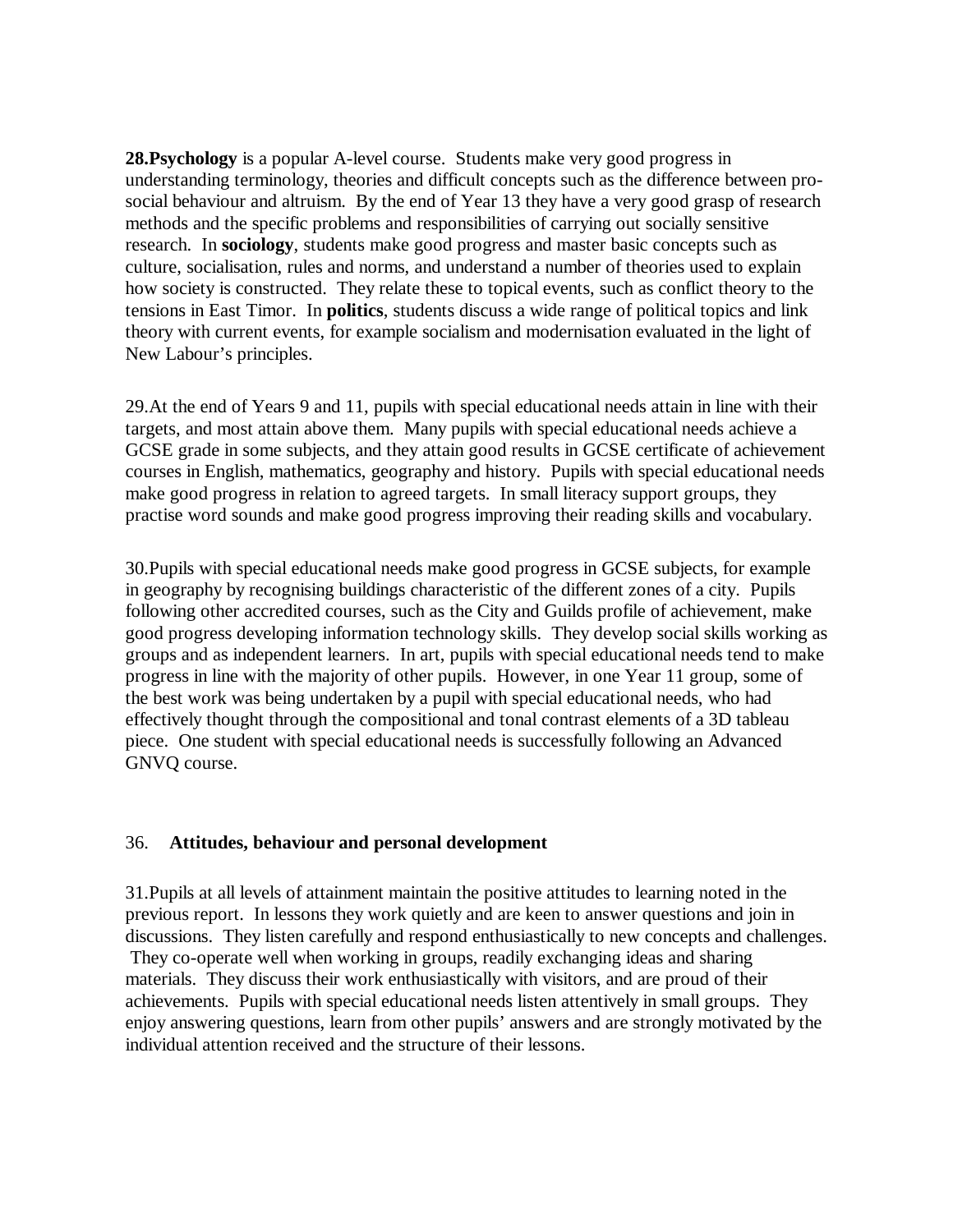32.Behaviour in classes and around the school is good, and has improved since the previous inspection. However, as pupils and students leave the upper school site at lunch time and after school, they take over the local pavements and streets and do not fully consider the local residents and drivers. Pupils with special educational needs collaborate in discussion on topics, such as agreeing a code of behaviour for a course. The number of pupils excluded from school is significantly below the average for similar schools. Most pupils conform to the school's code of conduct. No bullying was observed during the inspection. Two or three parents are concerned that poor behaviour is tolerated on isolated occasions and that a very few incidents of bullying are not fully investigated. However, pupils and students observe that incidents of bullying or aggressive behaviour are rare, and that the great majority are dealt with effectively by form tutors. Where form tutors' intervention is unsatisfactory, pupils confidently request support from senior members of staff.

33.The upper school site does not include an asphalt playground, but pupils make very good use of designated social areas in the buildings and grounds. Mature behaviour was noted in the pleasant quadrangle area, where many pupils engage in quiet conversation. When moving about the buildings, large groups of pupils wait patiently in corridors and stairways where access is restricted.

34.Most pupils are compassionate, thoughtful and respectful. They share the caring attitudes demonstrated by staff. The school's relaxed, business-like atmosphere promotes very good relationships between pupils, and between pupils and adults. Pupils' informal relationships with adults are very good. The personal development of pupils is good. In the absence of a formal prefect structure, opportunities are provided for pupils to accept responsibility in classrooms and throughout the school. The split site makes liaison between older and younger members of the school community difficult. Pupils and students take good care of the school buildings and equipment and of personal property.

35.Year group councils, comprising two pupils from each tutor group, are effective forums for debate and change. At each school site, a student receptionist is appointed daily to assist the school's administrative team. Although pupils capably manage a variety of duties, this commitment deprives them of a whole-day's lessons and a few of them admit to being bored. Some sixth form students voluntarily assist in teaching physical education and sports to other year groups; some participate in 'Learning to learn' courses to help develop the study skills of Year 7 pupils.

36.In all year groups, pupils perform confidently in drama and dance. Sporting achievements are celebrated, and many pupils and students achieve county and national honours. Wolfreton pupils are valued as work experience trainees, and receive many subsequent offers of part-time or full time work. These successes challenge pupils to balance work opportunities with commitments to GCSE and A-level courses.

42.

### **Attendance**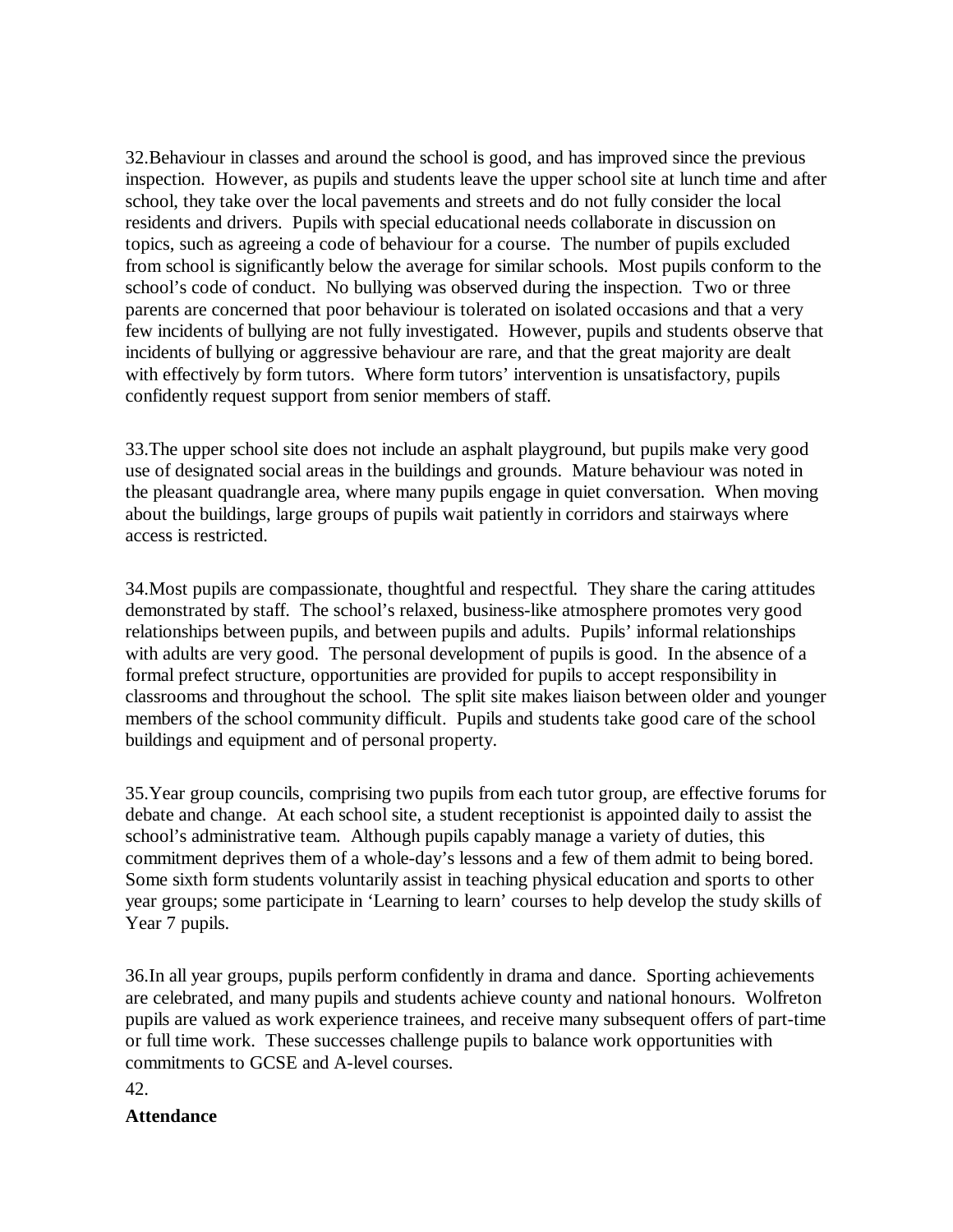37.Attendance is good and most pupils arrive punctually in the morning. Punctuality is less consistent after lunch, when registration periods are incorporated into the first lesson of the afternoon. All registration periods are efficient. Although subject teachers commute frequently between the school's two sites, lessons begin promptly during the day. Subject teachers are consistent in registering pupils at the start of lessons.

#### 43.

## **QUALITY OF EDUCATION PROVIDED**

## 43. **Teaching**

38.Teaching was at least satisfactory in 98 per cent of lessons; good and better in 65 per cent of lessons, and very good in 18 per cent. Teaching was particularly effective in Year 10 and the sixth form. Teaching was unsatisfactory in two per cent of lessons, which represents a significant improvement since the last inspection, when it was unsatisfactory in approximately 20 per cent of all lessons, and in 27 per cent of lessons in Years 7 to 9. During the inspection, teaching was excellent in two mathematics, two design and technology, two history, one Advanced GNVQ, one information technology and one physical education lesson. Teaching was unsatisfactory in seven lessons, five in Year 11.

39.At least 70 per cent of teaching was good and better in design and technology, information technology, religious education, music, physical education, and support work for pupils with special educational needs. Teaching was particularly effective (all satisfactory and at least 25 per cent very good and better) in English, design and technology and religious education in Years 7 to 9; in mathematics, business studies, history, music and religious education in Years 10 and 11, and in English, economics, history, information technology, psychology and sociology in the sixth form.

40.The improvement in teaching reflects the successful steps the school has taken to address two key issues from the previous report. These involved using 'a wider range of teaching styles so that the needs of pupils of all abilities can be met', and 'monitoring the quality of teaching to ensure consistent practice'. In a few subjects, particular groups of pupils do not receive teaching that exactly matches their needs, and teachers' use of information technology is still inconsistent. Nevertheless, many initiatives introduced during the last four years, have raised standards. Examples are: the introduction of Cognitive Acceleration in Science (CASE) in science, and of courses about thinking skills, and the determined focus on reducing the gap between boys' and girls performance.

41.Teachers' knowledge and understanding about their subjects is very good and this contributes to the improving standards of attainment. In addition, they use their expertise and experiences to make their teaching stimulating and interesting. English teachers' excellent subject knowledge helps sixth form students to develop their own insights into Shakespeare's language; geography teachers' experience as examiners, and their skills in organising field work are particular strengths; history teachers' wide-ranging knowledge allows them to use historical analogies; experienced music teachers adapt their lessons to match the interests of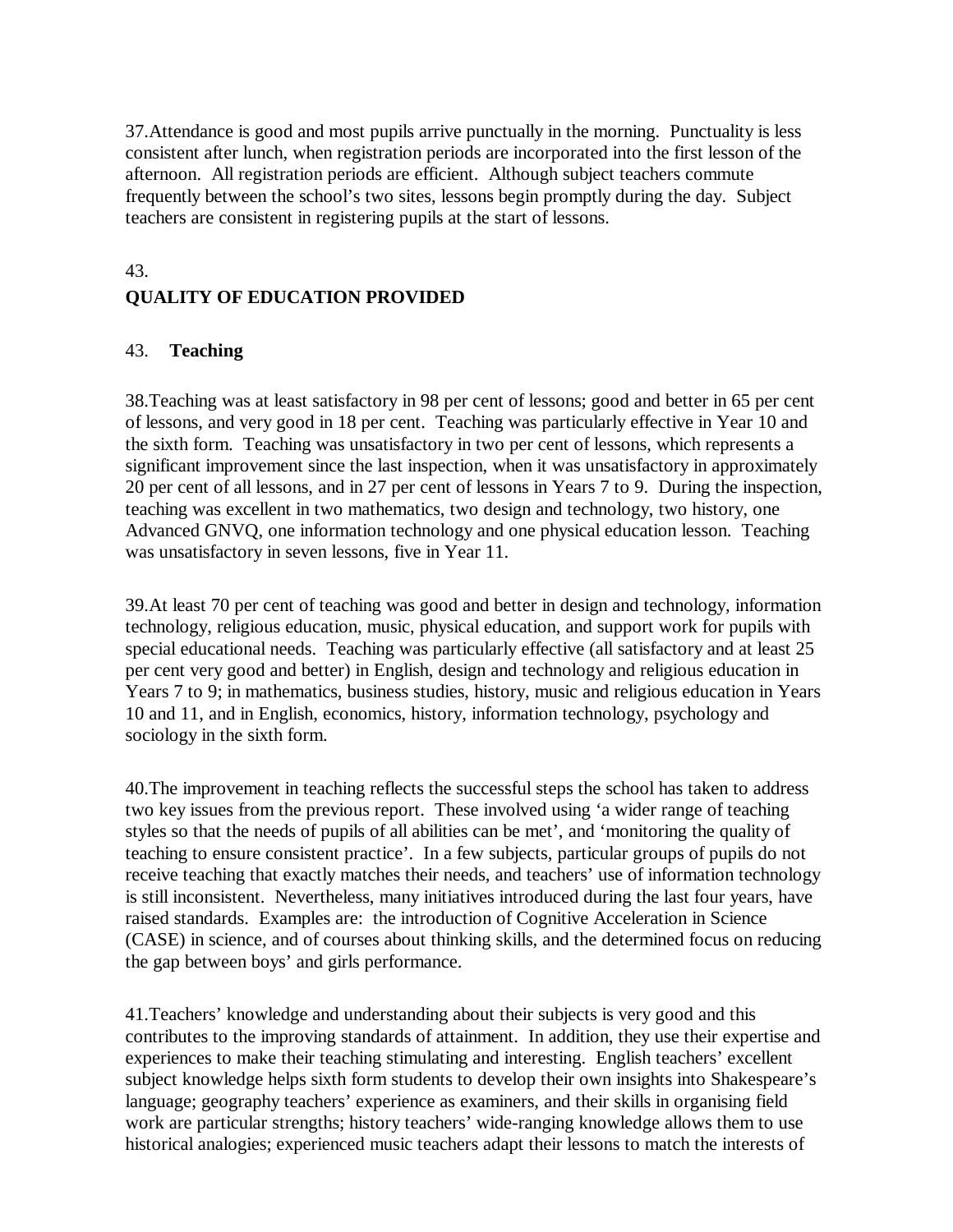individual classes; business studies teachers use their expert knowledge of industry to prepare topical case-studies; physical education teachers have a wealth of experience and high achievement in a variety of sports, thus providing excellent role models for pupils. Inspection evidence suggests that the specialist teaching of drama in Year 9 is more effective than that of non-specialists.

42.In the majority of lessons, teachers convey to pupils that they have high expectations. They start with a clear statement about objectives, so pupils know what they are expected to achieve by the end of the lesson. Many teachers use effective recapitulation to lead into new work and round off lessons with a summary of what has been studied, as well as a taste of what lies ahead. This structure is applied almost uniformly, and it certainly contributes to a sense of purpose and organisation in many lessons. The well managed silent reading at the beginning of English lessons sets a calm tone and focuses attention on the written word in all years.

43.Lesson plans and the use of time and resources are sound overall, and good in the sixth form, and are linked to the mostly well-written schemes of work. The well planned English scheme of work for Years 7 to 9 helps to match work to different levels of attainment. For example, the Year 7 plans on special places include flexibility, so that teachers can adapt materials for their individual classes. In drama, key skills are emphasised and well paced lessons give pupils opportunities to appraise and reflect, as well as to perform. In history, most lessons are well-planned, brisk and involve a variety of tasks. No time is wasted when pupils change for physical education; pupils are active for almost an hour.

44.In information technology, particularly effective and challenging teaching was seen in Year 7, where pupils had to answer an increasingly difficult series of well-prepared questions on databases. Plans for music lessons include a good blend of listening and composing. In English there is nearly always a good balance of explanation, questions, discussion, whole class and group activities, all of which proceed at a good pace. In design and technology, teachers planning means the same terms are used to explain to pupils how to design and make products. This leads to sound progress because students learn to transfer their skills across different crafts.

45.In isolated lessons, for example in English, art, mathematics and religious education, a combination of pupils with short concentration spans and teachers spending too long on one task (possibly because of the long, 70 minute lessons) results in a lack of pace and progress. In some geography lessons, whole class teaching still dominates. In art, there is a tendency to lecture pupils rather than to use open questioning to stimulate discussion and to develop pupils' critical and analytical skills. In a most successful Year 7 mathematics lesson, the teacher introduced a brief break half-way through; pupils stood up, stretched their arm and leg muscles, and took deep breaths before settling quickly back to work.

46.Teachers' organisation and selection of activities and teaching styles are good in the majority of lessons. These features, combined with good behaviour management skills, are helping to raise standards. One religious education teacher starts an exercise which relates to the previous lesson as soon as pupils enter the room and checks the register whilst they are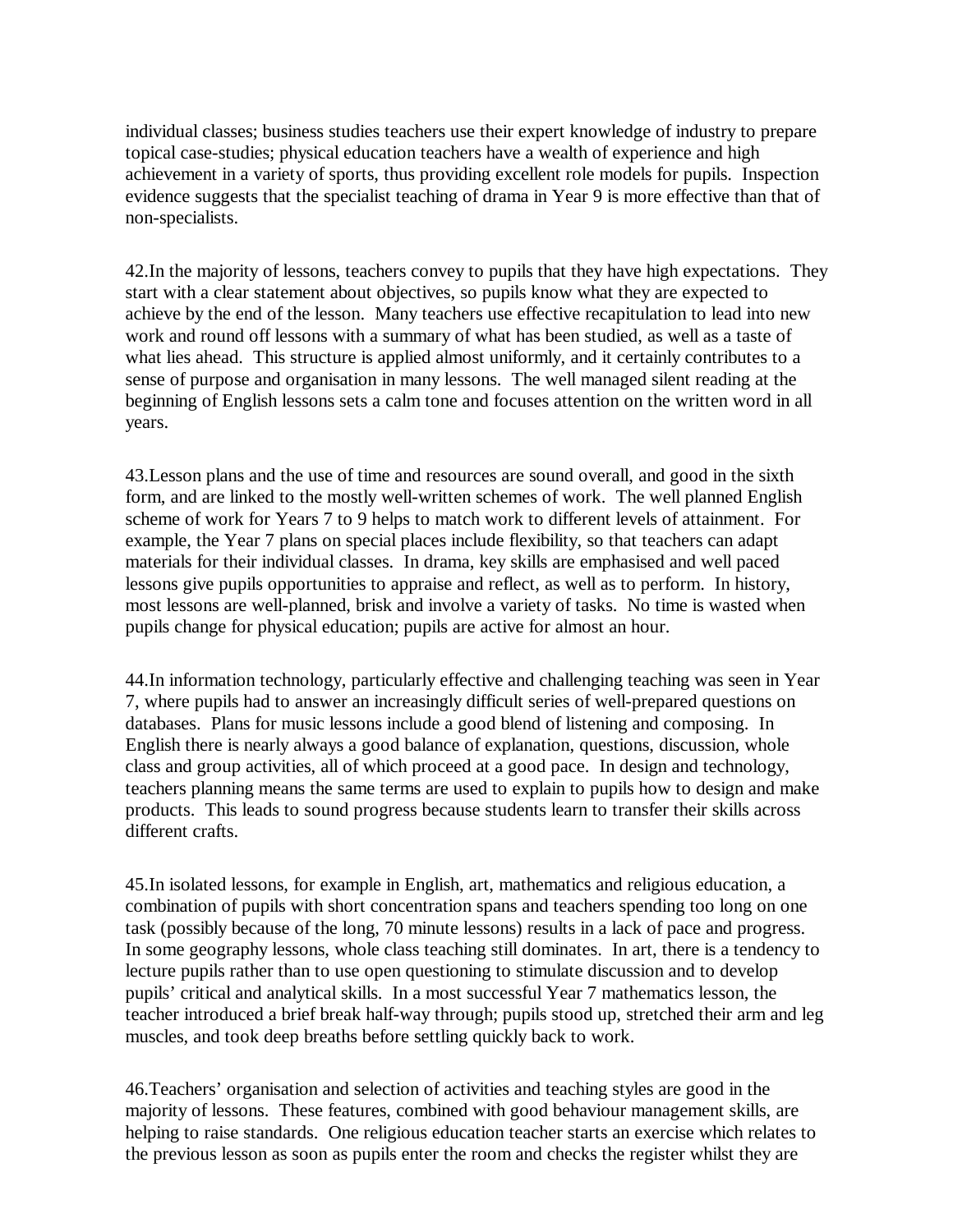working, thus making full use of the time available. In a tightly structured Year 7 mathematics lesson, a brisk sequence of tasks was interspersed with excellent questions by the teacher; innovative elements included background classical music while the class were working. In many subjects, such as history and religious education, teachers maintain firm but friendly control and use humour effectively to increase attention and enjoyment.

47.Less effective teaching was only seen on a very few occasions during the inspection. Characteristics of such lessons, in addition to some points mentioned above, are: a lack of preparation so that explanations are not clear and interesting, unimaginative resources, no checking on what pupils learn and understand, pupils being allowed to chat quietly during explanations, rather than being lured into involvement and participation, and poor planning which focuses upon the organisation of an activity rather than centering on what pupils must learn. Such lessons lack drive and teaching styles are too limited.

48.Many teachers prepare their own interesting resources, for example in geography, particularly for the new certificate course, modern foreign languages, and economics A-level. Displays in the geography and religious education departments are of a high quality and make the classrooms stimulating and attractive.

49.The overall quality and use of day-to-day assessment is good in all years. In mathematics, pupils have their own profile booklets which, along with a clear marking scheme which they understand, update them on their strengths and weaknesses. In English much of the marking is excellent and helps pupils to make good progress, although objectives in plans do not define what pupils will know, understand and be able to do by the end of lessons, so assessment in class can be no more than impressionistic. Science marking is usually consistent, and comments on course-work investigations give good advice on how to improve, although they do not give enough help about classwork, especially for GCSE pupils. The focus on measuring achievement features highly in textiles and food lessons; students are helped to understand their level of achievement in the National Curriculum and encouraged to measure their own attainment against these standards.

50.Geography teachers have a strong understanding of National Curriculum levels, and the head of department is a member of the consultation board considering revisions to the geography National Curriculum. Effective record keeping in information technology highlights pupils who have difficulties and provides a good platform for focused support. GNVQ assessment is now thorough and well-organised and monitored. In history and art in Years 7 to 9, pupils are not aware of the criteria for National Curriculum levels, and there is no portfolio of work to help uniformity of assessment.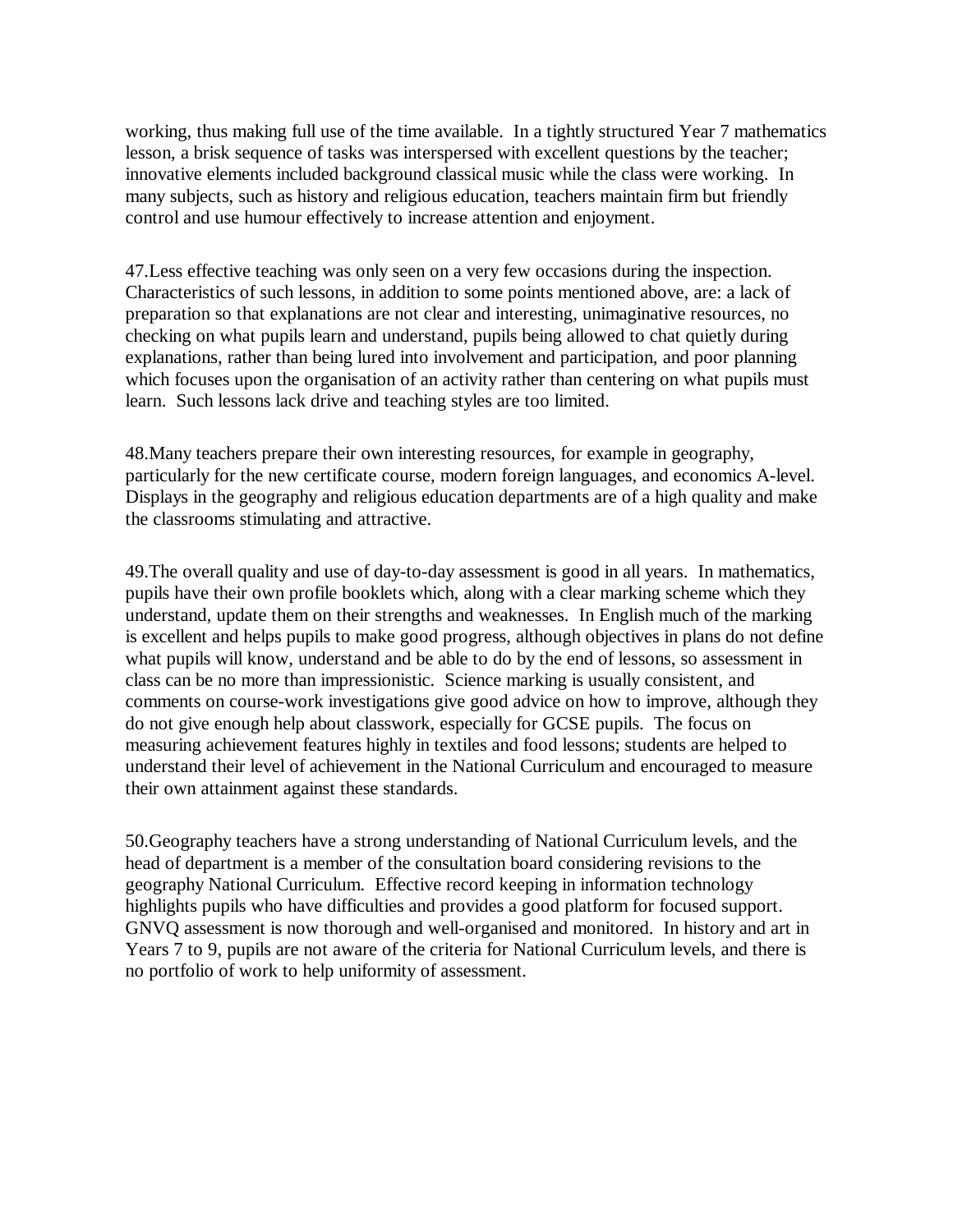51.The quality of homework is good. On many occasions it extends understanding and makes pupils think, and the request to 'finish off' a task for homework, on its own, is rare. Teachers regularly make good use of homework in design and technology, for example to ask students to research an idea or explain what was done in a lesson. This helps students to improve their self-study skills. However, it is not easy for teachers to set research tasks in between lessons, as the poor range and quality of books in the upper school library and the limited access to the internet, make such independent work difficult.

52.Marking in history has improved since the last inspection, comments are full and constructive on content, lines of argument and grammar. However, in geography, particularly in Years 10 and 11, and in child development, marking is scant and often consists of ticks alone. Written, precise advice about how to improve work would help to raise the percentage of high GCSE grades. Marking is strong in religious education, and in sociology work is marked carefully and returned to students quickly. In economics, feedback is not consistent and some pupils do not know their potential GCSE grade. Challenging homework tasks in psychology develop independent study well and detailed marking is used to identify strengths and weaknesses in students' answers and to influence the content of future lessons.

53.Apart from the design and technology and mathematics departments, evidence of teachers using information technology is extremely patchy. Compared to four years ago, it is used more in business studies, economics and GNVQ courses. Computers have been purchased for the modern foreign languages and art departments, but neither is using them yet as they have not installed the appropriate software. Computers are used a little, but successfully, for the certificate course in geography, and the history department uses a couple of databases. The overall picture clearly reflects the lack of investment in information technology in the past. Now many teachers are keen to attend courses to improve their skills, and the school development plan highlights the desperate need for more hardware and software.

54.Teaching in the small classes for pupils with special educational needs is good. Teachers plan thoroughly to include a variety of well-structured activities. They share the planned work with pupils so they know what they are expected to achieve. Teachers have high expectations and distribute questions skillfully so all pupils contribute an answer. A variety of resources, such as a highly- structured phonetic reading exercises, and reading/comprehension schemes that match pupils' reading and vocabulary development, are used very well.

55.In the great majority of lessons, teachers use class support effectively, by planning with teachers' aides and class support assistants, and by developing and adapting materials and resources together. Such good practice is common in religious education, geography, mathematics, and design and technology and has improved since the previous inspection.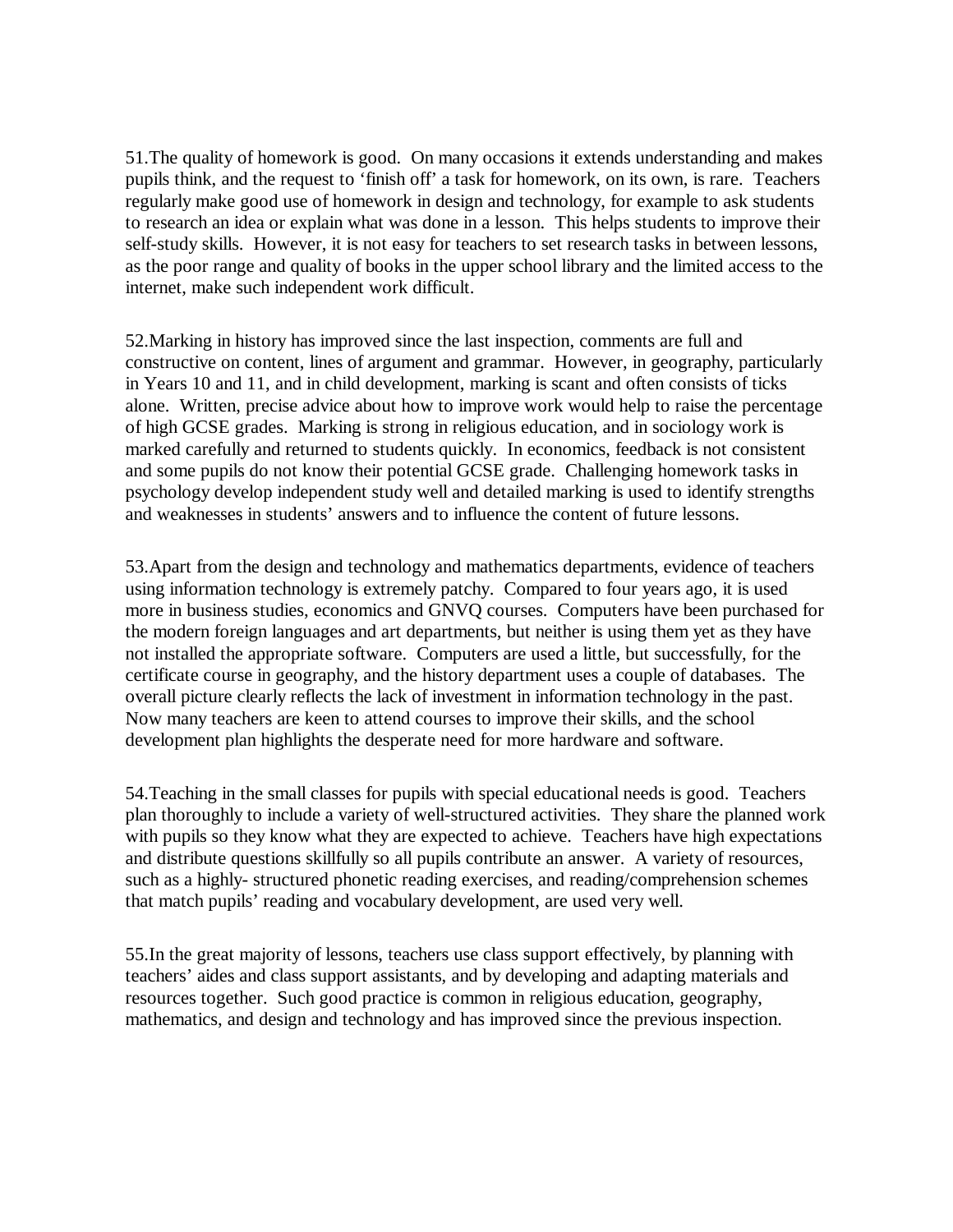56.In at least two groups observed during the inspection, form tutors spent too long on administration, delaying the start of the personal and social education lessons that the wellplanned material could not be delivered effectively. Although teaching has improved in personal and social education lessons, some tutors do not prepare sessions carefully and pupils become restless. During the inspection, teaching was good in 25 per cent of lessons seen, unsatisfactory in two Year 11 lessons and satisfactory in the rest. In the unsatisfactory lessons, the distinction between delivering helpful advice on time management and particular coursework requirements had not been made. Little was achieved in the 40 minute sessions.

57.Faculties are fully aware of where they need to focus improvement in the future. In many cases it relates to developing even more tasks to match pupils' individual needs. Extra thought and preparation must go into work for the highest and lower attainers in science, economics and modern foreign languages, and for the significant number of higher attainers who do not make enough progress to achieve the higher GCSE grades in mathematics, geography and business studies. Nevertheless, systematic monitoring of teaching, by the senior management team and heads of faculties and departments, has helped both to highlight whole school issues for the future and to achieve the improvement in teaching since the last inspection. The latter has certainly contributed to improved progress in many subjects. Teaching has improved significantly in mathematics, in management of practical activities in science, in history and geography in Years 7 to 9 and in economics in Years 10 and 11.

### 63. **The curriculum and assessment**

58.The curriculum is of good quality, broadly based and relevant in all years. It provides equally well for boys and girls of all standards of attainment and those with special educational needs. Further attention should be paid to the curriculum needs of higher attaining pupils in order, for example, to improve the school's percentage of A\* and A grades at GCSE. The statutory requirements of the National Curriculum for Years 7 to 9 are met, with the exception of information technology in Year 9. Good breadth is added by the inclusion of dance, drama and a second modern foreign language in Year 9.

59.The curriculum options in Years 10 and 11, and in the sixth form, exceed minimum statutory requirements, with a well-balanced range of GCSE, GNVQ, City and Guilds and Alevel courses on offer. A much improved options system has just been introduced in Year 10, which has widened the 'expressive arts' choices. No longer do pupils choose art for GCSE because they can find no alternative. Before pupils enter Year 10, they are given a clear, summary course guide which helps them to make informed choices. Sixth form provision, through the East Riding South Consortium, is a strength of the school. It includes a very good range of courses, a curriculum enhancement programme and an increasingly popular voluntary A-level general studies (described in Part B). Modern foreign languages are available for all students. The development of GNVQ courses, such as business studies, health and social care and leisure and tourism, has made the curriculum particularly relevant to the world of work. Increasing numbers of staff have gained assessor qualifications and are involved in key skills work.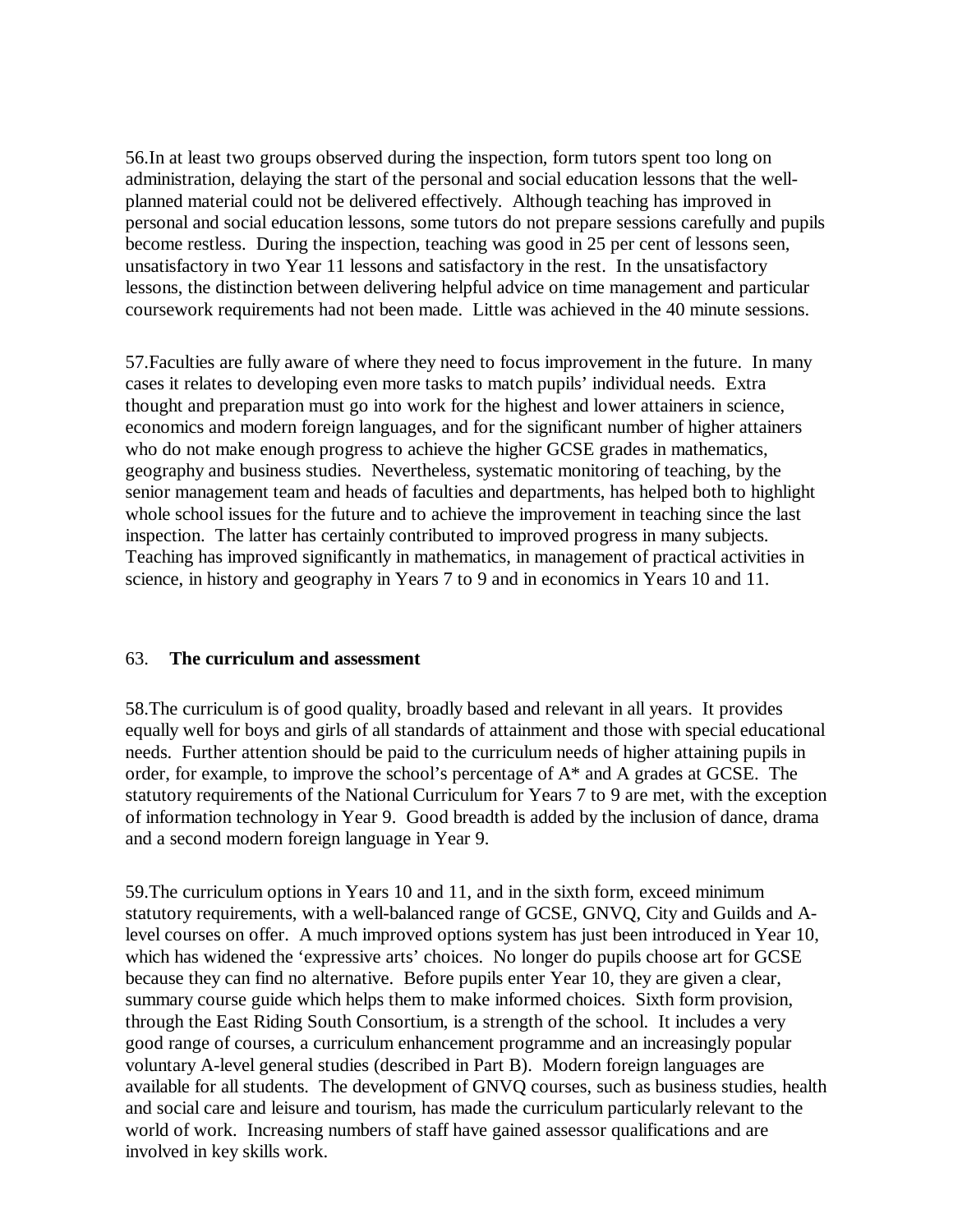60.The statutory requirement for the teaching of religious education is not met in Year 11 or in the sixth form. However, there is very good provision in Years 9 and 10 where all pupils undertake the short course GCSE in religious education. Although there have been significant recent improvements in the curriculum provision for information technology in Years 7 and 8, its delivery in other years is inconsistent. Provision is variable across departments and as a result access to the full curriculum is unsatisfactory in Years 9 upwards. On a rolling programme, the school is investing in the necessary computer hardware and software in order to implement statutory curriculum requirements fully by the year 2000/01.

61.Since the last inspection, improvement in the information technology curriculum has been slow and the curriculum time available for music in Year 9, where course units alternate with drama, is still below the national average. Standards in both these subjects are low in Years 7 to 9. The quality of pupils' spiritual development was also an issue in the last report. Few departments have properly considered how they may effectively provide for this through their work. Following criticism in the last report, the length of the teaching week has been increased to 24 hours. However, this is still only at the recommended national minimum. In preparation for national changes to the post-16 curriculum from September 2000, all schools in the consortium are reviewing the length and structure of the school day.

62.The senior management team and the governors' curriculum sub-committee meet and work together regularly to review and improve the curriculum. Following two major reviews, the committee has contributed positively to curriculum improvements. For example, following criticisms in the previous report, the **personal and social education programme** has been restructured and more time allowed for this course. Adding this time onto morning registration does not give the course the status it requires. The programme includes careers, citizenship and health education. Aspects of sex education are properly shared with science, the focus in personal and social education being mainly on moral and social elements. Drugs education is delivered in the last few weeks of Year 10. It is well delivered by the religious education department in co-operation with the local authority's drugs education unit. Discussion with pupils indicates that this is a popular and effective course.

63.All curriculum areas are open to pupils with special educational needs. Pupils at stage 2 and above on the special educational needs register receive small group teaching to improve their communication and literacy skills. The school has taken advantage of recent legislation to disapply ten pupils in Year 11 and a potential twenty pupils in Year 10, from National Curriculum requirements in science, design and technology and modern foreign languages.

64.Years 10 and 11 courses which give accreditation to pupils for whom a full GCSE package is inappropriate include: City and Guilds profile of achievement; GCSE certificate of achievement courses in English, mathematics, history, geography and religious education; link courses at Bishop Burton College in GCSE rural science and City and Guilds' motor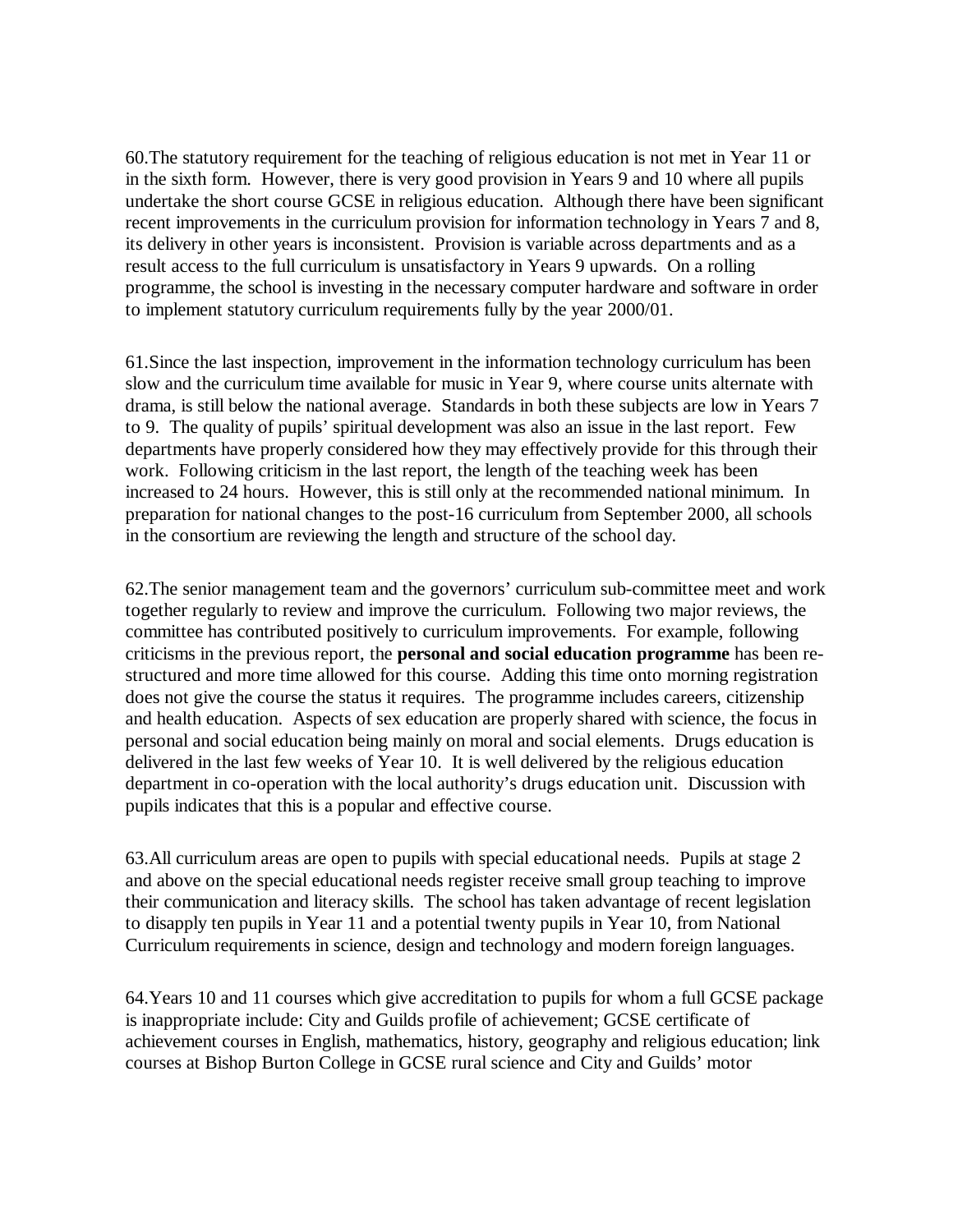vehicle maintenance, and NVQ level 1 hair and beauty and 'skillpower' motor vehicle maintenance/information technology at Beverley College. The special educational needs faculty provides an accredited course in life skills for pupils with statements of special educational need. Such a selection of courses provides good equality of access and opportunity for all pupils to make progress.

65.Good procedures for identifying curriculum requirements for pupils with special educational needs begin through visits and discussion with primary schools. A termly review by faculty and year heads is good practice for checking pupils' progress, and the relevance of their stage of provision. Individual education plans are thoughtfully constructed by special educational needs teachers, and completed satisfactorily by subject teachers. A flexible approach is used in meeting the needs of pupils with statements of special educational needs so that they retain a broad and relevant curriculum. The arrangements for annual and transitional reviews are good. Pupils with special educational needs are well integrated in the life of the school.

66.Overall planning for progression and continuity between years is good, and very good in the sixth form. There can be a lack of continuity in, for example, information technology and design and technology, as a few pupils repeat work they have done in their primary school. Schemes of work have yet to be finalised in art. However, since the last inspection there have been improvements in English curriculum plans for Years 7 to 9 and the mathematics and science schemes of work are now professional and consistent. Homework contributes to pupils' progress as it is integrated into curriculum plans; it is of a high quality, and set regularly.

67.Extra-curricular activities, most of which take place at lunchtime, include many sports, music and chess. School data for the last academic year indicate that provision is good and that at least half the pupils are involved in such activities. Apart from a few sports practices, no extra-curricular activities were seen during the inspection as they do not start until the third week of term. Curriculum subjects also offer pupils a wide range of trips and visits. All pupils have the opportunity for work experience. There are good links with Hull University for design and technology, and some Year 12 language students undertake work experience in Belgium.

68.Very good provision is made for **careers education and guidance** which starts in Year 8. It is a strength of the school. The improvement since the last report has been excellent and was commented on by parents. The department is excellently managed and the work experience programme very well planned, with appropriate follow up, part of which contributes to the English GCSE course for all pupils. During the week of the inspection, the school was awarded the Humberside Partnership 'Commitment to Quality' Award in recognition of its work in careers education and guidance. The careers staff are hard working, efficient, effective, and devote much personal time to organising the programmes and administering the course. They have limited time for administration and no clerical support. A review of this would be appropriate when the provision of support staff is considered. The partnership between the school and the Humberside Careers Partnership is excellent.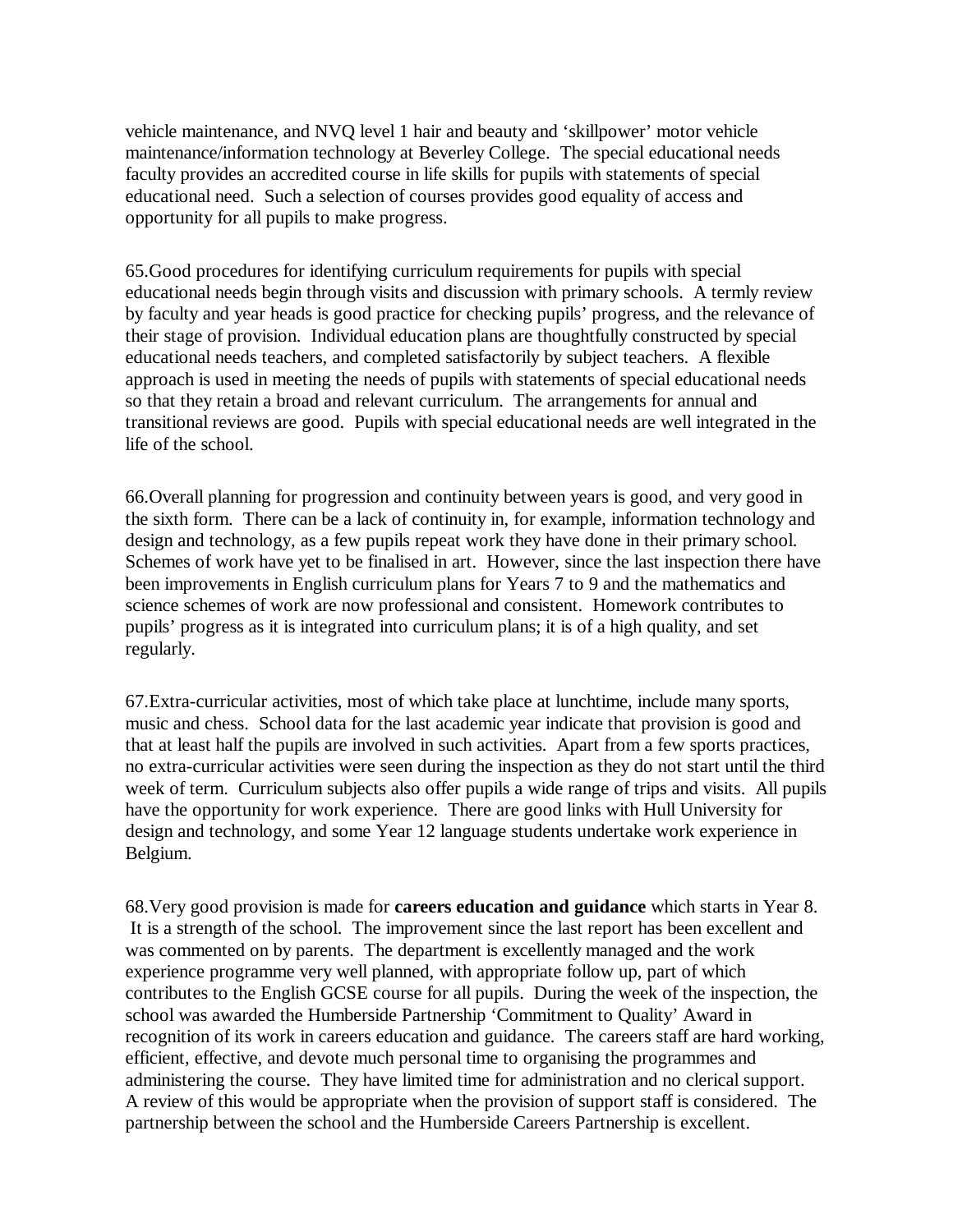69.Most of the students in the sixth form move on to higher education and receive very good support. The programme includes guidance and advice for those seeking employment, but this needs to be made more explicit. Students have opportunities to attend careers fairs and conferences which cover all aspects of employment and higher education. Many pupils indicated that they value highly this aspect of personal and social education because they can see its relevance. The response to work experience is excellent. The careers library is well organised, regularly updated and open at all times to pupils and students. Computer programmes are used extensively.

70.Since the last inspection the school has moved to remedy a number of criticisms of its assessment procedures, which are now good. The new school policy, 'Assessing Attainment and Target Setting', provides detailed confidential information for staff on the school's assessment practice. The school places great emphasis on having centralised data on all pupils from Year 6 in primary school, right through their schooling at Wolfreton. The school administers tests to all pupils in the feeder primary schools and compiles baseline data on the results of these tests and any others made available by primary schools.

71.As it becomes available, assessment information is added to the database, and up-dated versions are produced for teachers at least twice a year. In this way pupils' progress is monitored throughout the school and the curriculum adjusted. Work within particular faculties, such as science and mathematics, to establish the concept of the electronic workbook, adds further to the range of data available. With the addition of regular effort grades and attendance statistics, information on pupils who took their GCSE examinations in 1999 was used to target particular pupils and provide a programme of support. This ultimately led to their achieving higher than predicted grades. Data is also provided to the local education authority for its 'added value' project, and the sixth form consortium provides regular information on how much progress students make between GCSE and A level.

72.Since the last inspection, a whole school marking policy has been established, which is in use by most departments but is not yet fully implemented in modern foreign languages and geography. The quality of marking is instrumental in raising attainment, and incentives such as stickers are popular and effective. The school has a programme of individual pupil target setting, co-ordinated by form tutors and recorded in pupil diaries. This is not consistent throughout the school and a number of pupils have not sustained target setting throughout the year. The school has sought to remedy the criticism at the last inspection, that time was not available for this work, by extending tutor time in the mornings.

73.All subjects except history use computer-generated comment banks for reports. Inspectors are confident that these provide clear information to parents on academic progress, although some of the statements could be less formal. Assessment procedures meet the requirements of the National Curriculum in Years 7 to 9 except for information and communication technology. A number of faculties have compiled a portfolio of exemplars of work at various National Curriculum levels to assist moderation, but this is not yet in place in modern foreign languages, history, art and information technology.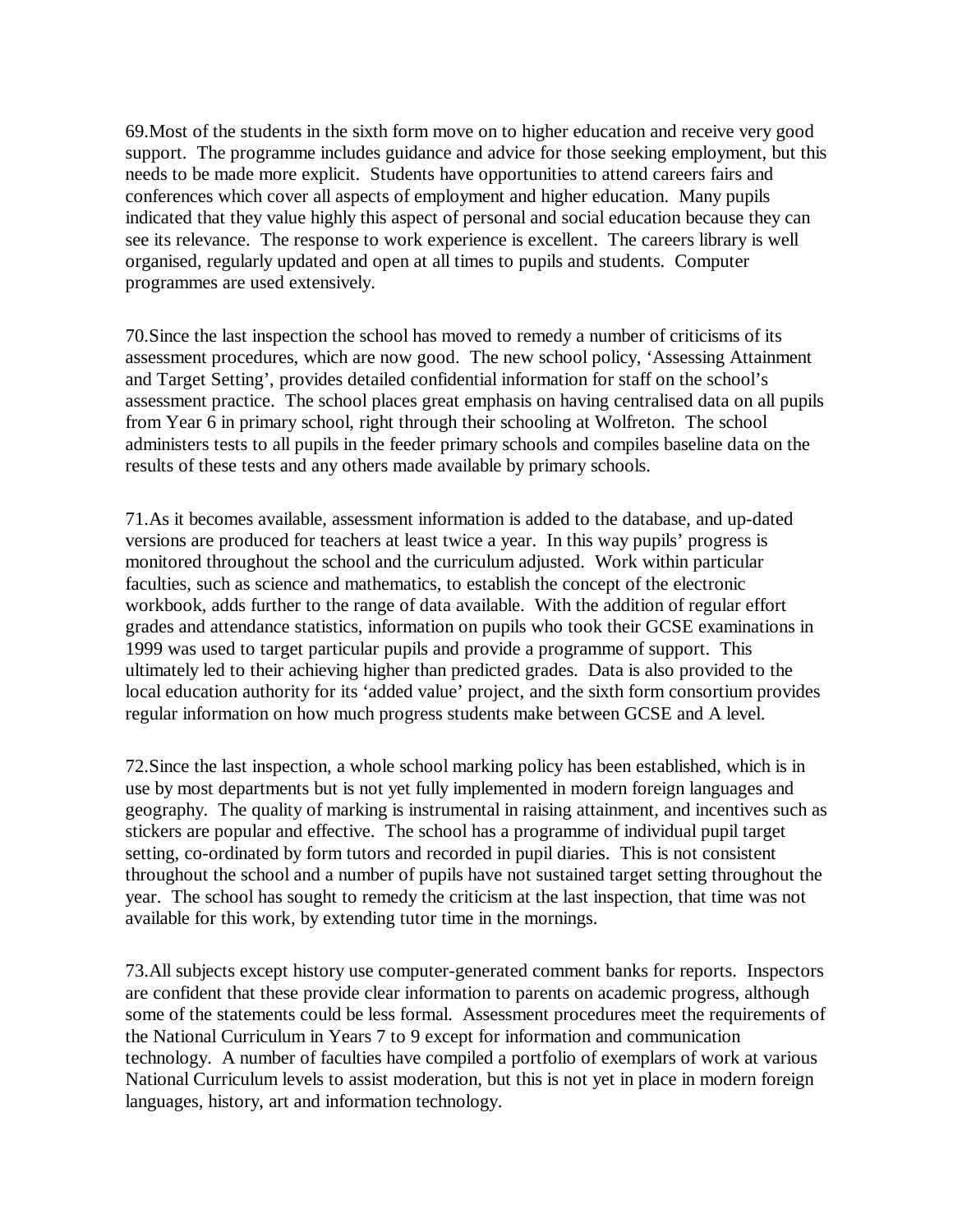# 79. **Pupils' spiritual, moral, social and cultural development**

74.The provision for spiritual, moral, social and cultural education is satisfactory overall. The school has developed a policy but most departments have not completed an audit showing clearly how they will implement it. The well planned personal and social education programme is beginning to influence this area of pupil development, but implementation is inconsistent and some pupils do not appreciate how the issues covered in the programme are preparing them for life beyond Wolfreton. Spiritual, moral, social and cultural development of an excellent quality is an integral part of religious education lessons, but these stop at the end of Year 10 for most pupils.

75.The provision for spiritual development has improved since the last inspection and is now just satisfactory. English, religious education, drama, personal and social education, some assemblies, and work with individual pupils and students are major contributors. Some other subjects provide opportunities to consider feelings and opinions but this could be developed further. One English lesson in particular very successfully allowed pupils to explore their feelings and emotions towards war as an introduction to the study of war poetry. Two assemblies observed were of high quality and included opportunities for spiritual and moral development. In one case pupils were able to explain the key message to an inspector later in the day. Little opportunity is available in form time for groups to discuss issues of importance, or for them to reflect on how they should respond to these in their own lives.

76.The provision for moral development is good. Adults in the school set a very high standard for the pupils to follow. All relevant policies are in place and fully implemented, and pupils respond well. Most pupils have a clear understanding of right and wrong. Behaviour in and around the school is good, with a peaceful and calm atmosphere prevailing. Less positive is the way pupils leave the upper school site at lunch time and after school, with little consideration for others. Many good opportunities are available to discuss moral and environmental issues in several sixth form courses, such as sociology, psychology, general studies and politics, but these could be developed in a number of subject areas for younger pupils.

77.The provision for social development is good. Relationships at all levels are very good and this is a great strength of the school. Pupils value highly the way they are supported by the staff. Parents are rightly appreciative of the way the school encourages good social skills. Many pupils see the year councils as being helpful in bringing issues to the attention of the school and getting things done. The provision of seats around the lower school site is one example. Pupils act as receptionists for the day. Some of the tasks they are given are repetitive and become boring, but many pupils welcome the opportunity to develop confidence by taking messages to staff around school and by meeting, greeting and helping visitors.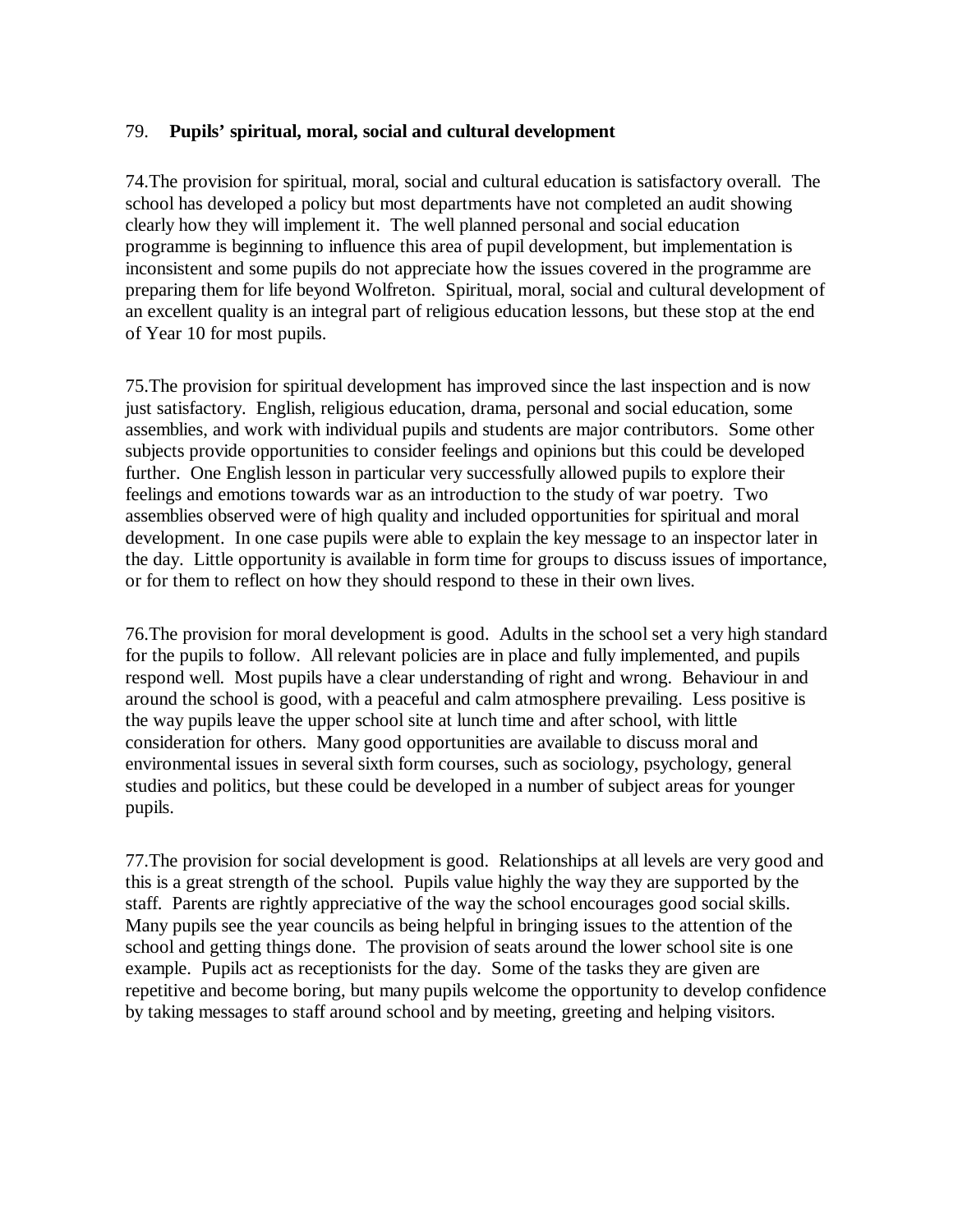78.Many academic and social visits occur, in England and abroad, and provide good opportunities for pupils to learn to live together and behave correctly in less formal surroundings. Last year's extra curricular programme provided many activities in which pupils developed their social skills. Sporting activities are very extensive and well supported. Support for local, national and international charities, learning about people less advantaged, is a feature of which the school is rightly proud. Small group work is included in many lessons and pupils are developing effective skills of co-operation and collaboration in preparation for adult life. Personal and social education provides opportunities for issues of citizenship to be addressed and the careers and guidance programme has many links with employers. Work experience is very important in developing personal responsibility for pupils.

79.Overall, cultural development is satisfactory. Many visits take place to theatres, museums, galleries, and places of worship. Visitors frequently attend school, enhancing understanding on particular topics. Many pupils are involved in residential visits to other countries, particularly to support their work in modern foreign languages. Well received music and drama performances occur on a regular basis. Multicultural education, however, is still a relative area of weakness, as it was in the last inspection. Religious education makes a very valuable and important contribution; one or two subjects deal with specific issues, but other subjects make little or no contribution.

80.The school does not meet the statutory requirement to hold a daily act of collective worship for all pupils. No assemblies observed included an act of collective worship, although some were of a very high standard and included spiritual and moral issues. The use of form time, which is inconsistently used to provide a purposeful start to the day for the tutor groups, needs a further review.

86.

# 86. **Support, guidance and pupils' welfare**

81.Provision for support, guidance and welfare is good. It has improved significantly since the previous inspection, and has a positive effect upon educational standards achieved by most pupils. Teachers and other adults know the pupils well and are committed to their health, safety and welfare. The senior teachers responsible for child protection have received recent training. In Years 10 and 11, the content of the programme for personal, social and health education is relevant, but some teaching is not attuned to older pupils.

82.All pupils are known as individuals by their form tutors and heads of year, who move up the school with them. The deputy headteachers, and the heads of the sixth form and upper and lower school are all accessible and reassuring. Some form tutors and heads of year provide outstandingly strong support and guidance. A very good induction programme prepares Year 9 pupils for transfer to upper school. Informal relationships between staff and pupils are very good, and pupils are mutually supportive. Those with special educational needs, and the very small number from different ethnic groups, are well integrated.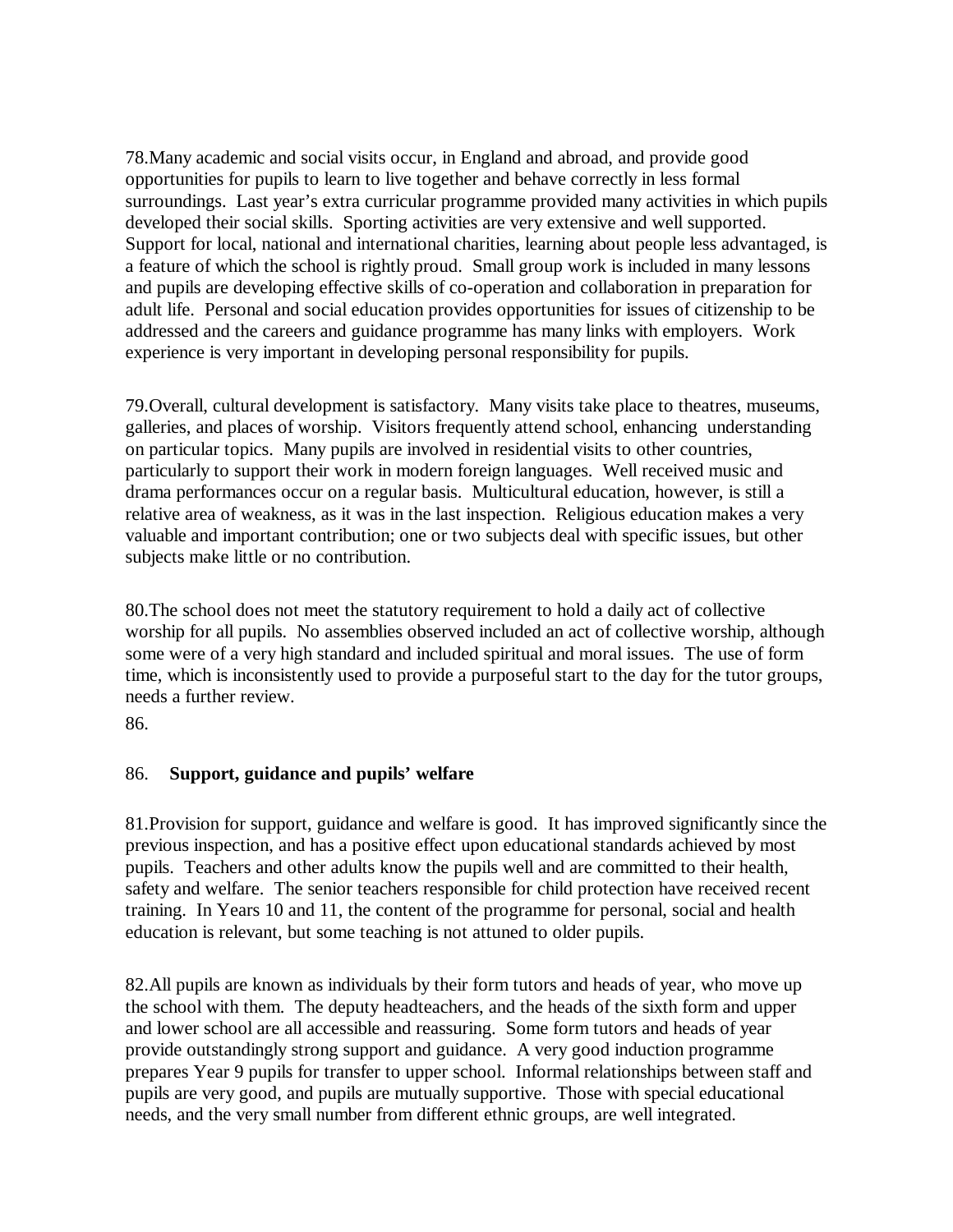83.Good procedures are established for monitoring pupils' attainment, academic progress and personal development. These were particularly well integrated and effective for the pupils who took their GCSE examinations in 1999. Tutors' detailed records of assessment information are used effectively to plan for pupils' individual needs. Some heads of year have generated a wealth of data about the correlation between attendance, effort and performance, which they use to encourage and motivate pupils. In Year 11, the use of national record of achievement folders helps pupils to collect and display awards, certificates and their best work. In other year groups records of achievement are less formal but generally effective.

84.Pupils with special educational needs are well supported and their individual education plans are sensitively implemented by all the staff. There are good links between the school and various external agencies, especially services for special educational needs support and educational psychology. Pupils who live outside the school local authority area, however, do not receive the services of the educational psychologist.

85.Systems for monitoring attendance are very good. The computerised registration system conforms with legal requirements. Registration periods are brief and efficient. Regular attendance is rewarded with merits and certificates. Annual attendance exceeding 95 per cent gains entry to a draw for attractive prizes. Unsatisfactory attendance is investigated rigorously. Wherever possible, work is sent home for pupils who are unable to attend school. Pupils returning to school after extended absences are quickly reintegrated and offered additional help to catch up with work they have missed.

86.Detailed behaviour and discipline and anti-bullying policies emphasise the importance of consistency and routines, and contain much useful advice for teachers. The code of conduct's brief written rules and effective anti-bullying statements are displayed in classrooms. Each member of the school community is aware of the expectation of good behaviour, and of the consequences of poor behaviour. The school functions well as a happy and orderly community. Most teachers are adept in using commendations, threats and sanctions to maintain good standards of behaviour. Persistent disruption is countered with isolation in a separate classroom, or a brief, informal cooling-off period at home. As pupils are rarely excluded from school, the number of exclusions is significantly below the average for similar schools.

87. School policies are implemented consistently. Very good procedures are established for child protection, and good liaison is maintained with social and educational welfare services and other agencies. The school has a very good health and safety policy, and important dayto-day aspects of the policy are effectively summarised in a small staff handbook. During the inspection a number of health and safety issues were noted in the art and food technology departments. At the upper school, in the bicycle storage area and adjacent footpath, the crumbled asphalt surface is potentially hazardous. At the lower school, some combustible materials are stored in the boiler houses. The school buildings are clean and well maintained. Both sites are free of vandalism and graffiti, and generally free of litter.

### 93. **Partnership with parents and the community**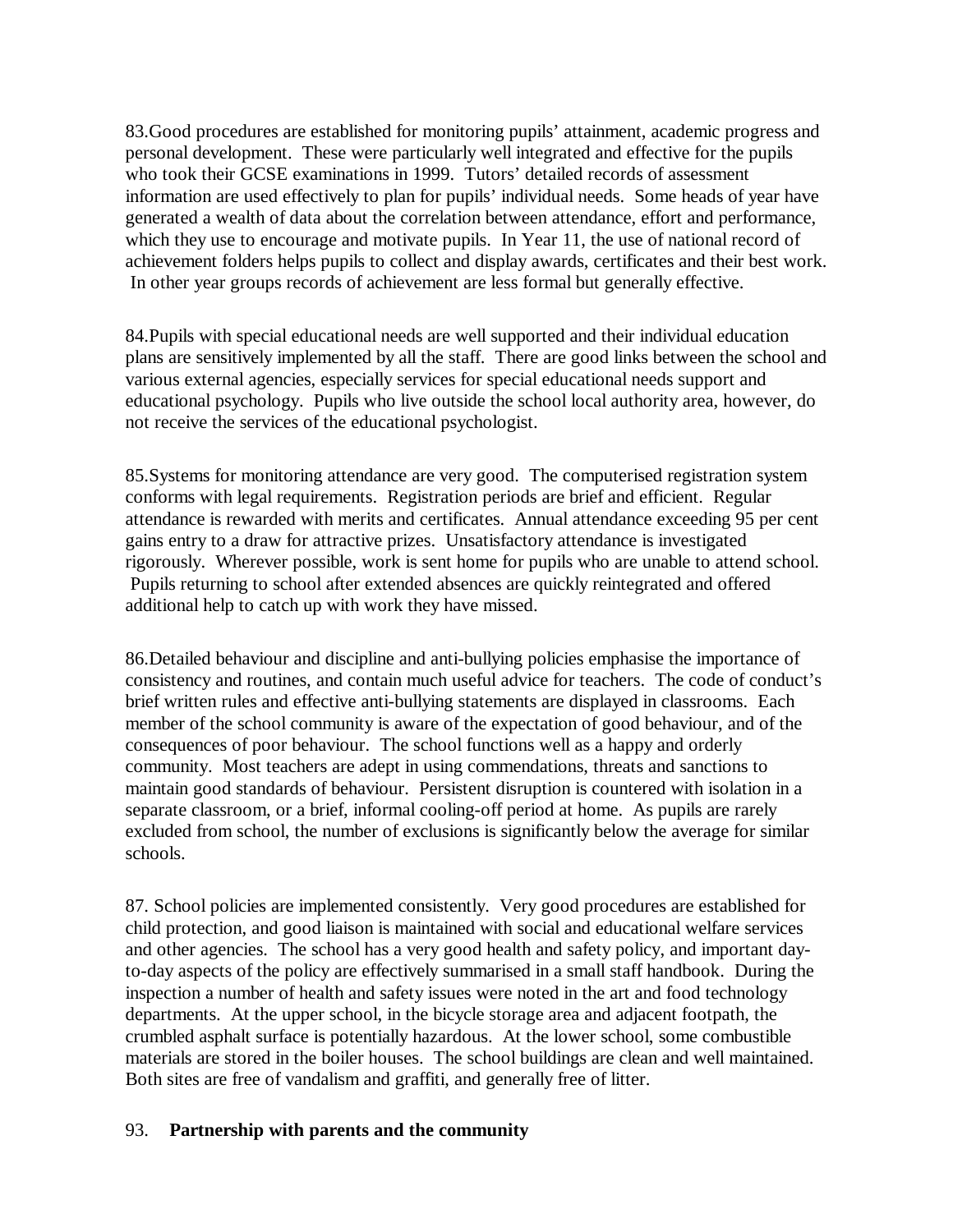88.Partnership with parents and the community is good and, in some areas, has improved since the previous inspection. The school is greatly valued and respected by parents and the local community. The quality of information provided for parents is good. Parents receive informative, well written monthly newsletters, although the most recent governors' annual report did not conform fully with legal requirements. Annual written reports to parents are satisfactory. Parents confirm the accuracy of teachers' observations and the clarity of their guidance about how pupils' can further improve their work. Year 9 reports are issued late in summer term, and this timing may restrict parents' opportunities to obtain clarification before the end of the school year. Annual reports are effectively supplemented by termly reports of effort grades.

89.Each year, parents are invited to a consultation evening where they discuss pupils' progress with subject teachers. The evenings are efficiently organised, and are attended by most parents. At three open evenings each year the school exhibits pupils' work, and many departments provide practical demonstrations. Parents confirm good relationships with group tutors, subject teachers and senior members of staff. They are confident of immediate and sympathetic responses if difficulties arise.

90.Parents of primary school children are very well informed about Wolfreton. A sensitive induction programme prepares children for transfer, and supports them fully until they are settled in Year 7. Parents are fully involved in the choice of subject options for Year 10 pupils and Year 12 students. In the sixth form, students are fully informed of options in higher and further education. They are not so well informed about employment options. Students benefit from close links maintained by the school with a consortium of secondary schools and colleges, and with the University of Hull.

91.Parents have satisfactory involvement in their children's learning. Parents of pupils with poor reading skills can attend workshops held to show how them how they can help with literacy improvement at home. Other detailed guidance is offered to parents who are concerned by specific weaknesses in their children's attainment. Good quality personal organisers are provided for all pupils. Homework assignments are recorded in the organisers and are supervised by form tutors. Parents are expected to endorse homework assignments, but many sign intermittently or not at all. Most form tutors do not consistently check signatures to verify that parents are aware of homework. Subject teachers comply with homework timetables, and pupils rarely complain that other activities are restricted by homework overload.

92.An active association of parents and friends of the school organises social and fund raising events, and contributes significantly each year to the school's budget. The association subsidises school trips, and funds numerous small gifts for the merit award system. Recent significant commitments have included the completion of the lower school sports shed and the purchase of sports equipment. The association cooperates very effectively with the school's governing body. Some families have been active on both committees.

93.The school has very good links with the community, including primary and secondary schools and colleges. A particularly close relationship is established with a special school.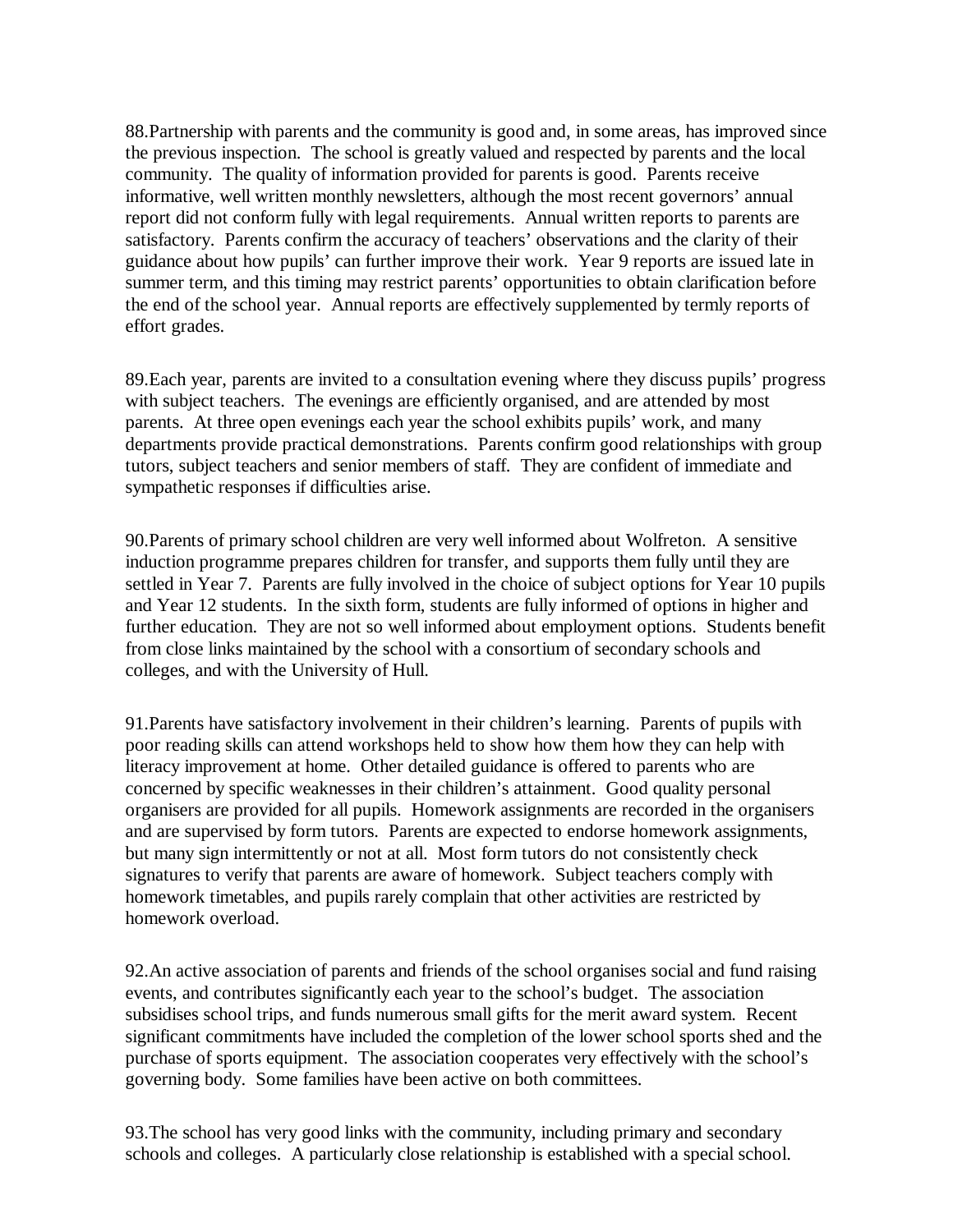Pupils of both schools benefit from participation in a variety of academic and social meetings.

94.Student teachers are welcomed each year. They receive very effective mentoring in all subject departments. Very good links are established with industry and commerce. Varied and imaginative work experience is provided for Year 10 pupils. Some parents and ex-pupils offer work experience placements. Employers confirm the abilities and commitment of pupils, and the very effective support provided by the careers department. A number of teachers have benefited from short-term placements where they have observed and contributed to the functions of major businesses.

95.The school has some good links with the local and wider communities, although multicultural and multi-ethnic links are underdeveloped. Members of the local community participate in curriculum-related discussions on topics of contemporary or historical interest. Frequent visits are arranged to galleries, museums, theatres and many places of local and national interest. Exchange links with schools in Belgium and Germany have developed to stimulate regular personal contacts between pupils. Pupils correspond by mail with a school in Uganda. Internet links are developing with schools in Canada and Japan.

96.One major charity is selected each year for whole-school support, and year groups volunteer to organise collections for their own favoured charities. The school has obtained sponsorship for the Ugandan link, and for staff development, but opportunities for regular commercial sponsorship are limited by intense competition. The school's sports facilities are used intensively by community groups, and the school site is shared with a centre for adult education. Overall, the school's links with the local and wider communities are greatly beneficial to pupils' educational attainment and personal development.

# 102. **THE MANAGEMENT AND EFFICIENCY OF THE SCHOOL**

### 102. **Leadership and management**

97.All aspects of leadership and management are good. The headteacher has been in post for two years and two terms, and during that period he has turned around a budget deficit and instigated major developments, particularly in information technology. He provides strong leadership and a clear educational direction for the school. He is ably supported by two deputy heads, five senior teachers (two of whom are heads of large faculties) and a layer of middle management, consisting of heads of faculties, heads of departments and pastoral heads, the majority of whom, more than at the time of the last inspection, provide strong leadership. The special educational needs co-ordinator gives strong and clear leadership to the team of teachers and support staff.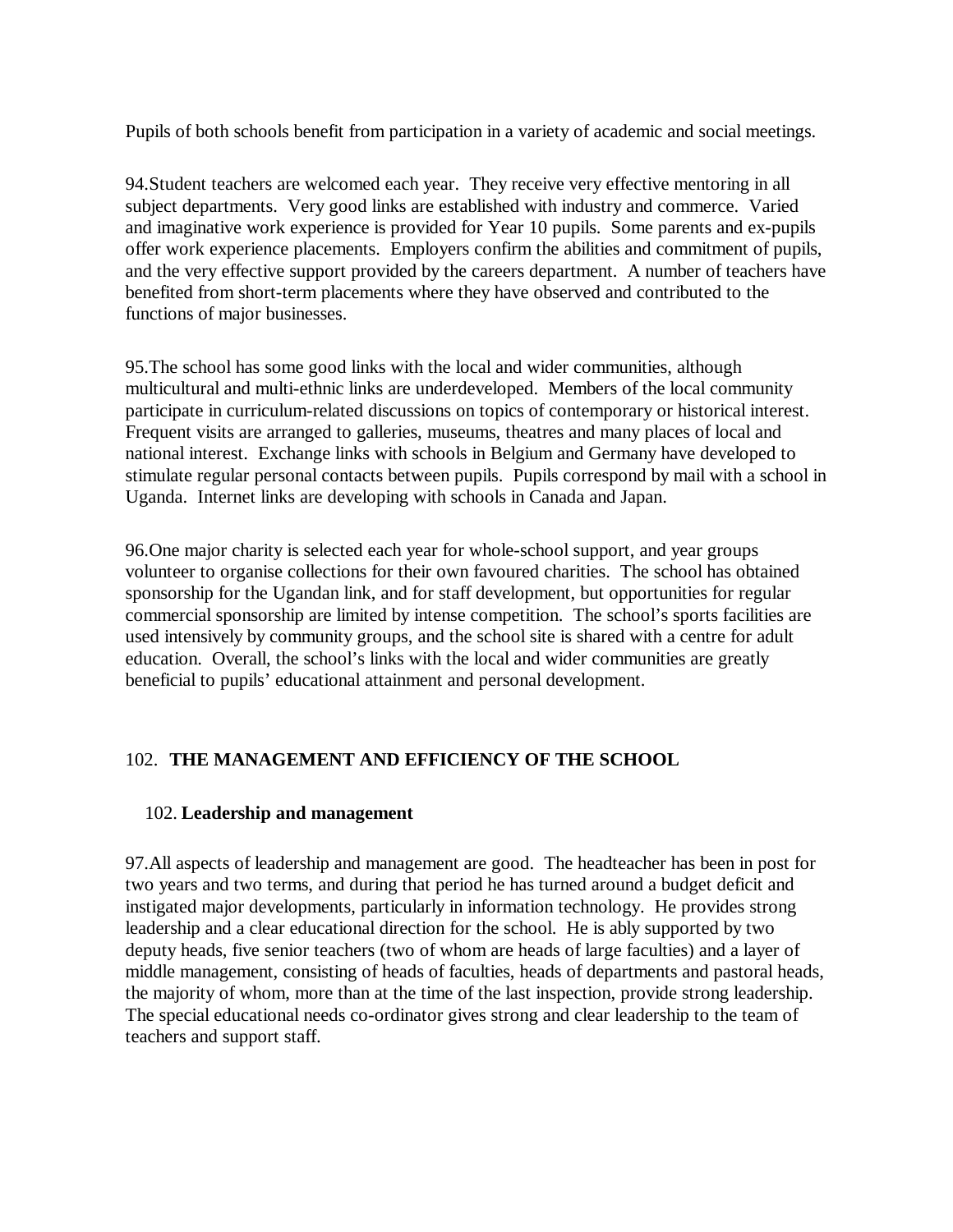98.Heads of faculties monitor teaching well and are fully aware of the strengths and weaknesses in their teams. The deputy heads provide effective line management and participate in yearly faculty, pastoral and individual middle management reviews. The latter contribute to the commitment to staff development, reflected in the Investors in People award achieved in December 1997. Developments in the curriculum are assessed carefully and adjustments made to increase choice and relevance for pupils, for example the introduction of media studies within the expressive arts option block in September 1999 has proved popular and means that pupils do not choose art simply because there is nothing else they wish to study. The revised personal and social education programme is being effectively monitored by senior management, which represents a significant improvement since the last inspection.

99.The governing body plays a more focused role in the development of the school and several members provide strong support. A curriculum committee has been set up since the last inspection and policies are reviewed regularly and discussed in some detail. In their annual report to parents the governors have an opportunity to show the success of policy as reflected in pupils' progress, and this might receive more emphasis. An active nominated governor keeps the governing body closely informed on special educational needs provision.

100.In the last two annual reports to parents, the governors included detailed information about progress with the action plan written in response to the last inspection. This progress has been good overall, and strategies are in place for it to continue. Members of the governing body do not interact with pupils often, and have not met with representatives of the school council. The school 'improvement' (development) plan is simple and clear, an improvement since the last inspection. The six main targets for 1999 to 2000 are displayed on one page and mirrored in pastoral and subject plans. In a few faculty plans, the success criteria and targets are rather broad, for example 'improved attainment', and they lack specific, measurable outcomes. The pastoral year plans, although rather general, are useful tools for year heads to plan ahead as they move up though the school with a particular group of pupils. The plan for special educational needs links with the whole school plan and is carefully budgeted.

101.The school's value statement that Wolfreton is a caring community is reflected in the high quality of pastoral care, appreciated by pupils and parents. The school strives to offer learning as a foundation for life, and although the range of vocational courses support this ideal, the present lack of information technology provision and the poor quality of the library militate against this. The school has six main aims which are broadly reflected in the daily atmosphere of the school. Some of the aims are clearly put into practice, for example the broad and balanced programme of education and experience, reflected in the well structured curriculum; the aim to help pupils and staff to fulfil their own potential, and equal opportunities for all.

102.However, it is not possible for the ideal of a unified school community to be fully realised because of the split site, although efforts are made to overcome the problems it generates. Whilst the good ethos of the school is reflected well in its commitment to high achievement and a purposeful atmosphere in classrooms, the size of the school and the split site make interaction between pupils in Years 7 to 9 and older pupils and students difficult. This, and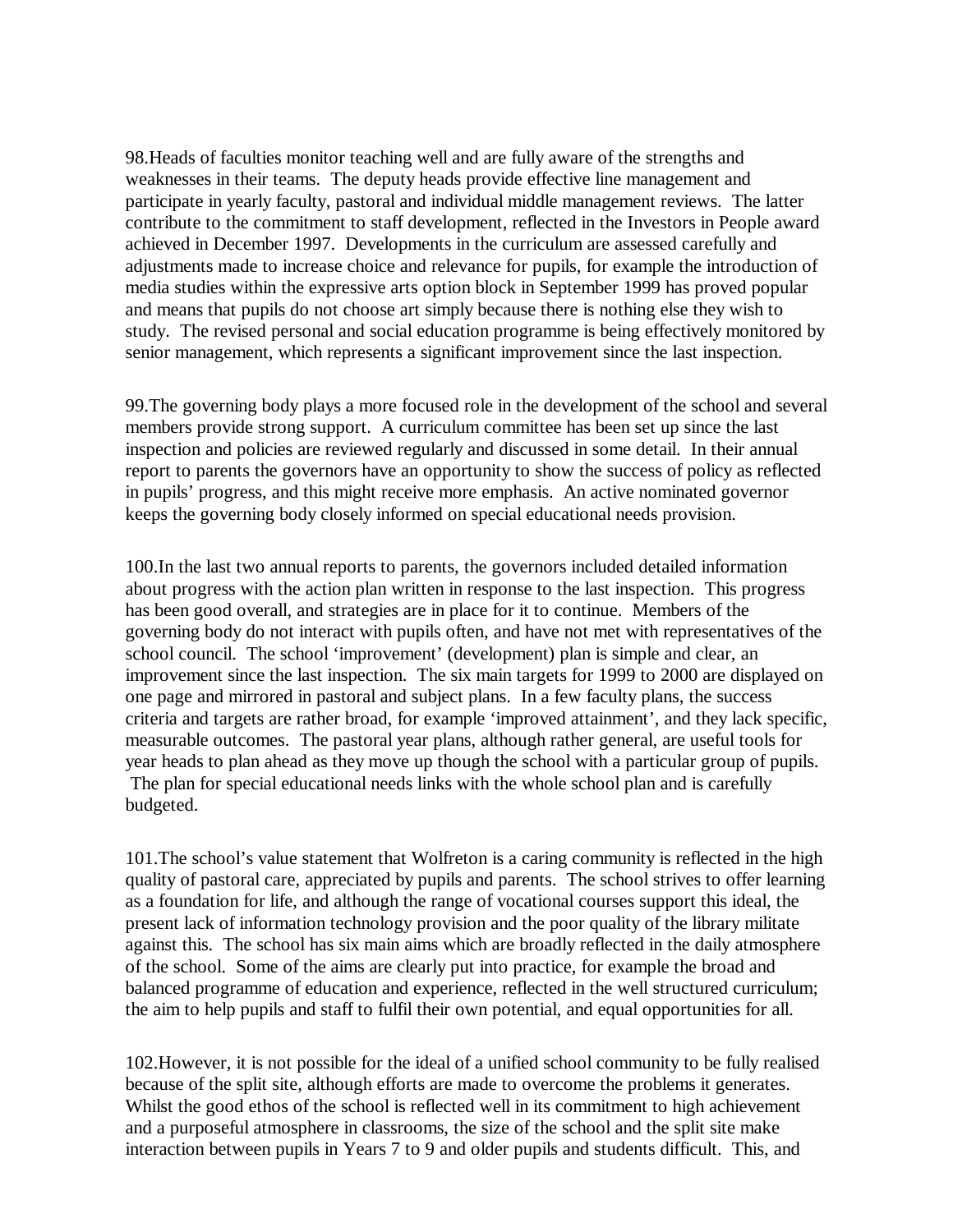the lack of any strong spiritual input, mean that although pupils appreciate the support they receive from individual teachers, they do not feel a strong allegiance to the school community as a whole. In response to the key issue about collective worship in the previous report the governors set up a working party. However, statutory requirements are not met in respect of providing a daily act of collective worship, reporting Key Stage 3 levels in information technology and teaching religious education in Year 11.

### 108. **Staffing accommodation and learning resources**

103.The number, qualifications and experience of the teaching staff are well matched to the curriculum offered at Wolfreton. They are effectively deployed between the two sites to teach the curriculum to all pupils. The balance between experienced teachers and those more recently trained is good. The relatively large number of part-time teachers has no impact on the quality of teaching.

104.At the last inspection it was noted that the increase in non-teaching staff was beginning to have a positive impact on the quality of teaching and learning. This has been reversed in several departments; shortage of technical or other non-teaching support staff for science, GNVQs, modern foreign languages, art and music is both making it difficult to maintain high standards and increasing the amount of work that teachers undertake.

105.Since the last inspection the monitoring of trainee teachers has become more rigorous. The Initial Teacher Training course provided by the school is valuable both to its pupils and in putting departments in touch with people at the cutting edge of curricular developments. This helps the school develop new teaching methods such as the structured reading programme. An efficient induction scheme helps newly qualified staff to integrate into the school. This mentoring is effectively reinforced by the majority of departments.

106.Although the school does not run a formal appraisal scheme, heads of faculty monitor and interview their staff annually. The good professional development of staff, using the philosophy and practices of Investors in People, is effectively managed, but the implementation of staff appraisal varies between departments. Whole school training days offer guidance on such subjects as target-setting and meeting the needs of able pupils, while staff, especially middle management, benefit from a range of relevant external courses. The impact of these upon classroom teaching is evaluated, as happens with the mathematics department's course on teaching and learning styles. Certain faculties have been involved in curricular development such as the CASE project in science and the Junior Sports Leader's Award in physical education.

107.The accommodation has improved considerably since the last inspection, when it was heavily criticised. Grants from the Lottery fund and from the Foundation for Sports and Arts have enabled the physical education facilities on both sites to be upgraded. Refurbishment includes alterations to the art department, improved seating in the theatre, disabled access to toilets in the lower school, and alterations to the upper school expressive arts areas.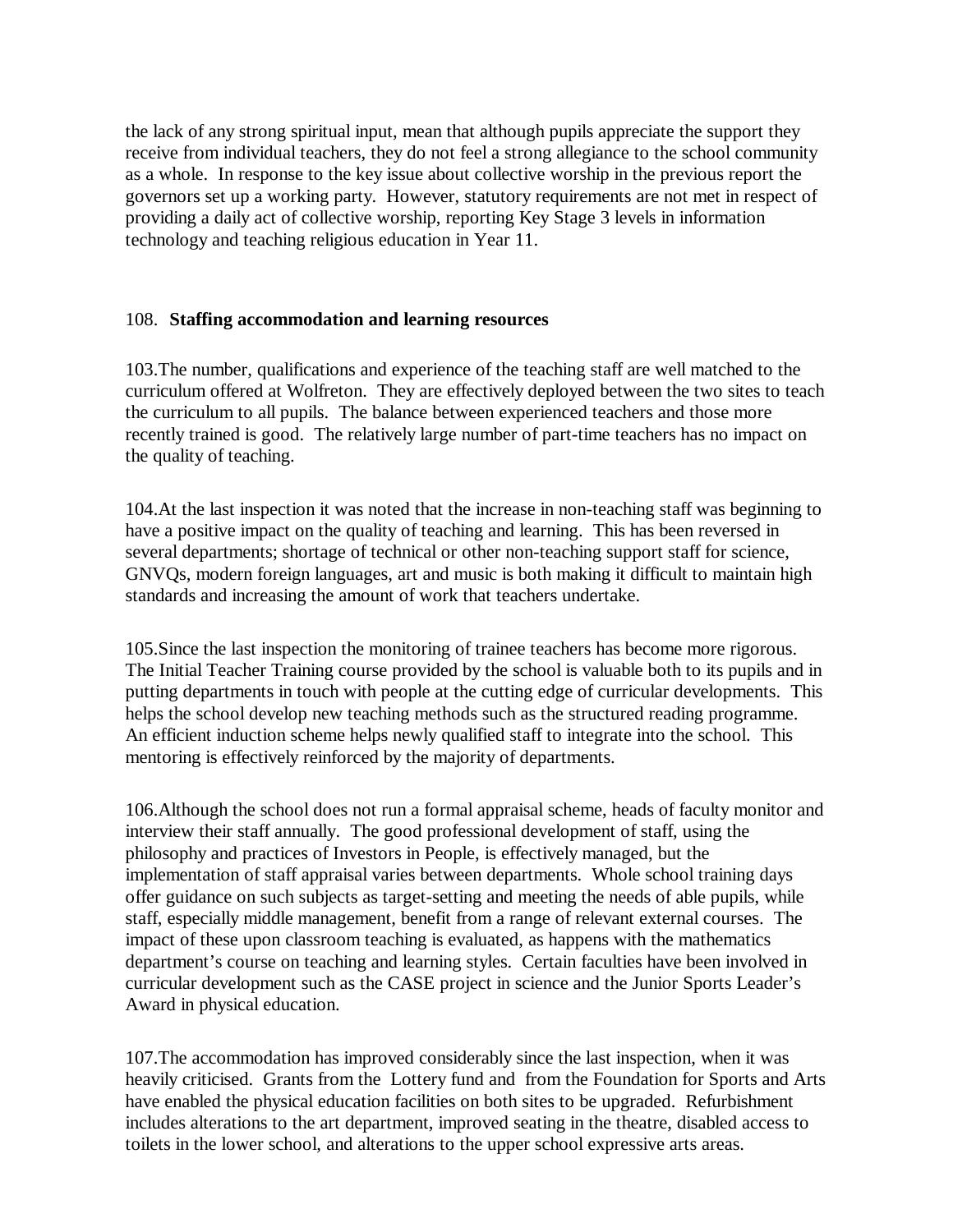Redecoration has taken place, and the quality of cleaning has improved. A site manager has been appointed. Further projects are proposed and £500,000 of capital spending has been ear marked for four new science laboratories at the lower school. Despite these improvements, the accommodation in science and art, design and technology at the upper school, and in music at the lower school, is still adversely affecting attainment in these subjects.

108.Pedestrian access to both sites has also been improved and speed restriction bumps slow down traffic along the road outside the upper school. There is still considerable congestion on the roads and entrances on both sites at the beginning and end of the day, and at lunch times at upper school. Planning permission is still awaited for further improvements. There is very little pupils' work or other display around the school or in most subject departments. The small size of the upper school library is not yet a problem, because the quality and range of its books is poor and very few pupils and students use it. Despite all the improvements, the overall standard of accommodation is still unsatisfactory.

109.The annual budget for resources is well above average. Although the school is making a considerable investment in computers, there are still departments, particularly art, music, psychology and history, which need access to meet their statutory National Curriculum requirements. This investment has already reduced the number of pupils per computer to 12 and there are plans to continue the present rate of investment to support every department. The specialist requirements of some departments are a consideration, as it is not possible to use the software on a network. Access to the Internet is limited to the sixth form only, due to the lack of telephone lines and running costs. Aspects of information technology are a key issue in this report.

110.Resources for pupils with special educational needs are good, and include many made by the department. They make a significant impact on the progress of these pupils. Whilst some departments, such as psychology and English, have enough books, shortages exist in other departments, particularly music and history, where there are not enough books for pupils to take them home. Other shortages exist in science, where there is too little equipment and apparatus owing to a reduction in budget, and in art where there is a lack of resources for full delivery of the three dimensional element of the course.

111.Since the last inspection the school feels it has made progress with the libraries on both sites. A librarian and an assistant have been appointed, and old stock has been removed from shelves and replaced by new. Computerised borrowing and security systems have been installed. However there is a shortage of books in many subjects, particularly geography, history, music, art, business studies and economics. There are computer facilities in the library, but these are networked, and consequently only access word processing, spreadsheets and careers programmes. There is a copy of Encarta, but it has not yet been installed. The upper school library is not busy, and it is infrequently used for research or private study. Both libraries lack appeal, are too small for the number of pupils they should be serving. A stronger library-based culture is required.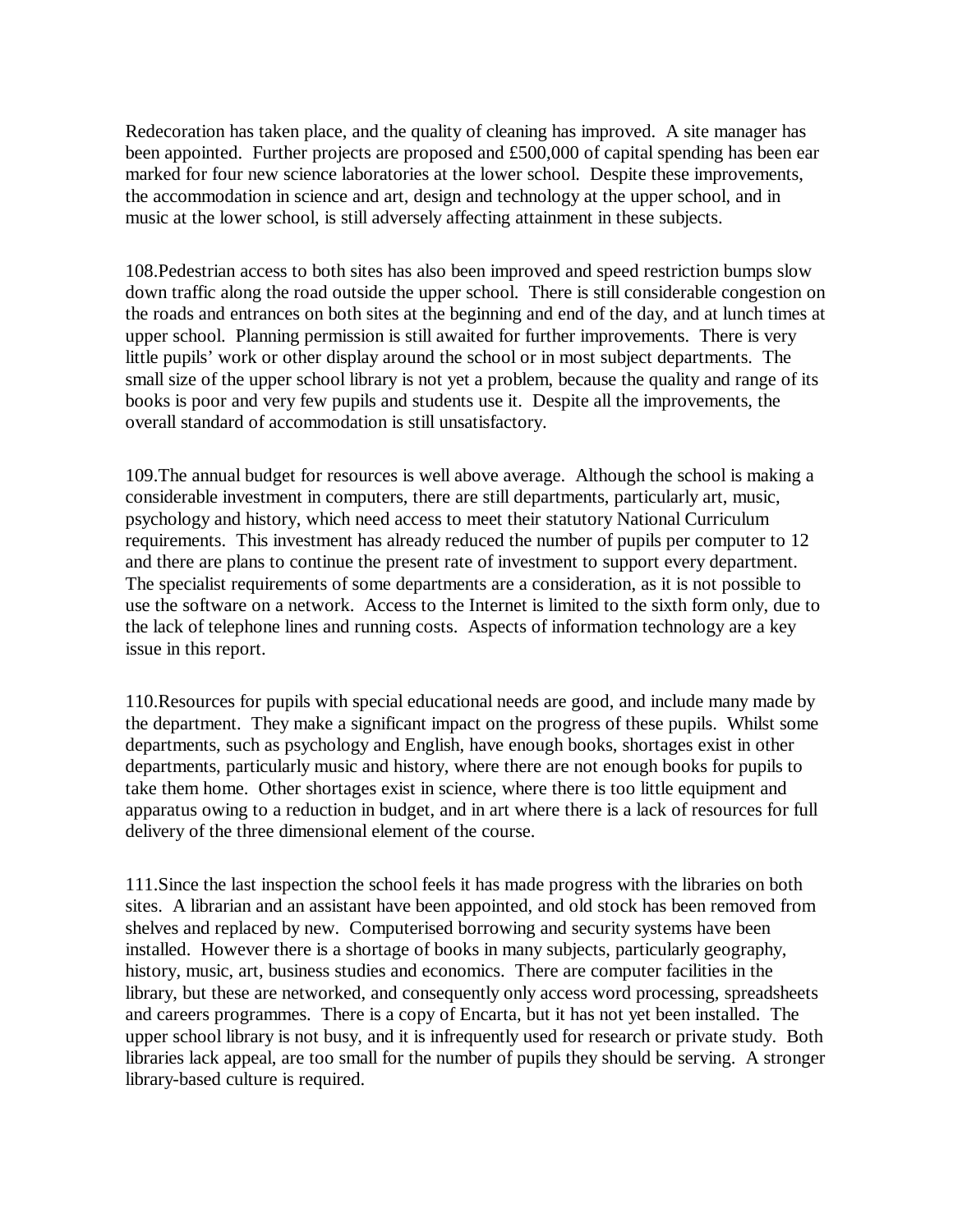# 117. **The efficiency of the school**

112.Financial planning is good. The governors' finance committee meets at least three times per term and feels that it is well-informed and well-briefed with regular financial information by the school. A well-established annual planning cycle for the school development plan is implemented by the school's executive committee, membership of which includes the finance manager. Faculty development plans and those of other budget-holders, such as the coordinator for special educational needs, are linked to the school plan monitored by one of the deputy headteachers. Plans are increasingly effectively costed against available budgets, and spending priorities for resources and professional development are established in relation to the school development plan. Spending on educational resources is allocated by formula. The budget for staff training is managed by a deputy head who allocates funds for training according to priorities established by faculty development plans. The senior management of the school has begun to investigate ways of evaluating the effect of spending on standards of attainment. The budget forecasts a surplus of about £36000 for the current year.

113.Income and expenditure per pupil are well below the national average, but spending on learning resources last year was kept deliberately high (at 7.6 per cent of the total budget), although it is projected to fall slightly in the current financial year. Because there are two sites, spending is also higher than average on buildings and grounds maintenance and administration staff. The cost of educational support staff is also higher than the national average. A major local authority grant of £500,000 has been negotiated to provide four much needed additional science laboratories on the lower school site. Governors have approved spending in the region of  $\text{\pounds}100,000$  per year for the next few years to improve the provision of information technology hardware and software and the conversion of available accommodation. In the last financial year, there was an income of about £40,000 from lettings of buildings.

114.Financial control in the school is very good. The finance manager is very efficient in administering the budget and keeping track of spending by budget-holders, who are provided with regular statements of account. Routine management and administration are efficient, and very good records are kept of all the ancillary accounts, such as those for the school fund, transport and educational visits. There is a three-year budget forecast to guide future planning.

115.The school makes satisfactory use of teaching and support staff across all faculties and good use is made of the available resources of books, equipment and other materials. In spite of inadequate provision in some subject areas, the available accommodation is used as effectively as possible for the delivery of the curriculum. Faculties are required to prioritise their spending on resources and staff training, in terms of their development plans, which in turn have to link with the school development plan. This is leading to steadily increasing efficiency in the use of resources. Good use is made of the school premises by the local community.

116.Funds available to support pupils with special educational needs are well controlled and used efficiently by the special educational needs co-ordinator. Financial resources allocated to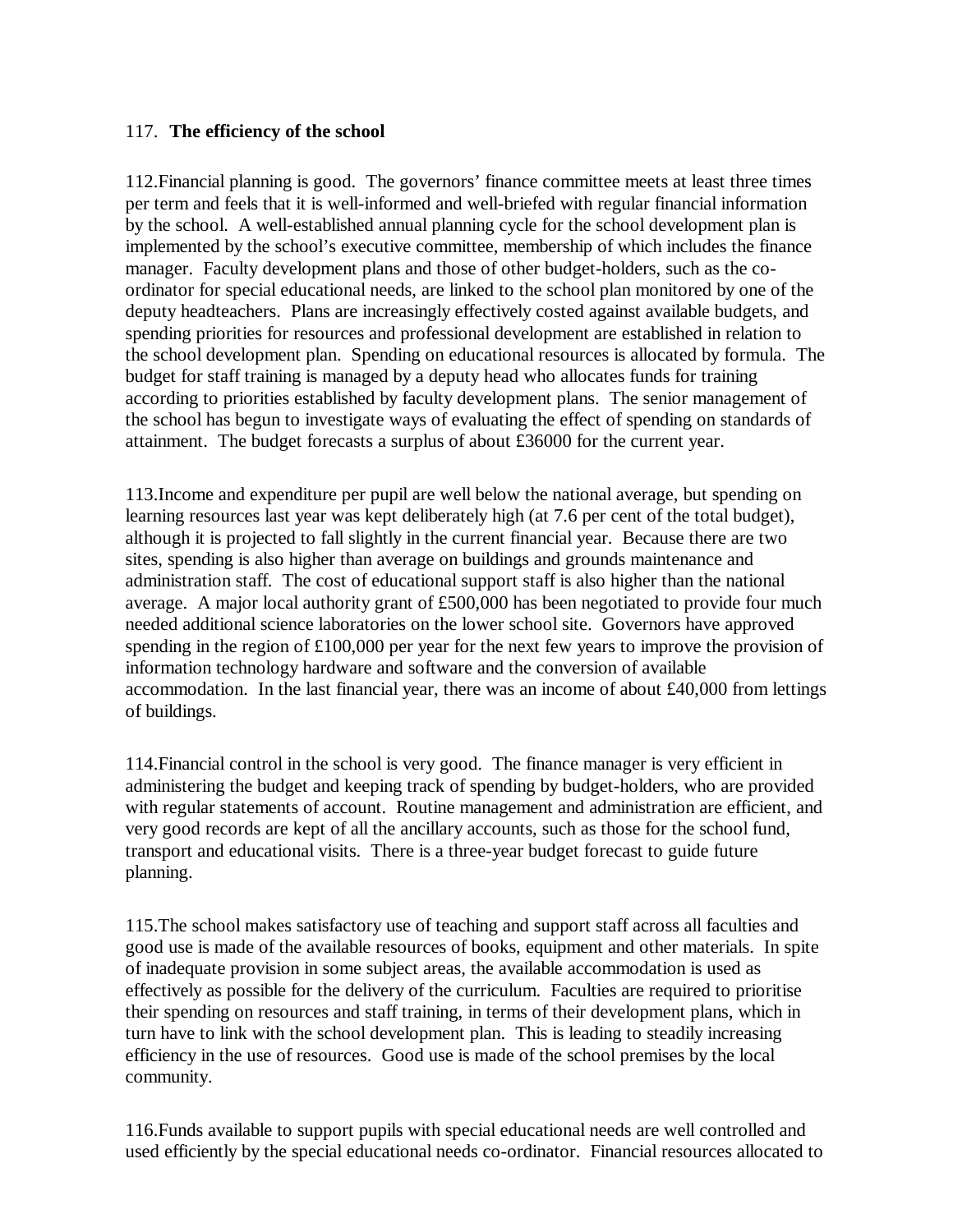departments for special educational needs are monitored stringently by the special educational needs co-ordinator and the bursar. Unspent monies are used to benefit special educational needs across the curriculum, for example on computers and software. The use of special educational needs teachers and support staff is flexible to ensure that pupils' changing needs are met.

117.The school has made significant advances since the last inspection, with improved financial planning, better links between faculties and the planning cycle, and the implementation of initiatives to evaluate the effects of spending on educational standards achieved. Considering the high standards of attainment and the very low income it receives, the school offers very good value for money. This represents a considerable improvement since the last inspection.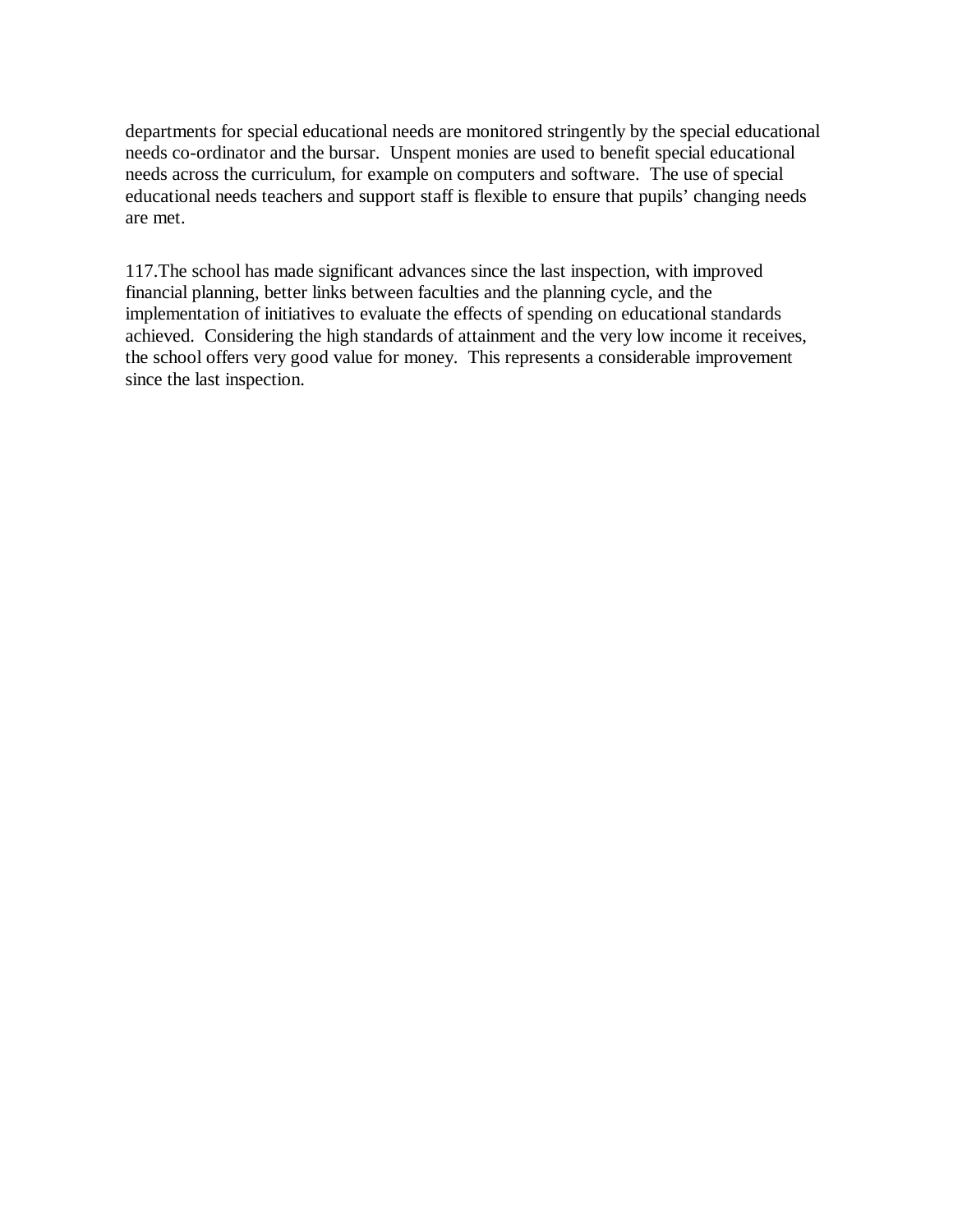# PART B: CURRICULUM AREAS AND SUBJECTS

# 123. **ENGLISH, MATHEMATICS AND SCIENCE**

#### 123. **English**

118.In all years, the proportion of pupils attaining high standards is above the national average. Previously completed written work confirms this judgement. Since the last inspection there has been an improving trend in attainment in Years 7 to 11, although results have fluctuated. Sixth form attainment dipped in 1998 but has otherwise been steady. In the 1998 national assessment tests at the end of Year 9, 69 per cent of pupils reached level five and above, close to the national average (65 per cent), but well below that for similar schools. Over 30 per cent of pupils achieved Level 6 and above, close to the national average (34 per cent). Girls' attainment was higher than boys'. However, these results are in line with expectations based on standardised test scores on entry to the school, and were similar to those in mathematics and science (though in overall levels, science is strongest). The 1999 results were much better and higher than those in mathematics and science: 86 per cent of pupils attained level 5 and above, and 36 per cent Level 6 and above. Significant improvements in the planning, organisation and monitoring of the curriculum have contributed to these rising standards.

119.In 1998, 58 per cent of pupils, and in 1999, 60 per cent of pupils, attained grades A\*to C compared with the 1998 national average (53 per cent). The proportion of higher grades, A\*, A and B, has steadily improved since the last inspection. Whilst the difference between boys' and girls' levels of attainment was very great in 1998, this narrowed significantly in 1999. The percentage of pupils attaining grades A\*-G has remained steadily above the national average since the last inspection. Nearly all pupils have been entered for GCSE English Literature for the last two years. Results in 1998 were well below the national average (58 per cent), mainly owing to the very low grades obtained by boys. The gap between boys' and girls' attainment narrowed significantly in 1999, when 64 per cent of pupils attained grades A\*to C, and nearly all attained in grades  $A^*$ -G. A small number of lower attaining pupils successfully completed units of the Certificate of Achievement in English. A media studies course has just been introduced in Year 10. Attainment levels varied between the teaching groups but are broadly average overall.

120.At A-level many more girls than boys continue to study the range of courses offered. The percentage of students attaining grades A-E has been consistently close to the national average since the last inspection ,but less consistent within individual courses in terms of attainment in the high grades, A and B. Girls have continued to attain higher grades than boys. In 1999 the overall percentage of boys attaining the higher grades, 10 per cent, was well below the national average of the previous year, although the overall percentage was well above it.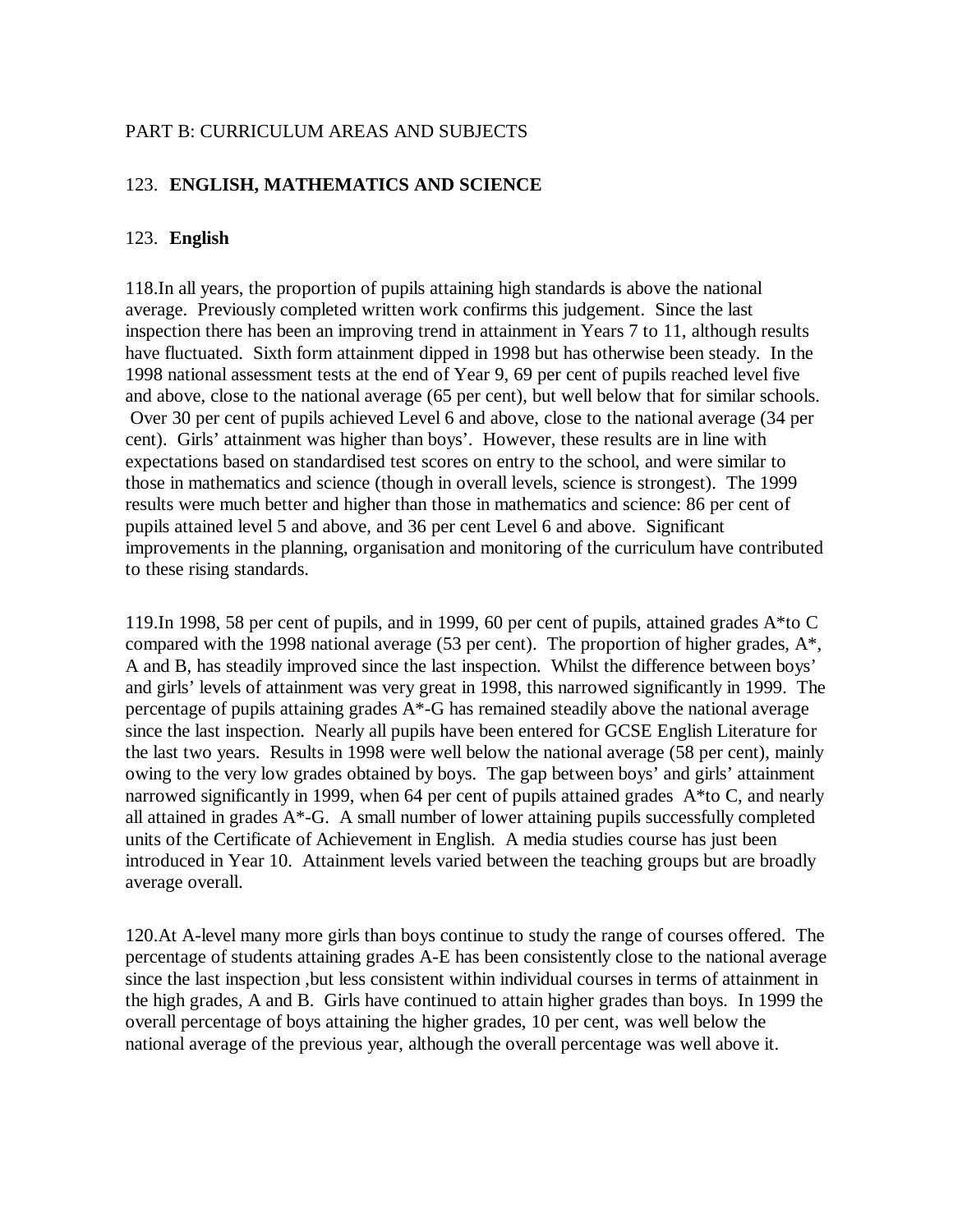121.Speaking and listening skills are high for pupils of all levels of attainment. The good standards noted at the time of the last inspection have been maintained and are well developed across a range of subjects, where there is a strong emphasis on developing good technical vocabulary. Although the inspection occurred during the first week of the new term, pupils in Year 7 spoke to their teachers confidently, and those in Year 9 expressed clearly their first responses to 'Brother in the Land'. Pupils have many opportunities to develop speaking skills in well organised group work. Their use of Standard English is generally good. Lower attaining pupils in Year 11 were able to describe three dimensional models, and the Salters' course in science provides many opportunities for discussion and debate. In history, sixth form students have the opportunity to debate issues about 17th century radicalism and in English they are able to speak critically about Shakespeare' language. Drama provides many, excellent opportunity for pupils of all abilities to develop their skills in speaking and listening. Opportunities to develop these skills are more restricted in art.

122.Most pupils' reading is of a high standard. Attainment has improved further since the last inspection through the introduction of: ten-minutes silent reading at the start of each lesson, the 'passport to reading' in Year 7, the reading Ziggurat in Year 8 and, most recently introduced, the critical reading guidance in Year 9. The lower school library is used well to support these arrangements. However, it is a wasted resource in most other subject areas and opportunities to develop research skills are missed. This is a significant omission, given the school's objective to develop key skills. Year 9 pupils can offer a personal view about their reading and higher attaining pupils are starting to be alert to aspects of style. When studying 'Of Mice and Men', higher attaining pupils confidently identify aspects of character and some recognise the use of metaphor. Nearly all pupils can select information from a text and higher attainers can offer a critical comment. Most Year 11 pupils show a sound understanding of what they read in class, and their previously completed work indicates that they read thoughtfully when preparing examination assignments. Sixth form students' reading skills are particularly well developed through their study of challenging literature.

123.Many pupils' writing skills are of a high standard. There were few occasions for pupils to undertake extended written tasks during the inspection, but their work completed before the summer indicates that many write confidently, and by the end of Year 9 higher attaining pupils produce some excellent writing. They produce a word processed newspaper report and excellent creative writing based on Tennyson's 'Charge of the Light Brigade'. Drafting occurs regularly in the preparation of assignments, but these skills still need to be developed further, particularly through the use of information technology. The finest example of writing at the end of Year 9 was a beautifully crafted letter, as if written by Wilfred Owen. Nearly all lower attaining pupils, including those with special educational needs, are able to write a short sequence of sentences by the end of Year 9.

124.Standards of handwriting are good by the end of Year 9 and spelling is generally accurate. By the end of Year 11, higher attaining pupils use their well-developed reading skills to produce critical writing of a high quality within their examination course work. Their creative writing includes powerful accounts of real and imagined experiences. However, lower attaining pupils do not have the technical understanding or vocabulary to write critically about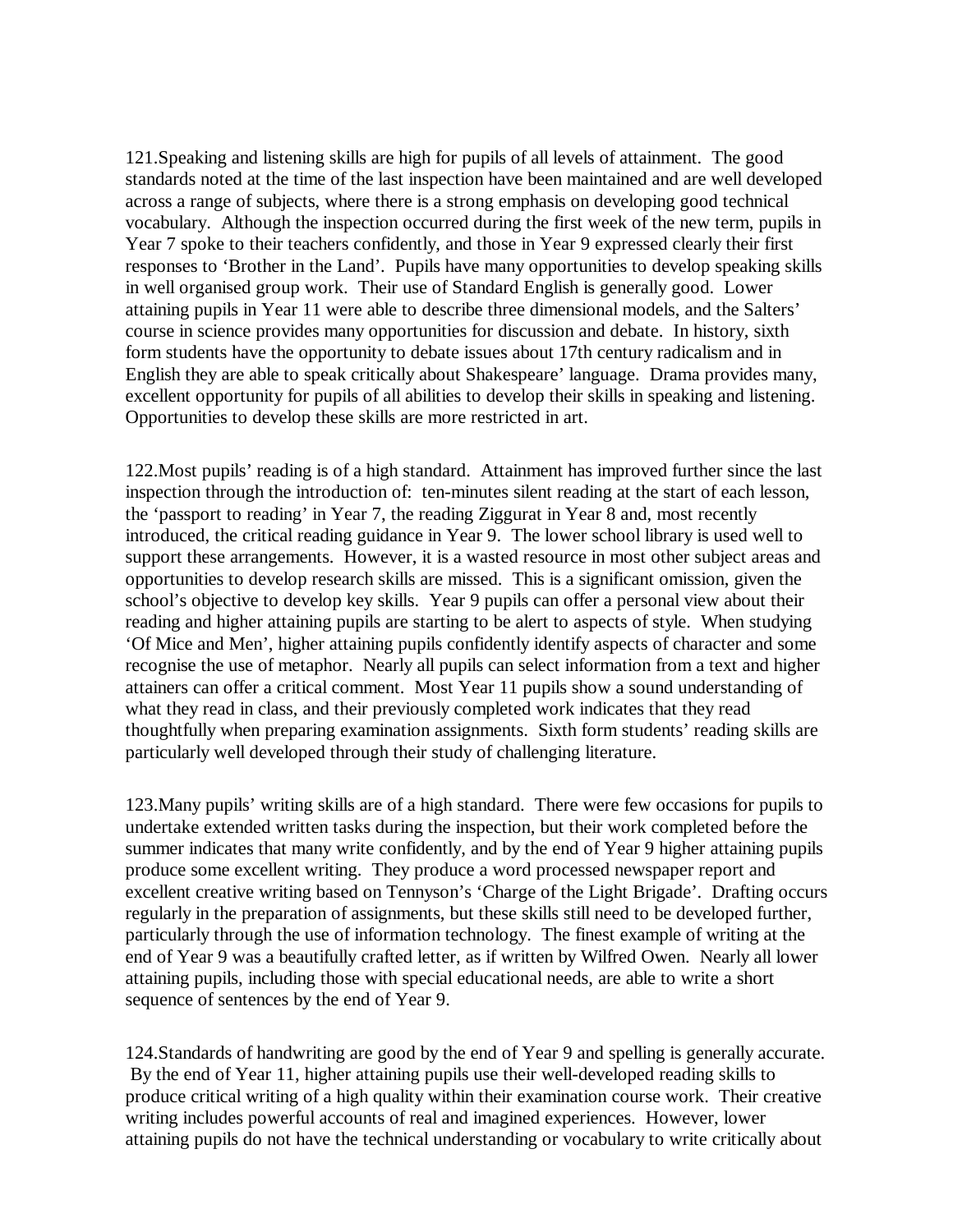texts, and some fail to organise their work logically, despite evidence of drafting. Planning and organisation of written assignments in the sixth form are frequently good and the most able students regularly move beyond textual analysis to develop a well argued interpretation of text.

125.There are regular, well planned opportunities for pupils of all abilities to develop their writing skills in most other subjects, for example, when writing about investigations in mathematics, in project work in history and in a good range of assignments in religious education. Opportunities, for example to include reference to science fiction in science or to develop written analysis or interpretation in art, are missed.

126.When pupils enter the school, standardised reading tests show that just over half of the them are above the average score but relatively few attain at the highest levels. A comparison of national assessment test results at the end of Year 9 with standardised test scores on entry to the school indicates that pupils have made consistently good progress over time. A comparison between end of Year 9 performance in 1997 and GCSE results in 1999 similarly indicates that both boys and girls make good progress during their examination courses. Students in the sixth form make good progress, and most achieve at least a grade in line with expectations based on their performance in GCSE.

127.Progress by pupils of all abilities is good in all years. Pupils with special educational needs are well supported through carefully written individual education plans which often provide for regular withdrawal to practise spelling, reading and writing skills, and also through a limited amount of support within class. Well planned teaching, particularly the variation of groupings during lessons to sustain interest and provide variety, together with a high level of pupil motivation, supports this good progress in lessons. Very good progress was seen during the inspection in over one-quarter of lessons. Progress was unsatisfactory in one lesson when pupils were studying Shakespeare; their level of interest was low and the teaching methods were unimaginative. Good progress in the sixth form is supported by questioning that probes understanding and very good subject knowledge that supports but does not dominate the students' own ideas.

128.The behaviour of nearly all pupils, including those who have special educational needs, is good. Behaviour is better in Years 7 to 9 than in Years 10 and 11, where the rather cramped conditions of some classrooms mean that a small number of pupils become restless if the teaching lacks challenge, variety and creativity. Nearly all pupils have a positive attitude towards their studies and nearly all written work is neatly presented. They are well prepared for lessons and most complete homework promptly. Much progress has been made since the last inspection to ensure that sixth form students are more ready and confident to manage their own study of texts and do not rely too heavily on the ideas of others.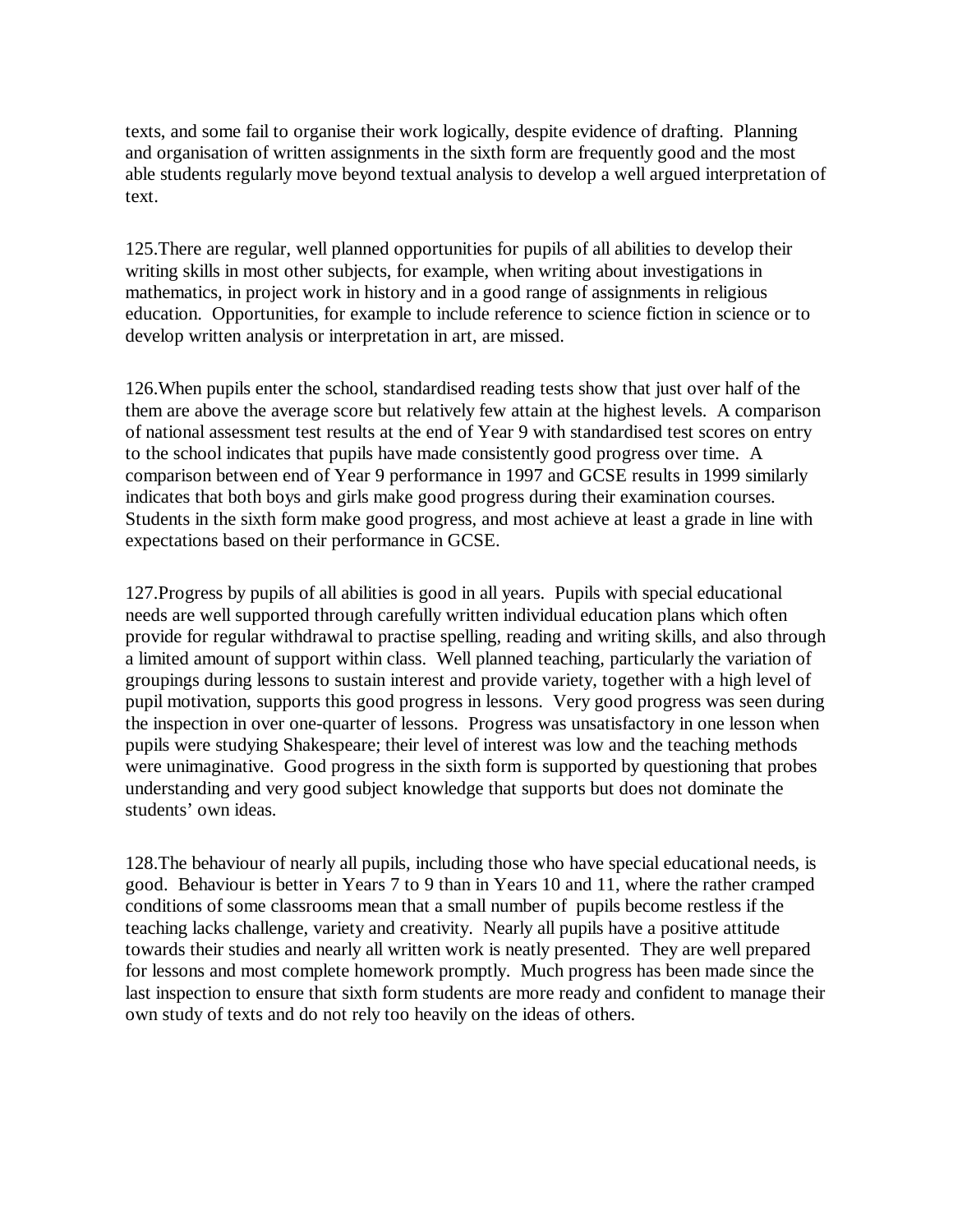129.Good attitudes were frequently evident in Years 7 to 9. Very good group work which supported progress was a recurring strong feature of many lessons. Occasionally middle and lower attaining pupils, particularly boys, lost concentration towards the end of lessons. In Years 10 and 11, some pupils lack confidence when reading Shakespeare and are occasionally distracted when they are required to complete a short assignment on their own.

130.Good teaching is a strength of the faculty. Teachers know their pupils well and, with due regard to their individual education plans, respond sensitively to those with special educational needs. No unsatisfactory teaching was seen during the inspection week, although on a very small number of occasions opportunities were missed to vary the pace and style within the seventy minute lesson. Teaching was good or very good in 65 per cent of lessons, particularly in Years 10 and 11, and very good in 25 per cent of lessons, mainly in Years 7 to 9. Teaching was very good in 50 per cent of the lessons seen in the sixth form.

131.The well managed silent reading at the outset induces a calm tone and focuses attention on the written word in all years. There is nearly always a good balance of explanation, questions, discussion, whole class and group activities, all of which proceed at a good pace. The well planned scheme of work for Years 7 to 9 helps to ensure that work is matched to different levels of attainment and consistency of expectation. This was particularly effective in Year 7, where teaching about special places followed a common plan, within which teachers were able to adapt and interpret the material for their individual classes. Similarly in Year 10, a study assignment of two short stories meant that all pupils shared a common introduction to the GCSE courses. In the best sixth form teaching observed, excellent subject knowledge combined with skilful encouragement, to enable pupils to develop their own insights into the language of Shakespeare's 'Othello', including the magical allusions and racial tensions in the opening scenes. Much of the marking is excellent and helps pupils to make good progress. Excellent progress has been made to increase awareness of the National Curriculum level descriptors within assessment arrangements.

132.Two important weaknesses remain. Objectives within lesson plans do not define what pupils will know, understand and be able to do by the end of the lesson. As a result assessment at the end of the lesson can be no more than impressionistic. Secondly, with too few computers, there are too few planned opportunities to use information technology. Improving this situation is rightly a development plan priority.

133.This is a very well managed, well resourced faculty whose aims are closely linked to those of the school. Prompt action was taken last year in response to parental concerns about inconsistencies in teaching. Teaching is regularly monitored and objectives are clear within the annual development plan. Attainment is closely monitored through regular tests and annual examinations, and the faculty now needs to evaluate more rigorously the progress being made by pupils as a result of the many successful features of its work.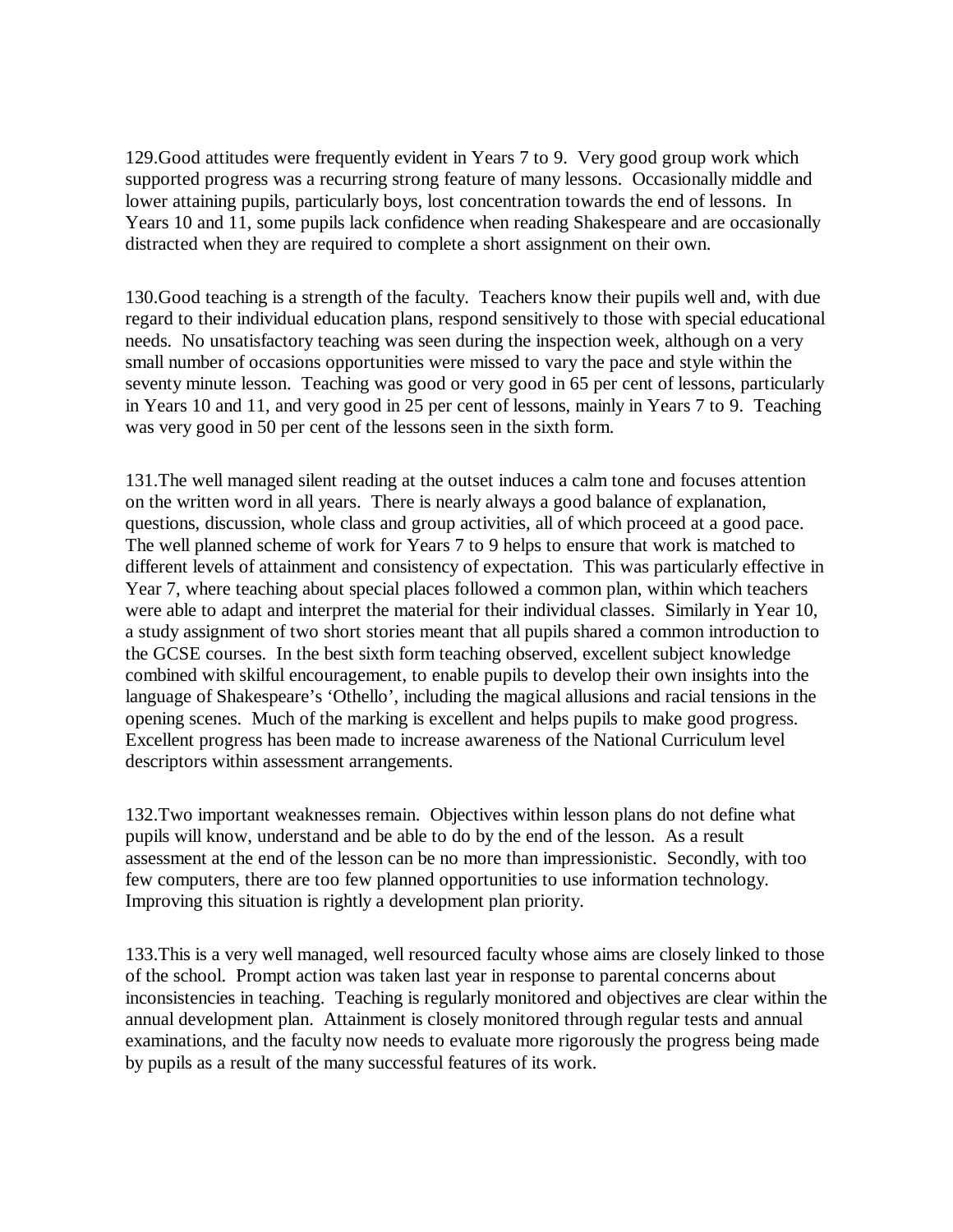## 139. **Mathematics**

134.Standards in mathematics at the end of Year 9 are very high. In the 1998 national assessment tests, 73 per cent of pupils reached Level 5 and above, well above the national average (59 per cent), and 43 per cent reached Level 6 and above, well above the national average (36 per cent). These results were broadly in line with the average for pupils from similar schools. However, the 1999 results (82 per cent at Level 5 and above, and 60 per cent at level 6 and above) showed a very significant improvement over 1998. They continued the upward trend in standards for both boys and girls since the last inspection. Lower attaining pupils use a well-designed mathematics software program effectively and Year 8 draw simple shapes effectively using LOGO. Year 7 have good understanding of mathematical shape, but some Year 8 pupils find estimation of long multiplication difficult. Year 9 pupils can recognise many angles well, both on paper and in objects, and lower attaining pupils have sound ideas for calculating the area of unusual shapes.

135.Pupils attain GCSE and GCE A-level grades that are above the national average. Since the last inspection standards have risen. The proportion of pupils achieving GCSE A\*to C grades (56 per cent) was above the national average in 1998 (44 per cent), and the average GCSE point score per pupil has risen over the past four years. The Year 11 cohort which was entered for the 1999 GCSE examination had a lower profile of attainment on entry to the school, but nevertheless achieved a spread of GCSE results slightly better than those for the 1998 Year 11 cohort. Both year groups characteristically showed a high proportion of pupils attaining B and C grades, but a relatively low number of A\* and A grades. Almost all pupils (98 per cent) achieve a GCSE grade, and average GCSE scores are rising steadily. Standards in work seen during the inspection were high.

136.Higher attaining pupils in Year 11 use trigonometry with confidence, and in Year 10 they use graphical calculators to explore relationships in graphs. A small percentage of pupils still over-rely on calculators, but the time given to mental mathematics has increased and standards are rising. In the sixth form, the proportion of students gaining A-C grades at GCE A-level in 1999 was the best achieved by the school and the overall points scores for A-level candidates in the past four years were well above the national average.

137.On entry to the school, pupils' number skills are above the national average and by the end of Year 9 they are well above average. Pupils of all attainment levels make good progress in Years 7 to 9 across all aspects of mathematics. Good progress is underpinned by good teaching, by effective assessment procedures which help pupils to identify their strengths and weaknesses, and by regular, effective homework. Pupils' data handling and investigation skills are well above average and are further suported by the recent addition of a networked suite of computers. This has given pupils' better access to good quality mathematics software programs.

138.Progress in Years 10 and 11 is satisfactory. The main concern is that a significant number of higher attainers do not make enough progress to achieve the higher GCSE grades that reflect their true potential. The increased emphases on mental work, and new texts, both commercial and school, are further contributory factors towards more pupils reaching Level 7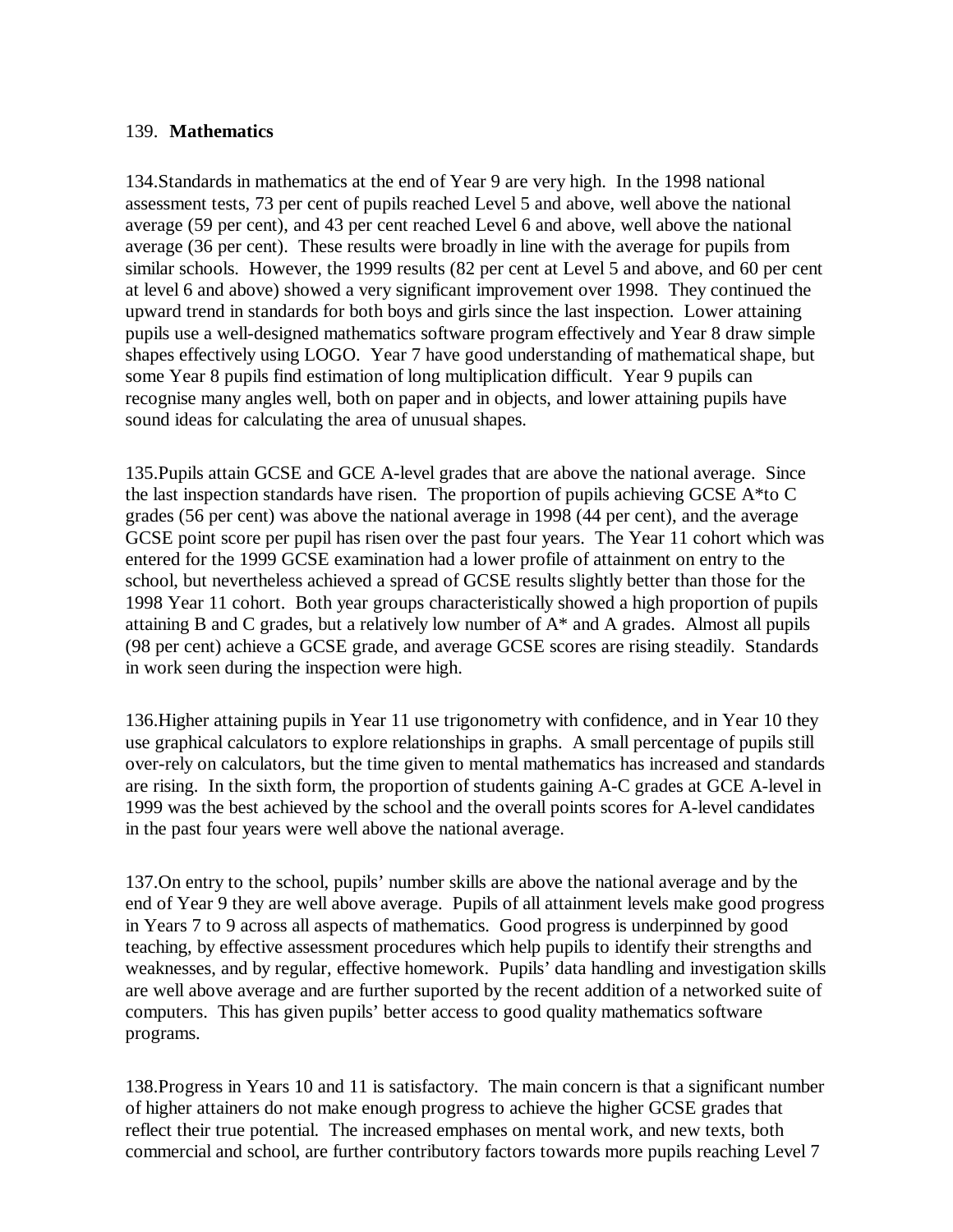or higher by the end of Year 9, but they have yet to impact fully on standards in Years 10 and 11. However, in work seen, pupils' progress is enhanced by the assessment and profiling system which enables individual targets to be monitored across the years. Standards are lowered by many pupils' over-reliance on calculators and the poor access to information and communication technology in Years 10 and 11, but both these are being urgently addressed through the faculty's development plan.

139.The main strength underlying students' performance at A-level is the quality of teaching, which is based on a high level of subject expertise in both the mathematics and further mathematics A-level courses. A significant weakness is that a minority of pupils struggle to make the transition from GCSE to A-level. However, the majority of students make good progress in relation to their prior attainment at GCSE and standards of work are high.

140.Support for pupils with special educational needs is good and a strength of the department. Pupils make good progress. Teachers are well supported by classroom assistants, classes are smaller than average, and though programmes of study are challenging, they are based on a good practical approach to developing understanding. Good note is taken of targets identified on individual education plans and worksheets are pitched at the right levels for pupils to read them. Low attaining groups in Years 10 and 11 are taught well; for example, with skilful guidance from the teacher, a Year 10 girl was able to explain from first principles the solution to three and a half squared. The rest of the class learnt from her explanation. An additional basic skills lesson in Year 10, for those not taking the full range of GCSE courses, is based on an effective and well-designed mathematics software program. The variation in the quality of the department's special educational needs provision that was noted in the last inspection has been addressed effectively.

141.Attitudes to learning are good at all key stages. Many pupils voluntarily attend lunchtime clinics to follow up on their lessons. Behaviour is very good. Pupils listen attentively and their concentration is good. In a few lessons, progress suffers when their concentration flags in a 70-minute period. Pupils' capacity for personal study is good and underpins their above average investigation work at all key stages. Relationships are good and enhance the quality of collaborative work in the classroom. Overall, there is a positive attitude to mathematics, which makes a significant contribution to improving attainment levels.

142.The quality of teaching is good in all key stages, representing a significant improvement since the last inspection. Teaching was good or better in 60 per cent of lessons, very good or better in over 25 per cent of lessons and excellent in two lessons. Teaching strengths were exemplified in a tightly structured Year 7 lesson on polyominoes, where a brisk sequence of tasks was interspersed with excellent question and answer techniques which constantly challenged pupils to extend their thinking. Lesson objectives were clear and pupils enjoyed working to achieve them. Innovative elements included: background classical music while the class were working on set tasks, and a brief break half-way through the lesson, during which pupils stood up to stretch their arm and leg muscles and take deep breaths before settling quickly back to work.

143.A characteristic strength of many GCSE lessons is the very good assessment by the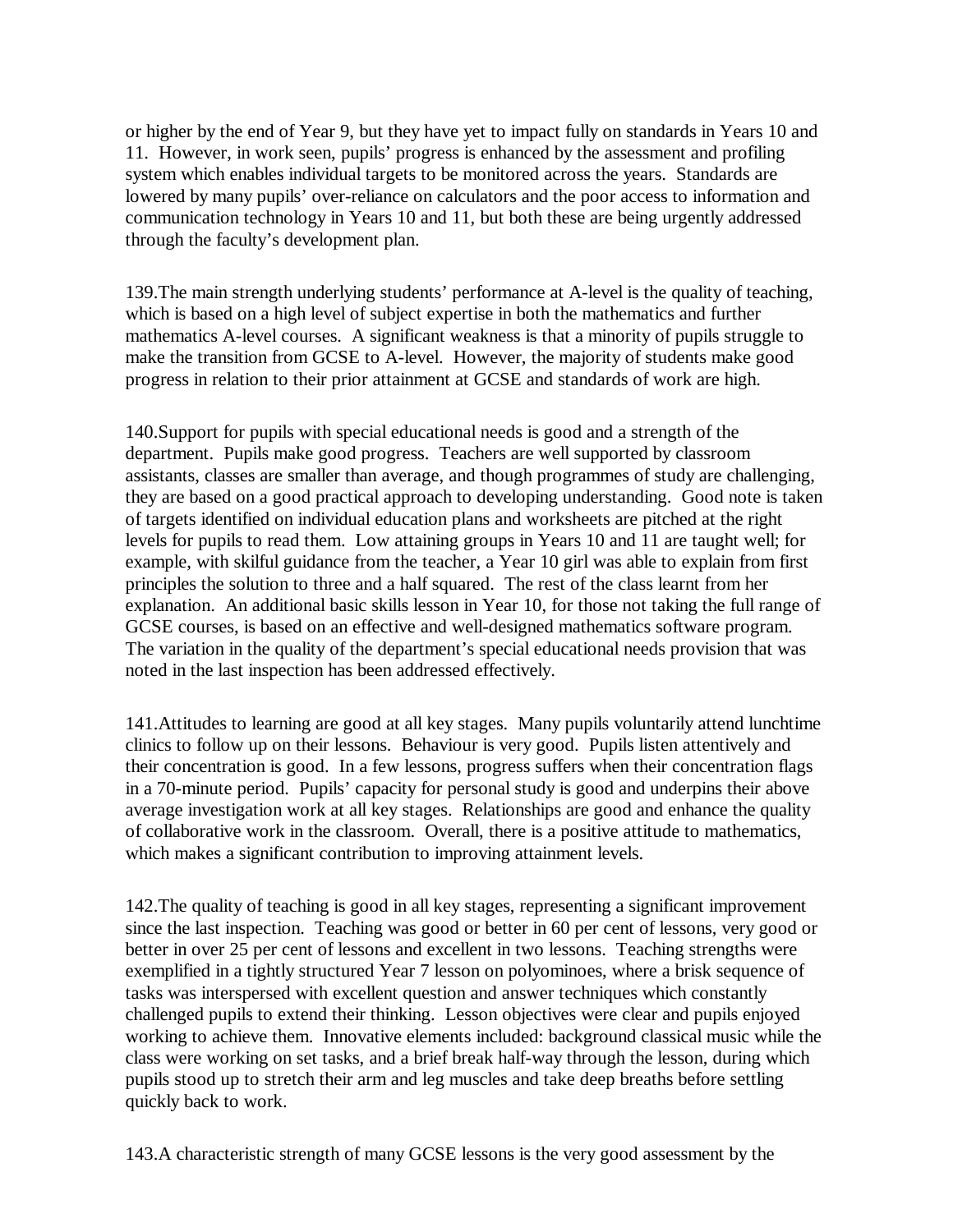teacher of an individual pupil's progress in understanding the topic being taught. In a Year 11 lesson introducing pupils to circular functions, the pace of learning was very good because the teacher flexibly adapted her approach to pupils' levels of understanding. Pupils confidently responded to the teacher's questioning and did not worry about making mistakes. In a Year 13 A-level lesson on the language of networks, the teacher switched effectively from tutorial work with one or two individuals to whole class explanation, so that progress for any one student was maximised whilst allowing for collaborative group and paired work.

144.Teachers' knowledge and understanding is good, as is their planning, which is occasionally excellent. Expectations are good generally, though high attainers in GCSE lessons are not always challenged enough to develop their mathematical skills. For example, in a Year 10 lesson on the introduction to graphical calculators, a minority of higher attainers tended to mark time whilst others in the class mastered the procedures; more challenging work was available for them to move on to in their textbooks. Teachers support pupils' progress by having a consistent approach to setting out basic work with precision. Management of pupils is good, leading to good standards of discipline and an effective use of lesson time. The use of resources, including textbooks, equipment and computer software, is good. Homework is set regularly and is an effective complement to pupils' classwork and progress. Support assistants are well briefed and work in partnership with teachers.

145.The good assessment systems have been further refined since the last inspection. Pupils have their own profile booklets which update them on their strengths and weaknesses. Teachers use assessment information well in their lesson planning. Regular end-of-unit test assessments are reinforced by a clear marking scheme which pupils understand.

146.The subject is very well led and managed. A clear vision for developing the subject and good strategies for raising standards further are underpinned by good monitoring and evaluation. For example, at regular intervals the head of faculty formally monitors the classroom practice of all mathematics teachers. In subsequent discussions, a strategy is developed to meet their professional development needs. There is a good mix of experience amongst teaching staff and their innovative ideas for curriculum development are encouraged. For example, a teacher's information technology skills are being used to develop a comprehensive database for monitoring the progress of each pupil through the school. Good teamwork makes a major contribution to rising standards. The faculty now functions as a more coherent team and implements school and faculty policies more effectively than at the last inspection. Good progress has been made and effective systems are in place to ensure a further rise in standards.

147.Standards of numeracy and mental number skills in mathematics are above average. There is good liaison with feeder primary schools and a few staff teach Year 6 classes in primary schools at the end of the summer term. Year 7 pupils benefit from the continuity that this initiative provides because their programmes of study build on the numeracy skills they bring with them. Pupils apply their mathematical skills well in other subjects. For example, they collect, interpret and analyse statistical data in geography and use algebraic skills to manipulate scientific formulae. Generally, pupils of all ages respond well to a range of wellplanned opportunities to develop numerical skills across a range of subjects. These extend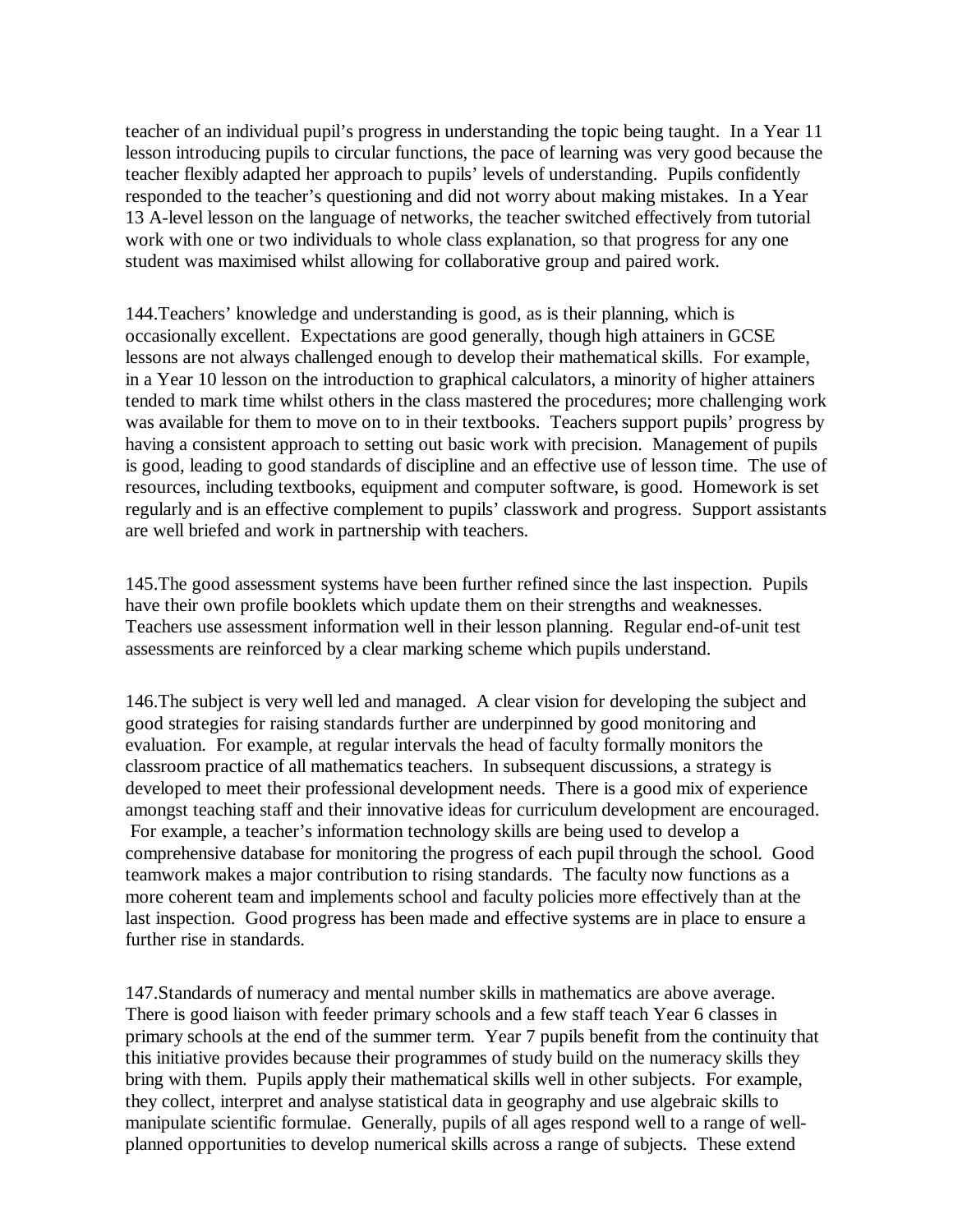from competent data-handling and analysis as part of pupils' research in design and technology, to drawing accurate conclusions from a variety of sampling techniques in A-level psychology.

### 153. **Science**

148.In the 1998 national assessment tests in 1998, 69 per cent of Year 9 pupils gained Level 5 and above, well above the national average (56 per cent), and 34 per cent gained Level 6 and above, above the national avenge (27 per cent). Overall results were well above average in 1998 compared with all schools, but well below average in comparison with similar schools. Over the period 1996 to 1998 results were above average, with boys' and girls' results almost identical. In 1998 the average of all levels was better than those achieved in English and similar to those achieved in mathematics, although not as good at the higher levels. There has been a consistent upward trend during the past three years. 1999 results were even higher, with 74 per cent of pupils achieving Level 5 and above.

149.In 1998 57 per cent of pupils achieved GCSE grades A\*to C, above the national average (48 per cent). These results were an improvement on the previous year and similar to those achieved at the time of the previous report. Boys and girls achieved almost identical results in 1998, with girls making the most significant improvement since the previous year. In 1999 only 48 per cent of pupils achieved grades A\*to C. 1999 biology and chemistry A-level results were above the national average, but below it in physics. The number of students studying all three subjects has declined since 1997, by more than 50 per cent in chemistry and physics. Results have, however, improved since the last report and numbers have recently increased.

150.Standards in lessons and work seen during the inspection reflect the results of the national assessment tests: attainment of Year 9 pupils is very high and that of Year 11 pupils is average. Several students in upper sets reach very high standards when teachers have high expectations of their capabilities. In contrast, some higher and lower attaining pupils achieve lower standards than expected because tasks are set at too low a level. In addition, where there are weaknesses in teaching, in knowing how to monitor individual students' understanding, and in an awareness of true levels of concentration, some students do not clearly understand the links between practical work and the subject matter of the lesson.

151.Current standards of attainment in GCSE lessons are similar in all aspects of science. There is 'no marked under-achievement in Year 9' mentioned in the last report, and now a higher proportion of sixth formers investigate phenomena competently. Year 9 students know that an electric current passes more easily through a short wire than a long one. Higher attainers know that the relationship between length of wire and its resistance is due to the amount of molecules present, and that this relationship is known as directly proportional. In

Year 11, they ably measure voltage and current in simple electric circuits and calculate resistance and power. As they move into the higher levels of the curriculum they use scientific models to explain phenomena, for instance, absorption in the small intestine. Sixth form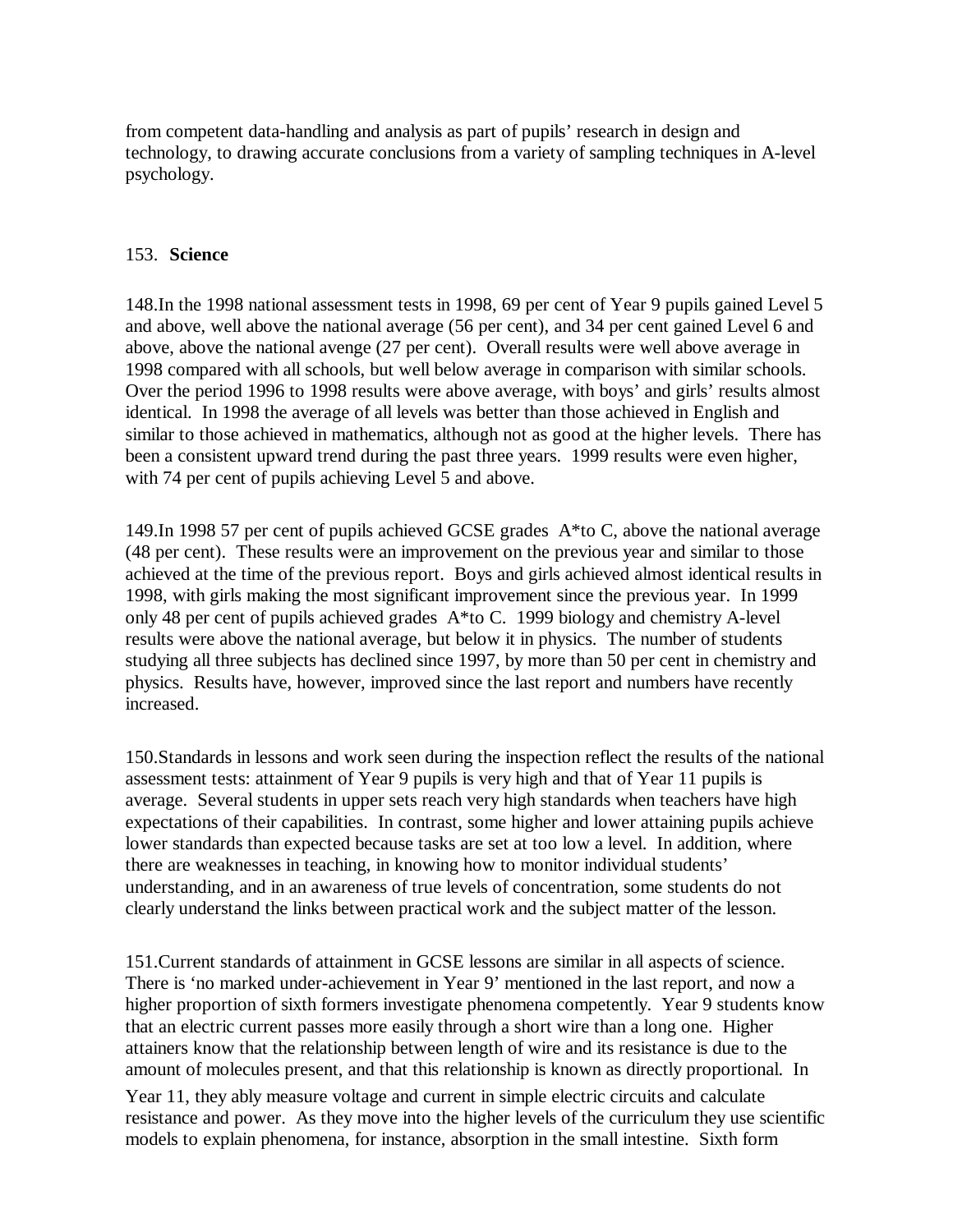students consolidate their knowledge and deepen their understanding of the molecular structure of nutrients, electron structure of elements and quantum shells, and complicated laws of electromagnetic induction.

152.Number skills are well developed using mathematical apparatus. For instance, Year 7 students measure the reflection of light off shiny surfaces. While investigating the reaction of copper with sulphuric acid, higher attaining students in Year 9 use symbols and formulae to summarise what happens and lower attaining students write a word equation. Later on in the sixth form, complex mathematical formulae are used to calculate, for example, the extent to which energy is dispersed in chemical reactions. Scientific vocabulary is well developed because teachers stress technical language, but extended writing is not used enough. Speaking and listening skills are always encouraged during practical work as results are shared and discussed. Information and communication technology is now used more widely, to support both science and the development of computer skills, for example, plotting graphs and organising information to create a database.

153.By the end of Year 9, a high proportion of students carry out investigations competently, with understanding of predictions based on scientific knowledge and fair tests. Scrutiny of work shows that the highest attainers in Year 9 record investigations to a very high standard. At the end of Year 11 many pupils, especially in the upper sets, identify sources of error and extend their conclusions from closer evaluation of results. When results are deeply interrogated, good evaluations are made of patterns discovered while investigating, for example, factors that produce the fattest sultanas. Others do this work with the support of their teacher. Through the Cognitive Acceleration in Science Education project, younger students develop an understanding of problem solving and scientific methods. They learn to justify their opinions when discussing a matrix of variables, and at the same time use terms such as 'values' and 'relationships' appropriately.

154.However, much of the experimental work throughout this age-range is carefully structured and guided, and is not balanced by enough independent investigative work. Opportunities are missed for students to suggest hypotheses, plan work and explore their own ideas. Whilst plans are required for course-work investigations, too often a method is recalled and written as a recipe for the class experiments. Additionally, while the very highest attainers can quickly interpret results and draw conclusions, others have difficulty using their own knowledge of science ideas and research to explain them. There are inconsistencies in the presentation of annotated two-dimensional diagrams. Sixth Form students draw well labelled diagrams from microslides of, for instance, the trachea, and are more skilled at interpreting results and drawing conclusions where teaching emphasises what is expected of them, as 'experimental scientists'.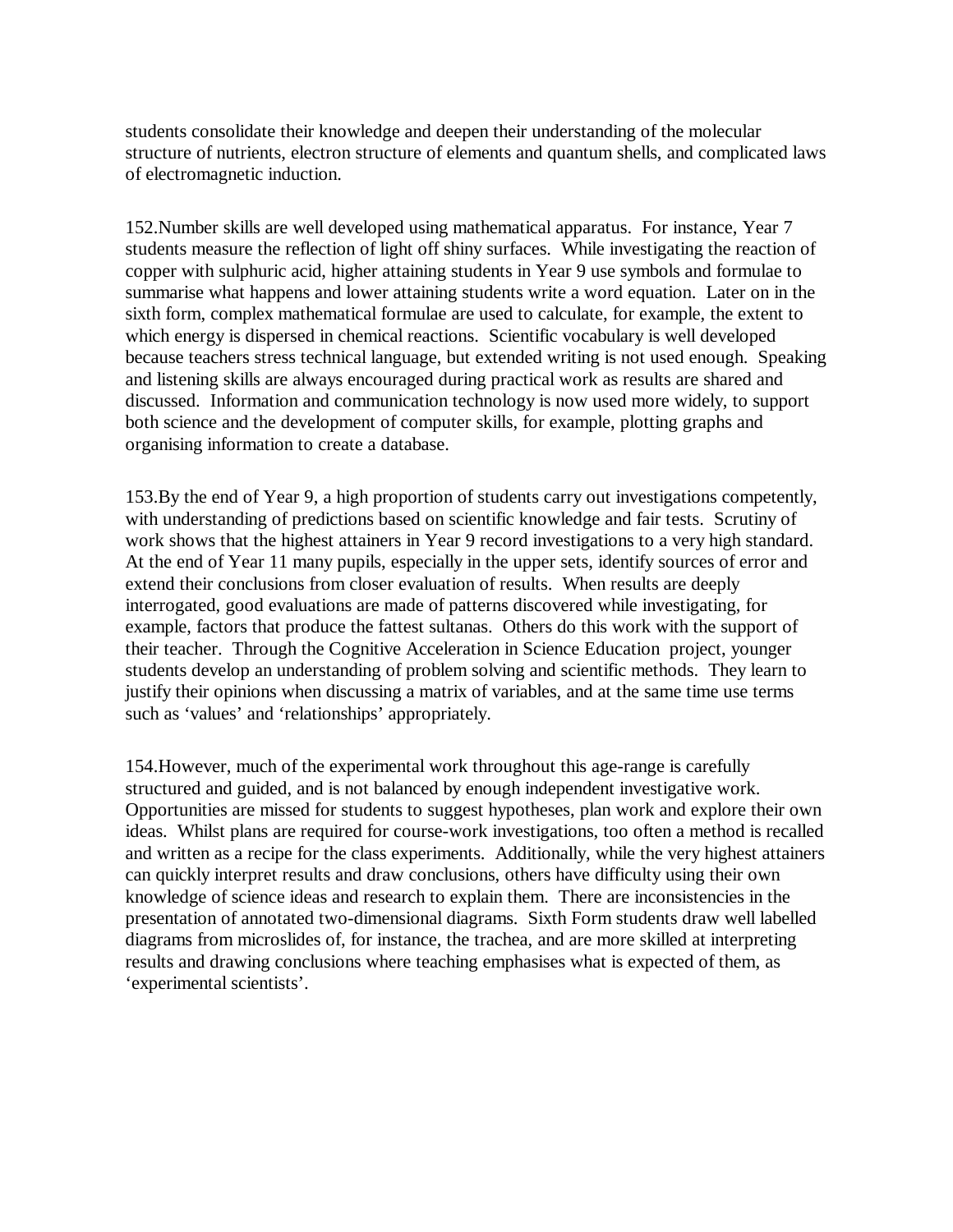155.Progress is good for students in Years 7 to 9 and in the sixth Form, and satisfactory in Years 10 and 11. There are, however, instances of unsatisfactory progress. Progress is good when teachers effectively build on work done before and give students the confidence to apply this knowledge, for example extending Year 13 students' knowledge about seed dispersal towards an understanding about factors affecting germination. Progress is very good where activities are imaginative, interesting and relevant and quickly capture the interest of students as their lesson begins. In a lower attaining set in Year 11, pupils made good progress because their teacher had high expectations that they would understand new technical language and use it correctly, in this case to describe the decomposition of organic materials in the cycling of nitrogen. As students move through the school they make sophisticated observations and measurements with increasing accuracy. In Year 10, for example, they support their ideas about the impact of human activity upon the diversity of species, using appropriate evidence from practical work on habitats and environmental changes.

156.Students with special educational needs make good progress through the wise use of teaching support assistants' skills and suitable resources. However, the highest attaining students are not stimulated by probing questions often enough to make their best progress. Progress is unsatisfactory when too little attention is given to lesson planning both in terms of learning objectives and activities. It is slowed down by too much guidance by teachers, and by activities which do not become progressively challenging during a lesson.

157.Attitudes to learning science are good across the school. During practical work pupils safely share equipment and carefully listen to each other's suggestions about, for instance, altering the timing of a pendulum. Students' participation in lessons closely mirrors the degree of enthusiasm and good humour their teacher conveys, with a clear sense of enjoyment in interesting lessons. This contributes to a purposeful working atmosphere, which impacts positively on progress. Although there are too few occasions in lessons when they can ask questions students are keen to explain what they are doing to visitors.

158.Teaching was good and better in over 50 per cent of lessons and very good in ten per cent, particularly in Years 7 to 9. The majority of teachers are strikingly knowledgeable and enthusiastic about their specialist subject. Their management of practical activities, criticised in the last report, is now skilful and safe. Where teaching is good, work is made interesting and relevant by good choices of activities and fascinating demonstrations, and by the teacher understanding how to explain complicated ideas, for instance about the different boiling points of liquids contained in thick oils. In most lessons, students are rightly praised and encouraged to learn in a happy atmosphere. In the best lessons, there is speedy questioning that skilfully builds upon students' right or wrong answers, generating lively interactions. In these lessons there are high expectations of what students can do; for example, substantial links are made to a broad spectrum of ideas then competently drawn together to widen understanding about waste water treatment. Generally, however, work provided for the higher attaining students is not demanding enough.

159.During the inspection teaching was unsatisfactory in a small proportion of lessons. The main weakness is the poor quality of some daily lesson plans. A significant minority of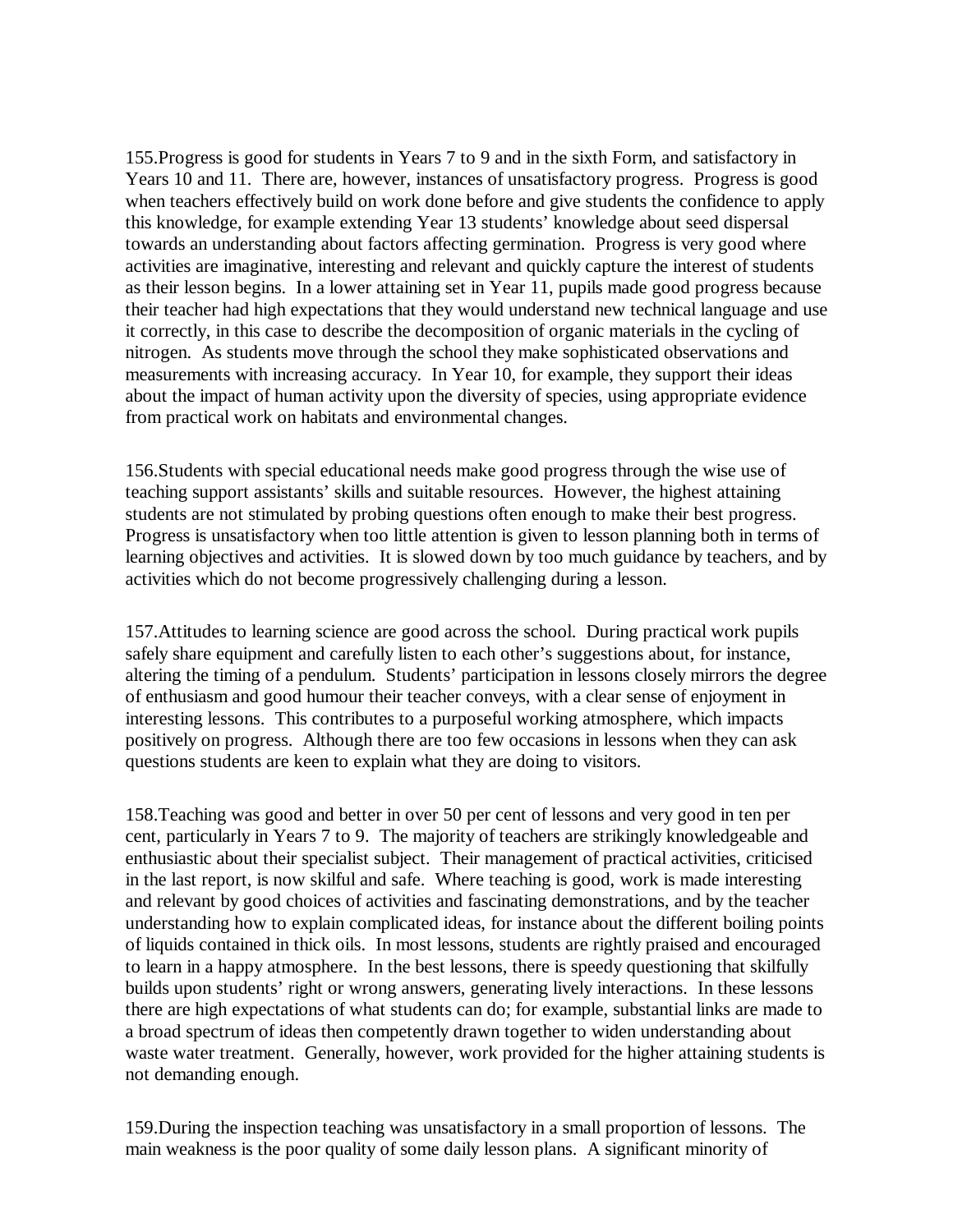teachers are not well prepared so they do not provide clear imaginative explanations so that all students understand their meaning. In these lessons, resources are unimaginative and what students learn and understand is not checked. Pupils are allowed to chat quietly during explanations, rather than being lured into involvement and participation. Teaching styles are too limited. Poor planning focuses upon the organisation of an activity rather than centering on what students must learn; such lessons lack drive. Marking is usually consistent, and comments on course-work investigations give good advice on about how to improve, but do not give enough help about classwork, especially for GCSE pupils. Worthwhile homework is set regularly

160.The problems with accommodation remain, although four laboratories will be built at the lower school during the present year. Improving independent investigative work is difficult in certain rooms, as space is so limited. Not all laboratories have adequate services for effective practical work and, in addition, the lack of blinds also places unnecessary restrictions on the curriculum. Fume cupboard provision remains a matter of concern. Preparation laboratories are excessively congested, particularly at the upper school site, and are not organised to ensure maximum effectiveness. Areas for preparing lessons are very cluttered. Technicians are highly valued, but they do not work enough hours to complete all the necessary tasks. There is also a shortage of important items of equipment, and library facilities are poor.

161.The leadership of the department is clearly focused on improving standards. Major issues raised in the last inspection have mainly been effectively dealt with by good team work. A clearer long term financial plan has been developed and arrangements for the development of staff continue to improve. The department actively evaluates its performance and a strength lies in its efforts to monitor pupils' progress.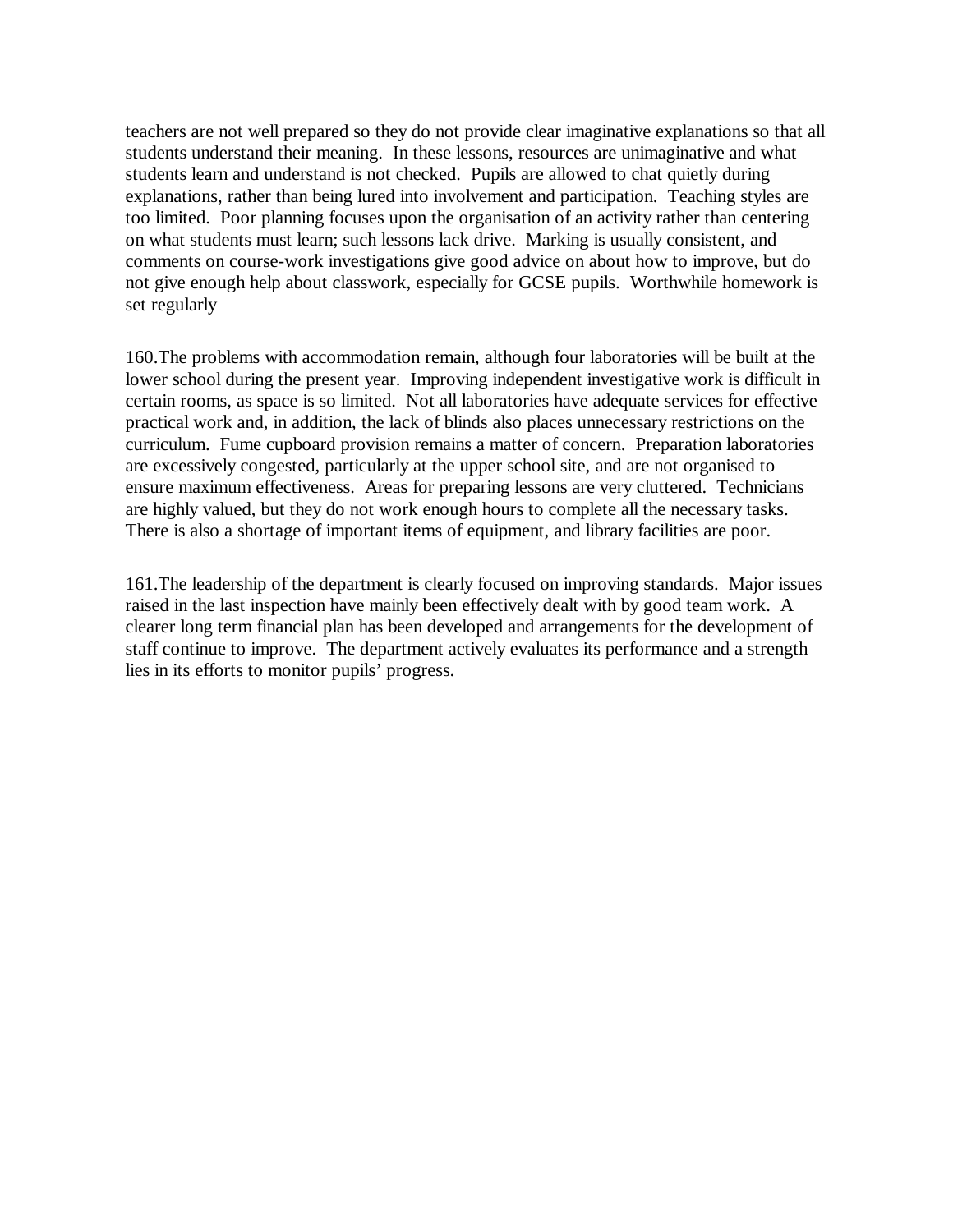# 167. **OTHER SUBJECTS OR COURSES**

### 167. **Art**

162.The art department has not maintained pupil portfolios with representative samples of work from Year 7 to the current Year 9. Whilst sketchbooks indicate that preparation work for main pieces has been undertaken, few completed items of work have been kept and progress over the three years cannot be judged. Although teachers assessed and reported pupils' standards of work at the end of the last academic year, their record keeping was too informal and not supported by samples and evidence.

163.In lessons seen, Year 9 pupils produce work of an average standard and progress is satisfactory in Years 7 to 9. This reflects the department's determination to develop basic skills at Key Stage 3 as part of its policy to improve standards. In their work on visual elements, pupils can identify key factors or provide satisfactory definitions in their own words, for example composition, tone and texture. They combine appropriate features of these visual elements in experimental collage work in their sketchbooks.

164.Following the last inspection, the percentage of pupils achieving GCSE grades A\*to C declined significantly from 26 per cent above the national average in 1995 to nearly 30 per cent below in 1997. Over the past two years there has been an improvement. However, the 1999 results were still 16 per cent below the provisional national average. At the same time there was a steady decline in the percentage of A\* and A grades. Although girls consistently perform better than boys, both under-perform at GCSE by about a grade when compared with pupils in similar schools nationally. These results must be seen in the context of many students choosing this subject rather than alternatives, not because they had any interest or aptitude for art. The percentage of A-level grades A to E (and A and B) have also declined since 1995.

165.Attainment of pupils in Year 11 is mainly low and can, on occasions, be very low. Progress is mainly unsatisfactory. In the sixth form, attainment is mainly low and progress is unsatisfactory for students at the start of Year 13. However, progress is mainly satisfactory in lessons with the new Year 12 group as a result of focused teaching. In Years 10 to 13, observational and drawing skills are under-developed and there is little evidence of colour work of any quality. Critical, analytical and evaluative skills are insecure and pupils do not have a well developed technical and artistic vocabulary.

166.Pupils with special educational needs tend to make progress in line with the majority of other pupils. However, in one Year 11 group some of the best work was being undertaken by a pupil with special educational needs, who had effectively thought through the compositional and tonal contrast elements of a three dimensional tableau piece. Potentially higher attaining pupils, particularly in Years 10 and 11, need greater challenges in order to arrest the decline in A\*-A grades at GCSE. This should be possible now that the GCSE option choices have changed, so that all pupils choosing art in Year 10 do so because they want to study this subject.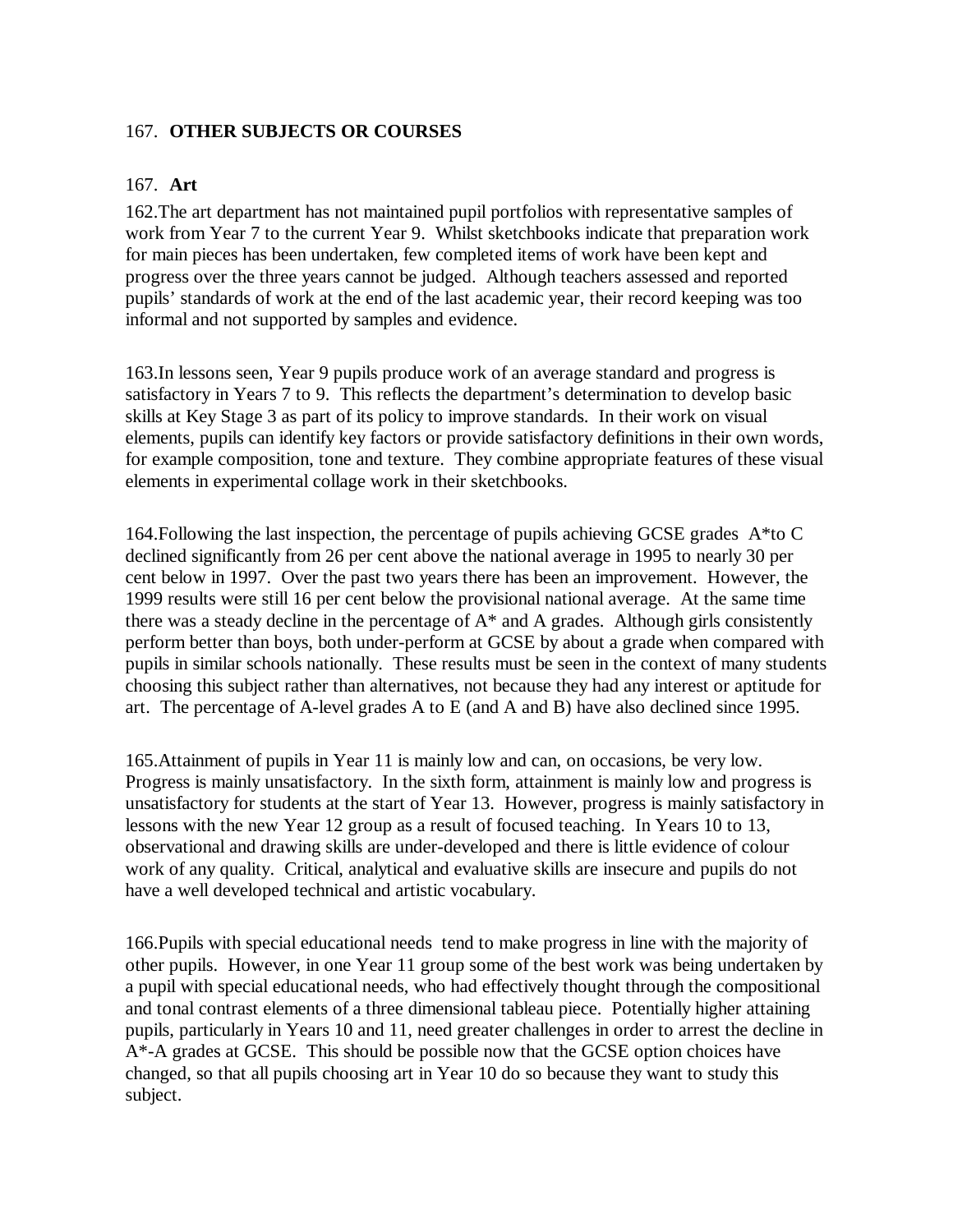167.Response in Years 7 to 9 is satisfactory. Work is generally carefully considered and sketchbooks well maintained, both for written and image material. This also results from the current teaching approach which is specifically aimed at developing a more positive approach to the subject with the younger pupils. Response in Years 10 and 11 is mainly satisfactory. In a few lessons it is unsatisfactory, particularly where the majority of pupils opted to study this GCSE course only because they favoured the alternatives less.

168.Response in the sixth form is mainly satisfactory and sometimes good, particularly with the new Year 12 group. However, pupils from Year 10 onwards often exhibit a conservative approach to the subject which can inhibit their creative, artistic development. Pupils often prefer to work individually at a pedestrian pace rather than benefit from stimulating group work. They are not prepared to take the imaginative risks necessary to achieve higher grades. Because their critical and analytical skills are under-developed, they often show an insecurity in their own ability to evaluate, re-draft and develop ideas.

169.Almost 40 per cent of teaching was good, particularly in Years 7 to 9, but it was unsatisfactory in one Year 11 lesson. Here, the teacher did not properly place the work in context or check that pupils understood the course requirements, so they were uncertain as to exactly what they were doing, or why, and the quality of their main pieces suffered accordingly. In the sixth form, teaching is good in almost 70 per cent of lessons. Teachers work hard and professionally to develop positive working relationships with pupils, but there are some common weaknesses. For example, there is a tendency to 'lecture' pupils rather than using open questioning to stimulate discussion and to encourage pupils to think through problems for themselves and develop their critical and analytical skills. Reviews of work are nearly always built into lessons, but they are mainly teacher led and do not involve pupilcentred evaluations. Planning needs to be more analytical and less descriptive, and identify specific objectives that can be assessed.

170.A relatively new head of department has done well in properly identifying areas for improvement to raise standards and in implementing measures to reverse the decline in public examination results. However, schemes of work fully covering all years have yet to be finalised. They do not yet include the required information technology contribution. The department has recently acquired some new computers but does not have the necessary software. The department has yet to consider its potential contribution to pupils' spiritual and cultural development, especially as few opportunities exist for pupils to study art from other cultures. Multi-cultural and general library resources need to improve significantly to encourage independent research and learning.

171.The lack of technician support for art has an impact on standards as teaching staff lack the time to properly organise and maintain art rooms and resources. Some improvements have been made to the art rooms since the last inspection. However, the general quality of the environment is unsatisfactory and not conducive to the pupils' creative and imaginative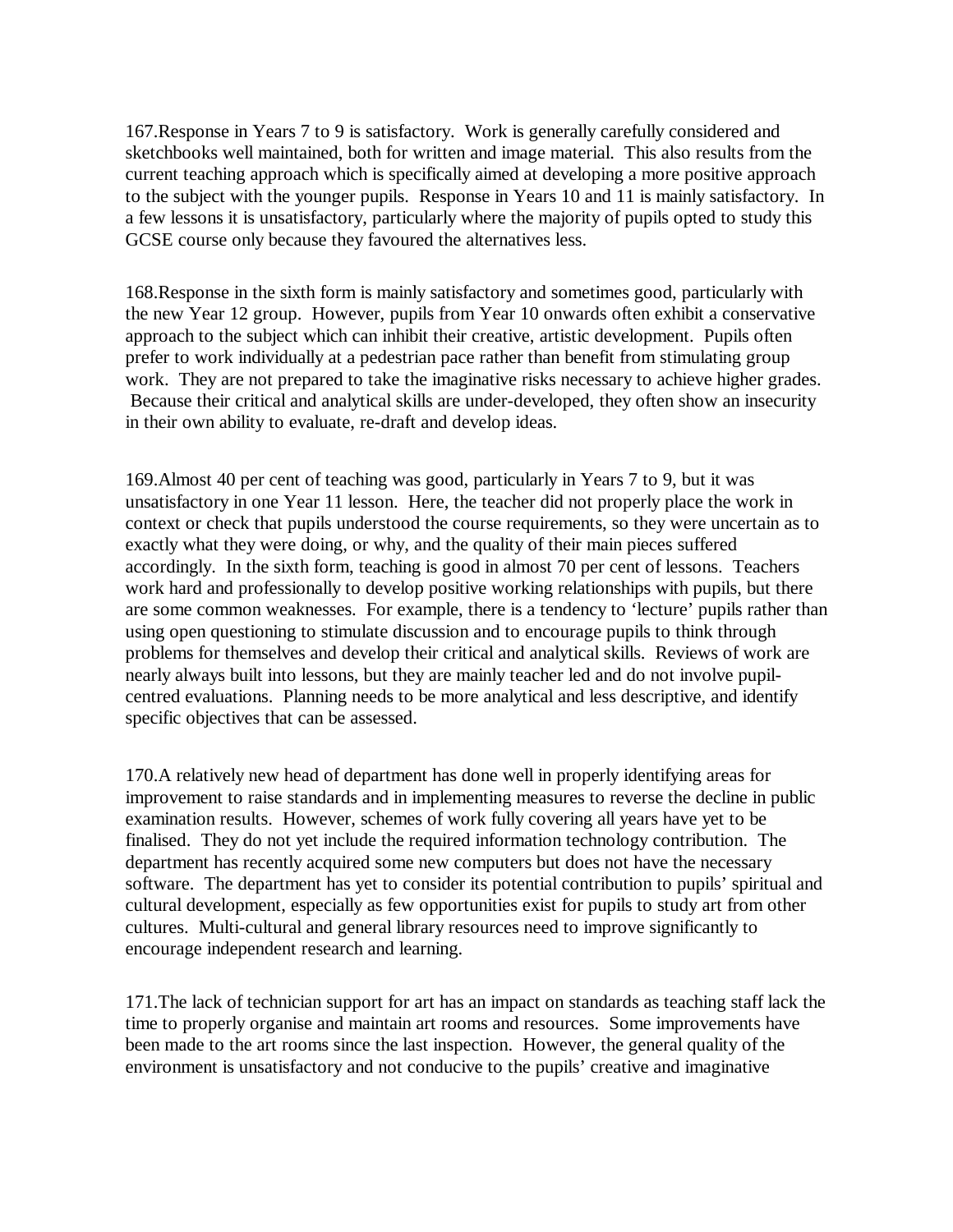development. This is also affecting standards. Minor health and safety issues, such as splintering wooden chairs, were raised during the inspection. Display is minimal and, in one room at the lower school, non-existent. There is practically no artwork displayed in public areas of the school outside the department. GNVQ art was not offered in 1999 as there is currently no suitable space to teach it.

### 177. **Design and technology**

172.Students enter the school with average attainment in design and technology. They have satisfactory practical skills, but the idea of research, planning and evaluating their work systematically is new to them. Teacher assessments and work seen during the inspection indicate that students attain average standards by the end of Year 9. They use drawing, literacy and information technology skills well to explain their ideas for different solutions to a problem. Their practical skills, for example using hand tools to make a mechanical toy, or to make a CD holder from dyed and decorated material, are of at least satisfactory and often good standards. Students appreciate the importance of careful research and accurate planning to make sure their work is of this standard.

173.In Years 7 to 9 the majority of students make satisfactory progress, finding out the names of components and equipment, learning how to carry out a range of technological processes to join and shape materials in various ways, and mastering how to use drawings and writing to explain their ideas and plans. Students with special educational needs, who have experienced more difficulties in the past, make good progress. They keep pace with the other students as a result of close monitoring and support by the class teacher and the encouragement of the learning support assistants. On the few occasions that the level of challenge in the initial task is limited, the higher attaining students do not make as much progress as they might.

174.In 1998, the overall results in the full GCSE courses were close to the national average. Results in textiles were well above average, with almost 80 per cent of pupils achieving grades A\*to C. Above average results were also obtained in systems and control. In resistant materials and food technology, students gained below average results. Results in child development have been above or close to the national average for several years, and several pupils achieve their highest GCSE grade in this course. The variation in results is partly linked to the proportion of boys and girls and the range of ability of students following each course. In the sixth form the A-level courses are taught through the consortium. The small number of students entering for the examination makes statistical comparison invalid, but results are weak.

175.The department has worked hard to develop strategies to raise attainment. There was a marked improvement in 1999, when overall results were above the national average of the previous year. Inspection evidence from lessons and samples of work reflects the examination results. By the end of Year 11, the majority of students attain average standards and an increasing number are attaining higher than this. Students are attaining high standards in graphics as well as textiles. In child development standards are average, and Year 11 students have a good understanding of safety and children and stages of growth. Standards observed in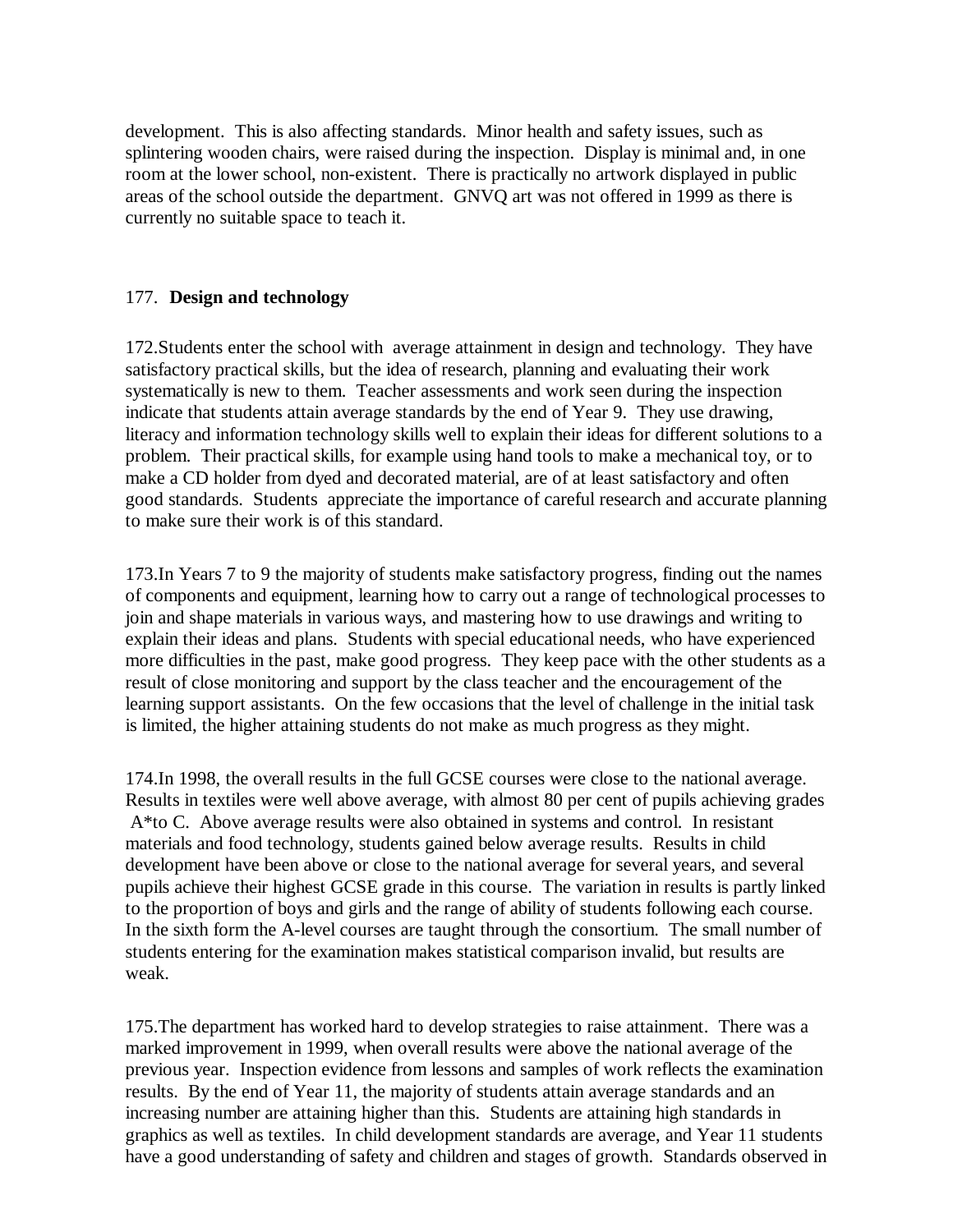lessons in resistant materials were low. Students have satisfactory skills of manufacturing a product, for example a new food aimed at a particular group of consumers.

176.Higher attaining students show good skills in the analysis of a problem, are reflective, and modify their design in the light of further information or ideas or problems they encounter. Average and lower attaining students have a sound understanding of the manufacturing process, and for example, the cost implications of using different materials. All students, including those with special educational needs, make satisfactory progress. Pupils are taught skills to design and make products using different materials that build well on the work they have done before. They make sound progress in extending their research skills, particularly in child development, and in evaluating their work as it progresses.

177.Key factors contributing to the satisfactory and often good progress include the impact of much good teaching underpinned by good curriculum plans and frequent checks on what students know and do. Students have a broad grounding because teachers are knowledgeable and enthusiastic and have a keen desire that students should achieve their best. Course booklets and the effective use of homework support the development of independent study well.

178.Throughout the school, students' attitudes to learning are good. In almost all lessons, students take pride in their work, are enthusiastic and eager to join in. Girls are particularly motivated to produce accurate work of high quality. One girl was heard to ask how she might improve her work further in order to gain an A\*. A minority of boys show indifference or lack of involvement in their work. Students usually complete homework and holiday tasks as they are keen to get on with their work. In practical lessons, they respond very quickly to teachers' instructions. They share materials and tools sensibly, waiting patiently, for example when there were too few hammers for them all to begin their practical at the same time. Good relationships and behaviour help students to work well together and follow consistently the expectations for safe workshop practice.

179.Teaching was good or better in over 70 per cent of lessons, particularly in Years 10 and 11, and very good in over 20 per cent. It was excellent in two lessons. The similar quality across the department and in aspects of the subject arises from consistent use of the department's good schemes of work, which are clear about the skills to be taught and how attainment will be assessed. This makes lessons purposeful, and ensures that the expected National Curriculum or examination syllabus requirements are covered. Teachers use the same terms to explain to pupils how to design and make products. This leads to sound progress because students learn to transfer their skills across different crafts, and know that, whoever teaches them, similar standards are expected.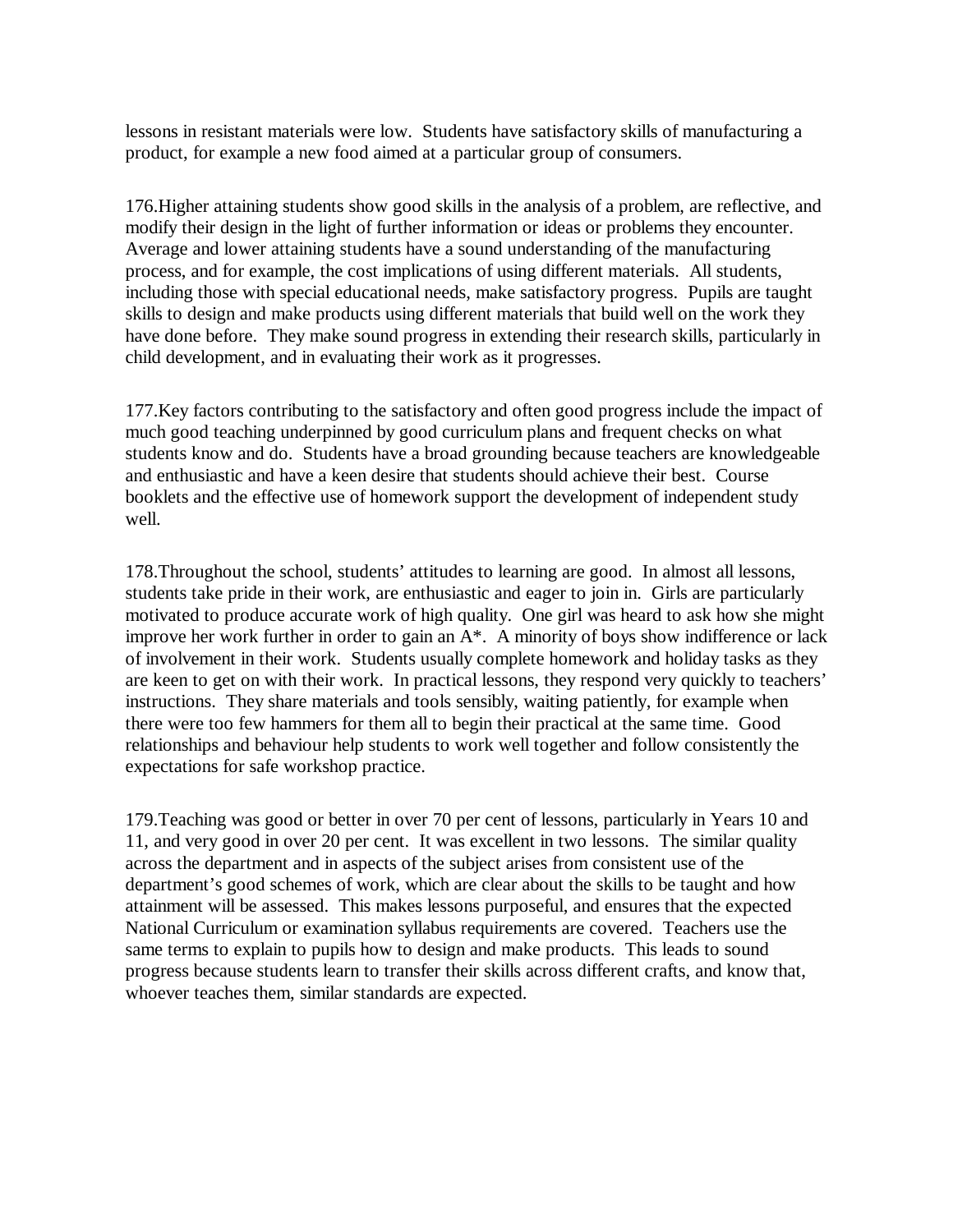180.Teachers draw on their extensive experience to give clear explanations and relevant examples to the whole class and to individual students. All lessons have clear aims which are often communicated to the students so they can judge their progress. Time is not wasted as lessons are well organised, with equipment to hand, and classroom management is good. Teachers regularly make good use of homework, for instance to ask students to research an idea or explain what was done in a lesson. This helps students to improve their self study skills.

181.The focus on measuring achievement features highly in textiles and food lessons. Students are helped to understand their level of achievement in the National Curriculum and encouraged to measure their own attainment against these standards. Teachers make good use of opportunities in lessons to check on students' progress, so that they are clear about what they do well and where they need to improve. This information is used to set targets for students and to identify those who would benefit from close monitoring or extra support.

182.The hours of technician support for the department are inadequate, and this places a heavy burden of preparation and maintenance of materials and equipment on teaching staff. Accommodation, though improved in the lower school since the last inspection, is unsatisfactory on both sites. The size and design of a number of rooms makes movement around the practical areas unsatisfactory; causes congestion; makes supervision of all areas of the room difficult, and interferes with students' progress. The use of old woodworking benches detracts from the quality of drawing. In some rooms large fixed machinery and equipment means pupils cannot see demonstrations properly. In the computer room, ventilation and natural light are poor.

183.This is a good department where clear guidance from the head of faculty means that the experienced team work well together and teachers know what is expected. The fact that staff teach across both key stages and different aspects of the subject in Years 7 to 9 is good; it both uses their specialist skills and helps them to develop expertise in other areas. In turn, this gives students very good role models for they see male and female teachers teaching different subjects. The department makes a satisfactory contribution to students' spiritual, moral and social development through, for example, referring to moral dilemmas in designing and manufacturing, investigating food and textiles from other countries, and stressing the importance of consideration and co-operation when working together. The department has made good progress since the last inspection. Students' design, manufacturing and evaluation skills are now well developed. The quality of teaching has improved in Years 10 and 11. The organisation of the curriculum now provides equal access for students.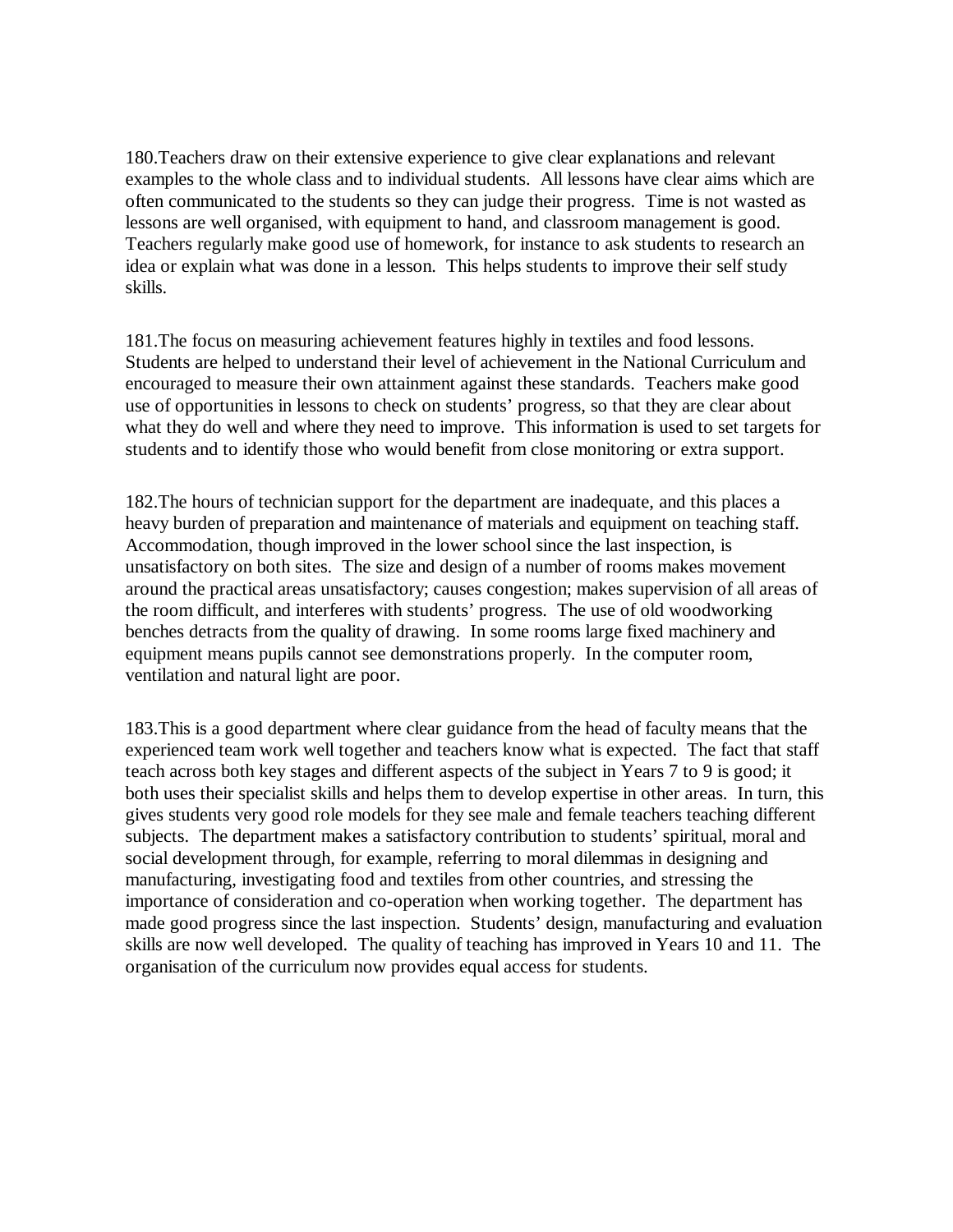#### 189. **Drama**

184.Drama is taught within the expressive arts faculty as a separately timetabled lesson in Year 9. GCSE drama is an option in Years 10-11 and there is a theatre studies A-level course within the sixth form consortium arrangements. GCSE results, which have fluctuated since the last inspection, have improved steadily over the last three years. 72 per cent of pupils achieved A\*to C grades in 1999, above the 1998 national average of 67 per cent. Since the last inspection girls have continued to attain higher grades than boys, but the gap has narrowed. In 1999 the results in A-level theatre studies were broadly in line with the national average: 80 per cent attained grades A-E, half with the higher grades A-B.

185.As pupils had only just started drama in Year 9 at the time of the inspection, there is insufficient evidence to judge their attainment. However, attainment at the start of Year 10 indicates that it is slightly low. Improvisation and role play skills are well developed by the start of Year 11. Pupils interpret actions and reactions according to social status and use this good level of understanding and their role play skills to develop effective improvisations. Pupils' articulate speech and careful listening, their confidence and good levels of concentration, together with teaching which focuses on key skills, indicate that current standards are close to those of last year.

186.There is not enough evidence to judge progress in drama over time in Year 9 or in theatre studies at A-level. Progress is good in Years 10 and 11. In the one Year 9 lesson observed, which was taught by a non-specialist teacher, some unsatisfactory behaviour at the start of the lesson, unsatisfactory planning and too little challenge and pace held back pupils' progress. Progress is much better in Years 10 and 11 because specialist teachers, some of whom are part-time, show excellent subject knowledge and manage pupils very well.

187.In Year 10 pupils make very good progress in developing awareness of others in the group through drama warm ups at the start of the course, which develop foundation skills and attitudes. Pupils who have special educational needs are fully integrated into the group and make very good progress. Questions are used well to encourage pupils to reflect on what they are doing. Planning in Year 11 lessons is a particular strength. Pupils are encouraged to reflect within their improvisation work and to apply their previously acquired role-play skills to more challenging situations.

188.When drama is taught by specialist teachers, the behaviour and attitudes of pupils of all abilities, including those who have special educational needs, is consistently good. In Year 10 pupils gain confidence quickly and work very well with each other. They show good levels of self-discipline and can work independently. They concentrate very well with warm up activities and in more challenging improvisations. Lively teaching frequently promotes their eager participation.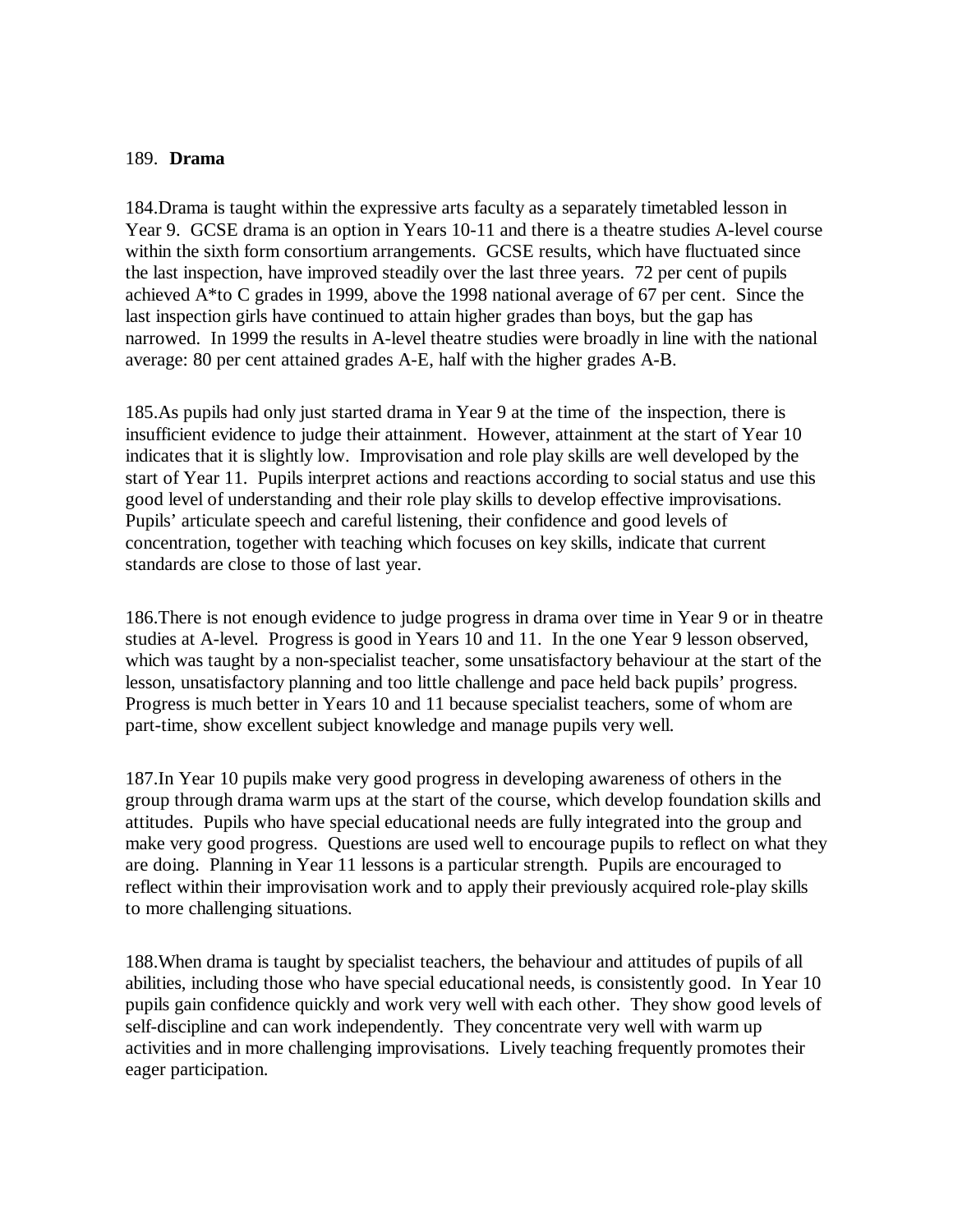189.There is a well planned scheme of work for drama in Year 9 and satisfactory arrangements for assessment. Teaching guidance and materials are provided for nonspecialists, but this was not fully understood in the one lesson observed. The specialist teaching is consistently good in Years 10 and 11. Expectations are consistently high, key skills are emphasised, and within well paced lessons pupils have opportunities to appraise and reflect as well as to perform.

190.The faculty makes good use of its limited specialist facilities and is satisfactorily resourced. Facilities within the lower school are unsatisfactory and a social area, with no specialist facilities, is used for some drama teaching in the upper school. There are regular school productions in both lower and upper schools. The part-time teachers are well integrated into the teaching team. The head of drama and the head of expressive arts faculty provide effective, shared leadership. There is a need to consider broader provision for drama in Years 7 and 8 in order to lay the foundations for work in Year 9.

### 196. **Geography**

191.End of Year 9 teacher assessments in 1998 recorded that approximately 75 per cent of pupils reached level 5 and above, compared to 60 per cent nationally. Attainment in work seen confirms that standards in Years 7 to 9 are high and above the national average. By 1999 the comparable figure had risen to 88 per cent, reflecting that standards have improved since the last inspection, although isolated examples exist of some underachievement in lower attaining pupils.

192. Attainment in GCSE examinations has fluctuated over the past few years and is currently in line with the national average. In 1998 60 per cent of pupils achieved GCSE grades A\*to C, compared to the national average of 50 per cent - which was the percentage of A\*to C grades in 1999. The 1999 results reflect the attainment on entry of this year group and the particular pupils who chose to follow the course. Since the last inspection the department has successfully raised the performance of boys so that there is now little difference between boys' and girls' results; the average work seen during the inspection reflected this. Nevertheless, a few higher attaining boys and girls do not achieve the highest grades at GCSE. The introduction of the Certificate of Achievement course has increased motivation for lower attaining pupils and, although current numbers are small, the results are very good. In 1999, nine out of eleven pupils achieved distinction.

193.In 1999 all but one of the seventeen A-level candidates achieved grades A to E, and 53 per cent achieved grades A-C. Attainment was higher in the previous two years and significantly above the national average (56 per cent grades A to C in 1998). In the sixth form, standards in Year 12 work seen are average, but they are higher in Year 13, where there is good progress and grounds for optimism about next year's A-level prospects.

194.Progress in geography is good in Years 7 to 9 and the sixth form, and sound in Years 10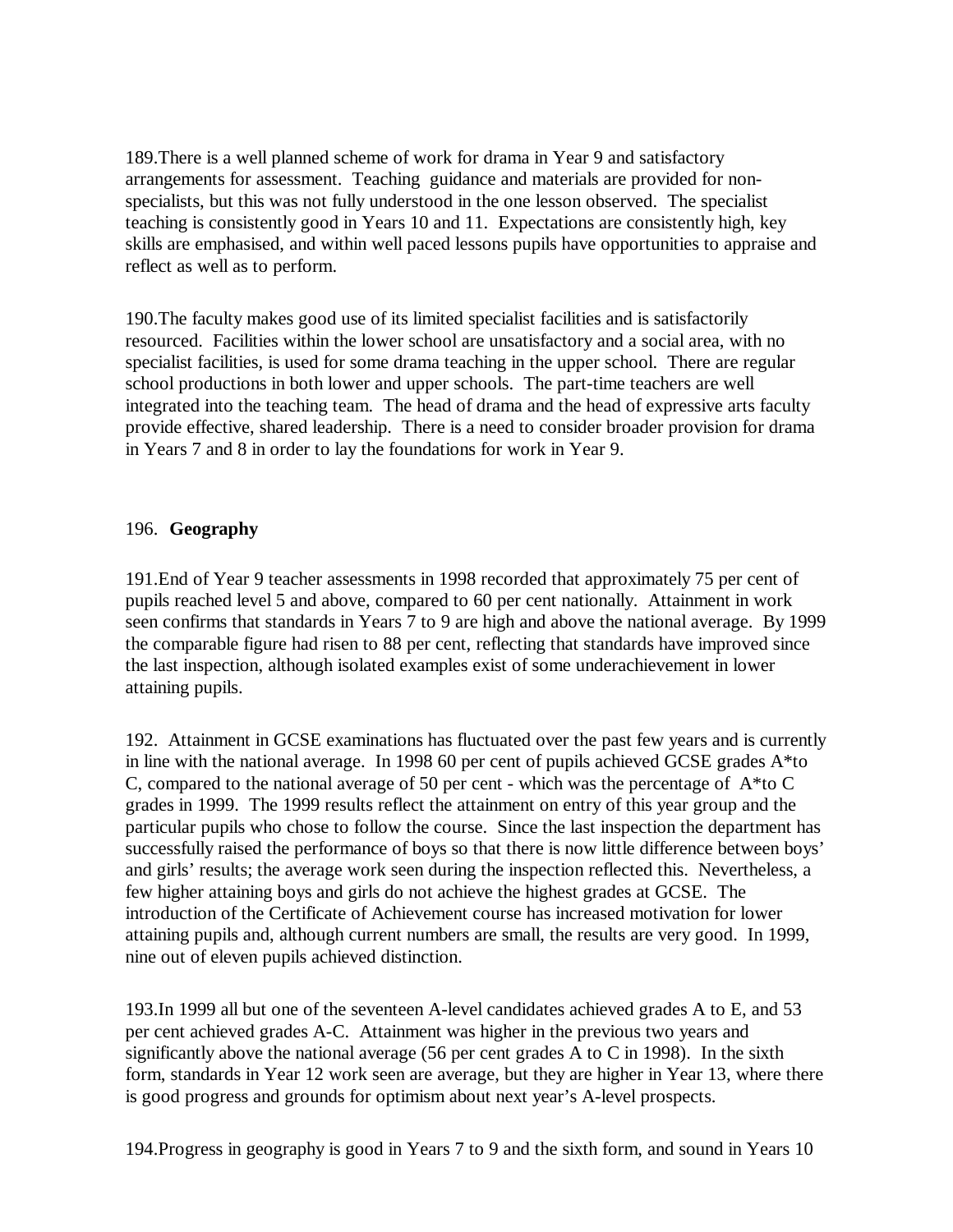and 11. Year 7 pupils master how to identify clouds and make very good progress studying elements of weather. By the end of Year 9 most pupils are able to use geographical terms confidently, although some lower attaining Year 8 pupils do not understand fairly simple words such as 'vale' or ' plain'. Pupils studying natural hazards describe the nature and effects of volcanic eruptions vividly. Mapreading skills are satisfactory, although the department would spend more time on them if it had more lessons. Pupils' numeracy skills are developed well, for example when they collect, interpret and analyse statistical data.

195.Year 10 pupils use atlases confidently, but during the Summer holidays some of them forget basic facts, such as the names of the continents, which means that progress in some lessons is held back. By Year 11, pupils describe and explain the hydrological processes involved in a river profile and accurately apply terms for different types of erosion. Individually, and in groups, Year 12 students learn how to organise, balance and express their ideas on large topics, for example rural management. Year 13 students collect and use data to investigate the settlement hierarchy of the local area and appreciate that there is no single definition of urban. Pupils remember and apply their knowledge gained on field trips particularly well.

196.Pupils' response to teaching is good, apart from a very small minority of lower attainers in Year 11. The majority of pupils are interested in the subject and eager to ask and answer questions. Pupils in Years 7 to 9 draw neat diagrams and appreciate the importance of clear labels. Year 10 pupils put much effort into designing posters about, for example, geographical inequalities. In a few classes, pupils find it difficult to concentrate for 70 minutes, so they do not absorb enough information during the summary at the end. Sixth form students have excellent relationships with their teachers, which contributes to enjoyment and progress.

197.Teaching was good in nearly 60 per cent of lessons, and in over 70 per cent in Years 10 and 11. Teaching in Years 7 to 9 has improved since the last inspection. Teachers' knowledge and understanding, of both the subject and the needs of their pupils, are convincing, and they are generous in their use of encouragement and praise. Current events, such as weather disasters, are effectively incorporated into lessons, to make them lively and interesting. Teachers use a variety of methods, such as pair and group work and individual research, but in several lessons they talk to the whole class for too long, so that concentration and enthusiasm, particularly of lower attaining pupils, wanes. On occasions they do not give pupils time to respond to questions, or do not give them clues to the answers, so that pupils do not remember past work for themselves, but are reminded about it.

198.The department provides as many pupils as possible with experience of fieldwork. This is a strength of the department. The quality of teaching is supported by the open and collaborative nature of relationships between staff, and, in the upper school, by staff experience as examiners. In the majority of lessons planning is thorough and lesson objectives are not only explicit, but clearly communicated to pupils at the beginning of lessons.

199.Homework is planned for in the schemes of work and it effectively consolidates or extends what has been covered in class. Teachers have a strong understanding of National Curriculum levels, and the head of department is a member of the task group advising on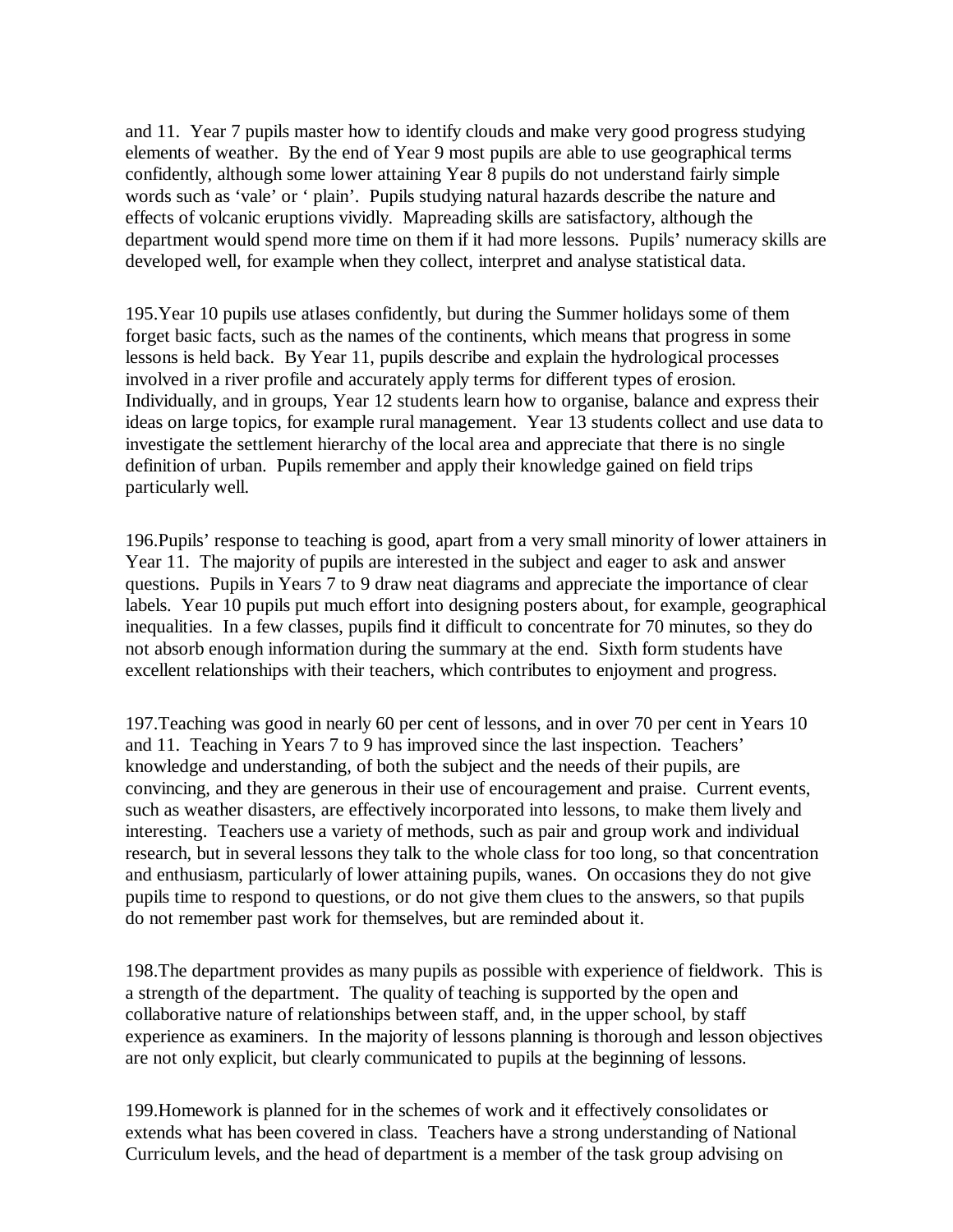revisions of the geography National Curriculum. Pupils are aware of their levels of attainment. However, marking, particularly in Years 10 and 11, is scant and often consists of ticks alone. Written, precise advice about how to improve work would help to raise the percentage of high GCSE grades.

200.Consideration is given to literacy but the displays of keywords in lower school classrooms are too small to be read by seated pupils. Teachers have clearly invested considerable amounts of their own time to prepare good displays in the lower school, and produce interesting resources. A possible cause for concern is the reduction in time allocated to the subject in Years 7 to 9, where the percentage of teaching time per week in Years 8 and 9 is lower than the national average for all secondary schools. This means that skills, such as map-reading, cannot be studied in enough depth. The introduction of the Certificate course in Years 10 and 11 has been a successful initiative for lower attaining pupils and much work has gone into developing suitable resources. Through this course the department has already begun in a small way to address the issue of information technology, but much remains to be done before it is fully integrated into the curriculum.

#### 206. **History**

201.By Year 9, attainment is above average. The teacher assessments at the end of Year 9 were a little too high. Pupils have a satisfactory knowledge and understanding of significant aspects of the past. They can link causes and effects of events like the First World War. While a majority of higher attaining pupils can evaluate sources and balance interpretations of the past, as in work seen on Emily Davison or Dunkirk, a minority can only select and combine information from sources.

202.Since the last inspection the standard of attainment has improved at GCSE and has remained very high at A-level. In 1998 GCSE results were just above the national average with 56 per cent of pupils achieving grades A\*to C. In 1999 58 per cent of pupils achieved grades A\*to C. Whereas girls out-performed boys at GCSE by a margin of 26 per cent in 1998, the differential was reduced to only 3 per cent in 1999. Lower attaining pupils take the certificate of achievement and achieve average results. At A-level in 1998, 56 per cent of students achieved A and B grades, well above the national average of 30 per cent. In 1999 52 per cent of students achieved the highest grades.

203.At the end of Key Stage 4, attainment is high. Pupils can give full explanations of topics like the American West and produce a high standard of coursework on the local history of Hull. They make structured notes both in lessons and homework; a Year 10 class was able to categorise points in tabular form on the reliability of sources on prehistoric health. At the end of their course the attainment of most sixth form students is very high. Most students can tackle questions analytically and challenge and balance hypotheses in class discussion and in their essays.

204.Pupils make good progress in all years as a result of careful and imaginative teaching and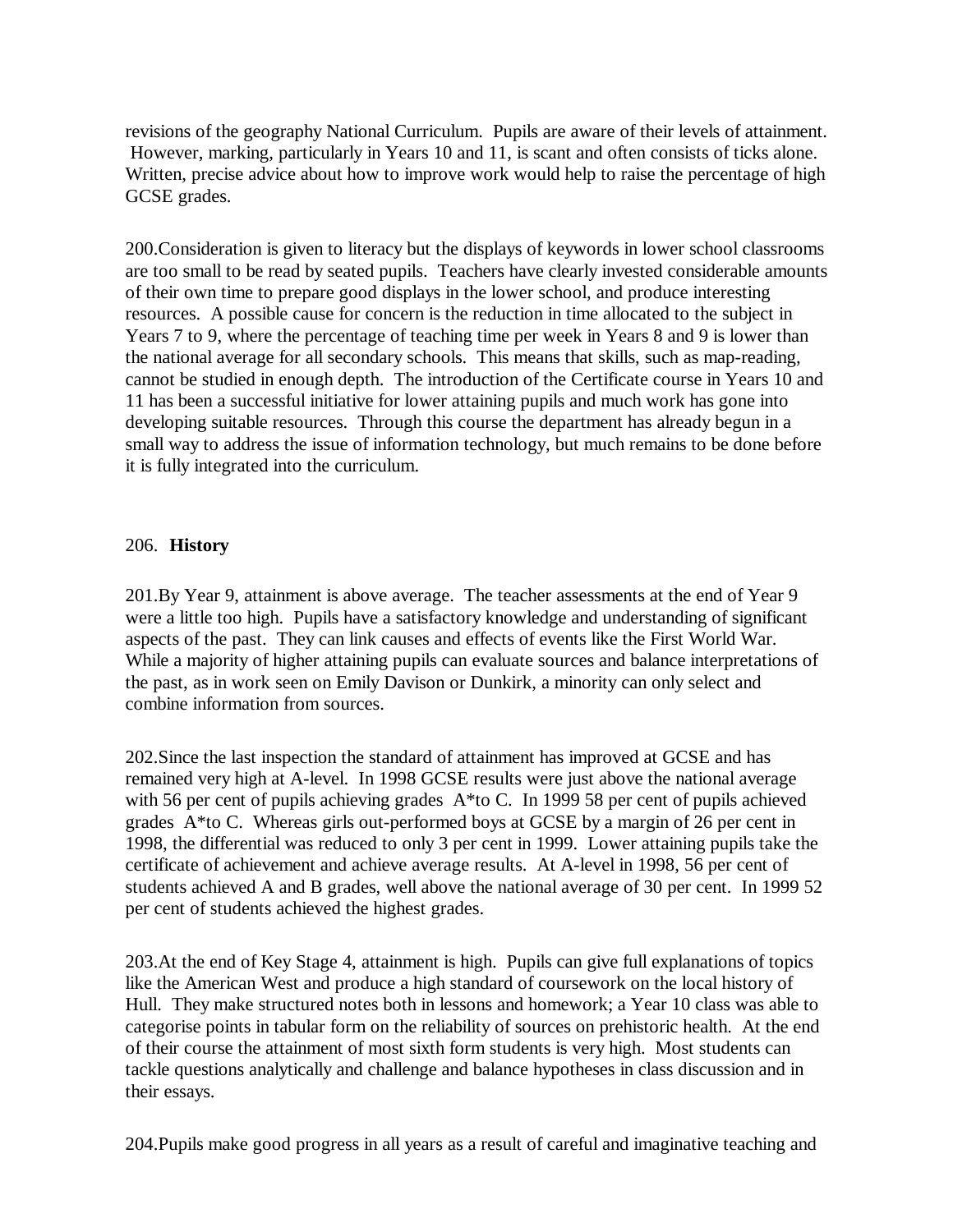pupils' own attentive behaviour and willingness to participate. During Years 7 to 9, they reinforce and extend skills learnt in primary school, such as in chronology, and develop their understanding of specific events by depth studies and corporate problem solving. Those with special educational needs make comparable progress, enjoying tasks like devising a time capsule. Many extend their historical vocabulary by learning the significance of terms such as democracy, Luddites and pacifism. Pupils develop more complex time charts as on the rise of Hitler. They extend their written explanations and begin to offer developed conclusions with evaluative comment. They adopt a more sceptical stance on source interpretation.

205.Sixth form students are encouraged to adopt a more independent approach to historical study, as was seen in their class discussions on seventeenth century England, and in effective group work on the nature of protest movements. Their written work is mostly thorough but the structure and quality of argument varies. The files seen were well ordered and the information was accessible for revision. Most sixth form students, however, do little reading beyond their textbook and do not use the library to extend their knowledge. There is a small minority whose lack of motivation slows their progress.

206.Teaching was very good and better in 50 per cent of lessons. It was unsatisfactory in one Year 9 lesson and excellent in one Year 10 lesson. Since the last inspection, teaching in Years 7 to 9 has improved; most teaching now challenges pupils and many teachers provide appropriate tasks for lower attainers. At all stages, teachers' thorough and wide-ranging knowledge allows them to use historical analogies and relevant anecdotes. Most lessons are well planned, brisk and involve a variety of tasks. Teachers maintain firm but friendly control of their classes.

207.The department is well managed. Although the diverse responsibilities outside the subject area of many of its staff make administration more difficult, good teamwork provides a coherent academic environment in all years. The last report commented that marking was superficial. Although this is occasionally the case on a few Years 10 and 11 books seen, teachers' comments on written work in Years 7 to 9 and in the sixth form are full and constructive, on content, lines of argument and grammar. The use of information technology in teaching is limited to databases for Year 10 on Hull High Street, and Year 12 on Pride's Purge. Although external visits, such as Year 11 to the Thackray Medical Museum and Years 9 and 12 to Normandy, supplement the curriculum, Years 7 and 8 no longer visit sites in Yorkshire. Pupils do not use textbooks for homework on a regular basis. In Years 7 to 9, pupils are not sufficiently aware of the criteria for National Curriculum levels, nor has the department established a portfolio of samples of pupils' work at each level to help uniformity of assessment.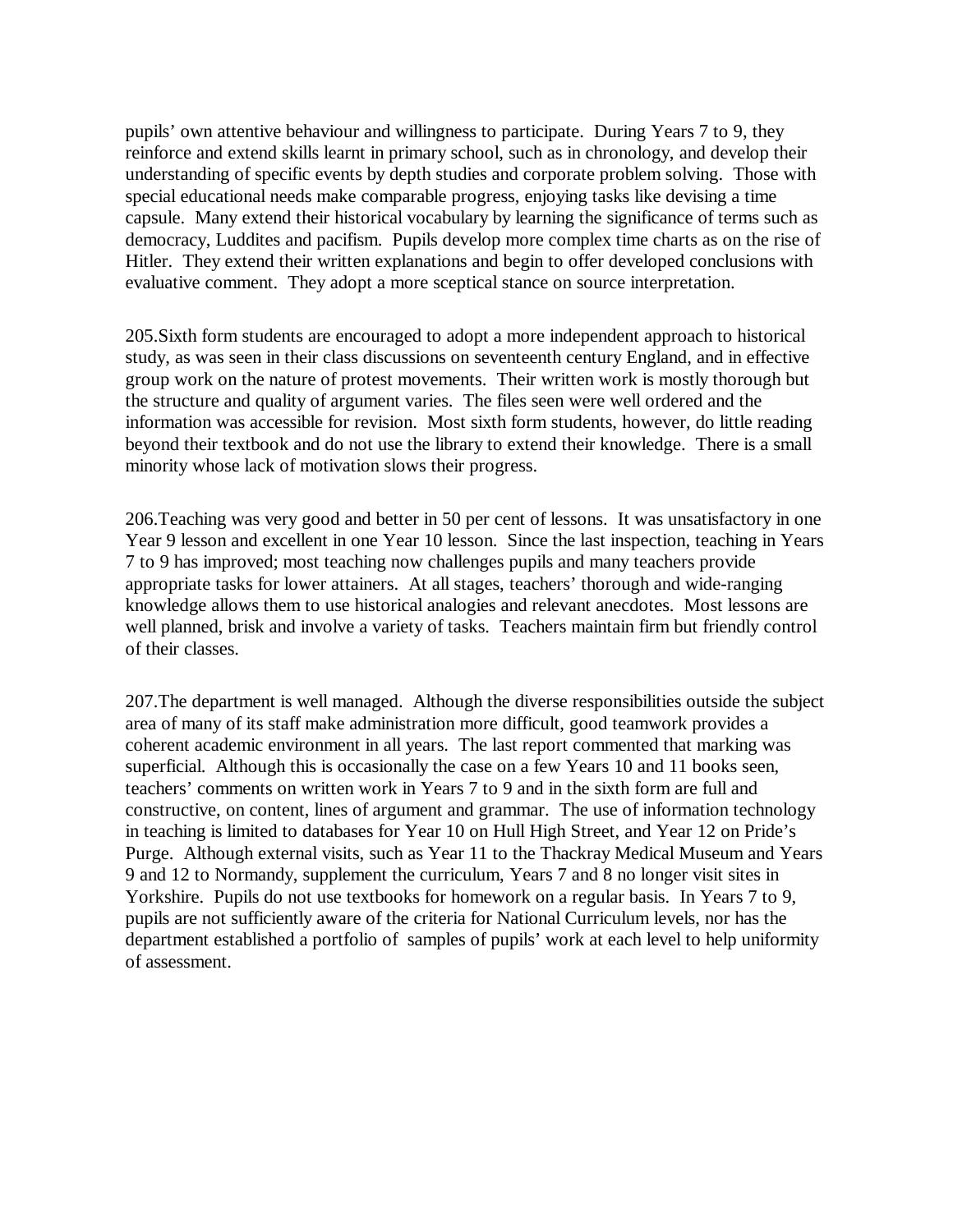### 213. **Information technology**

208.The range of attainment in Years 7 to 11 is very wide. Comparisons with national figures are not possible because the school has not formally assessed what pupils achieve in relation to the National Curriculum levels in Year 9 and there are no GCSE courses. At present, the limited access Years 7 to 11 pupils have had to the basic skills of information technology means a significant number of them have low attainment. By the end of Year 9, most pupils, including those with special educational needs, can use a limited range of software packages and communicate information in a few different ways. For example, they design a personal logo on screen using a mixture of text and graphics as part of a design and technology project in computer aided design and manufacture. Pupils using information technology in mathematics use LOGO to produce accurately drawn shapes and, in the new information technology lessons in Year 7, pupils of a wide range of prior attainment learn quickly how to interrogate a database using multiple search conditions.

209.Access to the information technology curriculum in Years 10 and 11 depends to some extent on subject choice. For example, there are currently no opportunities to develop information technology skills in music or art, and access to computers in some other subject areas, such as geography and history, is very limited. Year 10 pupils achieve above average attainment in using a spreadsheet in mathematics to solve quadratic equations. Lower attaining Years 10 and 11pupils follow a pre-vocational course using information technology in a series of life skills case studies, which show excellent integration of key skills. Computers are used effectively in the presentation of coursework in design and technology, and there is some good evidence of independent learning in GCSE business studies using a recently installed computer network.

210.Attainment in information technology in the sixth form, for those students following the A-level course in computing, is well above the national average. In 1999, all students achieved at least grade E, and 45 per cent achieved grades A or B, compared with the 1998 national averages of 79 per cent and 23 per cent respectively. This pattern of very good results has been consistent for at least ten years.

211.Pupils following the new information technology course in Years 7 and 8 made good progress in work on databases, new to all pupils at the start of term, as a result of a carefully structured course and very good, well-focused teaching. As with attainment, the progress of pupils in Years 10 and 11 is dependent on the access they have to the curriculum and the extent to which they bring with them computer expertise developed at home. In subjects where there are enough computers, pupils make good progress as a result of their own interest and enthusiasm and the good teaching of well structured programmes of work. For example, all pupils in Year 9 design and technology lessons make good progress using computers to generate a design mixing text and graphics, which is then manufactured offsite via a videoconferencing link. Progress in the sixth form is good where students quickly develop skills in, for example, systems analysis and achieve very good results by the end of the course. Progress for other students is variable and cannot be assessed.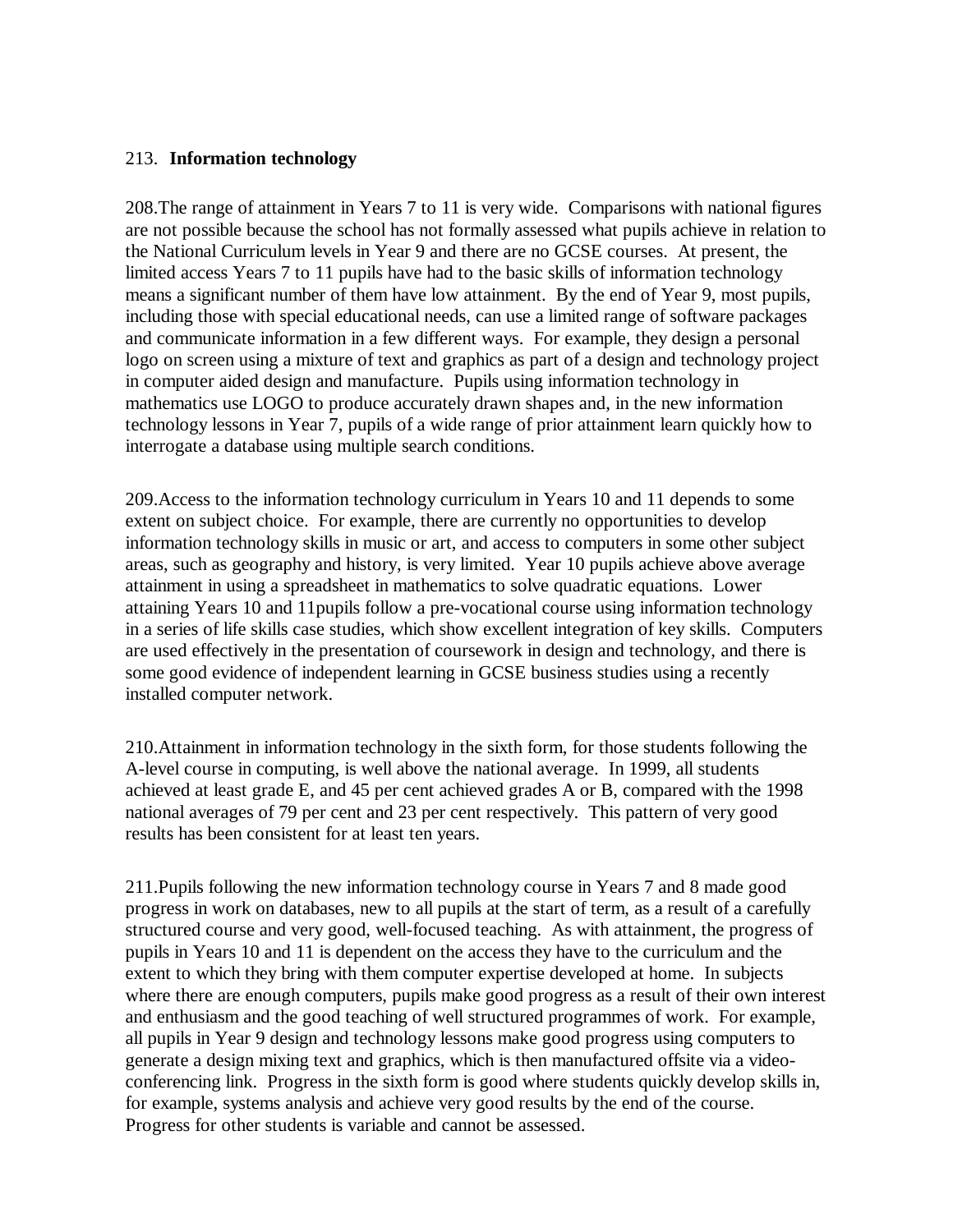212.Pupils enjoy using computers, handle equipment with care and show respect for each other and for their teachers. They respond well to questions and are not afraid to ask for help when necessary. In a Year 8 lesson involving a database on birds, there was keen competition to complete the work successfully with consequent rapid progress by all. In all years, concentration is good throughout lessons and there is always a purposeful atmosphere.

213.Teaching, by both the two specialist teachers, and by some mathematics and design and technology teachers, is good in over 70 per cent of lessons. In the sixth form 33 per cent were very good. Teaching was excellent in one Year 8 lesson. All teachers are enthusiastic, have very good knowledge of the subject and are well-prepared for their lessons. Relations with pupils are uniformly good and teachers support them all, including those with special educational needs, very effectively. Some particularly challenging teaching was seen in the new information technology course in Years 7 and 8; pupils were given carefully structured work in which they had to answer a series of increasingly difficult questions involving databases. Effective record-keeping to note which pupils were having difficulty formed a good platform from which to further support pupils with low prior attainment.

214.The curriculum does not currently meet statutory requirements. Owing to lack of resources of hardware and software, it is too fragmented to be sure that each pupil has the necessary opportunities to develop basic skills. The day-to-day management is effective, but assessment and the management across the curriculum are unsatisfactory, and there is no coordination of the effective work delivered by some departments. No assessment is made against National Curriculum criteria. This compares unfavourably with the situation at the time of the last inspection. It also means that pupils and teachers have no satisfactory baseline information on attainment from which to track progress and set targets. The urgent need to develop a coherent assessment programme has been started this term by the introduction in Years 7 and 8 of a very good basic skills programme in which assessment is built in to the scheme of work.

215.A start has also been made to improve the provision of hardware, software and appropriate rooms but this will take some years to complete and present resources are inadequate. Several subjects, for example music and religious education, have little or very limited access to information technology facilities; others, such as art, have the hardware but no suitable programs yet. The poor level of resources allotted to the department over the last few years means that the department has made little progress since the last inspection, although the three year growth of this subject is now a high priority in the school development plan. Technical support in the department is excellent; on two separate sites two technicians, one of whom is very experienced, maintain several complex networks of hardware and software, including a wide variety of equipment of varying age and condition.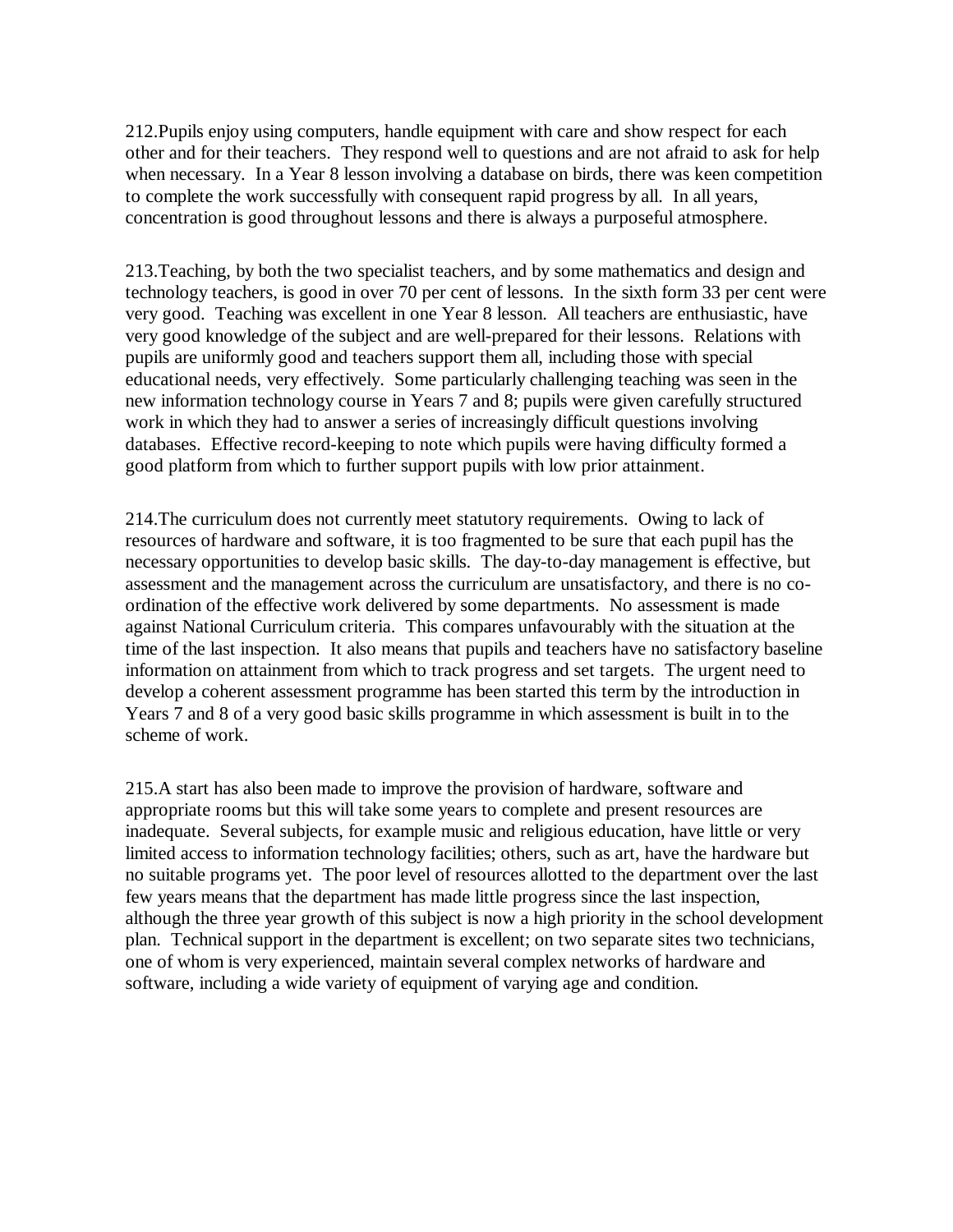# 221. **Modern foreign languages**

216.French or German is taught to all pupils from Year 7 as the first modern foreign language. The other language is introduced to all classes in Year 9. Pupils study at least one modern foreign language in Years 10 and 11, and both languages are available at A level. Other languages are offered as part of the Year 12 curriculum enrichment programme.

217.Teacher assessments at the end of Year 9 show that standards have improved over the last three years. Average standards of work seen during the inspection suggest that teacher assessments are slightly too high. Girls' attainment in Years 7 to 11 is significantly higher than boys'. Attainment at GCSE, recorded as above national averages at the last inspection, has been variable. In three of the last four years, results in French have been above the national averages for the percentage of pupils achieving grades A\*to C and A\* to G. In 1997, 57 per cent of pupils achieved grades A\*to C, compared to the 1998 national average of 43 per cent. Results in German have been below the national average since 1997. In 1999, 35 per cent of pupils achieved grades A\*to C, compared to the 1998 national average of 51 per cent. Standards are average in Years 10 and 11.

218.Attainment at A-level is variable. In French it has been consistently below the national average for A-E grades, as at the last inspection, but it was improving steadily until it fell back in 1999. In German, attainment has been below the national average for grades A-E in two of the last four years and above it in the other two. In both languages, A-C attainment over time has been broadly in line with the national average, but the number of students achieving high grades has been disappointing and has affected the size of groups studying A-level. Attainment in lessons seen was high in the sixth form

219.In Years 7 to 9, pupils listen and respond well in modern foreign language lessons. In Year 8, pupils master a wide range of vocabulary to describe where they live. Higher attainers make good progress starting a second language in Year 9, mastering names, numbers and the vocabulary of common items well. Lower attainers are less responsive, and are unenthusiastic about using French or German. Although pupils continue to show good listening skills in Years 10 and 11, many become more hesitant and answer questions with single words or rely on written prompts, which reduce their fluency and quality of accent. Some lower attainers in all years do not remember vocabulary well, which holds back their progress, but the majority of pupils use dictionaries sensibly. In the sixth form, students use French and German effectively for discussion on a range of topics and have sound knowledge of tenses and vocabulary. They develop an appreciation of French and German culture. Higher attaining pupils in Years 11 to 13 write fluently and with good style.

220.Progress is good in all sixth form lessons and sound in all other years. All lessons begin with exercises designed to consolidate previous learning, often by checking tasks set for homework. Teachers' insistence on the use of the target languages, and their creation of a variety of opportunities for individual and group language practice, make an important contribution to good progress in some lessons. The faculty is making strenuous efforts to raise the standard of boys' work and ensure that all pupils make equal progress, regardless of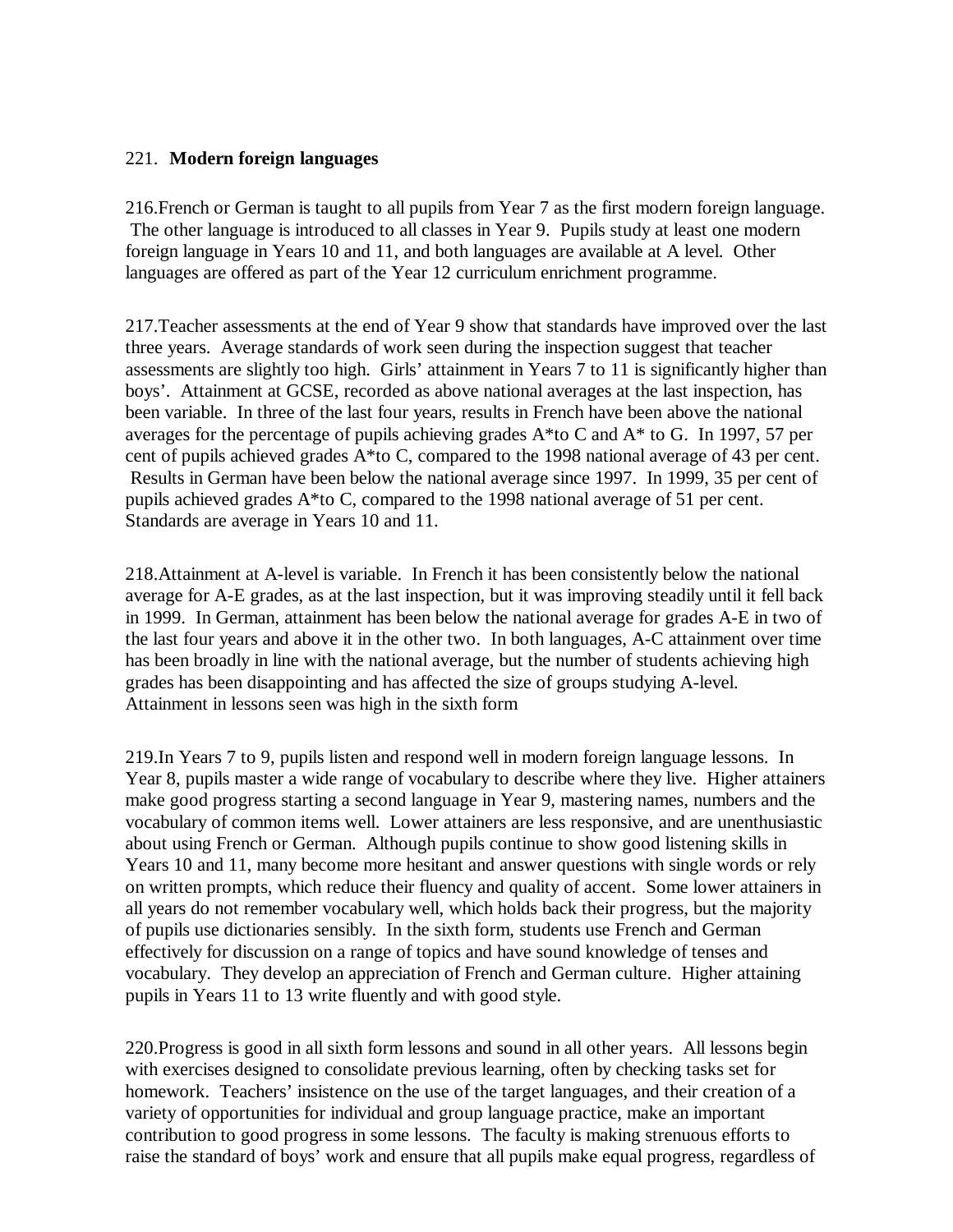gender and ethnic origins, which is successful in lessons observed. When classroom support is present, or pupils are withdrawn for help with key concepts, pupils with special educational needs also make good progress. As at the last inspection, however, in many classes with a wide range of attainment, where there is no support the highest- and lowest-attaining pupils do not make satisfactory progress.

221.Pupils are good at listening and responding verbally and non-verbally to questions and instructions in French and German, but do not speak the languages often enough for general conversation and communication. When progress is good, pupils demonstrate concentration and enthusiasm and work well co-operatively to practise the language.

222.Teaching was good in over 50 per cent of lessons and always satisfactory. Planning is good in most respects. Teachers plan and prepare a sequence of activities designed to include the four skills of listening, speaking, reading and writing. They make use of a range of good school-produced materials to complement activities in textbooks. Planning does not always include consideration of materials matched to individual pupils' needs, particularly necessary for classes which have a wide range of attainment. Teachers always speak French or German and insist on pupils' trying to do so as well. In the best lessons, targets are shared with pupils and evaluated at the end of the lesson. Teaching styles vary considerably but they are consistently based on commitment, energy and good relationships with pupils.

223.The faculty has good textbooks which are supplemented by a wide range of interesting resources produced by the teachers. The faculty is addressing the lack of use of information and communication technology, reported at the last inspection, but although a suite of computers has been installed on both sites, it was not used during the inspection week. All classrooms are well equipped with overhead projector and cassette player and teachers can easily use television and video.

224.The wide variety of experience and language qualifications of the language teachers is a strength of the faculty. The school does not employ foreign language assistants, other than those for sixth form students from within the consortium. Access to more native speakers could be a major factor in improving the results of higher attainers at GCSE. Accommodation has improved since the last inspection and is in two suites of rooms, one on each site. Both are in good decorative order and well-furnished. Some rooms, especially in upper school, are small for large groups and, without carpets, the acoustics of the lower school rooms are not good. The quality of displays continues to be variable, as rooms in the upper school have no pupils' work on show. The displays in the corridors and classrooms in the lower school create a good atmosphere for language learning.

225.Not all marking complies with the school policy, which has been adopted by the faculty, although work is fully and carefully marked and guides pupils on how to improve their work. The faculty continues to offer a wide range of visits abroad, with a language-learning theme, and runs a language club as part of its plan to narrow the attainment gap between girls and boys. The faculty is well led. Members of the team work effectively together as a professional group whose work has ensured progress since the last inspection.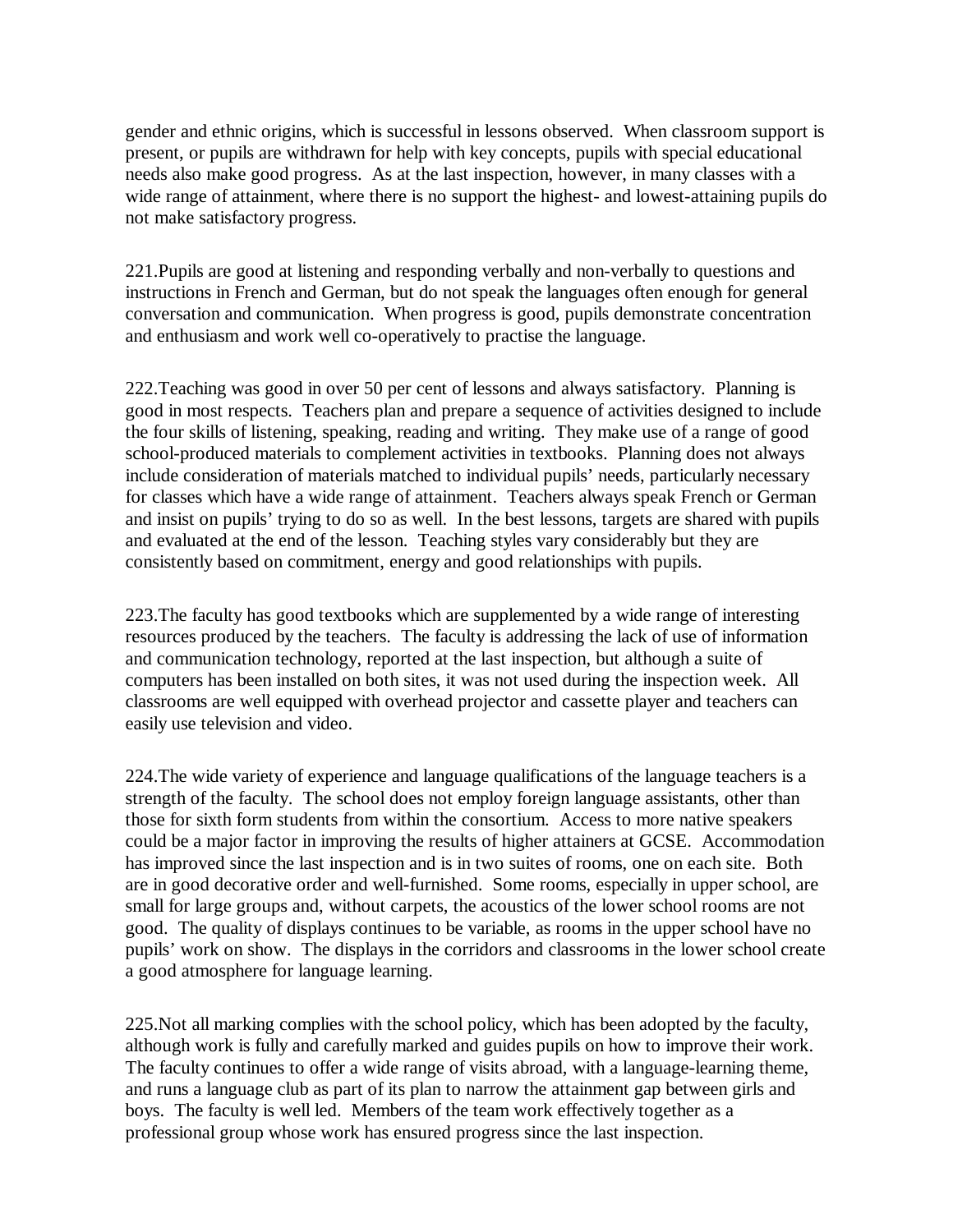# 231. **Music**

226.After the last inspection, the head of department left the school, and his successor left last summer after three years. The present head of department, who had been in post for only a few days before the inspection started, is actively addressing the department's needs and the issues raised in the last inspection. The 1999 teacher assessments of standards in Key Stage 3 were too high, and unrealistic.

227.Attainment in Years 7 to 9 is low. Pupils enter the school with a mixture of musical skills and experiences, the majority of them being below expected standards for the end of primary school. They cannot use information technology to explore and record sounds; cannot sing well in two or more parts, or improvise on either a melodic or rhythmic idea. Year 8 pupils' knowledge of the basic musical elements is insecure, and they cannot use symbols to write down or perform musical ideas. They have difficulty clapping a simple rhythm in time to a given pulse. Pupils in Year 9 cannot define accurately the basic elements of music, their recognition of instruments is insecure, and they rarely relate music to its historical context.

228.In 1999 52 per cent of pupils achieved GCSE grades A\*to C. This was below the 1998 national average of 62 per cent. and a drop in achievement on previous years. There were no A-level students in 1999. Present standards in Years 10 and 11 are average. There are no pupils studying A-level in Year 12, but the attainment of students in Year 13 is well in line with that expected by the examining board.

229.Although attainment at the end of Year 9 is unsatisfactory and progress in the past has been unsatisfactory, progress in lessons now is predominantly sound. This is the result of logically planned lessons using well-established concepts as a basis for extending knowledge and musical experience. Pupils are taught in mixed ability classes and the tasks set are achievable by all of them. Pupils in Year 7 sing a sea shanty, and discuss the difference between rhythm and melody. They then revise the English names of rhythmic notation, and learn the European/American names, which are based on fractions and relate more easily to time signatures. Pupils in Year 8 return to the basic elements of music, and revise their understanding of the elements' individual functions. Pupils in Year 9 explore some of the techniques used in writing music for television advertisements and incorporate them in compositions of their own, to suit a forty five second television advertisement.

230.Progress in the GCSE classes is good. Pupils are gaining confidence when answering questions and using musical vocabulary. They perform their compositions well and discover how the melodic shape improves when it has a clear direction and a sense of belonging to a key. Pupils in Year 11 learn to use the knowledge acquired over the past five years to identify the periods and style of pieces of previously unheard music; to develop their composing skills to produce longer, more coherent pieces, and to prepare their chosen pieces for performance. Both staff and pupils are striving to amend gaps in their knowledge which have occurred in past years.

231.Progress in Year 13 is good. Students have already gained experience in playing in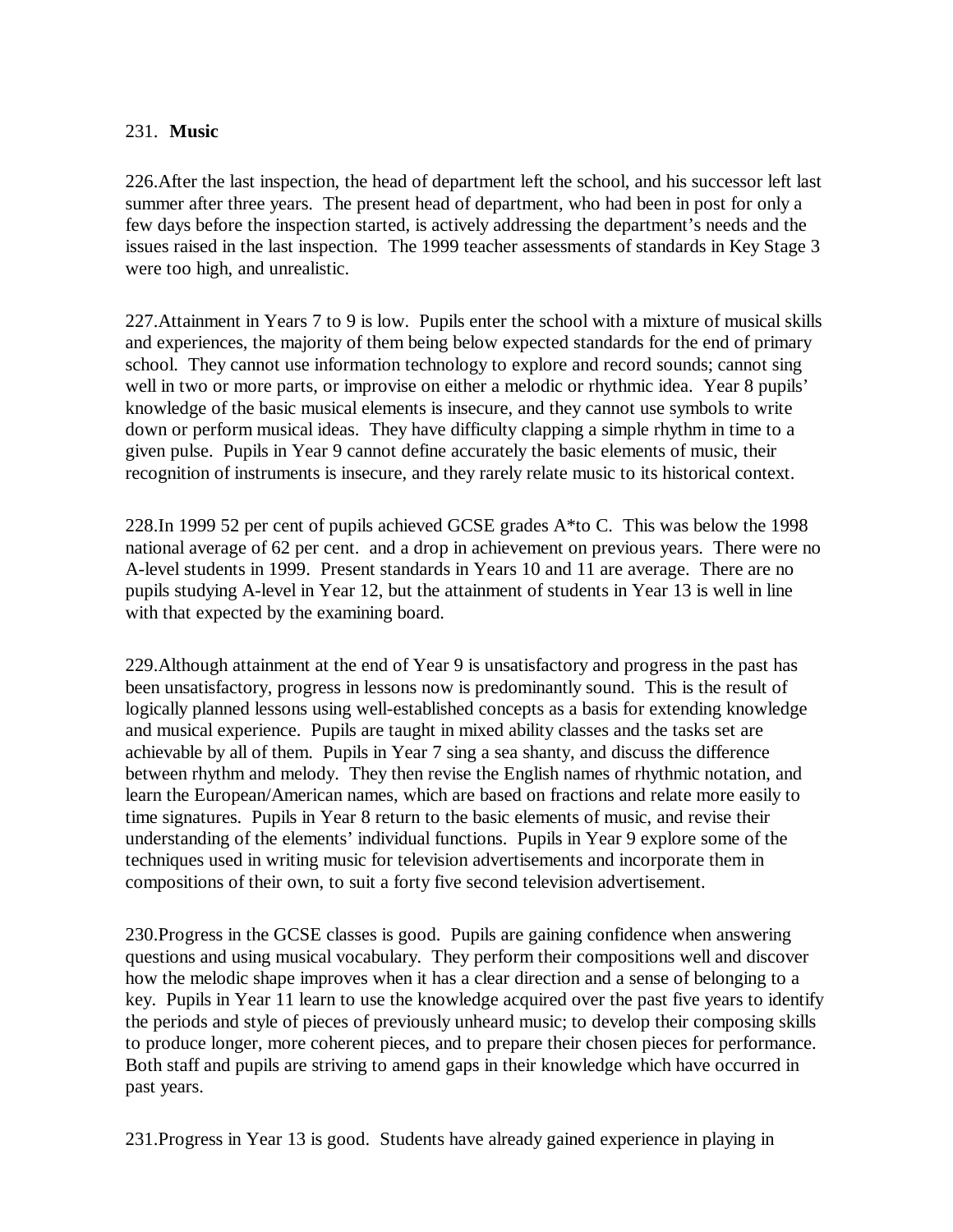public, and are able to discuss their performances, accept positive criticism, and incorporate the results of their discussion in their playing. Their written work shows steady improvement over the two-year course and an understanding of the requirements of A-level essay writing.

232.Pupils' attitudes to and behaviour in music lessons are sound overall but good in Year 7. In all lessons relationships with the teacher are good. No instances of discourteous behaviour were observed and even in the less interested classes the teachers were addressed with respect. Pupils work well in groups, forwarding their own views, but at the same time listening to those of others and negotiating a final outcome. Where they are required to give out materials or instruments, they do so carefully.

233.Teaching was good and better in over 70 per cent of lessons and particularly effective in the GCSE and A-level groups. Teachers' knowledge of the subject is very good and they have the experience and confidence to adapt their plans to reflect the progress of individual classes. Teachers' expectations are appropriate for the beginning of the school year and the lesson plans indicate that higher attaining pupils will be challenged well in the future. Resources are well prepared and good use is made of time and pace. Most lessons have a variety of activities, with both listening and composing addressed. Standards of expected behaviour in the department are clearly understood, and the few erring pupils are quickly and efficiently brought back into line. Tasks are thoroughly explained, and every encouragement is given to help those who wish to succeed to achieve. Teachers evaluate work during lessons and appropriate praise being given to successful pupils. However no pupil evaluation was observed, either of other pupils' performances or compositions, or the music of other composers.

234.The musical life of the school is supported by the teaching of six instrumental teachers from the East Riding music service. They and the class teachers willingly give up their time to encourage the pupils to participate in seasonal concerts, informal music evenings and an annual large-scale production. During the inspection, no extra-curricular activities had started so it is not possible to comment on their quality.

235.Until September 1999 little had been done to address the issues raised in the previous inspection report. There is still no use of computers in Years 7 to 9, a legal requirement, and Year 9 pupils still do not spend the recommended percentage of lesson time on music, which contributes to the low standards. The accommodation is not conducive to good music making; there are no computers, CD-ROMs, videos, or multi-cultural instruments; tuned percussion is limited; untuned percussion lacking in quality, and there is a shortage of basics such as stands and books. The present head of department has begun to address these issues diligently, with results which are already raising standards in all years. 241.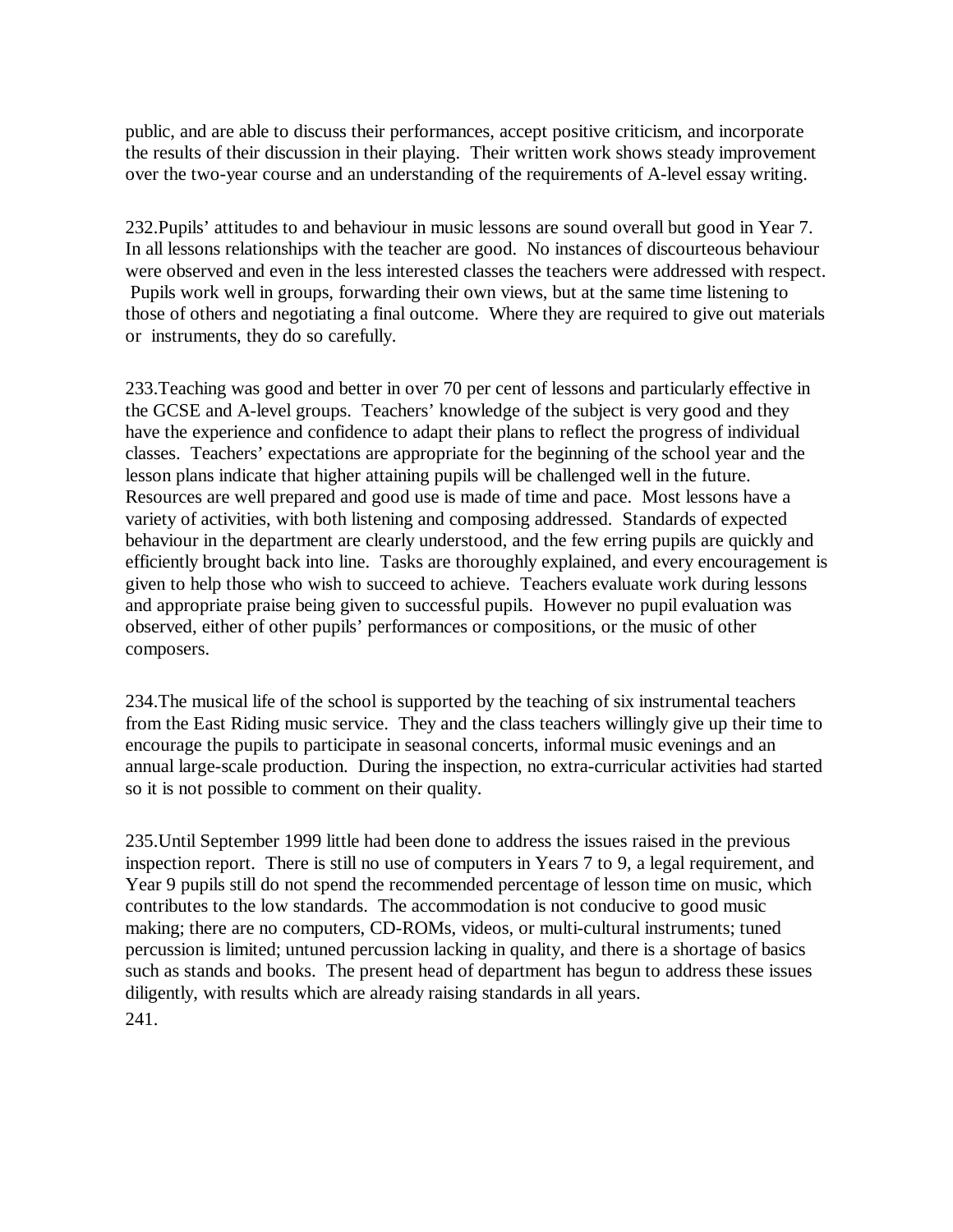### **Physical education**

236.By the end of Year 9, pupils achieve average standards. They have sound ball and racket skills and talented players are emerging in volleyball, rugby, and football. The majority of pupils know how and when to perform a particular skill. They develop good tactical awareness and understand the rules, scoring systems and playing areas. Although good control and co-ordination were observed in Year 7, attainment in dance and gymnastics is less secure, and pupils have a limited range of skills from which to build a sequence. Pupils evaluate their own work and the work of others and they are able to appreciate strengths and limitations in performance.

237.In 1999, 77 per cent of pupils achieved GCSE grades A\*to C, much higher than the 1998 national average of 49 per cent. In Year 11, pupils' theory work indicates a good understanding of the topics covered. Their practical assessments are also good. The practical work observed in rounders was of a sound standard. Attainment in non-GCSE lessons is average. There is a considerable range of ability and the more able have opportunities to extend their skills in extra-curricular activities both inside and outside the school. Pupils have good understanding of tactics and can undertake the different roles of performer, coach and official. They are able to evaluate their own performance and the performance of others.

238.Pupils make good progress in the majority of lessons in all years. In Years 7 to 9, pupils have many opportunities to practise and improve their skills individually, in pairs and in smallsided games. They are encouraged to think and respond to questions which increase their knowledge and understanding of strategies and tactics. In gymnastics and dance, pupils refine and develop individual and paired sequences. Pupils with special educational needs make good progress. They are well supported and fully integrated into lessons.

239.Books with different levels of work have helped to further improve the progress of all pupils taking the GCSE course. In practical lessons pupils consolidate the skills they have acquired in Years 7 to 9, and improve these skills in more complex situations. They also improve their knowledge and understanding of tactics and rules.

240.Pupils have very positive attitudes and there are few non-participants. They are keen, enthusiastic and willing to learn. They enjoy the subject and work very hard. They are polite, well behaved and have very good relationships with their teachers and with each other. They collaborate on tasks but also have strong competitive instincts. Pupils respond well to opportunities to take responsibility and develop as independent learners. Pupils are encouraged to show initiative by leading the warm up and stretching exercises and good examples of this were seen in Year 9 and in the majority of lessons in Years 10 and 11. The Junior Sports Leader Award helps Years 10 and 11 pupils to develop their leadership skills, organising ability and self esteem. Pupils in the sixth form have the opportunity to take the Community Sports Leader's Award.

241.The quality of teaching was good or better in 70 per cent of the lessons seen, particularly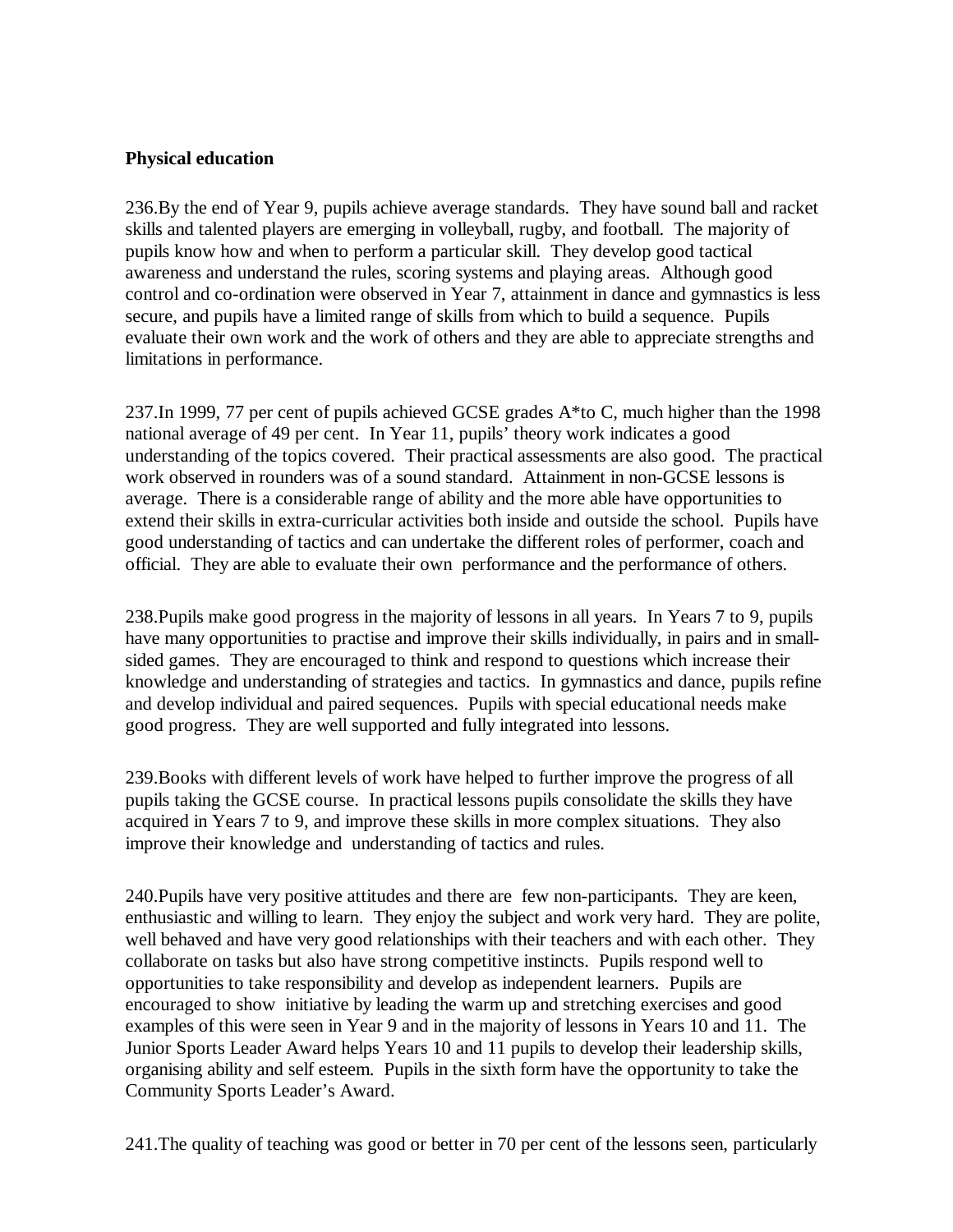in Years 10 and 11, although it was unsatisfactory in one Year 11 GCSE class. Teachers are confident, have good subject knowledge, and obviously enjoy working with the pupils. They teach with energy and commitment and have high expectations of behaviour and performance. They use a range of teaching styles and make very good use of questions to improve the pupils' understanding. Teachers are encouraging and give good feed back to the whole class and to individuals. Pupils change quickly so that lessons start promptly; the pace is good and resources are used effectively. Relationships are constructive; class control is excellent, and the pupils work in a safe and harmonious atmosphere.

242.The curriculum is broad, balanced and extremely well planned. Schemes of work are up to date and regularly revised. Assessment procedures are effective and pupils are graded for attainment and effort at the end of each half term unit of work. Assessments are moderated at the end of Year 9. The department has devised its own certificates for outstanding effort or achievement, and for Year 12 and 13 students who have assisted regularly with lessons at the lower school. A very good range of extra-curricular activities includes fitness sessions, open access clubs, teams, fixtures with other schools and regional and national competitions. The department held a successful presentation evening at the Ionions Rugby Club at the end of the summer term and plan to make this an annual event.

243.The department is extremely well lead, organised and managed. The head of department is very well supported by the experienced members of staff. The newly qualified teachers have settled in well and are making a valuable contribution. This is a very good department which makes a strong contribution to the school's social and moral provision and to the overall ethos of the school. The school was awarded the English Sports Council's Sportsmark award. It has received Lottery funding and a grant from the Foundation for Sports and Arts to upgrade facilities and provide additional equipment, including the fitness suite.

#### 249. **Religious education**

244.Preparation for the GCSE short examination in religious education, taken by the great majority of pupils at the end of Year 10, starts at the beginning of Year 9. Religious education is not part of the curriculum in Year 11 or post 16 and therefore the school is not fulfilling statutory requirements. Attainment is high at the end of Year 9, above the level expected by the Agreed Syllabus, because over half the students are working well towards a high grade in the examination course. Attainment in Years 7 and 8 is also high. Pupils in Year 7 understand that Jesus was a Jew and that Christianity was not formed until after his death. Both oral and written answers to questions show that pupils are building a good body of knowledge and understanding of religions and beliefs.

245.In the newly introduced short course examination in 1998, including a course work element, 52 per cent achieved A\*to C grades, compared to the national average of 45 per cent, and 94 per cent achieved grades A\*- G, also above the national average. Results in 1999 were similar, although 73 students obtained A\* and A grades compared to 46 in 1998. These results are a remarkable achievement considering that over 92 per cent of the cohort of 341 students took the examination - one year early. There is a significant difference between girls'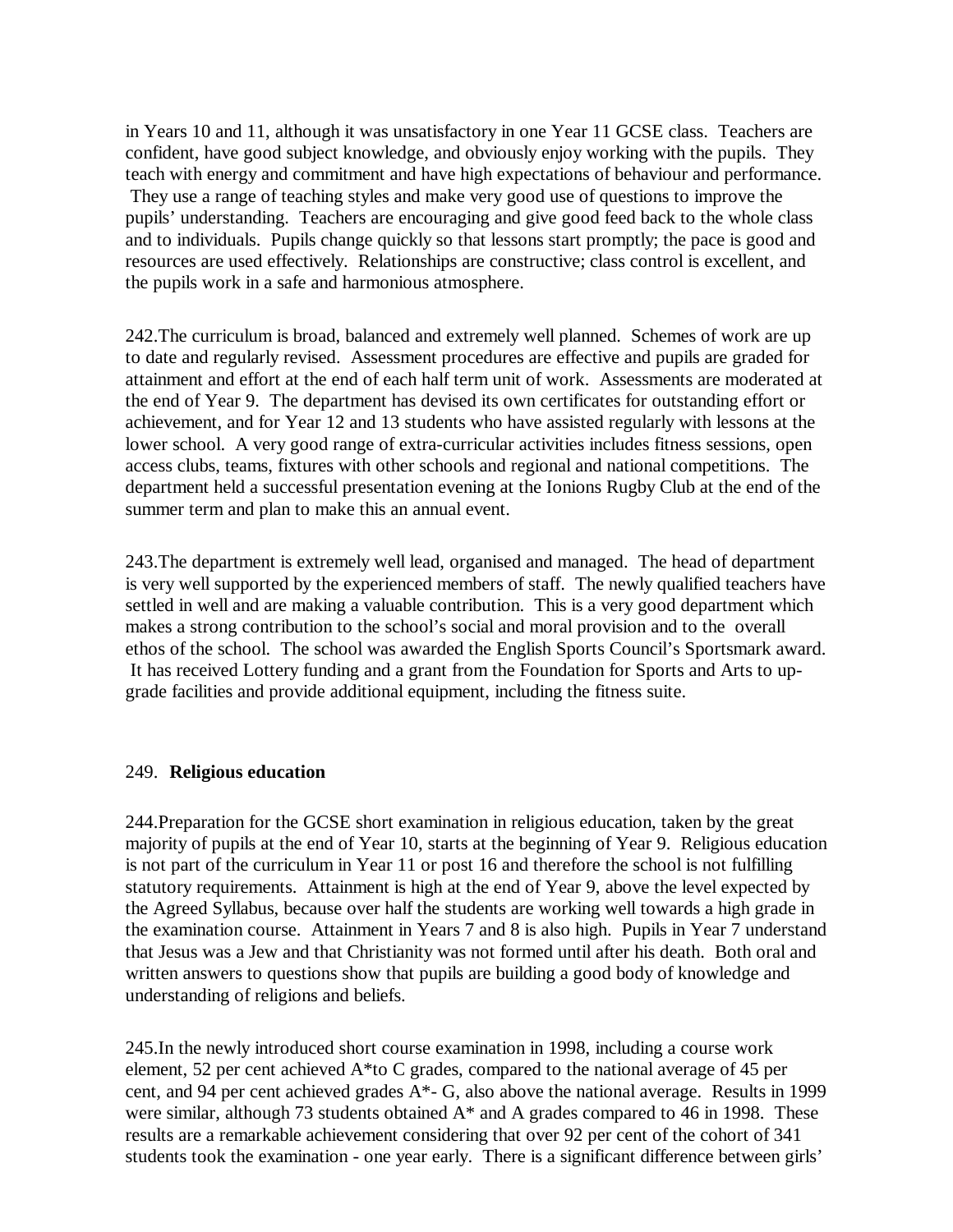and boys' results which the department is beginning to address.

246.Students give accurate, factual answers, and well over half provide extended answers supported by reasons. They understand religious terminology and learn from religion as well as about it. Attainment at the end of Year 10 is average, with about half the students expected to achieve A\*to C grades in the short course. Students are confident with religious ideas and have a good understanding of the issues involved. Those with special educational needs know enough facts to tackle the examination, but the school now also offers the alternative Certificate of Achievement for those who feel more comfortable with this examination. A small group in Year 11 follow the full GCSE course. Most of this group are producing work of a high standard.

247.Good progress is made in Years 7 to 10. All pupils are expected to participate in lessons, develop discussion and debating skills and practise speaking and reading aloud. Many give perceptive answers which show their good understanding of issues. Pupils build on each other's ideas. On a number of occasions, long lists developed as one idea sparked off two or three more. Many students give extended answers which explain clearly the concepts involved. The department is making a good contribution to the development of pupils' literacy skills. Teachers work closely with the special educational needs staff to develop tasks suitable for pupils of different levels of attainment. They also use good questioning techniques and a variety of teaching styles so that these pupils make the same good progress as other pupils. Using individual education plans to determine specific targets for religious education lessons will focus even more closely on needs.

248.Most students have a good attitude towards the subject and want to do well. They volunteer answers to questions and want to be involved in the lesson. Many spend far more time on homework than is expected because they want to achieve high grades. At the end of Year 10, students enter the short course examination motivated by a desire to obtain the best possible grade and gain practice in taking an external examination. The level of concentration is generally good, though those with short concentration spans find the seventy minute lesson very long unless activities are changed regularly. On rare occasions a small number of students stopped working and began to chatter in the final ten minutes.

249.On the whole, students behave extremely well and some noisy chatter is caused by excitement and interest in the task. In most lessons a good, lively, working 'buzz' can be heard. Sharing personal beliefs and opinions is a central part of most lessons and allows pupils to explore feelings in a safe and secure environment. Spiritual, moral, social and cultural development is a very important feature of every lesson. Laughter in lessons is not unusual. Teachers realise that humour and fun, in the right context, is a good way of learning. Pupils are developing in confidence. After appropriate encouragement, one quiet girl answered a question correctly in front of the whole class, gained the praise she deserved and changed her facial expression; later in the lesson she volunteered to answer questions.

250.Teaching, which is most effective in all years, was good in over 90 per cent of lessons and very good in over 40 per cent. Expectations are very high, illustrated by the good results achieved in the short course. Teachers use their extensive subject knowledge to give clear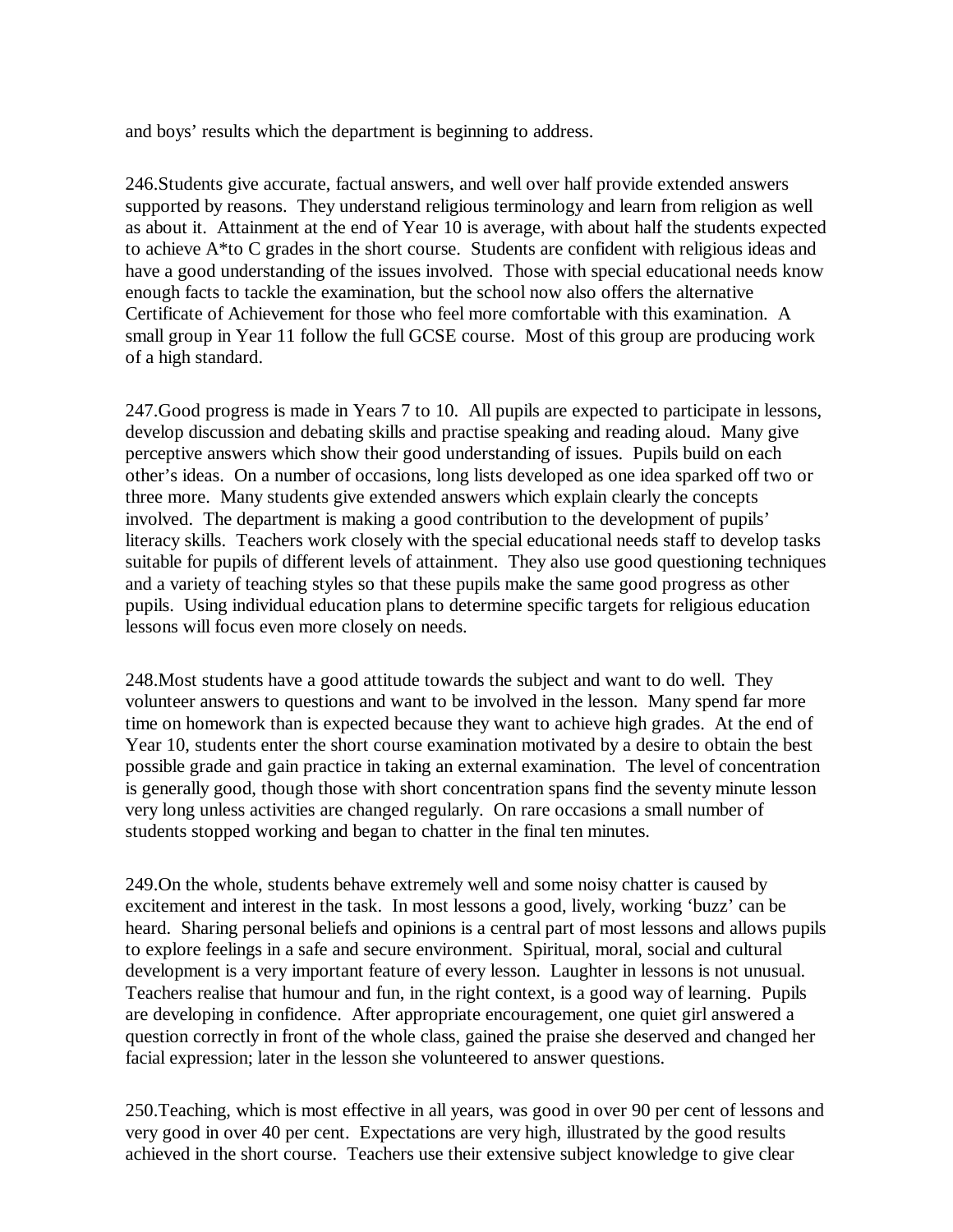explanations to pupils, which link religious ideas to relevant events, so that students consolidate what they know before receiving new information. Very good relationships are established, students knowing exactly what is expected of them, leading to a productive working environment. Planning is thorough and objectives are clearly thought out, but not always shared with pupils at the beginning of the lesson.

251.Lessons usually begin with an exercise which relates to the previous lesson and sets the focus. One teacher starts this as soon as the students enter the room and checks the register whilst they are working, thus making full use of the time available. All lessons have a controlled ending with a short exercise to check that the aims have been met. Outside visits and visitors in the classroom add to the quality of the lessons and widen pupils' understanding of the different religions studied. Homework is very well used and extends, enriches and consolidates the issues covered in the lesson. Tasks allow pupils to use initiative and develop research and independent learning skills. Teacher comments in exercise books help future work to improve. Displays of work are good within the very limited space available in the barely satisfactory hutted accommodation. Teachers and support staff plan lessons together to make productive use of the time available.

252.The department is very well managed. All the staff advise, help and support each other. This great strength is particularly valuable as three of the four main religious education teachers are new, or comparatively new, to the school. The department's development plan rightly recognises the need to develop the use of information technology within the subject. The strengths recognised in the previous report remain, and are being further developed. The weaknesses, with the exception of the breach of regulations, have been addressed.

#### 258. **Other GCSE courses**

#### **Business Studies**

253.By the end of Year 11 the majority of pupils achieve high standards. Both boys' and girls' results show a considerable improvement in comparison to 1998, and the gap between their attainments has narrowed significantly. In 1999, 58 per cent of pupils achieved GCSE grades A\*to C, above both school and national averages (1998 48 per cent nationally), reflecting a steadily-rising trend since the last inspection. In a Year 10 lesson, pupils worked well in groups to match cards of business names with descriptions, building on their local knowledge. In a Year 11 lesson, pupils watched a video on marketing a new chocolate bar and evaluated each others' views on the bars' market potential before eating them!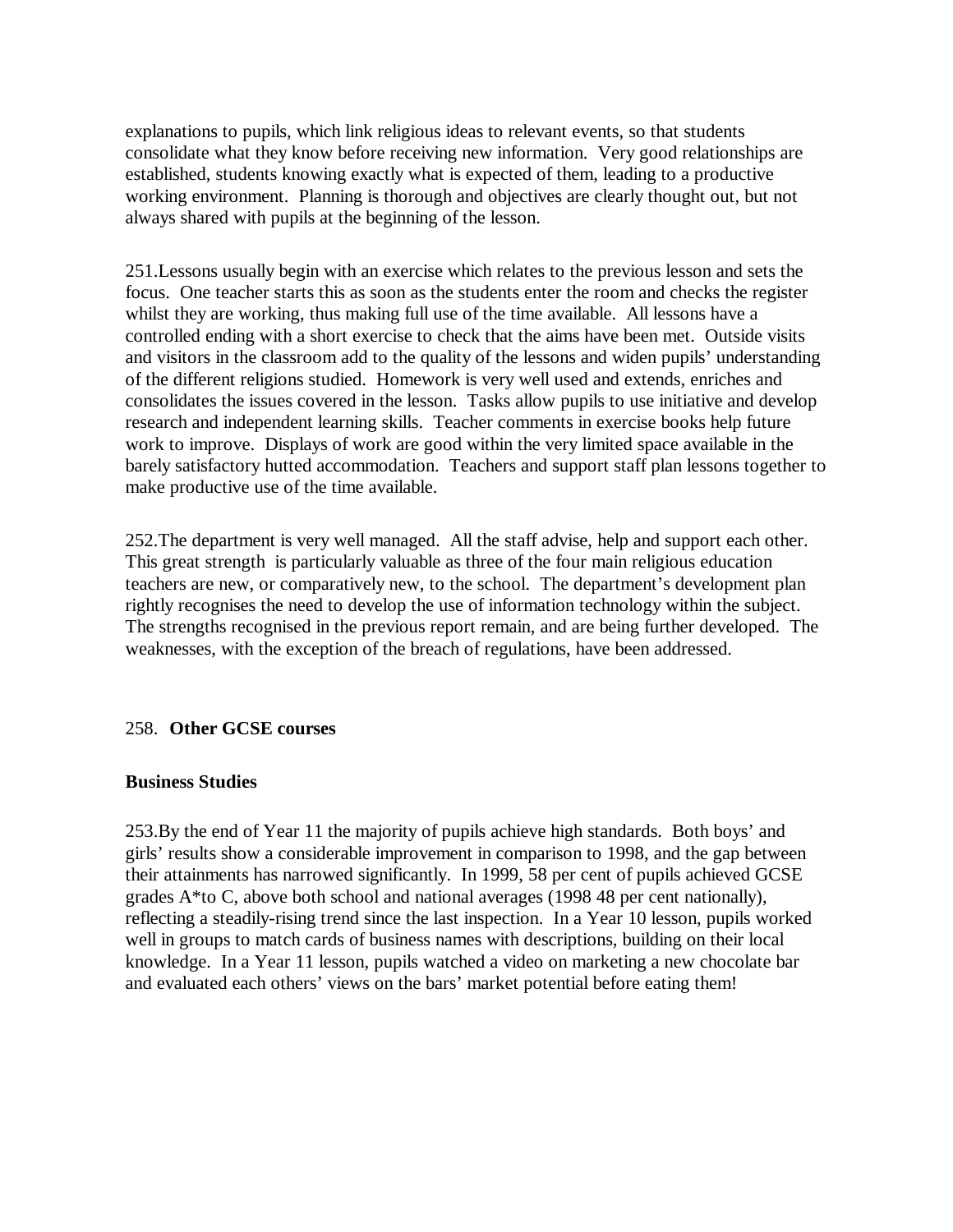254.Coursework folders are neat, well-presented and generally well written. They show the effective use of information technology to word process reports and produce graphs from survey figures. Spreadsheets are not used enough for financial forecasting, such as cash flow. A minority of boys in Year 10 do not redraft their written answers to correct errors. Pupils' examination results sometimes exceed their attainment levels at the beginning of the course. Pupils with special educational needs can explain simple business concepts such as sole proprietor and capital.

255.Business studies is a popular option in Years 10 and 11 with six classes now running. Pupils make good progress. They improve speaking and listening skills through group and class discussion and develop their information technology skills increasingly well now access to computers has improved. Their progress is well supported by regular assessment and target setting. Pupils enjoy their work and behave very well and help each other. The majority are well motivated to succeed and many progress on to A-level or GNVQ business courses in the sixth form.

256.Teaching is consistently good and very good in a third of lessons. Teachers make very good use of expert subject knowledge and industry contacts to plan lessons carefully and use topical case studies. Teachers support individual pupils, including those with special educational needs, very well. Coursework assignments supplied by the examination board have been rewritten so they can be more easily understood by lower attaining pupils, which has improved motivation and results. Case studies are well designed to improve key skills of information technology, number and communications. Teachers are beginning to use taskmonitoring sheets to set targets for pupils to improve. Homework is set and marked regularly, although extension activities for higher attaining pupils are rarely used.

257.Business studies courses are well structured, well managed and ably led. Teachers work as a committed and mutually supportive team. Although in most classes the number of boys exceeds girls, there is no adverse effect on the progress of either group. Teaching rooms are big enough for the majority of classes, but nearly a quarter of classes are cramped in the allocated room. In line with school policy, development plans have successfully focused on improving assessment; increasing pupils' access to computers, and raising achievement. Teachers make very good use of local business links through visits and speakers. Staff have created an ethos that encourages pupils to enjoy their learning and achieve good results.

#### **Economics**

258.More boys than girls choose to study economics. Attainment by the end of Year 11 continues to be variable, falling to 30 per cent of pupils achieving GCSE grades A\*to C in 1999 from the 81 per cent in 1998, which was well above the national average. Results reflect the attainment levels of pupils when they started the course. However, the overall trend since the last inspection is upwards. Results are expected to be higher in 2000, reflecting the new option structure; more boys in the current Year 10 have made a positive choice for economics.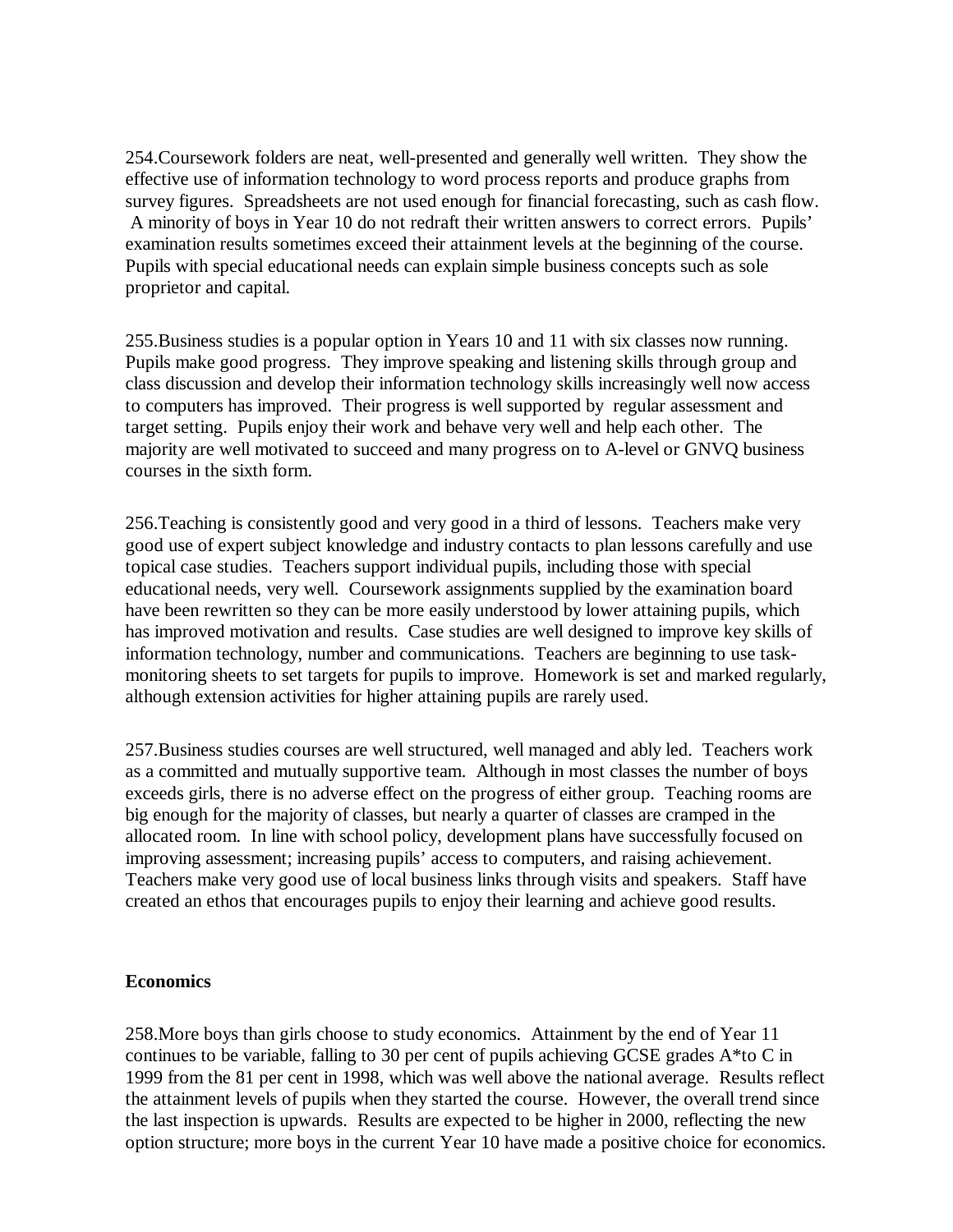In Year 11 pupils readily understand key properties of money and how exchange rates affect their holiday money. Their coursework folders are generally well presented, with higher attaining pupils producing clear, well-drawn supply and demand graphs.

259.Progress of the majority of pupils in lessons seen and over time is sound. About a quarter of pupils, mostly girls, make particularly good progress in developing key skills of information technology and number, handling economic data well and producing computer-drawn graphs and charts from local consumer surveys. Pupils' listening skills are generally well developed, but progress is more erratic where lessons do not adequately address the needs of all pupils, or where the minority of boys who did not choose to study economics fail to contribute to lessons. Most pupils' attitudes to learning are good. In lessons seen they behave well and take a keen interest. They concentrate well, without being over-dependent on the teacher, and co-operate with each other and the teacher. Some room allocations make it difficult for pupils to work well in groups or have access to all the materials they need.

260.Teaching is satisfactory and good in equal measure, representing an improvement since the last inspection. Teachers now use a wider range of teaching methods and make more use of information technology to develop pupils' research skills and ability to work on their own. They plan topics carefully and generally manage and support pupils well. However, they do not always provide enough additional activities for higher attaining pupils and lower attaining pupils receive little extra support in class. Teachers have reasonably high expectations and set homework regularly, but their marking and feedback to pupils can be inconsistent. Consequently, pupils do not always have an accurate indication of the GCSE grade level at which they are working. Pupils of all abilities, including those with special educational needs, are encouraged to incorporate a variety of topical material from newspapers and local industry. Increasingly good use of videos and of industry contacts brings the subject to life. The range and quality of books for economics in the school library are poor, and the department does not have a suitable room for classes. Pupils have good opportunities to progress to the A-level economics/business (Nuffield) and GNVQ business and finance courses.

#### 266. **Sixth form: an overview, other A-level subjects and GNVQs**

261.The sixth form has 347 students and is part of the well established East Riding Southpo Consortium of four schools, Cottingham, Hessle, South Hunsley and Wolfreton, which jointly have about 900 students in the sixth form. Students study from a very wide range of 28 subjects for A and AS-level, GCSE and Advanced and Intermediate GNVQs in one or two year programmes. Most students are taught at Wolfreton, but subjects including physical education, business studies for A-level, media studies, religious education, philosophy and graphic communication are only available at other consortium schools. Few Wolfreton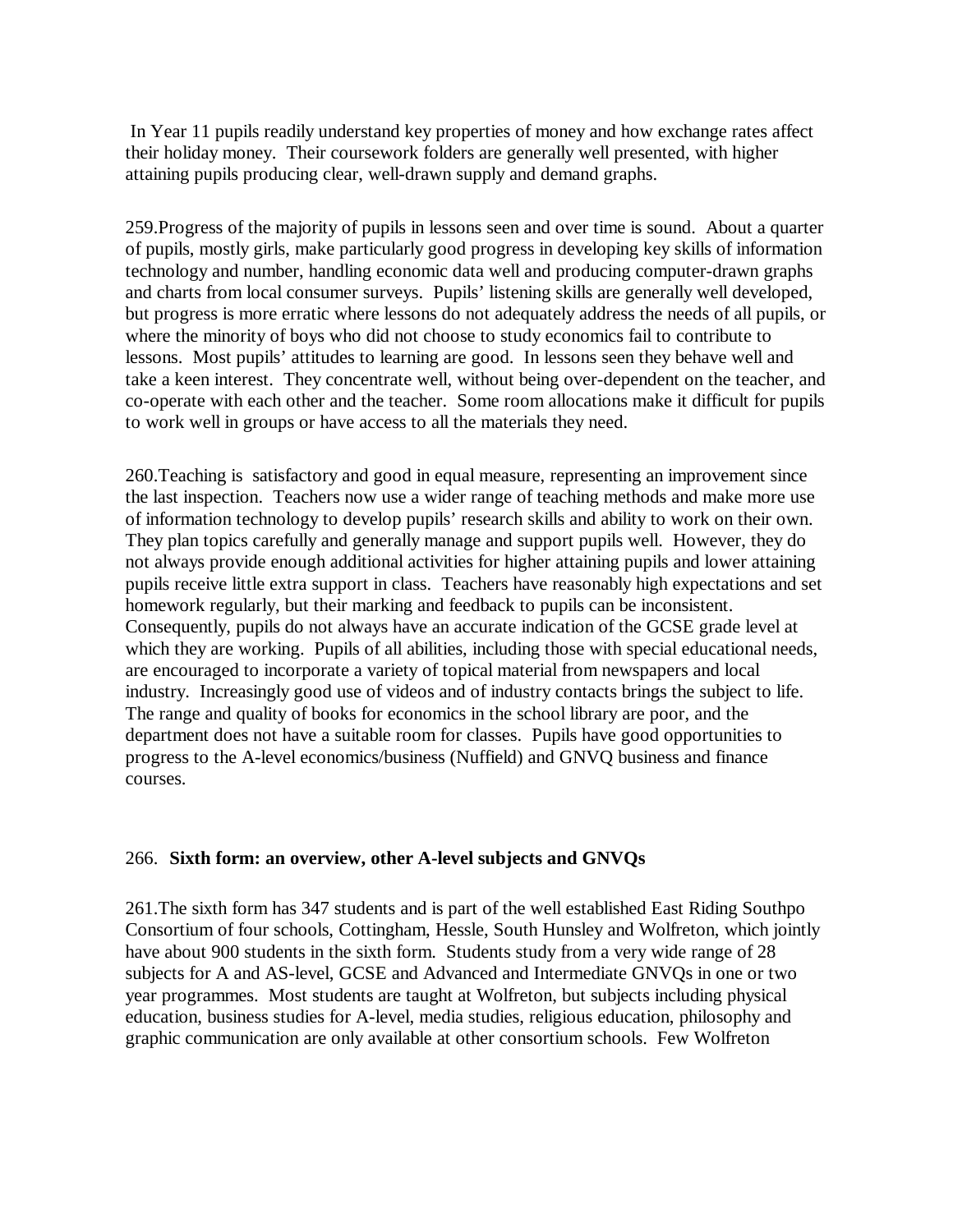students follow these courses, which are not described below. Students can choose any appropriate combination of subject, except for further mathematics with art. Plans are already in hand for closer synchronisation of time-tables and syllabuses within the consortium in readiness for the September 2000 changes in the post-16 curriculum. In a recent survey, students saw the greater range of A-levels offered as the single most important benefit of the Consortium.

262.In the same survey students identified two disadvantages of the consortium, these being problems with transport and lack of contact time with teachers. Students at Wolfreton confirmed that the buses are occasionally delayed, and that asking a teacher for advice outside teaching time can be difficult. The extension of computer networks and video conferencing is being considered to help linked learning between the consortium schools

263.In Year 12 a **curriculum enhancement programme**, linked to a course written by the University of Liverpool, is not considered to be worthwhile by the majority of students. Nevertheless, several students complete individual projects for which they receive a certificate. The course is weakened by poor planning, weak monitoring and low student commitment. Students' individual timetables determine whether they can participate on the course, and a significant number of those who could attend do not do so.

264.The **general studies** A-level course in Year 13 provides a valuable broadening of the curriculum for those students who can take it, but it is an unfortunate feature of the timetable that several students cannot attend classes. As results have improved, explained by the course being made optional and by more focused teaching, the number of students taking the A-level has increased. In 1999, 78 per cent of students who took the examination achieved grades A to E and 44 per cent grades A and B, a considerable improvement since the last inspection. Students sit a mock examination at the end of Year 12 so they can decide whether they wish to take this extra A-level; 100 students have chosen to follow the course in Year 13. Taught courses include topics such as GM food, music, plays, art works, philosophy, ethics and languages. At the same time students' research skills and powers of critical thought are developed. The course is very well organised and directed by a member of the history department. It is delivered effectively by about ten teachers from a range of faculties.

265.In addition to the curriculum enhancement programme and the general studies course, sports facilities are available for those students who wish to participate. On the other hand the usual range of sixth form clubs and activities does not exist. Opportunities for organised music have declined in the past, but the new head of department plans to rekindle activities and to use these as a means of bringing lower school pupils and upper school students together.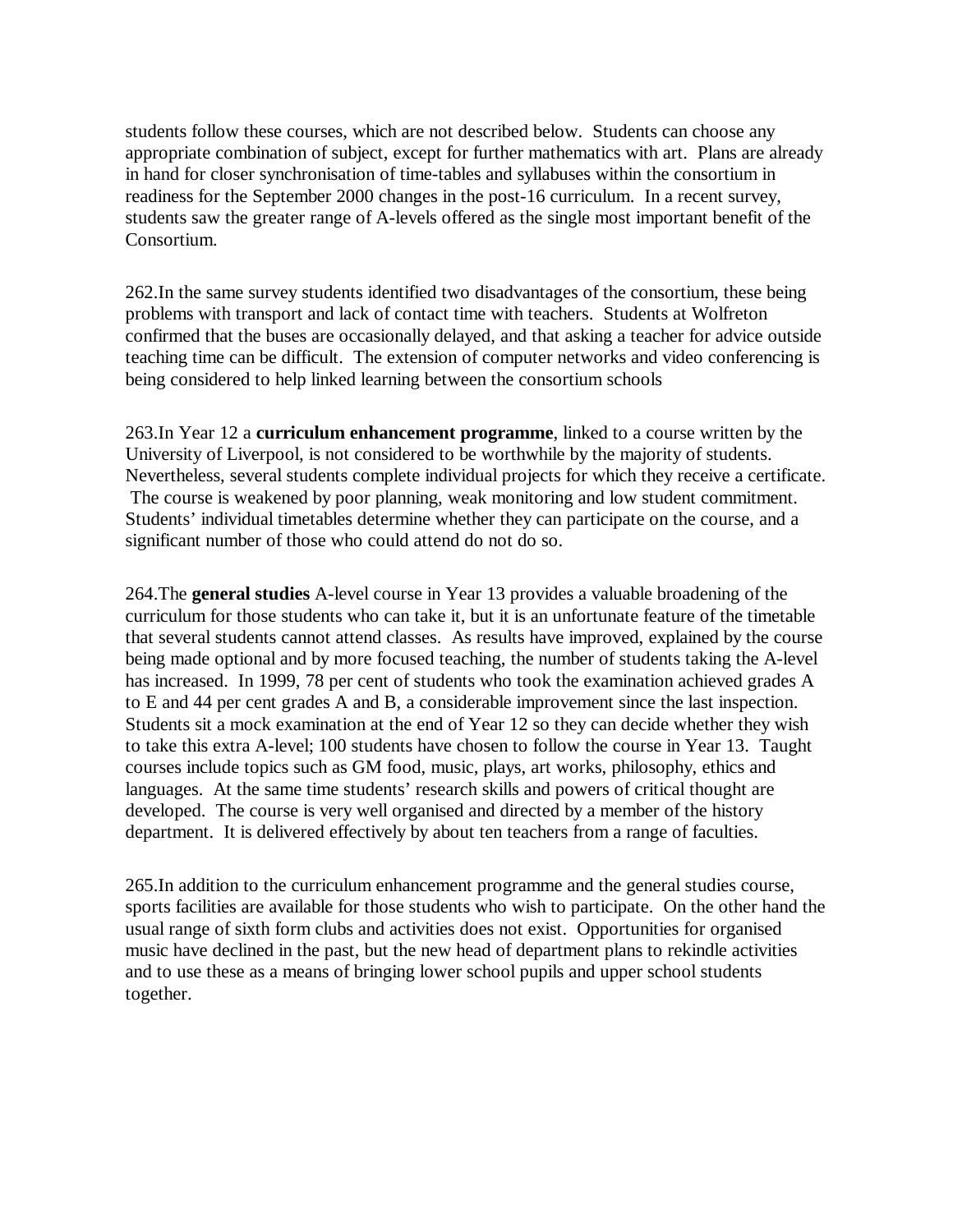266.Target-setting in the sixth form has been introduced and is effectively helping students and their tutors to monitor academic progress. Students enjoy the sixth form and most are committed to their studies. About 10 per cent of students drop out during the first year, and a few repeat their Year 12 courses. Good pastoral care is provided in the sixth form through tutor groups. Students receive valuable academic and personal guidance through tutor interviews, but those students seeking employment rather than a university place feel that less emphasis is given to their needs. Advice on careers, job information and the opportunity of a careers interview are available.

267.The sixth form council organises social events which raise money for the refurbishment of the sixth form centre. They contribute to school charity collections. The split site means that students in the sixth form are less involved in lower school activities, but several sixth formers follow a course on, and then teach learning skills to Year 7, and help with lower school sport. They also visit the school's feeder primary schools.

268.The sixth form centre provides good accommodation and affords a valued sense of community. The teaching rooms are satisfactory for classes up to 18 students but are sometimes too small for tutor groups. The large common room is well used but there is no separate area for quiet study. Students rarely use the school library, and during the inspection only a few were seen there, mainly using it as a place for quiet conversation. Although some departments keep reference books for students, access to them is limited; this would improve if they were moved to the library.

#### 274. **Economics and business studies (Nuffield combined syllabus)**

269.In 1999, the first year that students were entered for this combined A-level syllabus, 100 per cent achieved grades A to E, above the school average and an improvement on results in 1998. Attainment at grades A to C is below the national average and lower than in 1998, reflecting the students' attainment on entry to the course. Students' grades have been predicted accurately. Coursework folders for Year 12 contain well-presented notes and welldrawn supply and demand curves. Students use material from local industry well and understand key micro and macro economic concepts. Written answers are well-constructed but evaluation sometimes lacks enough depth. No Year 13 portfolios were available during the inspection.

270.Progress of students in lessons and over time is good for all levels of attainment. It is very good in information technology; students use spreadsheets and graphics programs to analyse topical economic data and evaluate material researched from a variety of sources. In a stimulating Year 12 lesson, students co-operated very well, when divided into groups of 'shipwrecked sailors', to play a survival game about the allocation of scarce resources on a desert island. Students discussed economic concepts in a mature way, were not overdependent on their teacher, and carried out a series of timed tasks.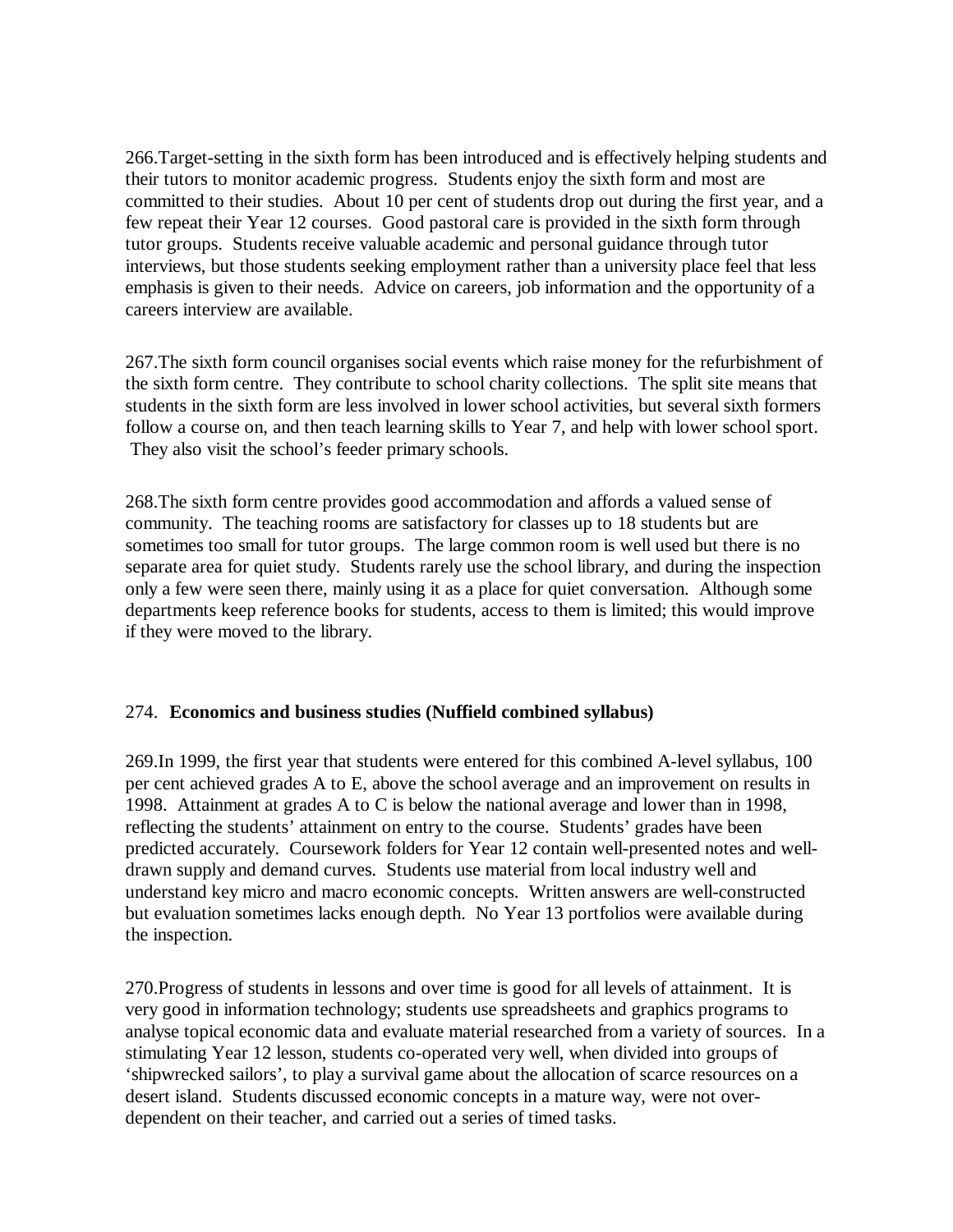271.Teaching is always good. It has improved considerably since the previous inspection when methods and style were limited. Teachers encourage students to think critically abut economic concepts through group and class discussion, role play and research from textbooks, CD-ROMs and the Internet. Handouts are topical and relevant and allow students to write answers in enough depth. Communication skills involving formal individual and group presentations are less well developed. More frequent use of action planning and selfevaluation would help students not to rely too much on their teachers and allow higher attainers to achieve higher grades.

272.The combined syllabus is popular. Forthcoming changes for post-16 education provide an opportunity for the school to review the subjects offered and the way they are managed, to minimise duplication. Teachers work hard as a committed team and use topical, up-to-date resources. They make good use of local industry links and are exploring ways of increasing the number of visits to local firms.

### 278. **GNVQ (General National Vocational Qualifications)**

273.GNVQ courses are currently run in the sixth form at Advanced level in business, leisure and tourism and health and social care over two years, and at Intermediate level in business and leisure and tourism (taught jointly) over one year. GNVQ courses complement the extensive A-level programme in the school and other consortium schools and provide a wellrecognised pathway to university and employment.

274.By the age of 17, students on the Intermediate business course attain standards which are well above the national average. In 1999 the completion rate was 100 per cent, boys' results showing significant improvement from 1998. Students on the leisure and tourism course attain at slightly below the national average, with boys performing better than girls. Results show a fairly static trend but are in line with students' attainment at the beginning of the course. The majority of students on Intermediate courses produce bulky coursework portfolios with well-written assignments presented using a variety of information technology software. Portfolios incorporate communications key skill evidence from class presentations about new products and customer service techniques. Students' graphs analyse figures from local consumer surveys.

275.By the age of 19, students on the Advanced health and social care course attain standards well above the national average. In an excellent lesson, students who had only just started the course used a variety of information technology software to produce eye-catching posters. Students evaluated their group survey of disability access in local shops, and presented their conclusions for group assessment.

276.Students on the well-established Advanced business course attain standards well above the national average. Completion rates have improved over the last three years. In 1999 boys performed better than girls. The percentage of students with merit and distinction grades is at least as high as similar schools. Students on the course make proposals for new electronic communications systems based on their work experience placements and part-time jobs.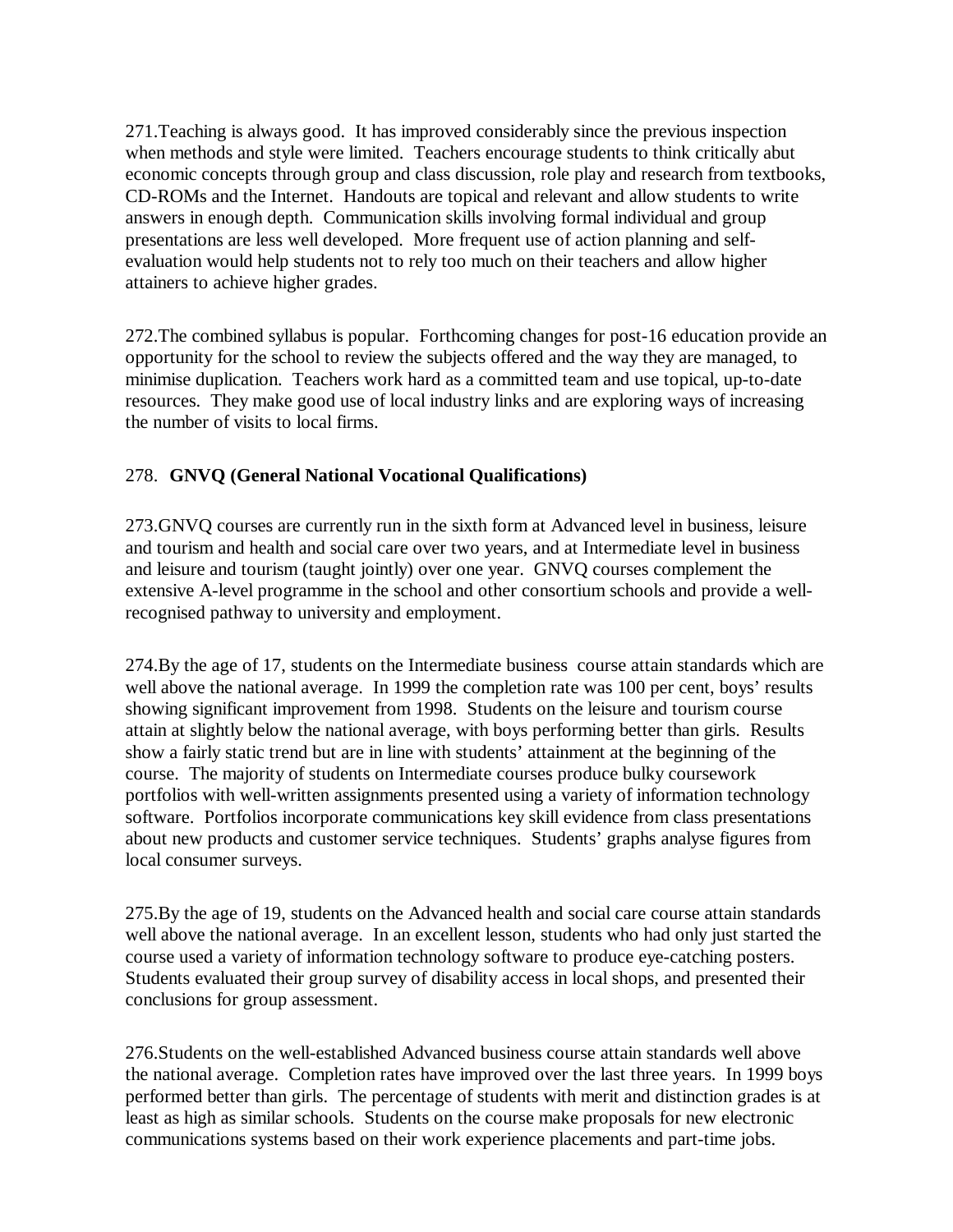Students improve key skills of information technology, number and communications during a graduate recruitment day hosted by a large multinational business; they undertake group problem-solving tasks, rewrite CVs and experience job interviews which they later evaluate.

277.Students on the recently-introduced Advanced leisure and tourism course attain standards below the national averages for boys and girls, but 1999 completion rates show considerable improvement from 1998. In coursework portfolios, students demonstrate a sound understanding of the wide range of local leisure facilities and integrate material from a wide range of visits, work placements and part-time jobs. Information technology is used well to draw graphs, for example of overseas visitors, although there is little evidence of the use of spreadsheets to set up alternative viewpoints when analysing figures.

278.In all subject areas, GNVQ work is neat and well presented, showing a satisfactory standard of reading and writing skills. Students make good use of photographs and diagrams. Action plans are monitored in detail, although evaluations in the work seen are seldom in enough depth, particularly where valuable alternatives need to be described. About a quarter of all work seen is at merit level, reflecting grades finally awarded.

279.Progress on all GNVQ courses is good, particularly in the key skills of communication, number and information technology. The majority of students have some difficulty tracking their own progress in the key skills, particularly in numeracy, but this is being addressed through regular tutorials staffed by specialist teachers. Through the regular assessment, feedback and target setting process, the majority of students are fully aware of what they need to do to obtain merit and distinction grades for their course work.

280.Students generally approach GNVQ lessons with enthusiasm and interest and are well motivated to succeed. They enjoy working in groups to discuss projects. They concentrate fully on their tasks and appreciate their relevance to the working world. Students use material from work experience and part-time jobs in their coursework assignments. In the majority of GNVQ lessons students demonstrate research skills from a variety of sources, including the Internet, and are not over-dependent on teachers for ideas.

281.The quality of GNVQ teaching is always good, and in 20 per cent of lessons it is very good or excellent. Teachers have suitably high expectations of students and lessons invariably have a practical, industry focus based on a good range of textbooks, worksheets, computer software and material from local industry contacts. Advanced business students join a graduate recruitment day run by a multinational company. Leisure and tourism and health and social care students carry out projects in leisure and health centres. Teachers' planning, delivery and feedback to individual students is thorough and students feel well-supported. One student with special educational needs has progressed to the Advanced leisure and tourism course. Time in lessons is used well and homework deadlines are appropriate, with short and longer-term targets. This has led to an overall improvement in student completion rates since the last inspection.

282.Since the last inspection the school has developed a greater range of vocational courses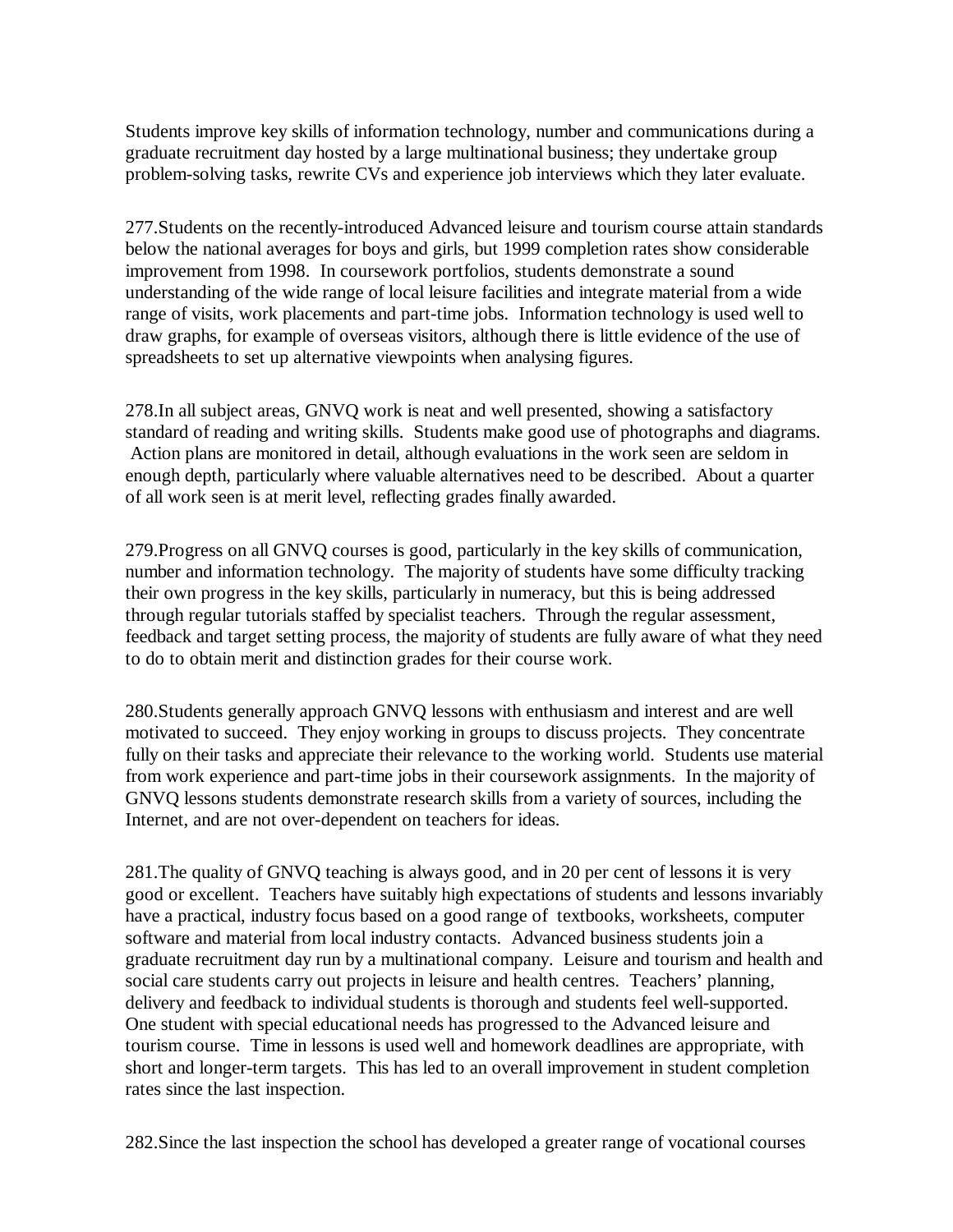and is actively considering extending GNVQ into Years 10 and 11 in the light of national 14- 19 curriculum changes from September 2000. Courses, including key skills lessons, are well managed and have a high profile within the school. Course teams, involving teachers from several subject areas, are committed, well co-ordinated and meet regularly to evaluate students' progress. Each vocational area is building a stock of resources although central library provision and technician support is inadequate to meet students' needs..

283.Courses are well monitored internally; staff expertise in assessment, including key skills, has grown steadily through the careful use of external funds for training. Development plan targets for improving the range of links with industry, particularly in leisure and tourism and health and social care, are being well met, and access to information technology has significantly improved. The school is well supported by the local TEC and local business partnership. There is a high-quality initial teacher training link with Sheffield Hallam university. The school is well placed to move forward to meet new challenges in the changing national post-16 curriculum.

#### 289. **Politics**

284.This consortium subject is taught at Wolfreton school. A-level results have been very good over the last three years. In 1997 and 1998, all Wolfreton students achieved A or B grades. In 1999, 54 per cent of the eleven Wolfreton students achieved A or B grades. Numbers taking the subject are growing. Teaching, based on broad knowledge, is very stimulating and encourages lively class debates. Although very committed and attentive in class, some students do not read newspapers or watch news programmes regularly, although several intend to study politics at university. Students discuss a wide range of political topics and link theory with current events, for example socialism and modernisation evaluated in the light of New Labour's principles.

#### 290. **Psychology**

285.Psychology is a popular A-level course. Results in 1998 were well above the national average; all students achieved grades A-E and 44 per cent achieved grades A or B. The results in 1999 were not quite so good overall as the previous year, partly because of the departure of the head of department part way through the year. However, a similar percentage of students achieved A or B grades. Students make very good progress in understanding terminology, theories and difficult concepts such as the difference between prosocial behaviour and altruism. By the end of Year 13 they have a very good grasp of research methods and the specific problems and responsibilities of carrying out socially sensitive research. Factors in teaching which contribute significantly to this very good progress include the expertise and enthusiasm of staff; they plan interesting and stimulating lessons and have high expectations of students. Of equal importance is the students' own very positive attitude to study, including homework and holiday work.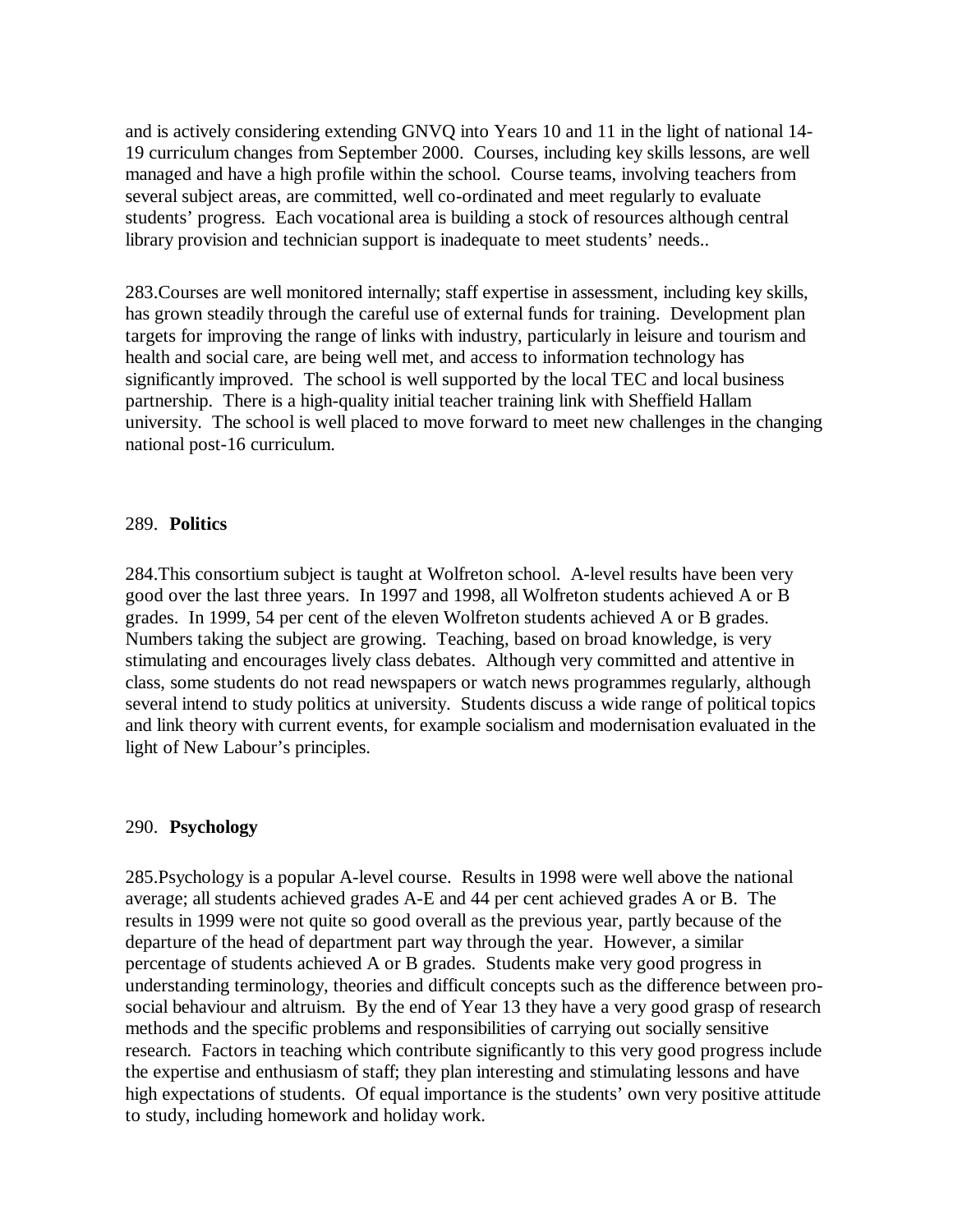286.Students concentrate very well in class and most complete tasks and research conscientiously, which contributes to the efficient use of lesson times. They operate at a good pace and produce an impressive amount of work. Students' very good relationships with the teacher and with each other are manifest in the way in which they help each other and show respect for the feelings, values and beliefs of others.

287.The quality of teaching is predominantly good and very good in 40 per cent of lessons. The effective communication of teachers' accurate knowledge and love of their subject motivates and inspires students and helps them to believe that they can achieve high standards. Through very probing questioning, misconceptions are identified and students acquire a deep insight into topics they study. The well-planned lessons contain a good variety of tasks which break down students' attention span into manageable periods of time. Very challenging work develops students' critical and analytical thinking very well and stimulates them to develop their own perspective, which they know they must substantiate convincingly. Independent study is developed very well through challenging tasks which extend work in class, test students' understanding and develop their research and numeracy skills. Results of very regular and detailed assessment and marking of students' work are used both to identify students' strengths and weaknesses and to influence the content of future lessons.

288.The department makes a very good contribution to the development of students' literacy skills through oral discussion and debate, and extended writing, and to the development of their numeracy skills through data collection, analysis and interpretation. The emphasis on ethical and moral issues, and a study of the effect of social and cultural differences in child rearing practices on child socialisation are examples of the way in which the department also contributes significantly to students' spiritual, moral, social and cultural development.

289.The curriculum is reviewed regularly but no classroom observation has yet been undertaken by the recently appointed head of department. Students have access to a reasonable range of resources but little use is made of information and communications technology to support research, and the school library does not have enough relevant books. During the week of the inspection classes observed were too large for the size of room. 295.

### **Sociology**

290.Sociology is a sixth form consortium subject. Students study a GCSE course in Year 12 and an A-level course in Year 13. Currently all students are girls. In 1998 attainment was well above the national average for GCSE, when 88 per cent gained A\*to C grades. At Alevel, 29 per cent achieved grades A or B compared with the national average of 35 per cent for girls. All students gained grades A-E: the national average is 85 per cent. In 1999 attainment improved with 100 per cent A\*to C grades at GCSE, and 50 per cent A or B grades at A-level. The trend shows rising attainment.

291.When students start the course they are familiar with some elements of the subject, such as family, and they understand terms used to describe different family structures, such as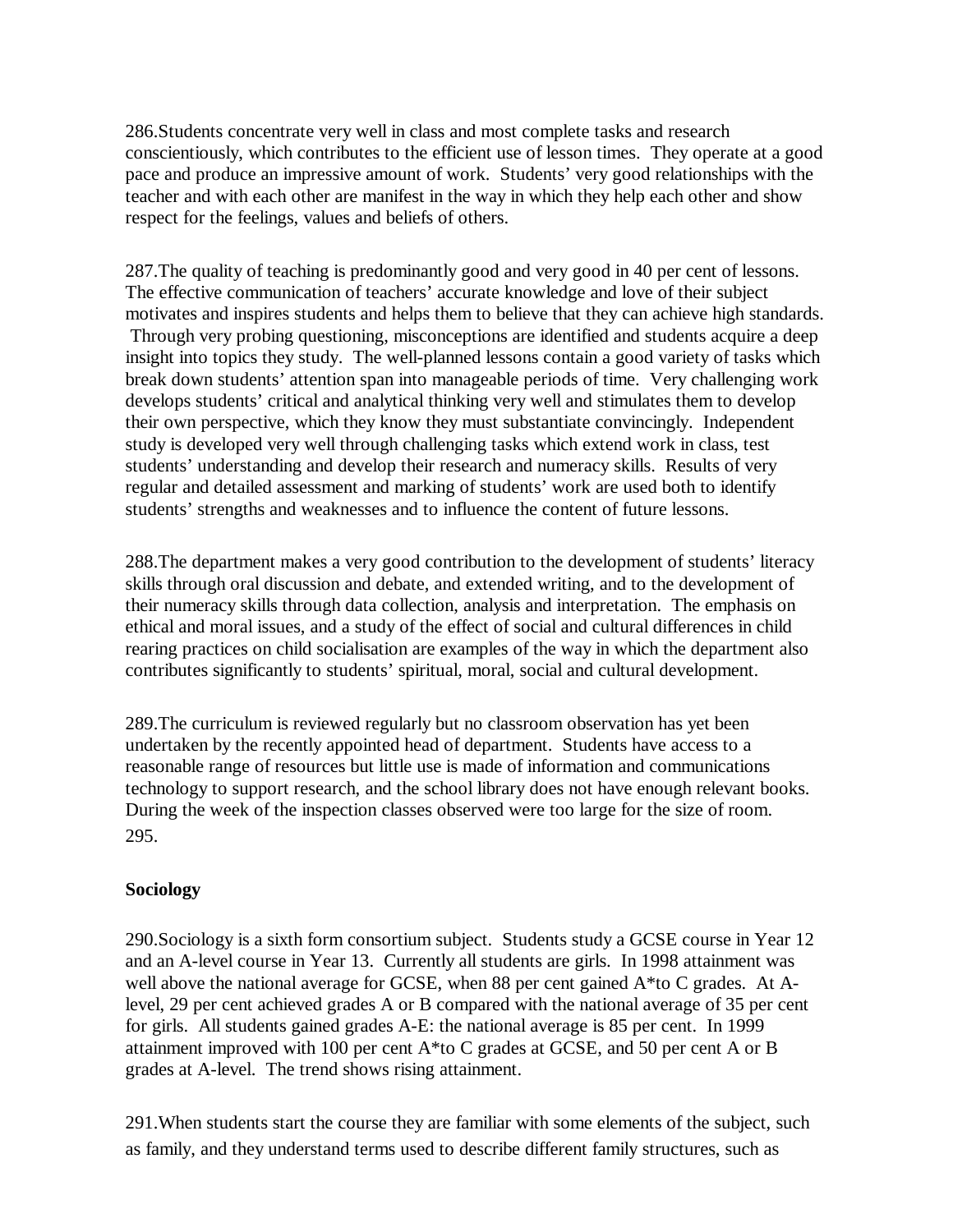polygamy. Through discussion they relate basic concepts such as culture, socialisation, rules and norms to their experience and knowledge, for example from schools. Students understand a number of theories used to explain how society is constructed and they relate these to topical events, such as conflict theory to the tensions in East Timor.

292.Students make good progress. They quickly learn the language and terms of sociology. Skills of rapid and analytical reading are developed. Their reading and lessons develop understanding of how sociologists gather evidence to support explanations of institutions and actions. Students apply this learning to their own investigations using interviews, questionnaires and statistical analysis. They learn to sift through many sources of evidence to produce a balanced conclusion to the hypotheses they set.

293.Response in lessons and written work is very good overall. Students concentrate very well, and show thought and precision with their answers. Although students are based in four schools they relate amicably and share the good humour of the lessons. They enjoy the stimulating questions of the teacher, and applying their learning to everyday events.

294.Teaching quality is good overall, and one lesson was very good. Subject knowledge is very good and used effectively to advance students' learning through probing questions. Lessons are thoughtfully planned to include a variety of activities, relevant resources and occasional visits. The teacher has high expectations, and students are set improvement targets related to their attainment. Attention to the needs of higher attaining students is given by appropriate challenges. Work is carefully and quickly marked, and students are clear about how to achieve better answers. Classes are managed skilfully so learning is achieved by active student participation. Students' written course evaluation comments are used to adjust the content and delivery of the course. Sociology is a popular subject in the consortium schools. The experienced part-time teacher works hard to contribute to the students' success, and manages the subject efficiently.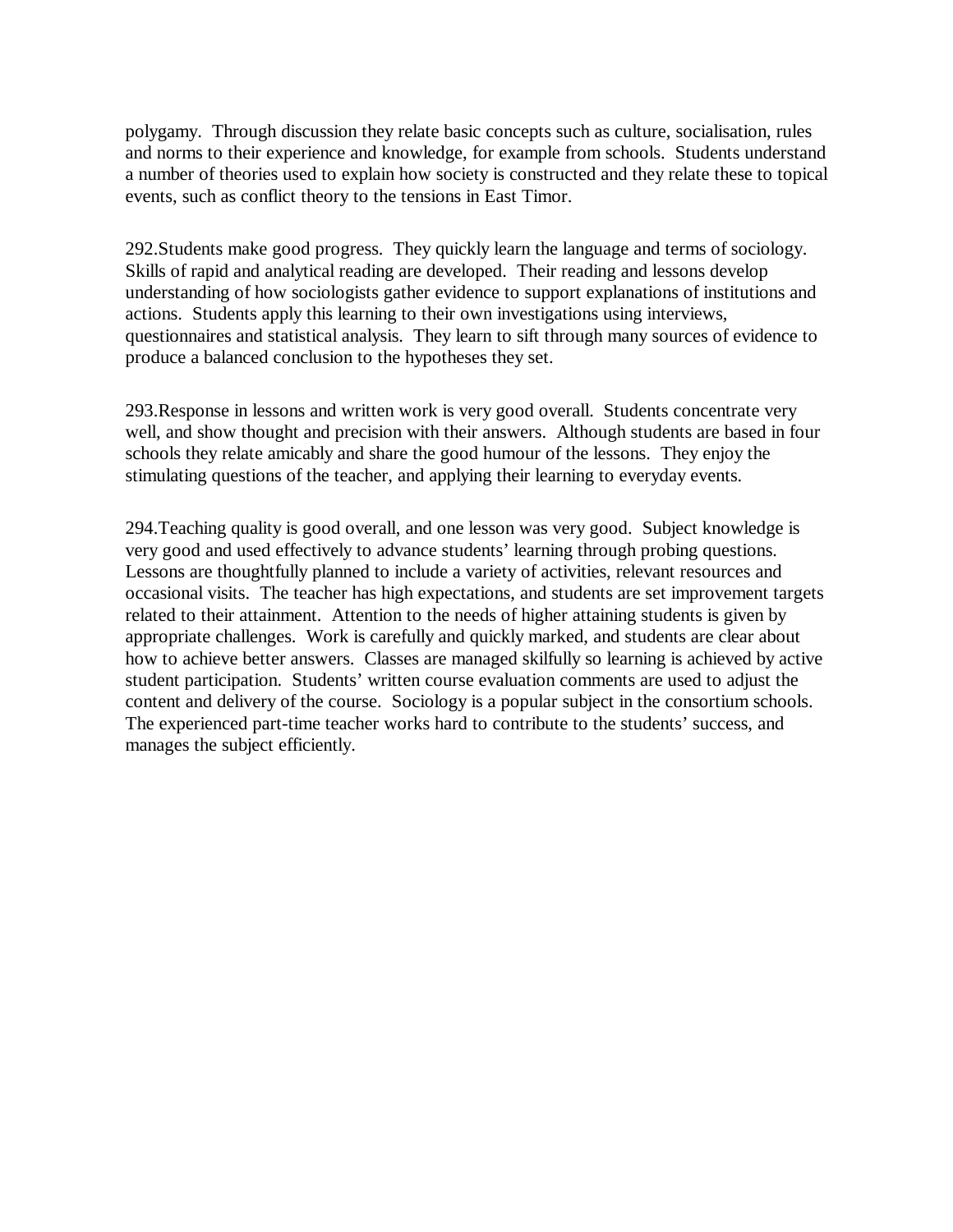# 300. **PART C: INSPECTION DATA**

### 300. **SUMMARY OF INSPECTION EVIDENCE**

1.Before the inspection the registered inspector held a meeting attended by 26 parents and the team considered the responses of 184 parents to a questionnaire about their opinions of the school.

2.Sixteen inspectors spent the equivalent of 67 days in the school, gathering first-hand evidence. 327 lessons or parts of lessons were observed. Approximately 40 further observations were made of form periods, registration times, assemblies, and a limited range of extra-curricular activities, as the majority had not started so near the beginning of term.

3.Discussions were held with pupils in all classes during the course of lessons, and separate discussions were arranged with some pupils in order that they could talk about aspects of their work or involvement in school activities..

4.All teachers were seen teaching once and several were seen on a number of occasions. Subject inspectors held planned discussions with all members of middle management. Interviews also took place with the governors, the headteacher, deputy heads and teachers with particular responsibilities. At a luncheon arranged by the school, members of the team met with representatives of organisations involved in the life of the school.

5.Inspectors analysed the work of high, average and low-attainers and students with special educational needs, from each year group.

6.The previous OFSTED report, action plan, policy documents, schemes of work, development and financial plans and further documentation provided by the school were scrutinised both before, during and after the inspection.

7.Attendance registers, records kept on pupils, particularly in relation to their attainment on entry and their progress, and the teachers' planning were inspected.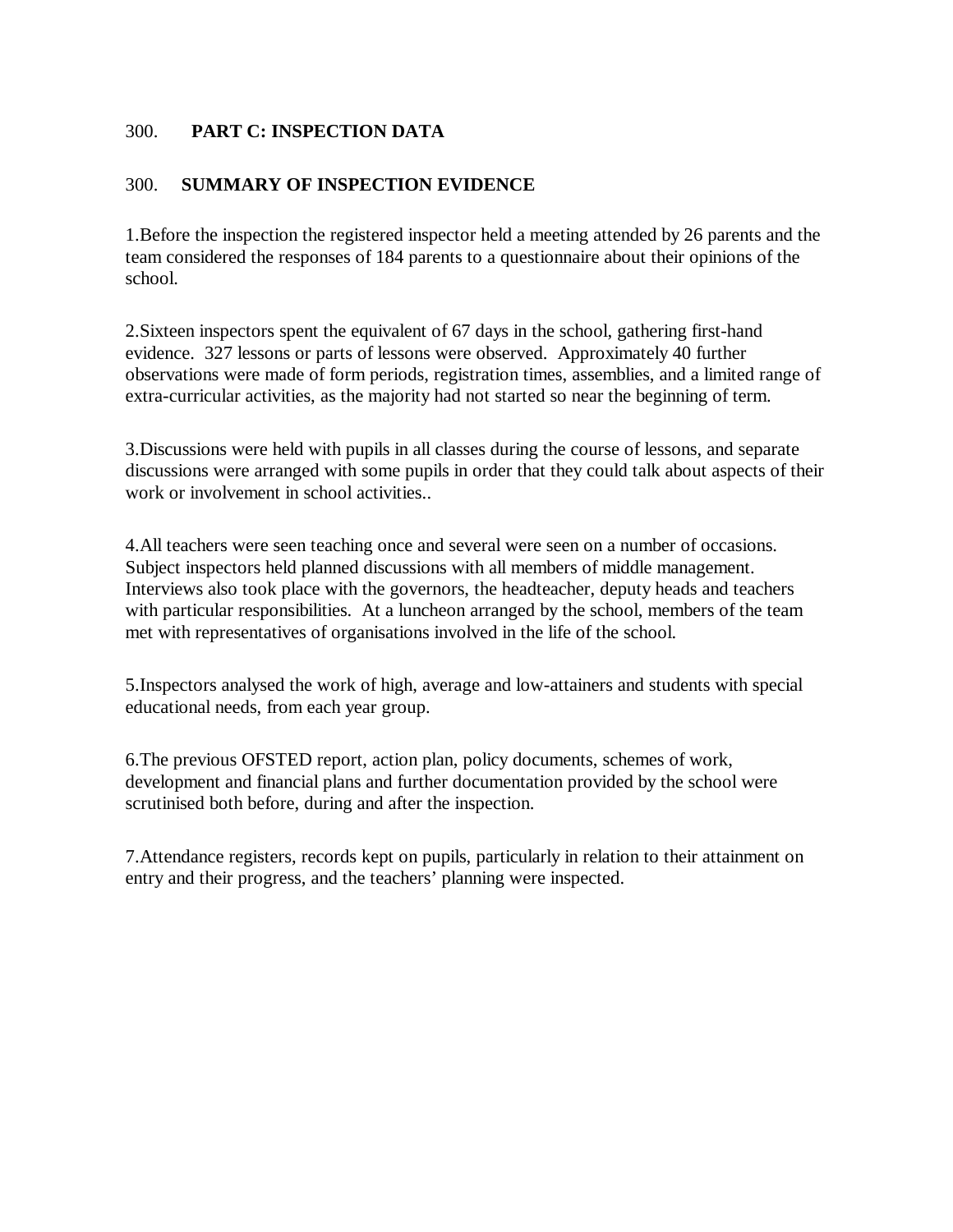### 308. **DATA AND INDICATORS**

# 308. **Pupil data**

|     | Number of pupils   | Number of pupils   | Number of pupils | Number of full-time |
|-----|--------------------|--------------------|------------------|---------------------|
|     | on roll (full-time | with statements of | on school's      | pupils eligible for |
|     | equivalent)        | <b>SEN</b>         | register of SEN  | free school meals   |
| 199 | 2045               | 20                 | 132              | 105                 |
| 9/0 |                    |                    |                  |                     |
|     |                    |                    |                  |                     |

### 308. **Teachers and classes**

#### 308. **Qualified teachers (Y7 - Y13)**

| Total number of qualified teachers (full-time equivalent): | 113.4 |
|------------------------------------------------------------|-------|
| Number of pupils per qualified teacher:                    | 18.2  |

## 308. **Education support staff (Y7 - Y13)**

Total number of education support staff:

Total aggregate hours worked each week:

Percentage of time teachers spend in contact with classes:  $\sqrt{79.8 \text{ per cent}}$ 

Average teaching group size:

| 113.4 |  |
|-------|--|
| 18.2  |  |

| 23  |  |
|-----|--|
| 572 |  |

| KS3 | 26                |
|-----|-------------------|
| KS4 | $\cdot$ ) $\cdot$ |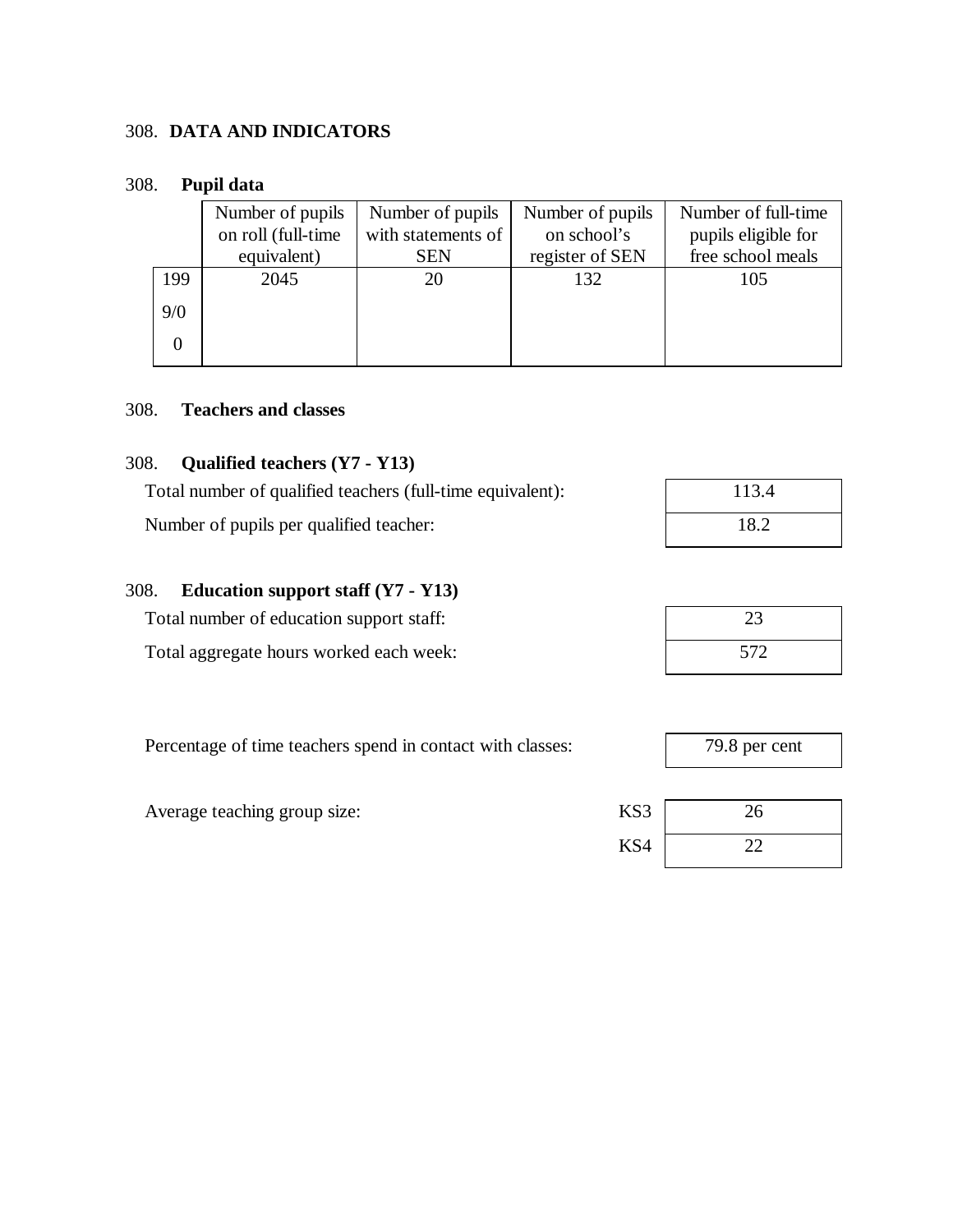# 308. **Financial data**

| Financial year:                            | 1998/99    |
|--------------------------------------------|------------|
|                                            |            |
|                                            | £          |
| <b>Total Income</b>                        | 4247946.00 |
| <b>Total Expenditure</b>                   | 4275378.00 |
| Expenditure per pupil                      | 2071.40    |
| Balance brought forward from previous year | 63958.00   |
| Balance carried forward to next year       | 36526.00   |

308.